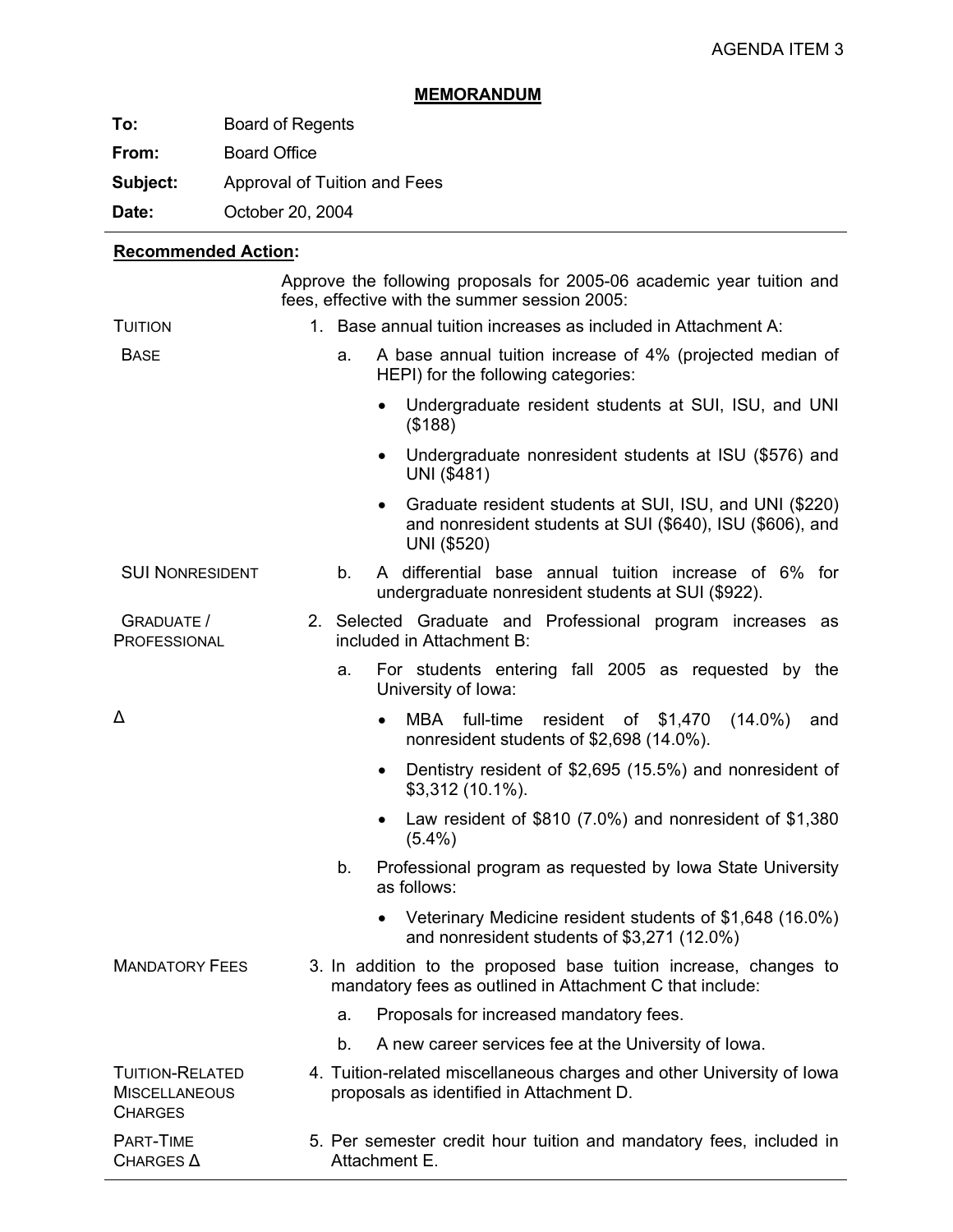#### **Executive Summary**:

**CHANGES FROM NOVEMBER ∆** Throughout the body of this report the Delta symbol  $(\Delta)$  is used to denote areas that have been changed or have added information since the November agenda materials were presented.

Changes from the November meeting materials include:

- The University of Iowa provided further justification for the higher percentage increases in resident tuition for both dentistry and law.
- The University of Iowa changed its proposal for the Master's of Business Administration (MBA) to increase both resident and nonresident tuition by 14%. This results in an increase of \$1,470 for residents and a \$2,698 increase for nonresidents compared to an original proposal of \$1,920 increase for residents and \$2,270 for nonresidents.
- The Board-approved peer universities were added to the MBA submission in addition to the Big 10 comparisons.
- The University of Northern Iowa reduced its overall increase in mandatory fees by \$1 for a mandatory fee increase of 3.9% rather than 4.1%. The University also changed its mandatory fees as requested by its students which significantly reduces the mandatory computer fee and increases the health and student services fee to the original requested levels.
- The chart on page 14 is updated to show the change in the universities general education revenues if the state appropriates the \$40 million and the Board increases base resident tuition by 4%.
- The addition of part-time tuition and mandatory fees rates beginning on page 63.
- **ADMINISTRATIVE RULES** lowa Administrative Rules 9.6(2) states that if a proposal to increase tuition, fees, or charges at one of the universities is increased over the previous month, or a new fee or charge is proposed, student leaders shall be sent copies of the docket materials and an additional 30 days' notice to students will be scheduled prior to board action on that portion of the proposal.

The following will be brought back to the Board in February for approval to comply with this administrative rule:

- University of Iowa's nonresident MBA tuition
- University of Northern Iowa's health and student services mandatory fees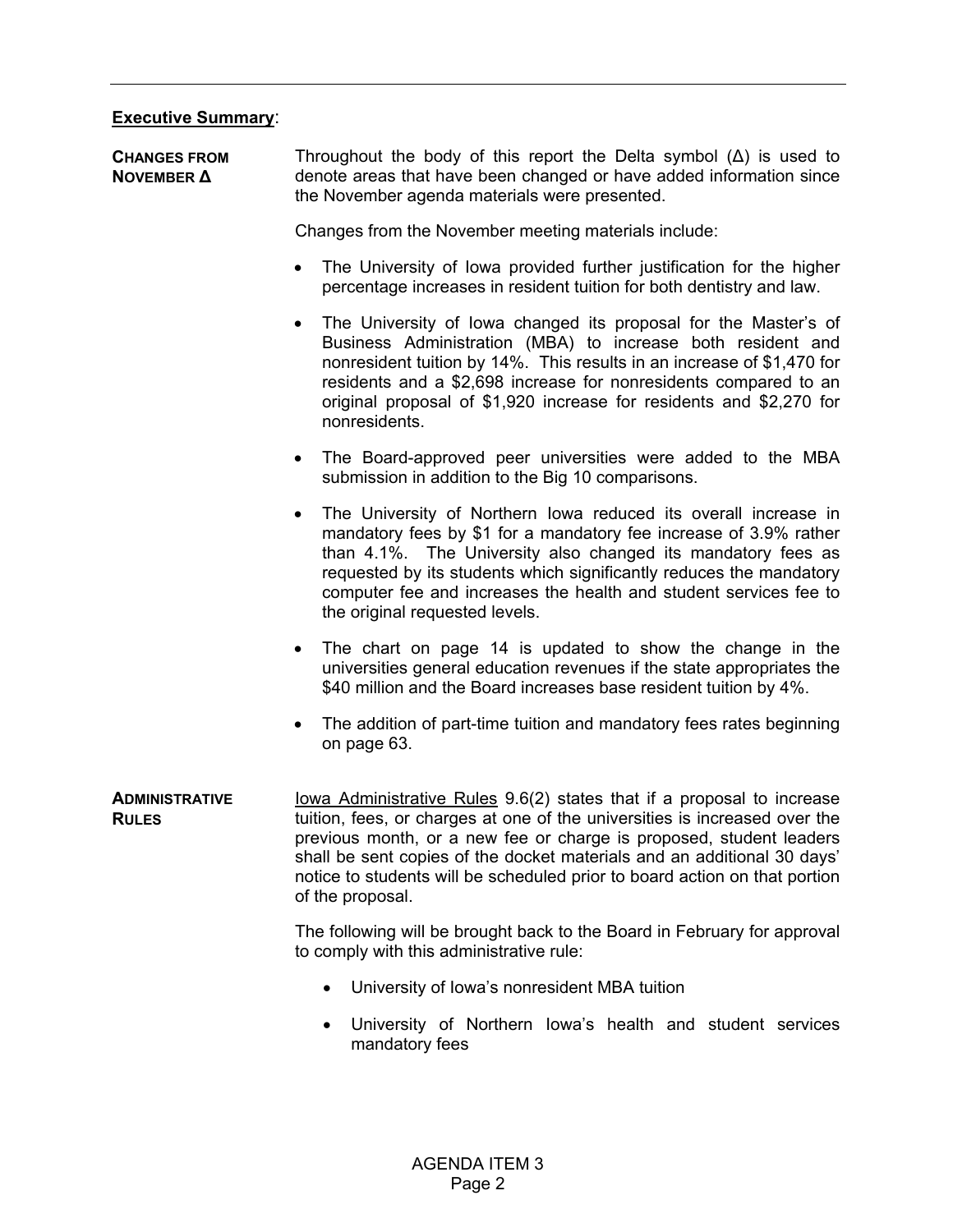#### **PROPOSED TUITION & MANDATORY FEES**

The recommended increases for undergraduate base tuition plus mandatory fees for the 2005-06 academic year are as follows:

|                  | <b>TUITION PROPOSAL</b><br><b>Resident Undergraduate Rates</b> |         |         |         |         |         |         |
|------------------|----------------------------------------------------------------|---------|---------|---------|---------|---------|---------|
|                  |                                                                |         |         |         | Propose |         |         |
|                  |                                                                | Propose |         | 2004-05 | d       |         |         |
|                  | 2004-05                                                        | d       |         | Total   | 2005-06 |         |         |
|                  | Base                                                           | 2005-06 | Dollar  | Tuition | Total   | Dollar  | %       |
|                  | Tuition                                                        | Base    | Increas | & Fees  | Tuition | Increas | Increas |
|                  |                                                                | Tuition | e       |         | & Fees  | e       | e       |
| SUI*             | \$4,702                                                        | \$4,890 | \$188   | \$5,39  | \$5,612 | 216     | 4.0%    |
|                  |                                                                |         |         | 6       |         |         |         |
| ISU <sup>*</sup> | 4,702                                                          | 4,890   | 188     | 5,426   | 5,634   | 208     | 3.8%    |
| UNI A            | 4,702                                                          | 4,890   | 188     | 5,387   | 5,602   | 215     | 4.0%    |

# **TUITION PROPOSAL Nonresident Undergraduate Rates**

|                  |          |          |          |          | Proposed |          |          |
|------------------|----------|----------|----------|----------|----------|----------|----------|
|                  |          | Proposed |          | 2004-05  | 2005-06  |          |          |
|                  | 2004-05  | 2005-06  |          | Total    | Total    |          |          |
|                  | Base     | Base     | Dollar   | Tuition  | Tuition  | Dollar   | %        |
|                  | Tuition  | Tuition  | Increase | & Fees   | & Fees   | Increase | Increase |
| SUI*             | \$15,354 | \$16,276 | \$922    | \$16,048 | \$16,998 | 950      | 5.9%     |
| ISU <sup>*</sup> | 14,404   | 14,980   | 576      | 15,128   | 15.724   | 596      | 3.9%     |
| UNI A            | 12,020   | 12,502   | 482      | 12,705   | 13.214   | 509      | 4.0%     |

#### **TUITION PROPOSAL Resident Graduate Rates**

|                  |         |          |          |         | Proposed |                 |          |
|------------------|---------|----------|----------|---------|----------|-----------------|----------|
|                  |         | Proposed |          | 2004-05 | 2005-06  |                 |          |
|                  | 2004-05 | 2005-06  |          | Total   | Total    |                 |          |
|                  | Base    | Base     | Dollar   | Tuition | Tuition  | Dollar          | $\%$     |
|                  | Tuition | Tuition  | Increase | & Fees  | & Fees   | <b>Increase</b> | Increase |
| SUI*             | \$5,488 | \$5,708  | \$220    | \$6,182 | \$6,424  | \$242           | 3.9%     |
| ISU <sup>*</sup> | 5,488   | 5,708    | 220      | 6,172   | 6,410    | 238             | 3.9%     |
| UNI A            | 5,488   | 5,708    | 220      | 6,173   | 6,420    | 247             | 4.0%     |

#### **TUITION PROPOSAL Nonresident Graduate Rates**

|       |          |          |           |          | Proposed |          |          |
|-------|----------|----------|-----------|----------|----------|----------|----------|
|       |          | Proposed |           | 2004-05  | 2005-06  |          |          |
|       | 2004-05  | 2005-06  |           | Total    | Total    |          |          |
|       | Base     | Base     | Dollar    | Tuition  | Tuition  | Dollar   | $\%$     |
|       | Tuition  | Tuition  | Increasel | & Fees   | & Fees   | Increase | Increase |
| SUI*  | \$15,972 | \$16,612 | \$640     | \$16,666 | \$17,328 | \$662    | 4.0%     |
| ISU*  | 15,114   | 15,720   | 606       | 15,798   | 16,422   | 624      | 3.9%     |
| UNI A | 13,012   | 13,532   | 520       | 13,697   | 14,244   | 547      | 4.0%     |

 \*Dollar costs and increases for students majoring in Business Administration, Engineering, and College of Public Health at SUI and for students majoring in Engineering, Computer Science & Management Information Systems at ISU are slightly higher, as previously approved by the Board. The 2005-06 proposal includes a differential computer fee, as requested by SUI for its students in Pharmacy.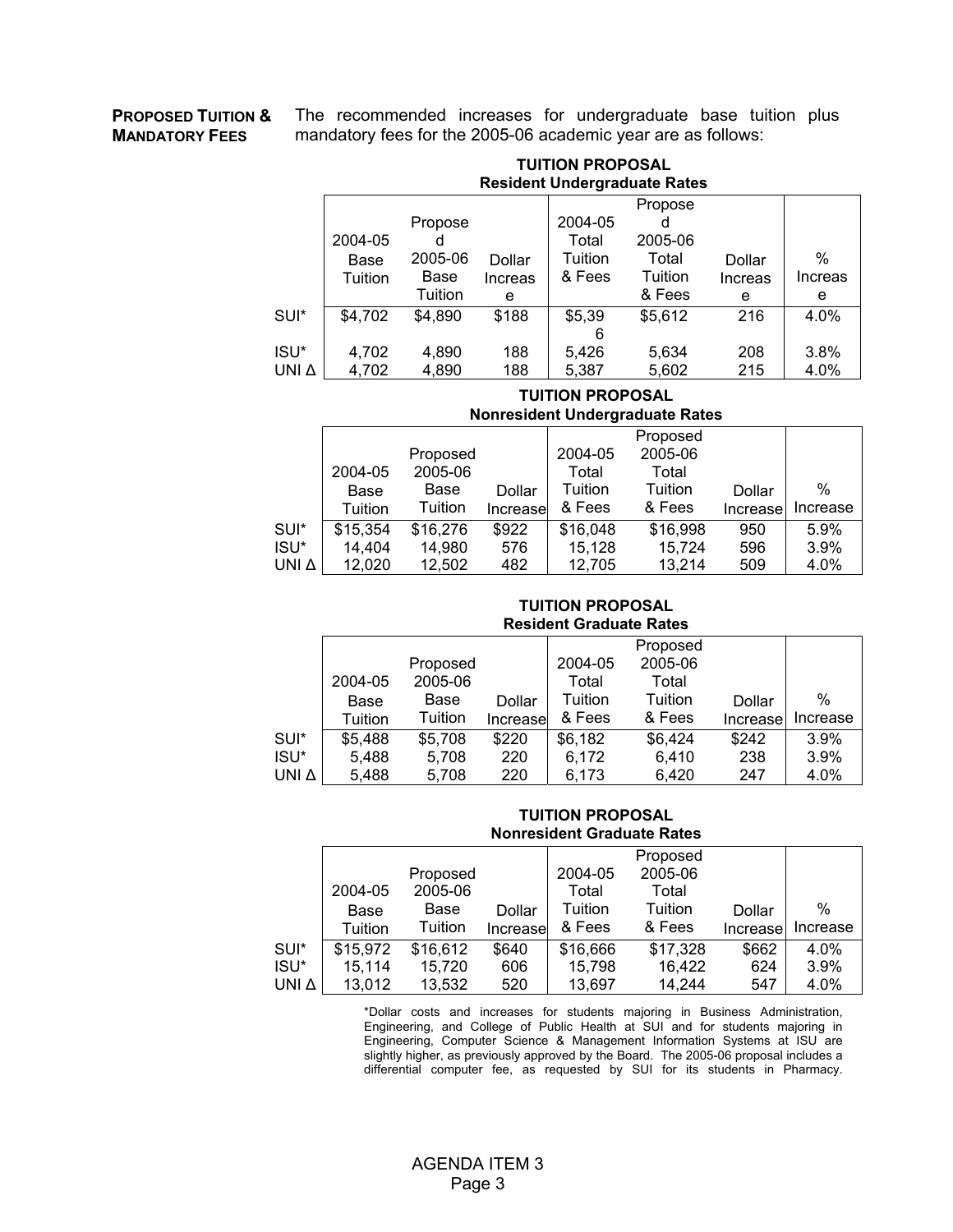BOARD STRATEGIC **PRIORITIES** In fulfilling its mission and aspiring to achieve its vision of improving the quality of life, the Board of Regents, State of Iowa, and its institutions serve Iowa, its citizens, and the world by being a recognized leader in these following priorities:

- 1. Ensuring high-quality educational opportunities for students.
- 2. Discovering new knowledge through research, scholarship, and creative activities.
- 3. Providing needed service and promoting economic growth.
- 4. Demonstrating public accountability and effective stewardship of resources

 The top priority for the Regents, in accordance with its strategic plan, is to provide a quality education. The Board's discussions on tuition are a vital component for maintaining educational quality.

TUITION POLICY At its September 2004 meeting, the Board approved a new tuition policy. The new policy applies the median of HEPI to all base tuition rates. The universities may request a differential, market-based rate for graduate, professional, and nonresident students. (See Attachment B, beginning on page 24 for details).

> While the current tuition policy is very straightforward in determination of base undergraduate tuition increases, the Board staff will continue to provide the Board with economic and peer data.

Market-**Competitive** Tuition Rates Currently, data show that Regent tuition rates are reasonable in comparison with national statistics and peer group information.

- The 2003-04 academic year average Regent undergraduate tuition and fees were below the national average.
- All three Regent universities are at or below the average tuition and fees of their peer groups for both resident and nonresident students. The tuition and fees at the University of Northern Iowa are at the average (99.9%) of peer institution resident students.

Affordability and Accessibility Iowans are receiving a valuable education from the Regent universities at a reasonable price.

- The Regent 2003-04 tuition and fees as a percentage of Iowa's per capita income for 2003 (17.1%) are less than the percentages for regional and peer states which average 18.5%.
- Regent 2004-05 tuition and fees averaged \$5,403 compared to Iowa's Independent Colleges and Universities average of \$18,402.

As a tool to promote access to academically qualified students with the greatest need for financial assistance, Board policy requires that a minimum of 15% of tuition revenues be set aside by the universities for student financial aid. The universities continue to exceed this goal.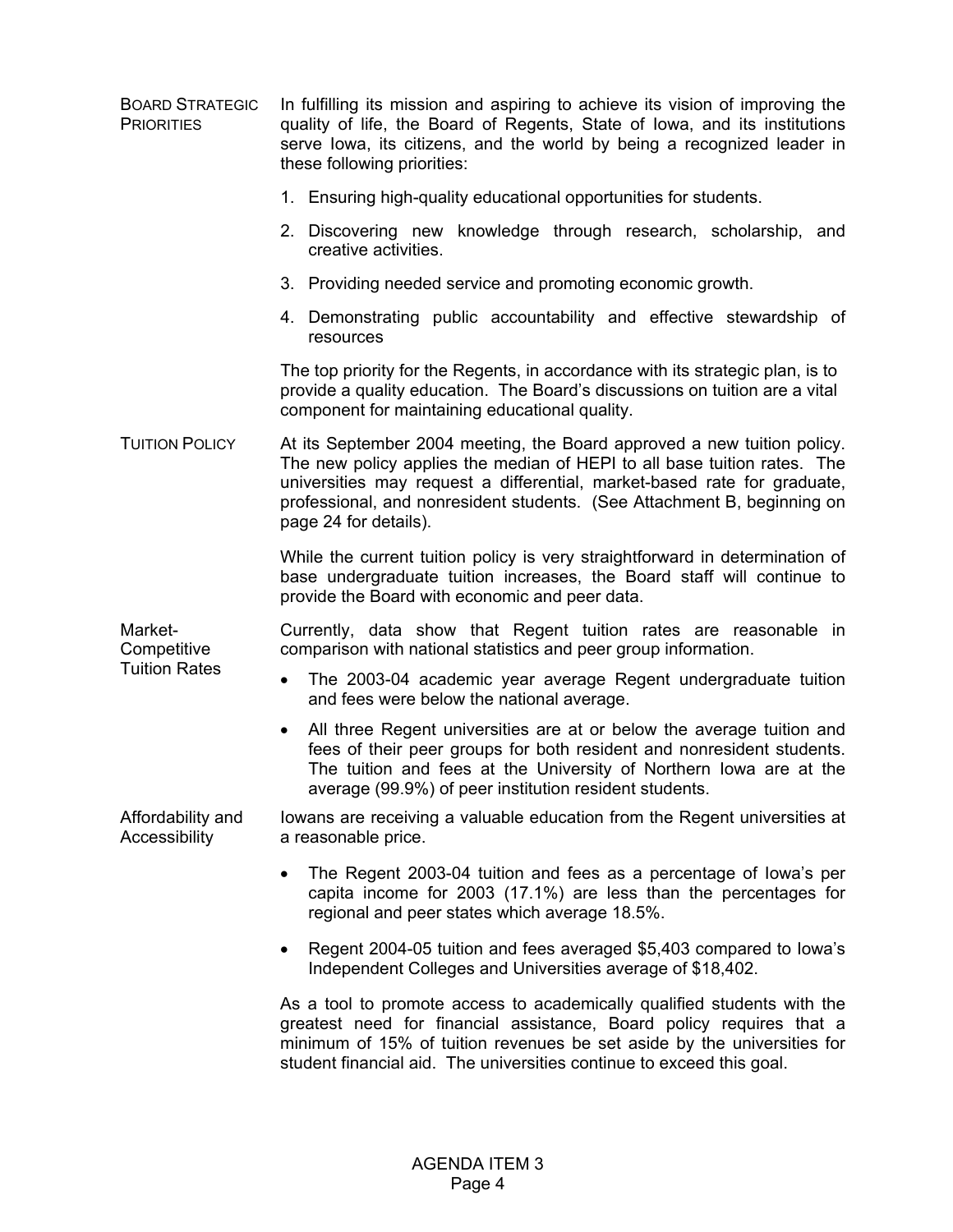Return on Investment The impact of a four-year degree on lifetime earnings is substantial. The U.S. Census Bureau recently published 2002 data that showed the average salary of an individual increases significantly with each additional level of education.

> For example, a person with a high school degree earned an average annual salary of \$33,294 compared to \$60,662 for an individual with a bachelor's degree. The return on investment is even more compelling when considering higher levels of education such as master, doctoral, or professional degrees.

University of Iowa Nonresident Tuition Request The University of Iowa requests a 6% increase in nonresident undergraduate tuition. If approved, the additional revenue generated will provide funds to help the University advance its strategic goals. Currently, the University's average faculty salaries are in the bottom third of its peer group.

> The Board has previously raised nonresident tuition at a different rate than resident tuition. The University believes that its proposal for non-resident undergraduate tuition increase is not expected to change the University's position in the market nor the enrollment of nonresident students.

Graduate / Professional Tuition Requests In accordance with Board Policy, the University of Iowa and Iowa State University request differential tuition increases in graduate / professional programs as illustrated in Attachment B. The proposed increases are for the following:

∆ University of Iowa

- Entering fall 2005 MBA resident and nonresident (modified since November)
- Entering fall 2005 Dentistry resident and nonresident (additional information provided)
- Law resident and nonresident (additional information provided)

#### Iowa State University

Veterinary Medicine resident and nonresident

Tuition Proceeds The proposed tuition increases at fall 2004 enrollment levels for the 2005- 06 academic year are estimated to provide the following additional revenues:

| Δ | <b>Gross Tuition Proceeds</b>               | \$20.0 million |
|---|---------------------------------------------|----------------|
|   | Financial Aid Set Aside (at current levels) | \$ 3.3 million |
|   | Net Tuition Proceeds                        | \$16.7 million |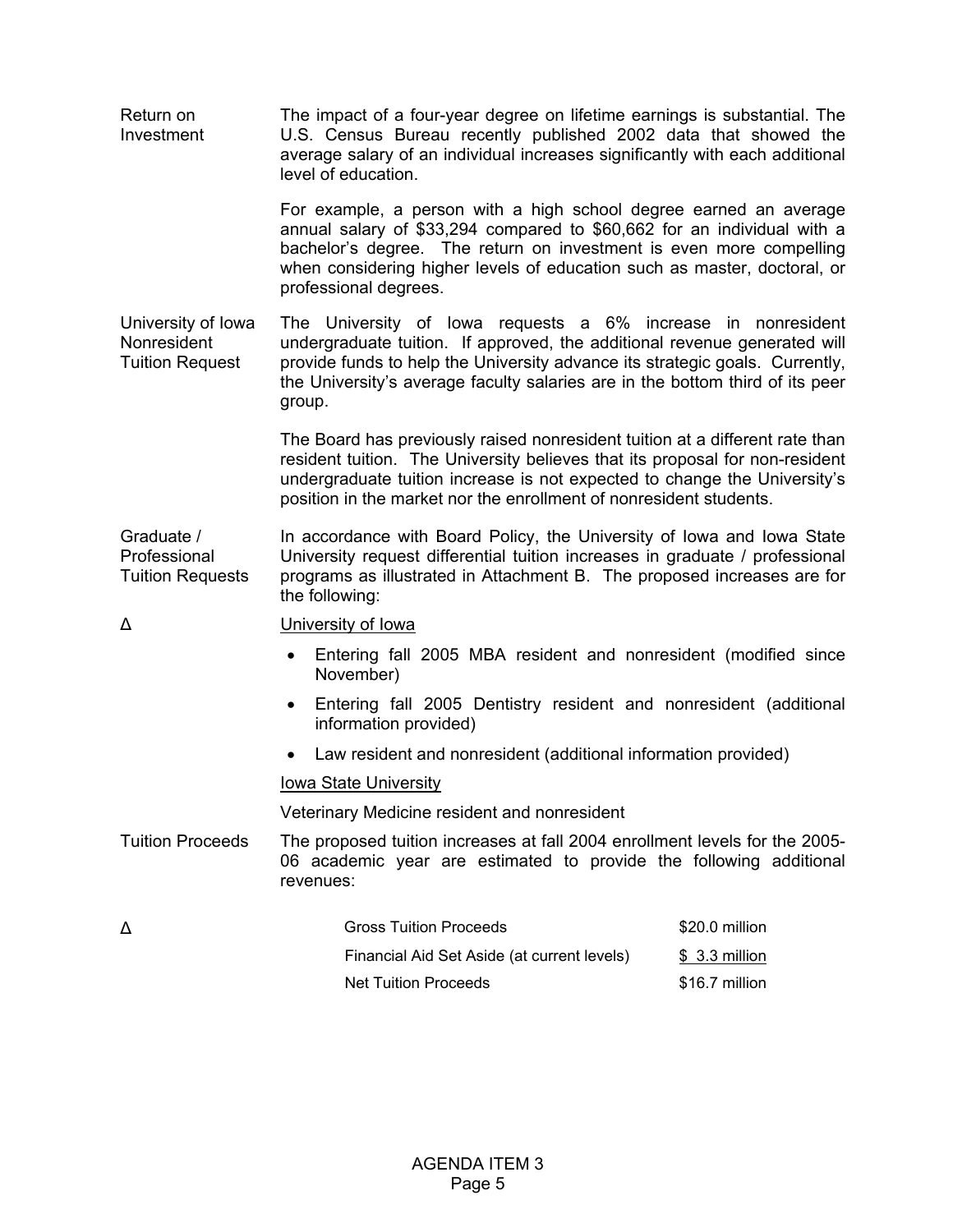**MANDATORY FEES** In the early 1990's, the Board established mandatory fees to provide distinct resources to respond to specific needs of students.

> In October 1999, the Board made a fundamental change in the structure of tuition and fees, approving a request of the University of Iowa to establish new mandatory fees for certain student activities and student services rather than using designated tuition revenues.

> In November 2002, the Board directed the universities to phase out all allocations of tuition and establish them as mandatory fees, simplifying student fees. Designated-tuition was completely eliminated in the 2004-05 academic year.

**University** Proposals The universities' proposals are outlined in the following table. Attachment C, beginning on page 38, details each of the proposed changes for mandatory fees.

| <b>Mandatory Fees</b> |         |          |                   |      |  |  |  |
|-----------------------|---------|----------|-------------------|------|--|--|--|
|                       | Actual  | Proposed | Proposed Increase |      |  |  |  |
|                       | 2004-05 | 2005-06  | <b>Dollars</b>    | $\%$ |  |  |  |
| SUI*                  | \$694   | \$722    | \$ 28             | 4.0% |  |  |  |
| ISU*                  | 724     | 744      | 20                | 2.8% |  |  |  |
| UNI A                 | 685     | 712      | 27                | 3.9% |  |  |  |

\*Certain computer fees at SUI and ISU are higher than the regular computer fees. SUI is proposing a \$177 (52.4%) increase in computer fees for Public Health MS and PhD students.

∆ The University of Iowa's and the University of Northern Iowa's initial mandatory fee proposals were for increases higher than inflation. The Board Office asked the universities to revise their requests so that the total of tuition and mandatory fees would align with the Board's transformational plan and increase only by the 4% HEPI amount for undergraduate resident students. The Board further clarified this point at the November Board meeting requesting that the mandatory fee increase be at 4% or lower. UNI reduced the overall fee by \$1. UNI also made changes to the distribution of its mandatory fees as presented by the students at the Board meeting.

∆ If the Regent institutions do not receive increased state appropriations of \$40 million, the Regent universities will be allowed to bring forward additional requests for tuition and fees at a later date.

**TUITION-RELATED MISCELLANEOUS CHARGES** Miscellaneous charges include both tuition-related and non-tuition-related charges. In each category, students pay only the miscellaneous fees and charges that apply to them; these charges vary depending on each student's program, needs, and interests.

> Tuition-related fees include items such as continuing education courses and workshops. These fees are adjusted commensurate with the increase in tuition. Details are included in Attachment D.

> The University of Iowa has requested the following regarding tuition-related charges:

• Inclusion of the Executive MBA program amounts in the tuition-related miscellaneous fees. The program charges are fixed for the two years that participants are in the program. The University proposes a 9.3% increase in program charges.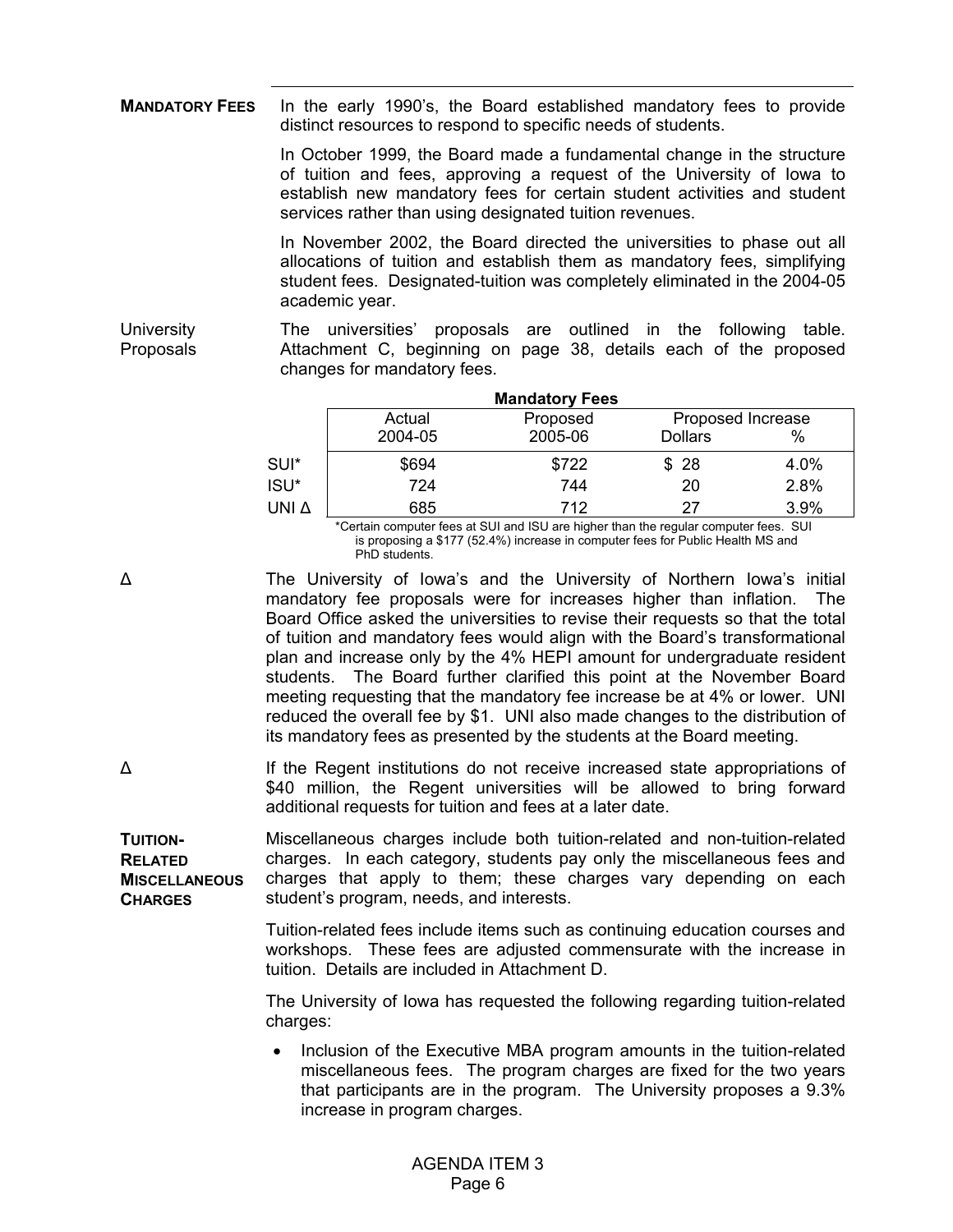- An expansion and combination of a course delivery fee in the College of Public Health. Currently, a \$60 course delivery fee is charged for Masters of Public Health off-campus students in the College of Public Health. The proposal includes two components:
	- $\circ$  Combine the Board-approved (April 2004) miscellaneous nontuition-related off-campus delivery charges of \$60 per credit hour for Masters of Public Health students with the tuition-related miscellaneous fee per credit hour charge (at the estimated 4% increase) for a combined Extension Course/Continuing Education charge per credit hour for Masters of Public Health students of \$493.
	- $\circ$  In addition, the proposal would add the \$60 course delivery charge to all off-campus students, undergraduate, graduate students (masters or PhD) and professional masters students (Masters of Health Administration).
	- o The \$60 non-tuition-related miscellaneous charge would be eliminated during the spring discussion of those fees and charges.

**PART-TIME CHARGES ∆** The proposed FY 2006 part-time tuition and mandatory fees are presented in Attachment E.

**ESTIMATED COST OF ATTENDANCE** Iowa Code §262.9(18) requires the Board to publish the estimated total cost of attending the Regent universities, including room and board and other costs, at the same time that it publishes final tuition and mandatory fees.

> Based on the above tuition proposal and university projected increases for room, board, and other costs, the following table estimates the total cost of attendance for a resident undergraduate student.

> Other costs, as quantified for financial aid calculations, include the universities' estimates of student costs for books, supplies, transportation, and personal expenses.

|                      | Loundred Obot of Attornative Regident Ondergraduate |                   |                  |                       |                       |  |  |  |
|----------------------|-----------------------------------------------------|-------------------|------------------|-----------------------|-----------------------|--|--|--|
|                      | Tuition<br>& Fees*                                  | Room &<br>Board** | Other<br>Costs** | Estimated<br>Totals** | Incr. from<br>2004-05 |  |  |  |
|                      |                                                     |                   |                  |                       |                       |  |  |  |
| <b>SUI</b>           | \$5,612                                             | \$6,235           | \$4,010          | \$15,857              | \$629                 |  |  |  |
| <b>ISU</b>           | 5,634                                               | 6,133             | 4,015            | 15,782                | 462                   |  |  |  |
| UNI A                | 5,602                                               | 5,603             | 3,859            | 15,064                | 630                   |  |  |  |
| Average              | 5,616                                               | 5,990             | 3,961            | 15,568                | 574                   |  |  |  |
| $\star$<br>Proposed. |                                                     |                   |                  |                       |                       |  |  |  |

| <b>TUITION PROPOSAL</b>                             |
|-----------------------------------------------------|
| 2005-06 Academic Year                               |
| Estimated Cost of Attendance Resident Undergraduate |

\*\* Estimated.

**STUDENT NOTICE** Iowa Code §262.9(18) requires the Board, when increasing tuition or mandatory fees, to take action no sooner than 30 days after notification of the proposed increase to presiding officers of each student government organization at each affected institution.

∆ Student Government leaders were notified on October 25, 2004. The universities are continuing to work with students for support of tuition and fee proposals.

A. Hendrichson

Approved: Cogopy SNichol

Deb A. Hendrickson

Gregory S. Nichols

AGENDA ITEM 3 Page 7 h:\bf\2004\04decdoc\1204\_item03.doc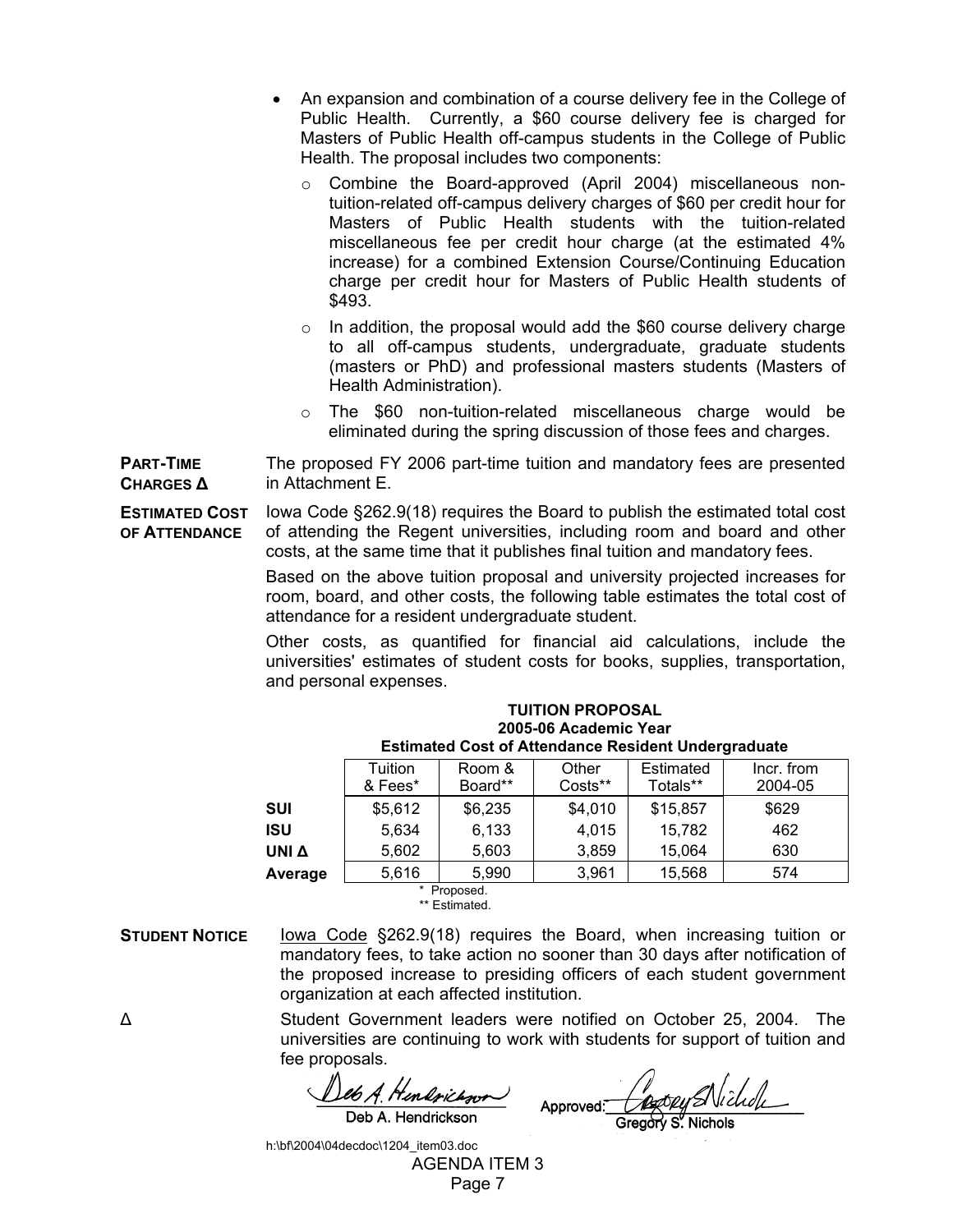# **Background**

| <b>Tuition Study</b>           | In September 2003, the Board was presented with a number of issues<br>regarding the Board's tuition policies. At that time, the Board indicated a<br>need for a study of tuition related matters. During the past year, the Board<br>received information on the study of tuition in various phases.                                                                                                                                                                                                                                                                                                                |  |  |  |  |
|--------------------------------|---------------------------------------------------------------------------------------------------------------------------------------------------------------------------------------------------------------------------------------------------------------------------------------------------------------------------------------------------------------------------------------------------------------------------------------------------------------------------------------------------------------------------------------------------------------------------------------------------------------------|--|--|--|--|
|                                | In November 2003, the Board Office provided a list of issues,<br>$\bullet$<br>questions, and a template for the universities to use to provide<br>consistent data for the tuition study.                                                                                                                                                                                                                                                                                                                                                                                                                            |  |  |  |  |
|                                | In February 2004, the Board addressed the first set of issues<br>$\bullet$<br>including statutory timing of tuition setting, mandatory student fees,<br>miscellaneous fees and charges (non-tuition related), Camp<br>Adventure (UNI), and student financial aid set aside.                                                                                                                                                                                                                                                                                                                                         |  |  |  |  |
|                                | In May 2004, the Board addressed the second set of issues<br>$\bullet$<br>including basis for charging tuition, budgeting processes, fees for<br>athletics, and Lakeside Laboratory. An update on student financial<br>aid was also presented. At that meeting, the University Presidents<br>requested more time to have further discussions among themselves.                                                                                                                                                                                                                                                      |  |  |  |  |
|                                | In August 2004 the Board reviewed the University Presidents<br>$\bullet$<br>recommendation and in September 2004, the Board approved a<br>new tuition policy.                                                                                                                                                                                                                                                                                                                                                                                                                                                       |  |  |  |  |
|                                | lowa Code §262.9(23) requires the Board to have a policy for the<br>establishment of tuition rates that provides some predictability for<br>assessing and anticipating changes.                                                                                                                                                                                                                                                                                                                                                                                                                                     |  |  |  |  |
| <b>Tuition Policy</b>          | The Board's tuition policy (Regent Policy Manual §8.02) complies with the<br>law, is intended to recognize the aspirations of the Board and its<br>institutions, and provides:                                                                                                                                                                                                                                                                                                                                                                                                                                      |  |  |  |  |
|                                | On an annual basis, the Board of Regents will increase all base<br>tuition rates by an inflationary percentage equal to the median of the<br>projected HEPI (Higher Education Price Index) range as determined<br>by the University of Iowa's Institute of Economic Research.                                                                                                                                                                                                                                                                                                                                       |  |  |  |  |
| University<br><b>Resources</b> | Financing of higher education is complex. Securing sufficient resources is<br>critical to the quality and success of the state of lowa's three public<br>universities. At its September 2004 meeting, the Board identified a plan<br>for the Regent universities that includes a four-year funding plan for<br>institutional transformation and educational excellence, consistent with the<br>recommendations of the Public Policy Task Force, by increasing overall<br>university resources for strategic priorities and moderating<br>tuition<br>increases. The plan consists of the following three components: |  |  |  |  |
|                                | A matching funds program for state dollars that requires the<br>universities to strategically redirect \$1 of internal resources for every<br>additional \$2 received in state appropriations.                                                                                                                                                                                                                                                                                                                                                                                                                      |  |  |  |  |

- A clear and consistent reallocation Board policy, including detailed definitions.
- A moderate tuition approach.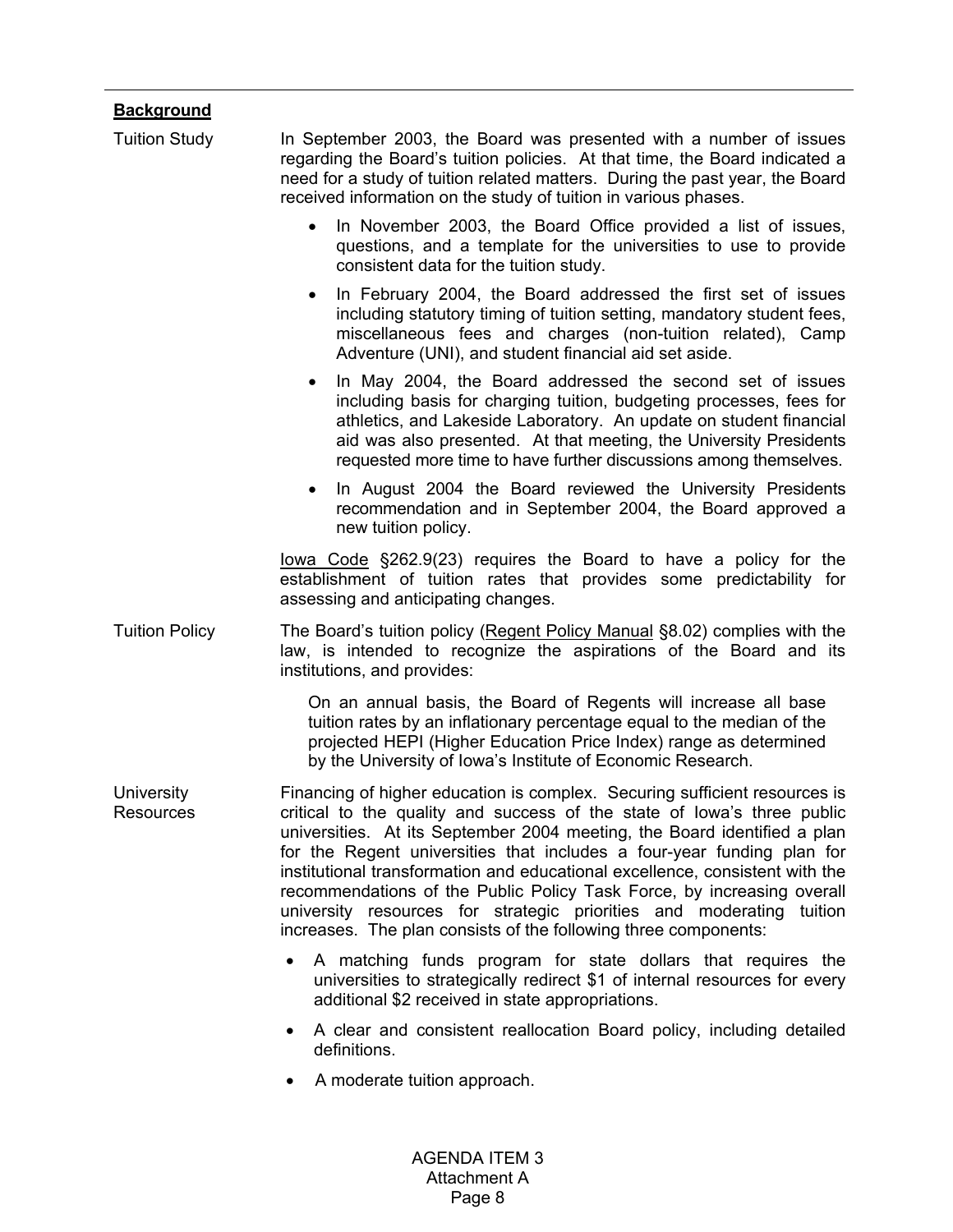∆ The enhancement of a \$40 million increase in state operating appropriations each year, beginning in FY 2006, to the Regents would be matched by specifically directed annual internal reallocations of at least \$20 million.

**State** Appropriations The Board and the Regent universities rely heavily on state appropriations. Funding from the state is fundamental to sustaining educational services at the universities.

> State appropriations have historically funded a large portion of the universities' educational costs. In FY 1981, state appropriations financed 77.4% of the universities expenditures. In contrast, the state funding for FY 2005 provides less than half of the resources for the state's three public universities while the enrollment has increased by 14.2% since 1981.

|                    |                                                                                                                     | <b>General Education Funding</b><br>for Regent Universities |                                        |                                                     |
|--------------------|---------------------------------------------------------------------------------------------------------------------|-------------------------------------------------------------|----------------------------------------|-----------------------------------------------------|
| <b>Fiscal Year</b> | <b>Tuition Revenue</b><br><b>Appropriations</b><br>as % of<br>as % of<br><b>Expenditures</b><br><b>Expenditures</b> |                                                             | <b>University</b><br><b>Enrollment</b> | <b>Regent</b><br><b>Tuition</b><br><b>Increases</b> |
| 1980-81            | 77.4%                                                                                                               | 20.8%                                                       | 60,388                                 | 10.7%                                               |
| 1990-91            | 67.8%                                                                                                               | 27.8%                                                       | 66,022                                 | 3.0%                                                |
| 1997-98            | 64.9%                                                                                                               | 30.1%                                                       | 66,363                                 | 3.9%                                                |
| 1998-99            | 64.8%                                                                                                               | 29.9%                                                       | 67,619                                 | 3.9%                                                |
| 1999-00            | 64.5%                                                                                                               | 30.0%                                                       | 68,509                                 | 4.5%                                                |
| 2000-01            | 63.7%                                                                                                               | 30.6%                                                       | 68,930                                 | 4.3%                                                |
| 2001-02            | 58.9%                                                                                                               | 34.7%                                                       | 70,661                                 | 7.2%                                                |
| 2002-03            | 54.4%                                                                                                               | 39.2%                                                       | 71,521                                 | 18.5%                                               |
| 2003-04            | 50.1%                                                                                                               | 43.4%                                                       | 70,566                                 | 17.6%                                               |
| Budgeted 2004-05   | 48.9%                                                                                                               | 44.2%                                                       | 68,949                                 | 8.3%                                                |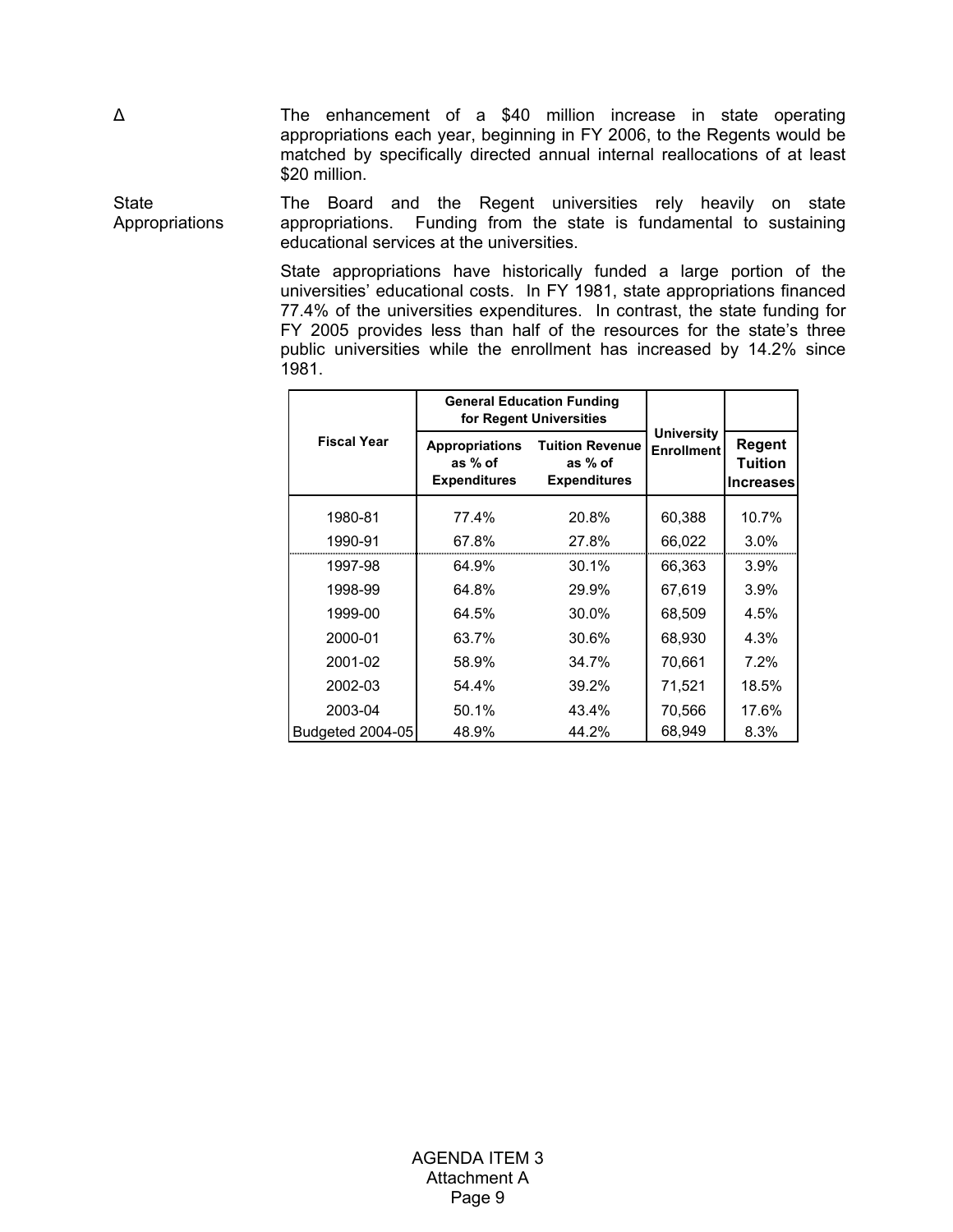#### **Analysis:**

The following table identifies the actions taken by the Board on tuition over the last several years with the associated net tuition revenues from undergraduate and graduate. The proposed tuition increase and resulting net tuition revenues for the 2004-05 academic year are also included. Tuition Increases

|   |                | <b>Resident Undergraduate Base Tuition</b><br><b>Increase</b> |           |               |  |
|---|----------------|---------------------------------------------------------------|-----------|---------------|--|
|   | Academic Year  | $%$ Incr.                                                     | $$$ Incr. |               |  |
|   | 2000-01        | 4.3%                                                          | \$120     | \$9.0 million |  |
|   | 2001-02        | $7.2\%$                                                       | \$210     | 16.2 million  |  |
|   | 2002-03        | 18.5%                                                         | \$576     | 44.0 million  |  |
|   | 2003-04        | 17.6%                                                         | \$650     | 39.0 million  |  |
|   | 2004-05        | 8.3%                                                          | \$360     | 23.3 million  |  |
| Δ | Proposed 2005- |                                                               |           |               |  |
|   | 06             | $4.0\%$                                                       | \$188     | 16.7 million  |  |

In November 2002, the Board increased the minimum rate for student financial aid to be set aside to at least 15% of gross tuition revenue beginning in the 2003-2004 academic year.

The following table shows undergraduate resident and nonresident tuition and fees for the past five years and the proposed rates for academic year 2005-06.

|                         | <b>Undergraduate Tuition and Fees</b> |                 |            |                    |            |            |  |  |  |
|-------------------------|---------------------------------------|-----------------|------------|--------------------|------------|------------|--|--|--|
|                         |                                       | <b>Resident</b> |            | <b>Nonresident</b> |            |            |  |  |  |
|                         | <b>SUI</b>                            | <b>ISU</b>      | <b>UNI</b> | <b>SUI</b>         | <b>ISU</b> | <b>UNI</b> |  |  |  |
| 2000-01                 | \$3,20<br>4                           | \$3,132         | \$3,130    | \$10,966           | \$9,974    | 8,094      |  |  |  |
| 2001-02                 | 3,522                                 | 3,442           | 3,440      | 11,950             | 10,776     | 8,762      |  |  |  |
| 2002-03                 | 4,191                                 | 4,110           | 4,118      | 13,833             | 12,802     | 10,426     |  |  |  |
| 2003-04                 | 4,993                                 | 5,028           | 4,916      | 15,285             | 14,370     | 11,874     |  |  |  |
| 2004-05<br>Propose      | 5,396                                 | 5,426           | 5,387      | 16,048             | 15,128     | 12,705     |  |  |  |
| d 2005-<br>$06\,\Delta$ | \$5,61<br>2                           | \$5,634         | \$5,602    | \$16,998           | \$15,724   | \$13,213   |  |  |  |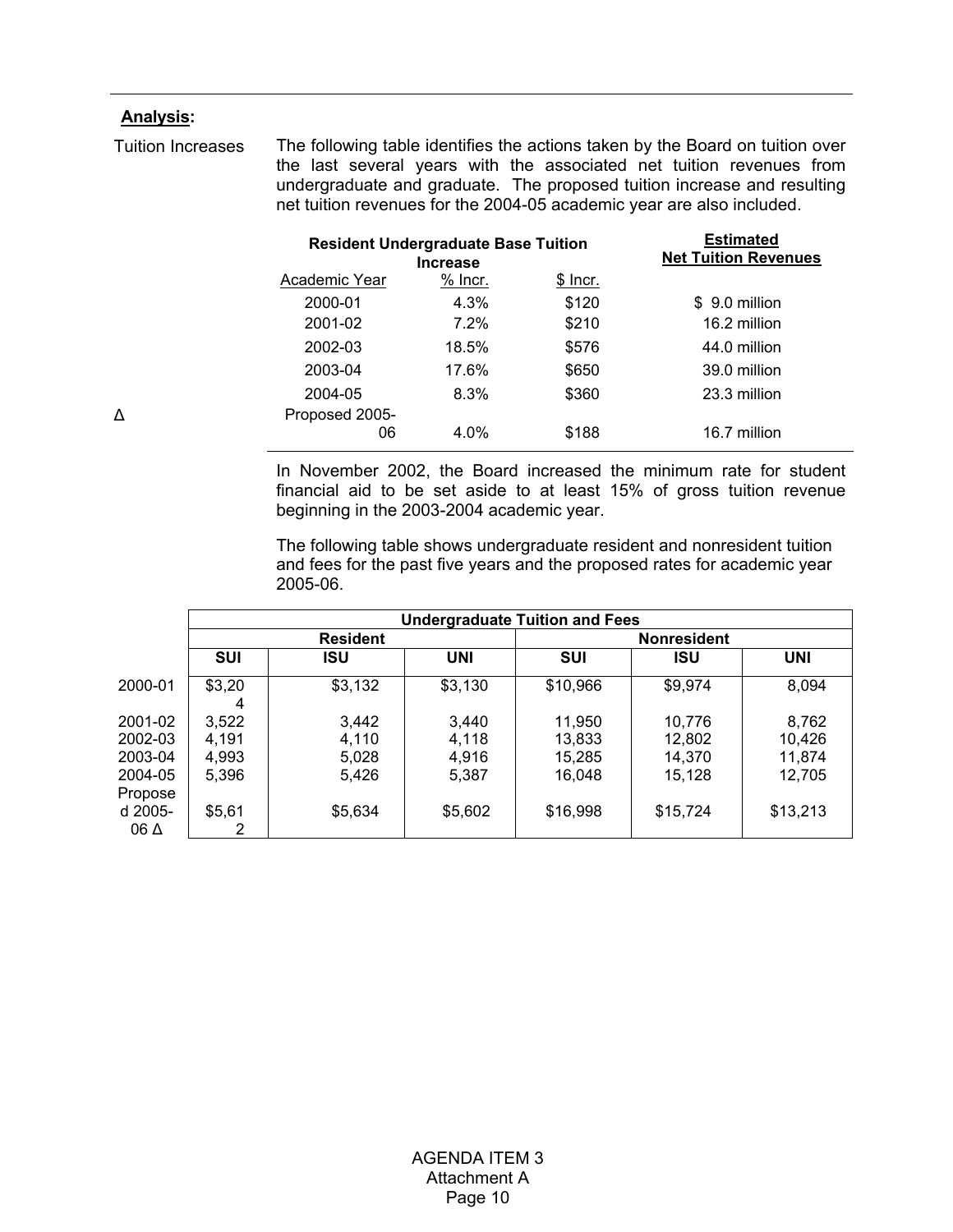#### **Proposed Tuition Rate and Fee Increases**

Proposal The following tables summarize the proposed increases in tuition and mandatory fees for each of the universities for both resident and nonresident students as well as undergraduate and graduate.

| <b>UNDERGRADUATE</b><br><b>Base Tuition</b> |                 |                 | <b>Mandatory Fees</b> |              |            | <b>Total Base Tuition and</b><br><b>All Mandatory Fees</b> |          |              |                 |                 |            |              |
|---------------------------------------------|-----------------|-----------------|-----------------------|--------------|------------|------------------------------------------------------------|----------|--------------|-----------------|-----------------|------------|--------------|
|                                             | 2004-05         | 2005-06         | Incr                  | $%$ Incr     | 2004-05    | 2005-06                                                    | Incr     | $%$ Incr     | 2004-05         | 2005-06         | Incr       | $%$ Incr     |
| <b>UNIVERSITY OF IOWA</b>                   |                 |                 |                       |              |            |                                                            |          |              |                 |                 |            |              |
| Resident<br>Nonresident                     | 4.702<br>15.354 | 4.890<br>16.276 | 188<br>922            | 4.0%<br>6.0% | 694<br>694 | 722<br>722                                                 | 28<br>28 | 4.0%<br>4.0% | 5.396<br>16.048 | 5.612<br>16.998 | 216<br>950 | 4.0%<br>5.9% |
| <b>IOWA STATE UNIVERSITY</b>                |                 |                 |                       |              |            |                                                            |          |              |                 |                 |            |              |
| Resident<br>Nonresident                     | 4.702<br>14.404 | 4.890<br>14.980 | 188<br>576            | 4.0%<br>4.0% | 724<br>724 | 744<br>744                                                 | 20<br>20 | 2.8%<br>2.8% | 5.426<br>15.128 | 5.634<br>15.724 | 208<br>596 | 3.8%<br>3.9% |
| UNIVERSITY OF NORTHERN IOWA                 |                 |                 |                       |              |            |                                                            |          |              |                 |                 |            |              |
| Resident $\Delta$<br>Nonresident $\Delta$   | 4.702<br>12.020 | 4.890<br>12.502 | 188<br>482            | 4.0%<br>4.0% | 685<br>685 | 712<br>712                                                 | 27<br>27 | 3.9%<br>3.9% | 5.387<br>12.705 | 5.602<br>13,214 | 215<br>509 | 4.0%<br>4.0% |

| <b>GRADUATE</b>                     |         | <b>Base Tuition</b> |      |          |         | <b>Mandatory Fees</b> |      |          |         | Total Base Tuition and<br><b>All Mandatory Fees</b> |      |          |
|-------------------------------------|---------|---------------------|------|----------|---------|-----------------------|------|----------|---------|-----------------------------------------------------|------|----------|
|                                     | 2004-05 | 2005-06             | Incr | $%$ Incr | 2004-05 | 2005-06               | Incr | $%$ Incr | 2004-05 | 2005-06                                             | Incr | $%$ Incr |
| <b>UNIVERSITY OF IOWA</b>           |         |                     |      |          |         |                       |      |          |         |                                                     |      |          |
| Resident                            | 5.488   | 5.708               | 220  | 4.0%     | 694     | 716                   | 22   | 3.2%     | 6.182   | 6,424                                               | 242  | 3.9%     |
| Nonresident                         | 15.972  | 16.612              | 640  | 4.0%     | 694     | 716                   | 22   | 3.2%     | 16.666  | 17,328                                              | 662  | 4.0%     |
| <b>IOWA STATE UNIVERSITY</b>        |         |                     |      |          |         |                       |      |          |         |                                                     |      |          |
| Resident                            | 5.488   | 5.708               | 220  | 4.0%     | 684     | 702                   | 18   | 2.6%     | 6.172   | 6.410                                               | 238  | 3.9%     |
| Nonresident                         | 15.114  | 15.720              | 606  | 4.0%     | 684     | 702                   | 18   | 2.6%     | 15.798  | 16.422                                              | 624  | 3.9%     |
| <b>IUNIVERSITY OF NORTHERN IOWA</b> |         |                     |      |          |         |                       |      |          |         |                                                     |      |          |
| Resident $\Delta$                   | 5,488   | 5.708               | 220  | 4.0%     | 685     | 712                   | 27   | 3.9%     | 6.173   | 6,420                                               | 247  | 4.0%     |
| Nonresident $\Delta$                | 13.012  | 13,532              | 520  | 4.0%     | 685     | 712                   | 27   | 3.9%     | 13.697  | 14.244                                              | 547  | 4.0%     |

Fall 2004 Enrollment Data Total undergraduate headcount enrollment at the Regent universities has declined by 1,617 students for fall 2004, of which 1,220 were resident students. New freshman enrollment was down by 319 students.

Graduate enrollment decreased by 210 students with a decrease of 197 resident graduate students.

Full-time equivalent (FTE) enrollment was down 1,648 students. The FTE enrollment was down slightly more than the headcount enrollment because the ratio for FTE's decreased from 90% to 89%.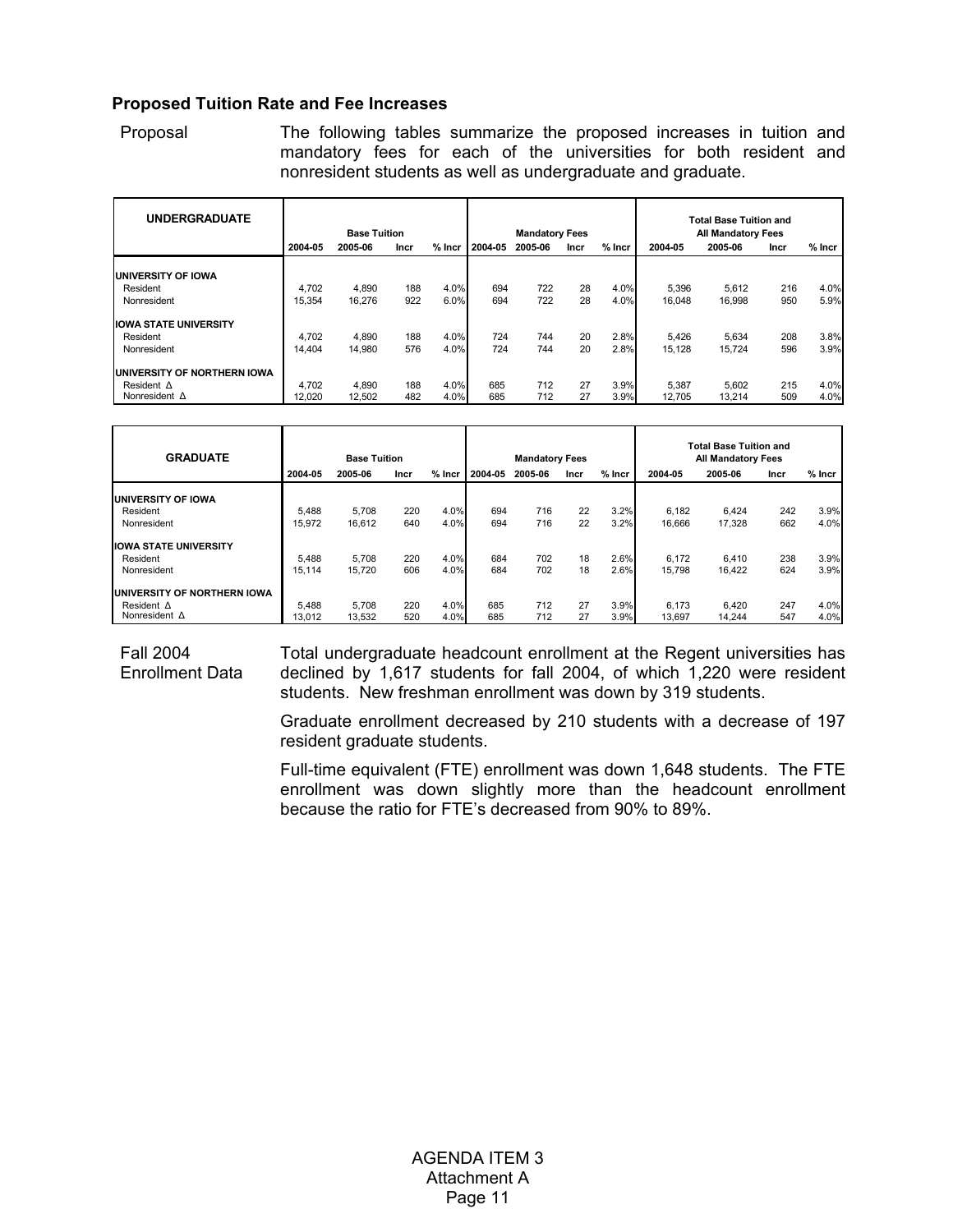Tuition Differential for Graduate / Professional **Students** 

The Board's new tuition policy allows the universities to propose marketbased tuition and fees for graduate and professional programs beyond the HEPI increase. The Board's previous policy allowed the universities to propose surcharges which were incorporated into the base the following year.

The University of Iowa currently has several graduate and professional programs that are priced higher than the standard graduate tuition rate for both resident and nonresident students. Iowa State University currently charges higher tuition and fees for Veterinary Medicine. Details are included in the table on the last two pages of this agenda item.

This month the University of Iowa and Iowa State University are proposing increases beyond HEPI for the following programs as illustrated in the following table.

|                                               | Actual   | Proposed | Dollar   | $\%$     |
|-----------------------------------------------|----------|----------|----------|----------|
|                                               | 2004-05  | 2005-06  | Increase | Increase |
| University of lowa                            |          |          |          |          |
| MBA Resident (entering fall 2005) $\Delta$    | \$10,500 | \$11,970 | \$1.470  | 14.0%    |
| MBA Nonresident (entering fall 2005) $\Delta$ | 19,262   | 21,960   | 2,698    | 14.0%    |
| Dentistry Resident (entering fall 2005)       | 17,385   | 20,080   | 2.695    | 15.5%    |
| Dentistry nonresident (entering fall 2005)    | 32,800   | 36,112   | 3.312    | 10.1%    |
| Law Resident                                  | 11.510   | 12,320   | 810      | $7.0\%$  |
| Law Nonresident                               | 25.718   | 27.098   | 1,380    | 5.4%     |
| <b>Iowa State University</b>                  |          |          |          |          |
| <b>Veterinary Medicine Resident</b>           | 10,300   | 11,948   | 1.648    | 16.0%    |
| <b>Veterinary Medicine Nonresident</b>        | 27.262   | 30,533   | 3.271    | 12.0%    |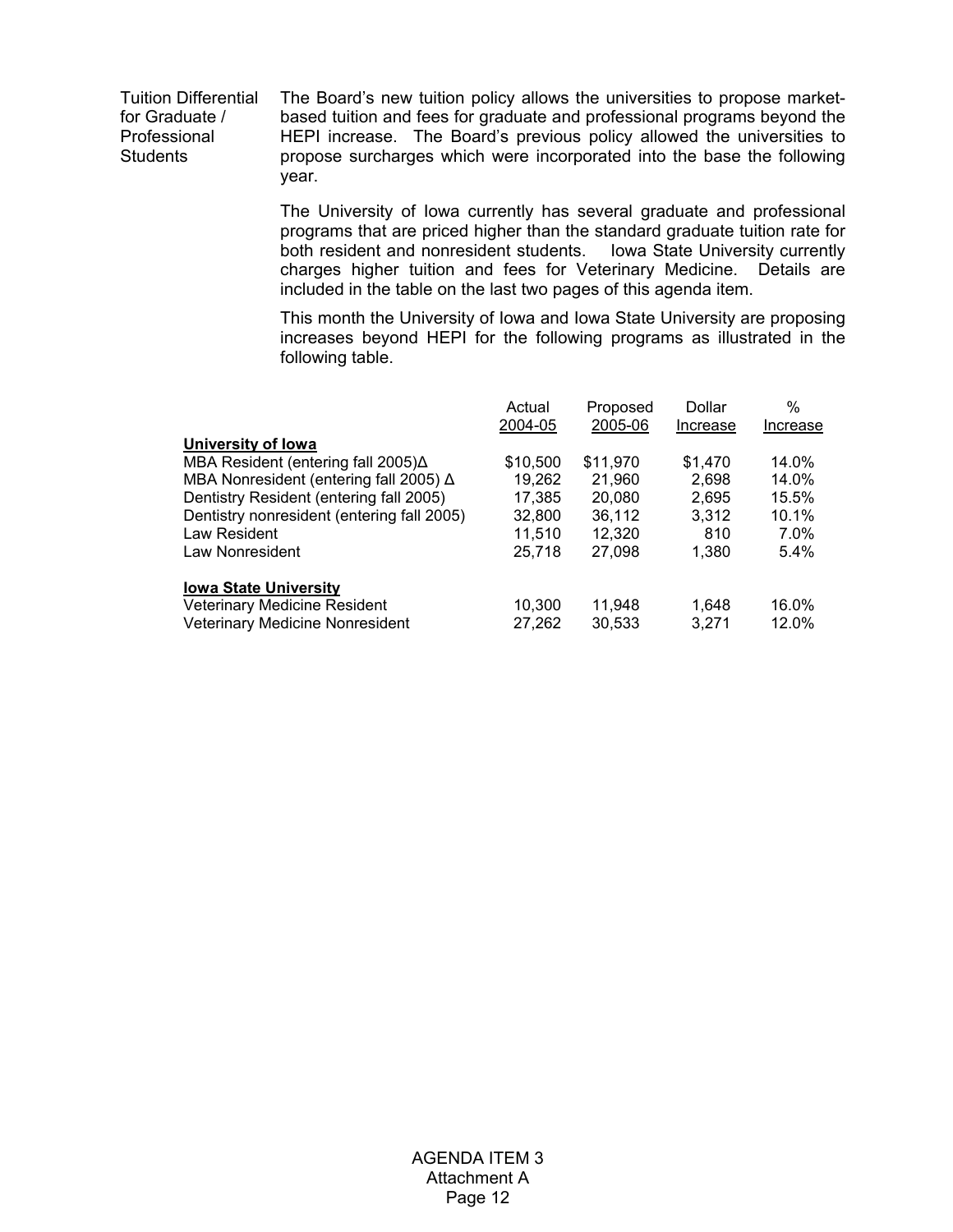#### **Economic Indicators**

Board Tuition Policy The Board approved a new tuition policy at the September 2004 meeting that includes the following:

> On an annual basis, the Board of Regents will increase all base tuition rates by an inflationary percentage equal to the median of the projected HEPI (Higher Education Price Index) range as determined by the University of Iowa's Institute of Economic Research.

Higher Education Price Index HEPI measures the average relative level in the prices of a fixed market basket of goods and services purchased by colleges and universities through current fund educational and general expenditures excluding expenditures for research. HEPI documents inflation affecting the higher education industry, allowing colleges and universities to specifically determine the increase in funding required each year to maintain real investment.

> The U.S. Department of Education published the first HEPI in 1975 to quantify the effects of inflation on the operations of colleges and universities. The U.S. Department of Education no longer calculates and publishes HEPI.

> Research Associates of Washington, a private research organization, periodically prepares and publishes values for the HEPI for various fiscal years. The publication reports distinctive education price information for school and college current operations, university sponsored research, academic and public library operation, tuition pricing, building construction, and capital equipment.

Inflation **Projections** Since the Board determines tuition increases well in advance of the actual expenditure of funds, the Board has utilized inflation projections. The Institute for Economic Research at the University of Iowa prepares these projections, which include a range for HEPI. Historically, the Board has used a number within the range as one factor in setting tuition. The new Board policy increases all base tuition by an inflationary percentage equal to the median of the projected HEPI range. The information is as follows:

|                | <b>HEPI Projections</b> |               |  |  |  |
|----------------|-------------------------|---------------|--|--|--|
|                | <b>Estimated Range</b>  | <b>Median</b> |  |  |  |
| FY 2004*       | $3.1 - 3.9\%$           | 4.7% (Actual) |  |  |  |
| <b>FY 2005</b> | $3.5 - 4.4\%$           | 4.0%          |  |  |  |
| <b>FY 2006</b> | $3.4 - 4.5%$            | $4.0\%$       |  |  |  |
| FY 2007        | $3.5 - 4.7\%$           | 4.1%          |  |  |  |
| <b>FY 2008</b> | $3.5 - 5.1\%$           | 4.3%          |  |  |  |

\* FY 2004 includes the original projected range and the actual HEPI cost in the median column.

**HFCA** Information ∆ State Higher Education Executive Officers (SHEEO) proposed the Higher Education Cost Adjustment (HECA) as an alternative to Consumer Price Index – Urban (CPI-U) and HEPI. HECA is constructed from two federally developed and maintained price indices - the Employment Cost Index (ECI) and the Gross Domestic Product Implicit Price Deflator (GDP IPD). The ECI includes salaries and benefits for private sector white-collar workers, excluding sales occupations. The GDP IPD reflects general price inflation in the U.S. economy. The Board considered this option at the August 2004 Board meeting and decided to remain with the Higher Education Price Index (HEPI).

#### AGENDA ITEM 3 Attachment A Page 13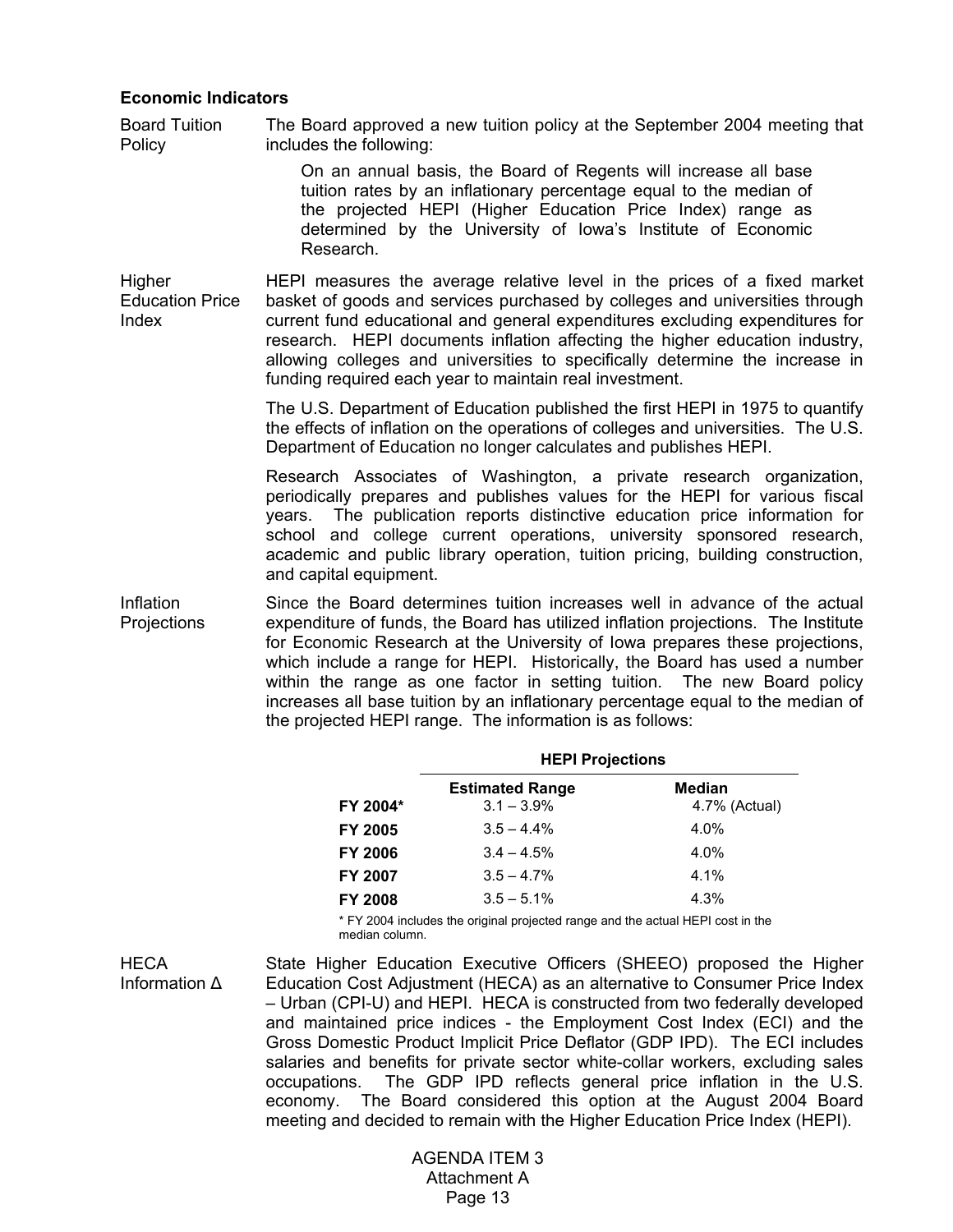# **Higher Education Costs**

Estimated Funding The following table demonstrates the shifting of funding that has occurred since the 1980's to present. The first two increments represent 10-year periods while the remaining segments represent one-year periods. The fiscal years prior to FY 2005 are based on actual reported general education expenditures. The FY 2005 percentages are based on Boardapproved budgets.

∆ The FY 2006 percentages assume increased funding in state appropriations of \$40 million and 4% increase in tuition revenues.



Unit Cost of Instruction versus Tuition Charged

The Regent universities compile information regarding the cost of instruction per student ("unit cost") on a biennial basis. The most recent unit cost study covered FY 2003 and was presented to the Board in May 2004.

The unit cost represents the general fund supported cost of instruction of a full-time equivalent student at a given level and is calculated making certain assumptions relative to instructional costs at the various student levels (i.e., lower division undergraduates, upper division undergraduates, graduate, professional).

Costs such as building repairs, public service, scholarships and fellowships, auxiliary enterprises, health care units, indirect cost recovery, and capitals have historically been excluded from the unit cost calculations.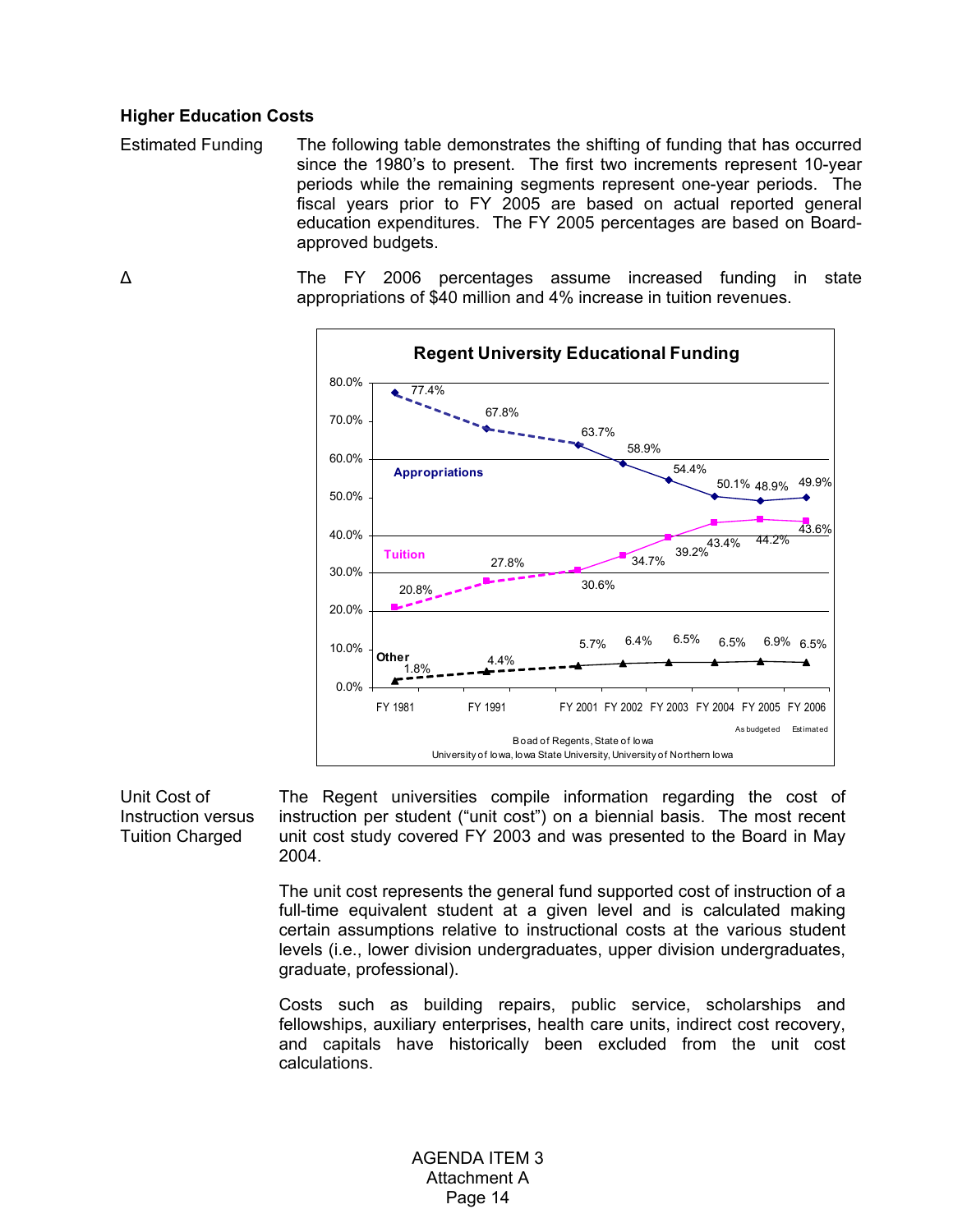The following table compares Regent resident and nonresident undergraduate tuition with actual unit costs from the FY 2003 report and estimated unit costs of instruction for FY 2005, which are based on FY 2003 unit cost data adjusted for general fund budget and enrollment changes.

It has been Board policy that nonresident students pay, at a minimum, the full cost of their education at Regent universities. The tuition for nonresident undergraduates exceeds the projected unit costs at all three universities for FY 2005.

| University of Iowa                         | FY 2003  | <b>FY 2005</b> |
|--------------------------------------------|----------|----------------|
| <b>Resident Undergraduate Tuition Only</b> | \$3,692  | \$4,702        |
| Nonresident Undergraduate Tuition Only     | \$13,334 | \$15,354       |
| Undergraduate Unit Costs                   | \$9,254  | $$9,515$ *     |
| <b>Iowa State University</b>               | FY 2003  | <b>FY 2005</b> |
| Resident Undergraduate Tuition Only        | \$3,692  | \$4,702        |
| Nonresident Undergraduate Tuition Only     | \$12,384 | \$14,404       |
| Undergraduate Unit Costs                   | \$8,951  | $$9,477*$      |
| University of Northern Iowa                | FY 2003  | <b>FY 2005</b> |
| Resident Undergraduate Tuition Only        | \$3,692  | \$4,702        |
| Nonresident Undergraduate Tuition Only     | \$10,000 | \$12,020       |
| Undergraduate Unit Costs                   | \$8,310  | $$9,948$ *     |
| * Projected.                               |          |                |

**Market Price** These data compare the national average resident undergraduate tuition and fees dollar amounts for public universities with those of the Regent universities tuition and fees over the last 10 years, 5 years, and most recent available academic year.

National **Comparisons** 

The national tuition and fees have increased 83.9% since the 1993-94 year. While the Regent tuition and fees have increased 111.7% in those same 10 years, they are still less than the national average.



Source: "2003-2004 Tuition and Fee Rates, A National Comparison," Washington State Higher Education Coordinating Board, December 2003.

> AGENDA ITEM 3 Attachment A Page 15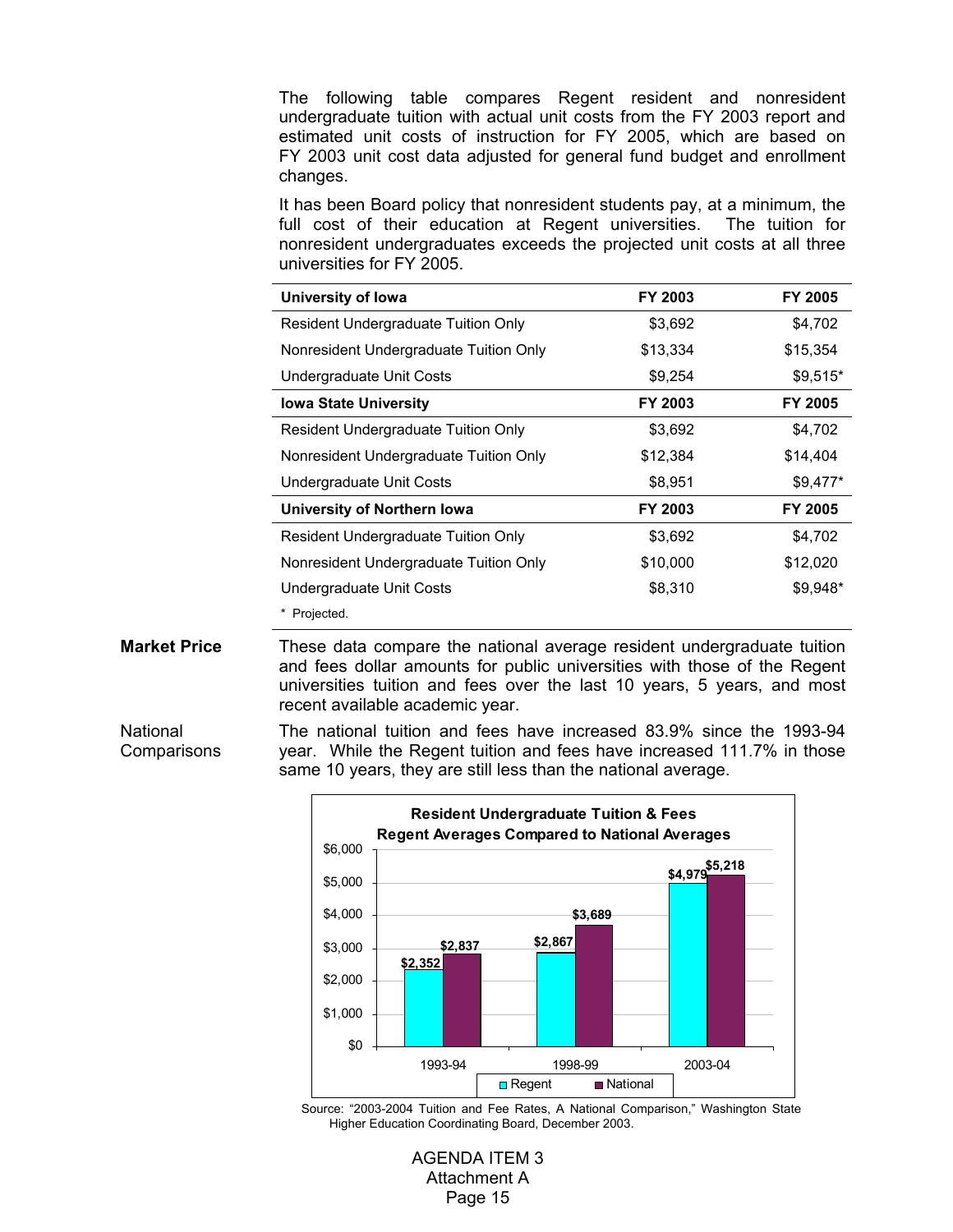Trends In College Pricing According to the latest survey entitled "Trends in College Pricing 2004" by the College Board released on October 19, 2004:

- Tuition increased an average of 10.5 percent over the previous year at four-year public universities and colleges for the academic 2004- 2005 year. This data was part of the College Board's annual survey from over 2,800 postsecondary public and private nonprofit institutions in the United States.
- The average tuition cost of \$20,000 for a private college, \$5,000 for a public university, and \$2,000 for a community college were at record levels.
- While the sharp rise in tuition costs at the public universities and colleges is most often the result of declining state support for higher education, shrinking endowments and higher health costs have also contributed to the trend.
- While financial aid has also increased, it has not kept pace with rising tuition costs. Students have been forced to depend more on loans rather than grants. The awarding of grants has been moving away from need-based to merit-based while a broader qualification for financial need has increased the recipient base. Of particular interest in the trend analysis, the survey states that the largest increase in financial aid has gone to upper–income families.
- The public universities and colleges are concerned about keeping higher education affordable for as many students as possible. By increasing public awareness of the shifting of educational costs from the state to the student and how it will affect future generations, public universities hope to slow down or reverse this trend.

Iowa Private **Colleges** The average tuition and fees of Iowa's independent colleges and universities is 3.4 times higher than the average of the Regent institutions.

| 24 Iowa Independent Colleges and Universities Average<br><b>Tuition and Fees Comparison</b><br>2004-05 Academic Year |         |  |  |  |  |
|----------------------------------------------------------------------------------------------------------------------|---------|--|--|--|--|
| <b>Regent University Average Resident Tuition &amp; Fees</b>                                                         | \$5,403 |  |  |  |  |
| Independent's Undergraduate Average                                                                                  | 18.402  |  |  |  |  |
| Regent \$ from Independents Average                                                                                  | 12,999  |  |  |  |  |
| Regent Tuition & Fees as % of Independents Average                                                                   | 29.4%   |  |  |  |  |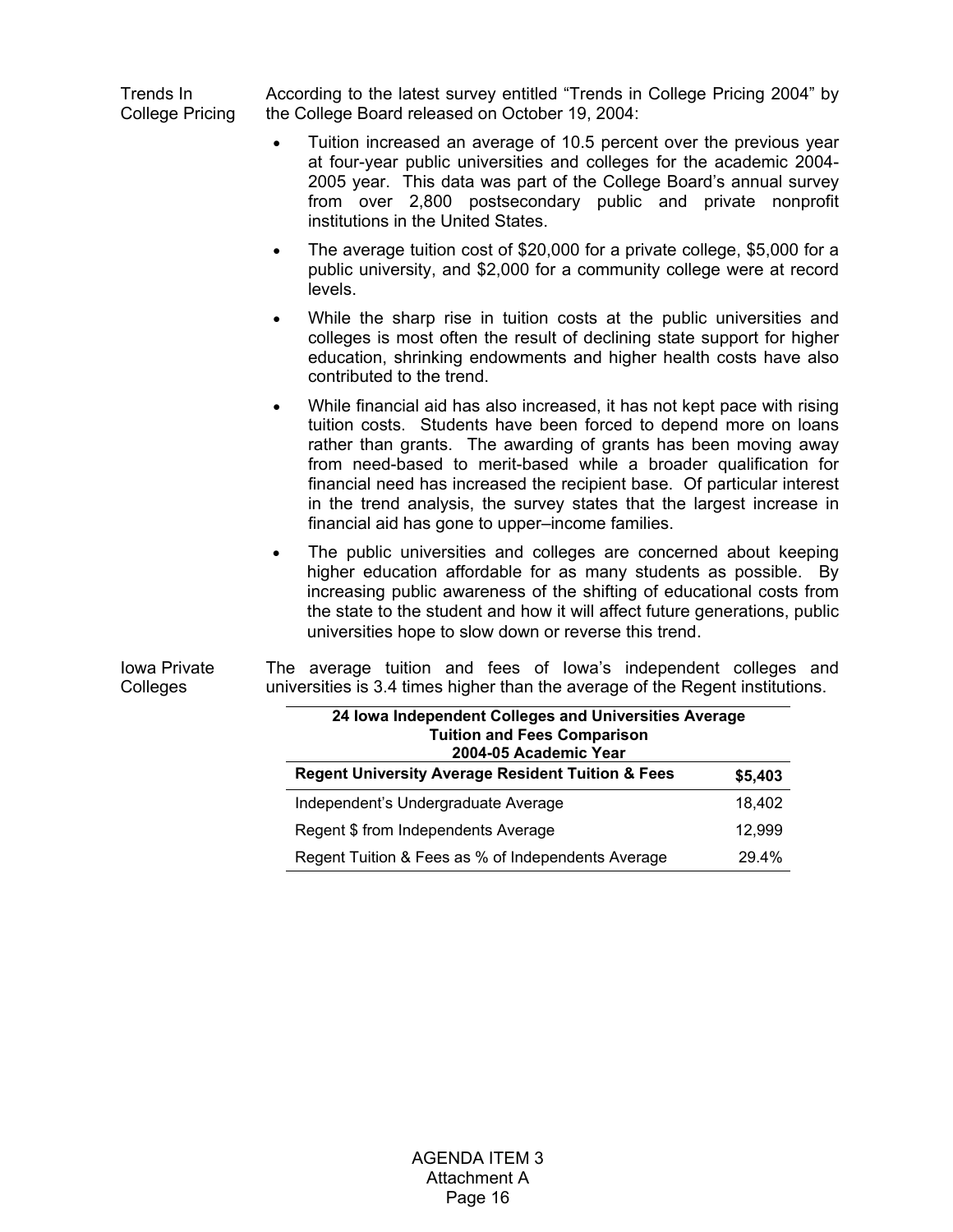Peer Groups The following table and those on the next two pages represent comparative analyses with the Board-established peer groups; ten other universities are represented in each of the Regent universities peer comparison groups.

> Resident and nonresident undergraduate tuition and fees at the Regent universities are at or below the average tuition and fees of their established peer university comparison groups.

> The University of Iowa and Iowa State University are considerably below peer group average for both resident and nonresident. The University of Northern Iowa is at the peer group average for resident and under the average for nonresident.

| <b>Regent Undergraduate</b>  |                 |             |  |  |  |  |  |
|------------------------------|-----------------|-------------|--|--|--|--|--|
| <b>Tuition and Fees</b>      |                 |             |  |  |  |  |  |
| 2004-05 Academic Year        |                 |             |  |  |  |  |  |
|                              | <b>Resident</b> | Nonresident |  |  |  |  |  |
| University of Iowa           | \$5,396         | \$16,048    |  |  |  |  |  |
| SUI Peer Group Average *     | 6,681           | 19,319      |  |  |  |  |  |
| \$ from Peer Group Average   | 1,285           | 3,271       |  |  |  |  |  |
| % of Peer Group Average      | 80.8%           | 83.1%       |  |  |  |  |  |
| <b>Iowa State University</b> | \$5,426         | \$15,128    |  |  |  |  |  |
| ISU Peer Group Average *     | 6,493           | 18,309      |  |  |  |  |  |
| \$ from Peer Group Average   | \$1,067         | 3,181       |  |  |  |  |  |
| % of Peer Group Average      | 83.6%           | 82.6%       |  |  |  |  |  |
| University of Northern Iowa  | \$5,387         | \$12,705    |  |  |  |  |  |
| UNI Peer Group Average *     | 5,395           | 13,867      |  |  |  |  |  |
| \$ from Peer Group Average   | 8               | 1,162       |  |  |  |  |  |
| % of Peer Group Average      | 99.9%           | 91.6%       |  |  |  |  |  |

\* Averages exclude Regent institutions.

 While the base tuition percentage increases of the past several years have been higher at the Regent institutions than in the past, the dollar increases for SUI and ISU have been below the average dollar increases of their peer groups. The tables on the following pages rank peer group comparisons of undergraduate resident and nonresident tuition and fees for the 2004-2005 academic year.

SUI and ISU have both dropped one position within the group since the 2003-2004 academic year. The University of Northern Iowa remains in the same relative position within its peer group.

Some of the peer institutions have established two levels of tuition – one for new students and one for continuing students. New students at six of the peer institutions pay higher tuition. Two peer institutions have differential tuition for upper division that is higher than lower division. The tables on the next page reflect the cost to a new student or the average of upper division and lower division tuition and fees.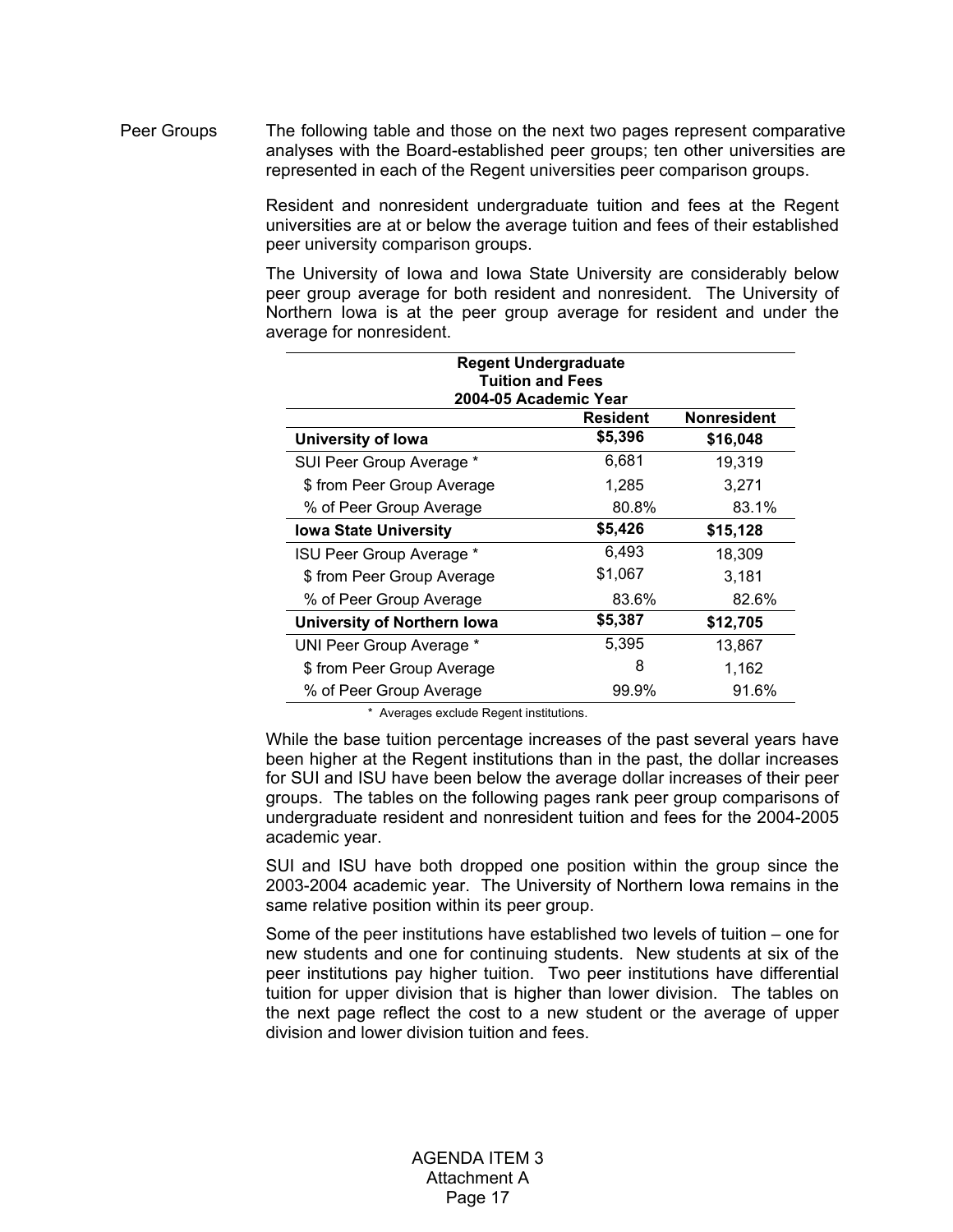

### **Peer Group Comparisons of 2004-05 Undergraduate Resident Tuition and Fees**

AGENDA ITEM 3 Attachment A Page 18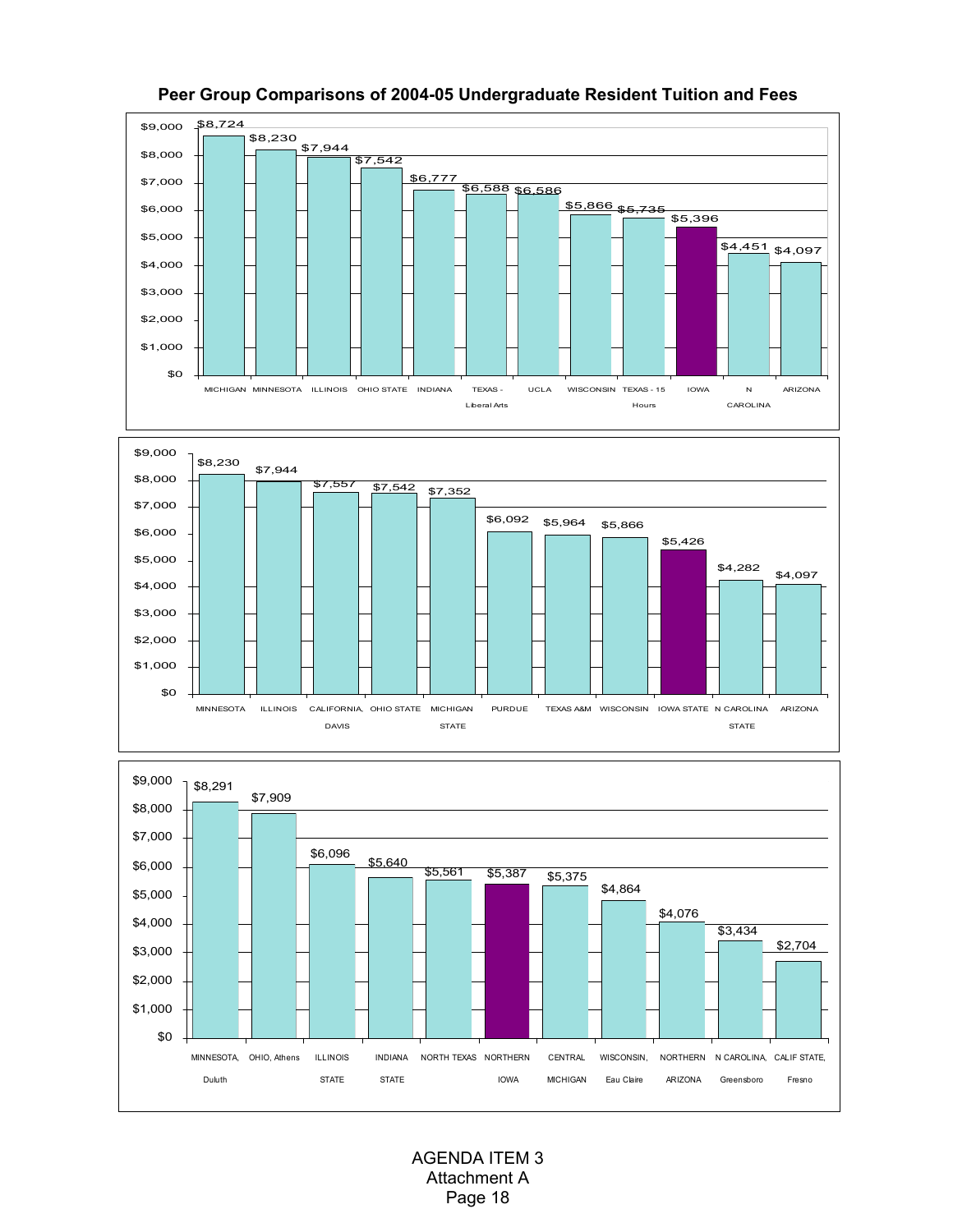# **Peer Group Comparisons of 2004-05 Undergraduate Nonresident Tuition and Fees**







AGENDA ITEM 3 Attachment A Page 19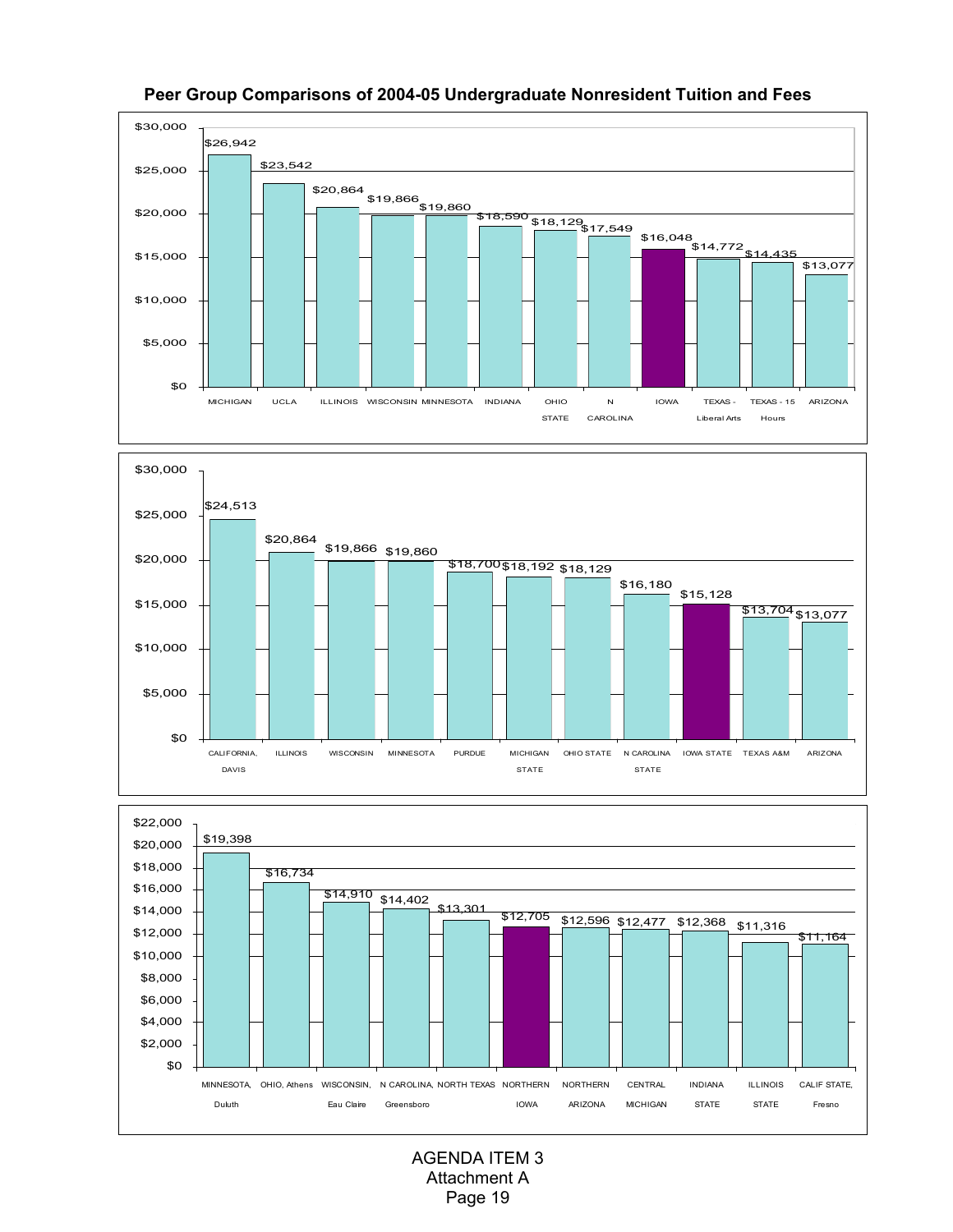### **Accessibility**

Percentages of National Averages

The following chart shows the Regent tuition and fees as a percent of the national average of tuition and fees compared to the Iowa per capita income as a percent of the national average.



Sources: Washington State Higher Education Coordinating Board, State Tuition and Fee Rates, December 2003 and US Department of Commerce, Bureau of Economic Analysis, April 2004.

 Iowa's per capita income of \$29,043 in 2003-2004, as published by the US Department of Commerce, was 91.8% of the national average of \$31,632. Regent average tuition and fees of \$4,979 for 2003-2004 were 95.4% of the national average of \$5,218.

Iowa's per capita income percentage of the national average has been higher than the percentage for tuition and fees for many years. The recent tuition increases have caused Regent tuition and fees as a percent of the national average to surpass Iowa per capita income as a percent of the national average.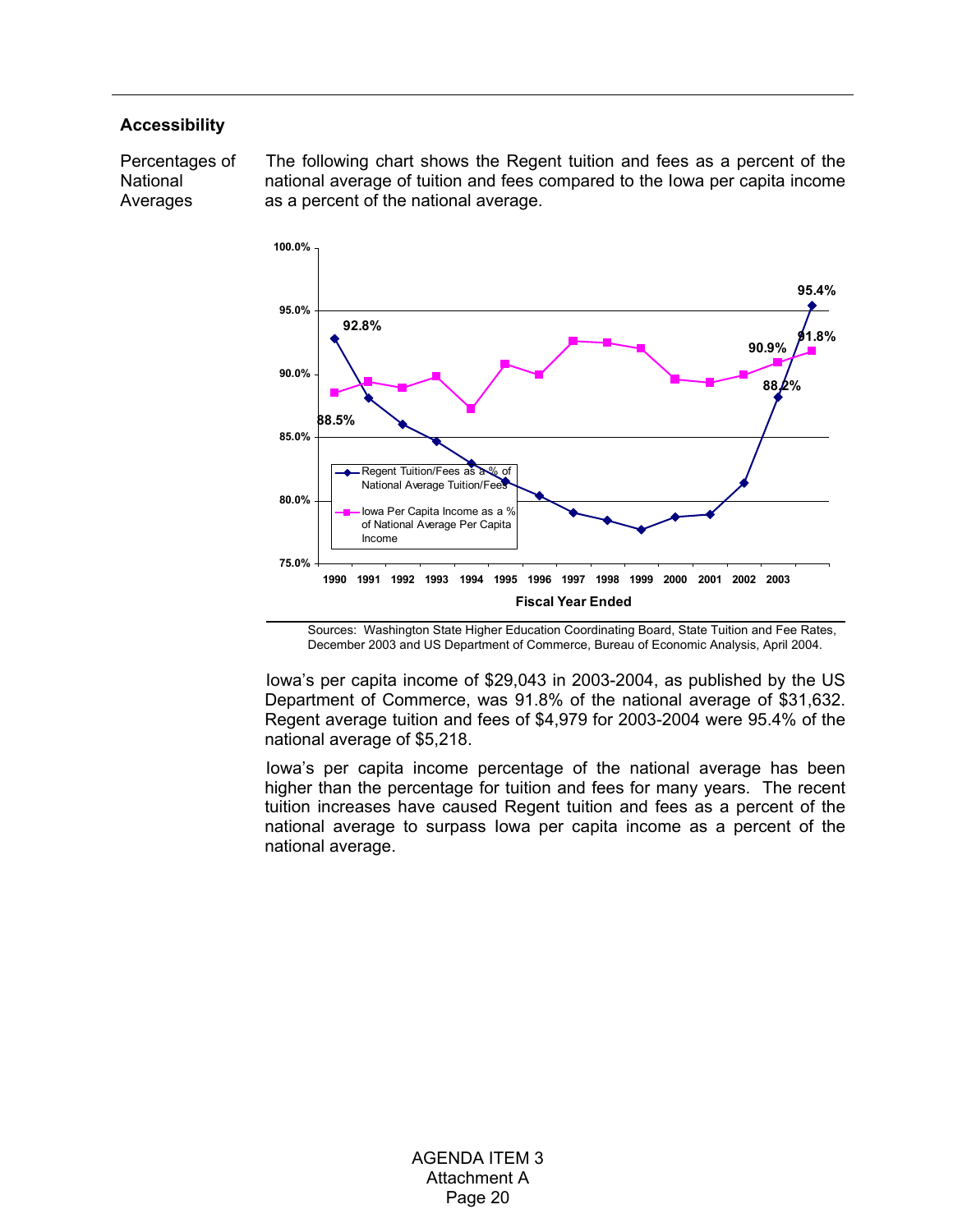State **Comparisons**  The table below lists the ten states represented in the Regent universities peer comparison groups, along with other states contiguous to Iowa, and shows:

- Average public university resident undergraduate tuition and fees charged in each state as a percentage of each state's per capita personal income, comparing the relative amount of income paid toward tuition.
- Tuition and fees ranking within the United States, with one being the highest tuition and 50 being the lowest.
- Per Capita Income ranking within the United States with one being the highest per capital income and 50 being the lowest.

|                                    | <b>Tuition and Fees</b><br>as % of<br>Per Capita Income |         | <b>Tuition and</b><br>Fees<br>Ranking | Per Capita<br><b>Income</b><br>Ranking |
|------------------------------------|---------------------------------------------------------|---------|---------------------------------------|----------------------------------------|
|                                    | 2002-03                                                 | 2003-04 | 2003-04                               | 2003-04                                |
| <b>IOWA</b>                        | 14.7%                                                   | 17.1%   | 24                                    | 33                                     |
| Arizona*                           | 9.8%                                                    | 13.4%   | 43                                    | 38                                     |
| California                         | 11.6%                                                   | 15.6%   | 21                                    | 9                                      |
| <b>Illinois</b>                    | 20.3%                                                   | 20.8%   | 8                                     | 10                                     |
| Indiana                            | 19.0%                                                   | 20.0%   | 19                                    | 35                                     |
| Michigan                           | 25.1%                                                   | 26.2%   | 4                                     | 24                                     |
| Minnesota                          | 18.8%                                                   | 20.7%   | 7                                     | 7                                      |
| Missouri                           | 19.5%                                                   | 22.4%   | 11                                    | 30                                     |
| Nebraska                           | 14.1%                                                   | 15.5%   | 26                                    | 21                                     |
| North Carolina*                    | 13.9%                                                   | 14.4%   | 36                                    | 37                                     |
| Ohio                               | 18.7%                                                   | 20.5%   | 13                                    | 25                                     |
| South Dakota                       | 14.4%                                                   | 14.4%   | 31                                    | 31                                     |
| Texas                              | 18.4%                                                   | 19.5%   | 20                                    | 28                                     |
| Wisconsin                          | 14.7%                                                   | 16.6%   | 22                                    | 20                                     |
| Average of above<br>excluding lowa | 16.8%                                                   | 18.5%   |                                       |                                        |
| <b>NATIONAL AVERAGE</b>            | 15.2%                                                   | 16.5%   |                                       |                                        |

Sources: Washington Higher Education Coordinating Board, Tuition and Fee Rates, A National Comparison, December 2003 and US Department of Commerce, Bureau of Economic Analysis, April 2004.

 Regent tuition and fees as a percentage of Iowa per capita personal income is less than the average of the peer group states and other Midwestern states. Iowans are paying less of their income toward tuition than other peer and Midwestern states. However, in 2003-2004 Iowa surpassed the national average.

Student Financial Aid The universities, during recent years, have expended significant effort to increase student financial aid from institutional and private sources. These efforts help to ensure affordability and support access.

> All students who apply for need-based financial assistance must use the Free Application for Federal Student Assistance (FAFSA). The institutions, through a combination of grants/scholarships, loans, and employment, address each student's needs individually.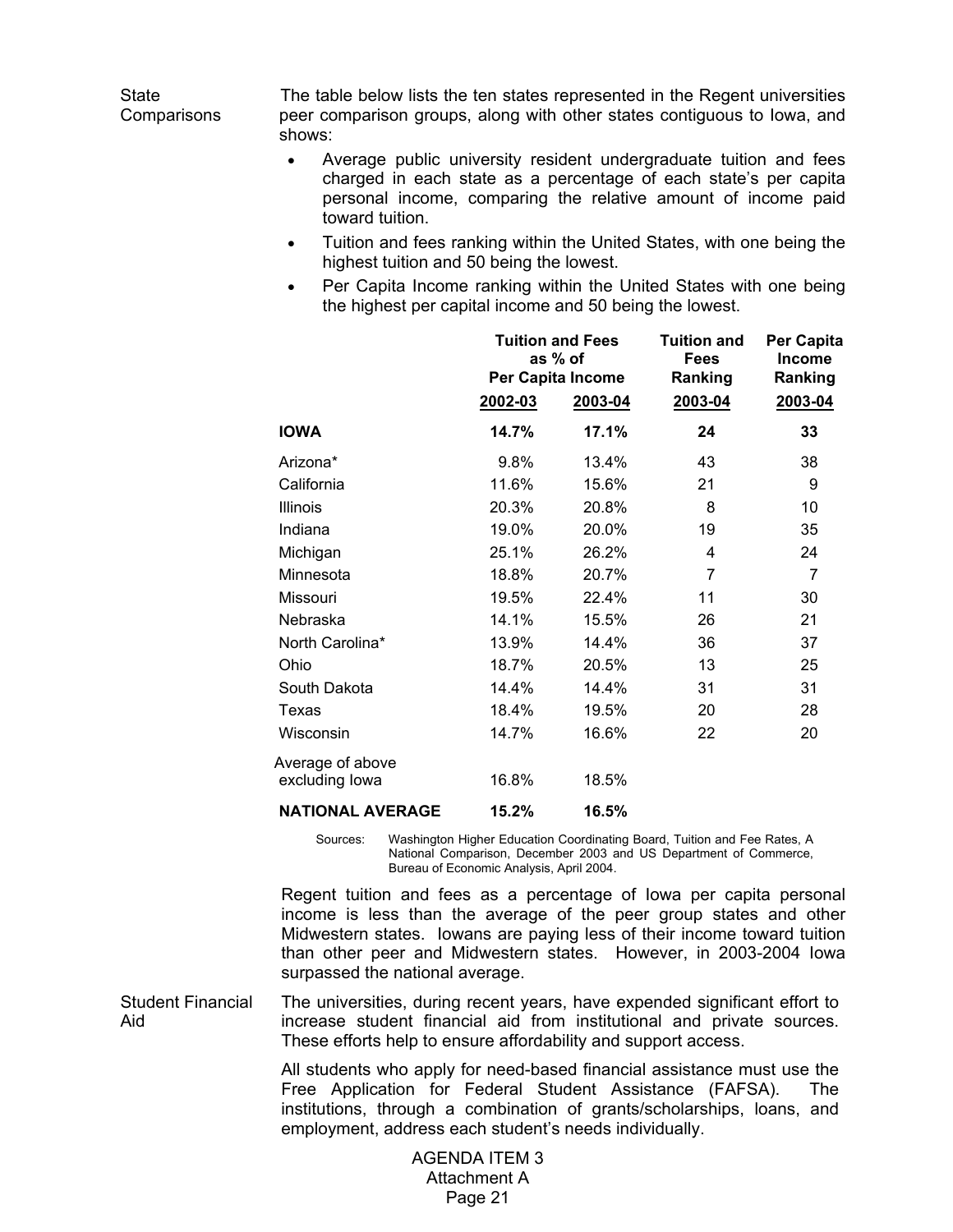Regent Tuition Set-Aside Policy To accomplish the Board's priority of ensuring high-quality educational opportunities for all students, a mix of need-based aid and merit based aid from the tuition set-aside is necessary. It is essential that the universities attract quality students as well as provide affordable higher education.

> The Board's tuition policy requires a minimum 15% of gross tuition revenues be set aside for student financial aid.

> The following table shows the planned student aid that is set-aside from tuition in the FY 2005 budgets. All of the universities have exceeded the minimum requirement.

| FY 2005 Budget Information |                            |                                 |                                       |  |  |
|----------------------------|----------------------------|---------------------------------|---------------------------------------|--|--|
|                            | Tuition<br><b>Revenues</b> | <b>Student Aid</b><br>Set-aside | <b>Student Aid as</b><br>% of Tuition |  |  |
|                            |                            |                                 |                                       |  |  |
| SUI                        | \$206,271,000              | \$35,422,000                    | 17.2%                                 |  |  |
| <b>ISU</b>                 | 161,719,009                | 35,979,748                      | 22.2%                                 |  |  |
| UNI                        | 58,000,000                 | 10,450,000                      | 18.0%                                 |  |  |

∆ The following table shows the FY 2004 student aid set-aside by institution for residents and nonresidents and the percentage that is merit and needbased. In many cases, a student who receives merit-based financial assistance could have also qualified for need-based aid. The universities have provided the percentage of merit-based aid awarded to students who demonstrate need: 43% at SUI, 50.8% at ISU, and 50.1% at UNI.

| FY 2004 Tuition Set-Aside<br><b>Student Financial Aid</b> |                 |                    |              |  |  |  |
|-----------------------------------------------------------|-----------------|--------------------|--------------|--|--|--|
|                                                           | <b>Resident</b> | <b>Nonresident</b> | <b>Total</b> |  |  |  |
| University of lowa                                        |                 |                    |              |  |  |  |
| Total Tuition Set-Aside (all students)                    | \$18,145,378    | \$14,908,422       | \$33,053,800 |  |  |  |
| Undergraduate Tuition Set-Aside                           | \$10,751,913    | \$7,687,064        | \$18,438,977 |  |  |  |
| % by Residence                                            | 58.3%           | 41.7%              | 55.8%        |  |  |  |
| Need-Based Aid                                            | \$8,448,330     | \$4,214,966        | \$12,663,296 |  |  |  |
| % by Residence and Need                                   | 45.8%           | 22.9%              | 68.7%        |  |  |  |
| Merit-Based Aid                                           | \$2,303,583     | \$3,472,098        | \$5,775,681  |  |  |  |
| % by Residence and Merit                                  | 12.5%           | 18.8%              | 31.3%        |  |  |  |
| <b>Iowa State University</b>                              |                 |                    |              |  |  |  |
| Total Tuition Set-Aside (all students)                    | \$13,470,805    | \$20,871,277       | \$34,342,082 |  |  |  |
| Undergraduate Tuition Set-Aside                           | \$11,480,737    | \$14,859,847       | \$26,340,584 |  |  |  |
| % by Residence                                            | 43.6%           | 56.4%              | 76.7%        |  |  |  |
| Need-Based Aid                                            | \$7,339,345     | \$4,616,729        | \$11,956,074 |  |  |  |
| % by Residence and Need                                   | 27.9%           | 17.5%              | 45.4%        |  |  |  |
| Merit-Based Aid                                           | \$4,141,392     | \$10,243,118       | \$14,384,510 |  |  |  |
| % by Residence and Merit                                  | 15.7%           | 38.9%              | 54.6%        |  |  |  |
| University of Northern Iowa                               |                 |                    |              |  |  |  |
| Total Tuition Set-Aside (all students)                    | \$6,064,393     | \$4,035,607        | \$10,100,000 |  |  |  |
| Undergraduate Tuition Set-Aside                           | \$5,393,491     | \$3,112,564        | \$8,506,055  |  |  |  |
| % by Residence                                            | 63.4%           | 36.6%              | 84.2%        |  |  |  |
| Need-Based Aid                                            | \$1,898,562     | \$1,481,705        | \$3,380,267  |  |  |  |
| % by Residence and Need                                   | 22.3%           | 17.4%              | 39.7%        |  |  |  |
| Merit-Based Aid                                           | \$3,495,429     | \$1,630,359        | \$5,125,788  |  |  |  |
| % by Residence and Merit                                  | 41.1%           | 19.2%              | 60.3%        |  |  |  |

AGENDA ITEM 3 Attachment A Page 22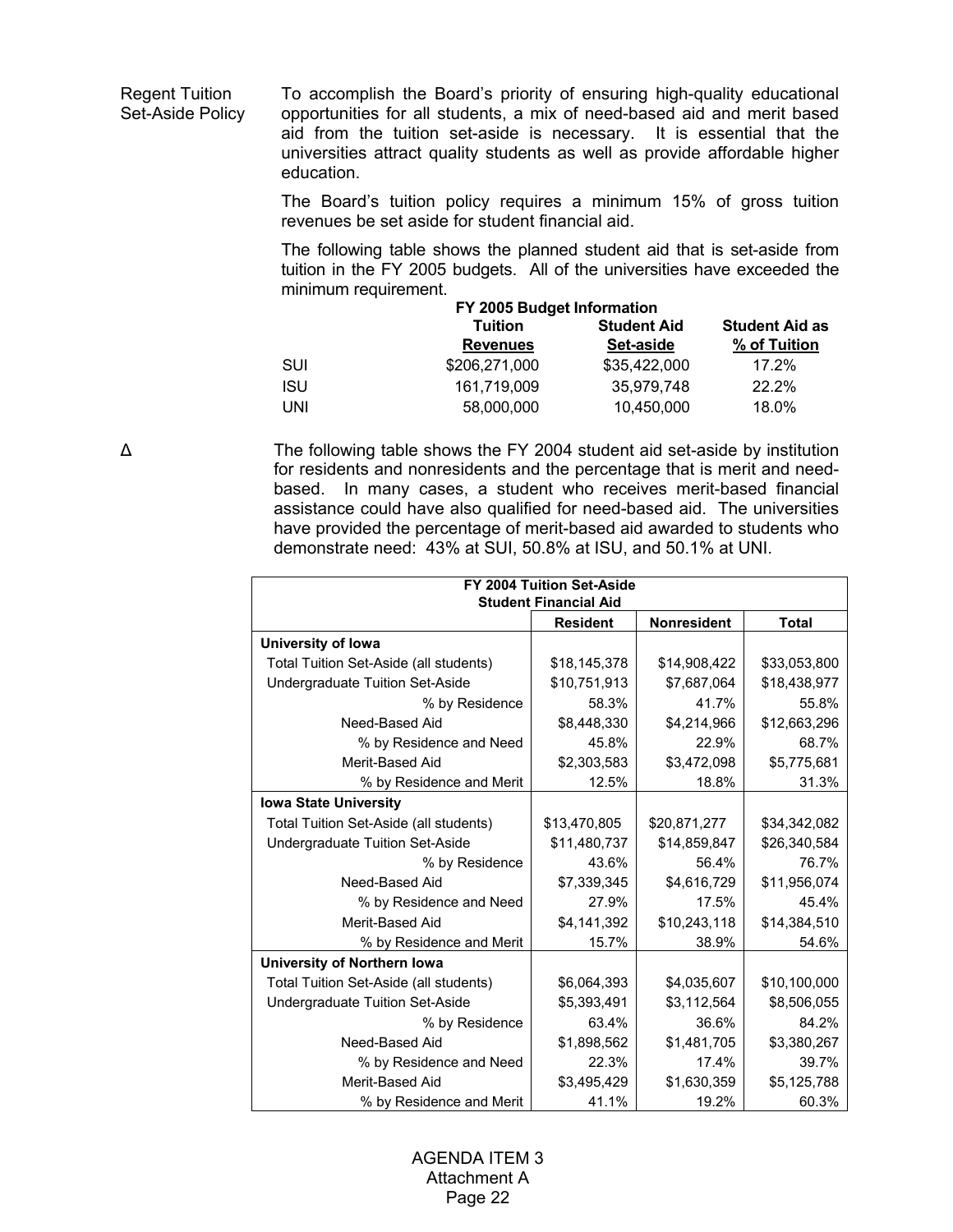#### **Return on Investment**

Value of a College Education The value of education can be measured in many ways. Unquestionably, higher education improves the quality of life, increases individual opportunities, and provides numerous benefits for the individual student and society.

> With each additional level of education, the average salary an individual can earn increases significantly. The following table demonstrates the economic benefits of higher education using 2002 data from the United States Census Bureau.



Source: U.S. Census Bureau, Current Population Surveys, Earnings in 2002, June 2004.

 "Education Pays 2004 – The Benefits of Higher Education for Individuals and Society," by Sandy Baum and Kathleen Payea, was released by the College Board on October 19, 2004.

In a summary of the benefits of higher education, the authors indicate that in addition to the personal benefits of a college degree, i.e. higher lifetime earnings, there are societal benefits as well. Statistics show that those with a college degree are more likely to do volunteer work, vote, donate blood, have lower incarceration rates, depend less on social welfare programs, and have a more positive outlook for personal health issues.

In observing trends for future generations, the report ascertains that young children of college graduates have higher cognitive skills, higher persistence for tasks, and years later are more likely to go to college themselves. Comparisons were made between participation in higher education and math test scores, academic achievement, family income, and between racial/ethnic groups.

Graduation, enrollment, and degree completion rates vary across the states. The two-year and four-year college completion rates range from 10 percent in New Mexico and Nevada to 30 percent in Pennsylvania, Massachusetts, and **Iowa**.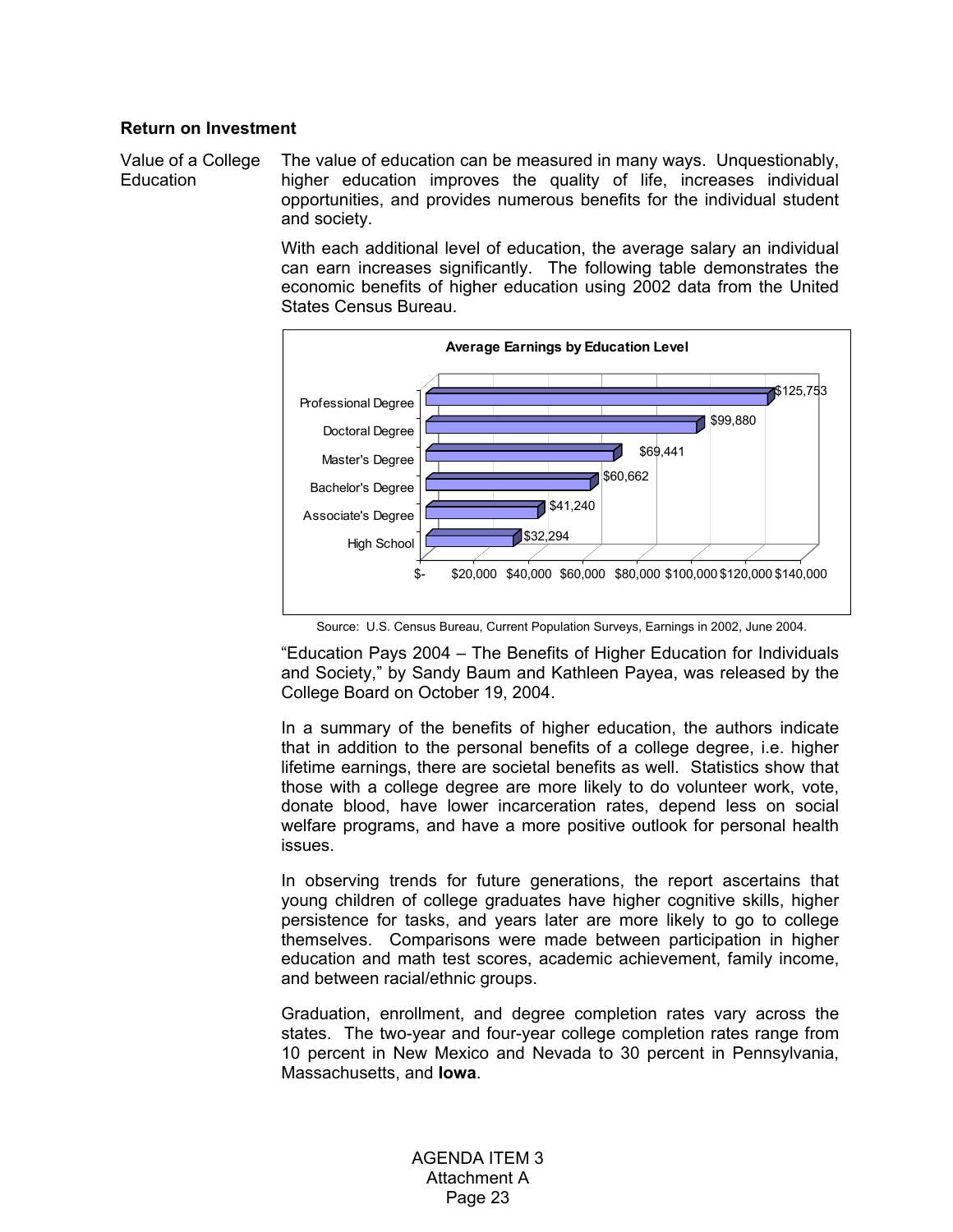#### **GRADUATE / PROFESSIONAL PROGRAMS TUITION PROPOSALS**

#### **Executive Summary:**

 The Board's new tuition policy eliminated surcharges and established base tuition for graduate and professional programs. Tuition surcharges previously represented earmarked amounts for specific colleges and purposes. Students enrolled in specific colleges paid the surcharge in addition to the university's base graduate tuition and receive the benefits of additional resources. Base tuition and base tuition increases are not earmarked for special academic units but are part of the overall general university fund budgeting process.

There will no longer be surcharges. Rather, the Board will consider proposals by the universities for market-based tuition and fees. The following table represents the universities requests for increases greater than HEPI. The only change in the amount from what was presented to the Board in November is the MBA Resident and Nonresident proposals per Board request. Additional supporting information is provided for the Dentistry and Law programs as requested.

|                                               | Actual   | Proposed | Dollar   | $\%$     |
|-----------------------------------------------|----------|----------|----------|----------|
|                                               | 2004-05  | 2005-06  | Increase | Increase |
| University of lowa                            |          |          |          |          |
| MBA Resident (entering fall 2005) $\Delta$    | \$10,500 | \$11,970 | \$1,470  | 14.0%    |
| MBA Nonresident (entering fall 2005) $\Delta$ | 19,262   | 21,960   | 2,698    | 14.0%    |
| Dentistry Resident (entering fall 2005)       | 17,385   | 20,080   | 2,695    | 15.5%    |
| Dentistry nonresident (entering fall 2005)    | 32,800   | 36.112   | 3.312    | 10.1%    |
| Law Resident                                  | 11.510   | 12.320   | 810      | 7.0%     |
| Law Nonresident                               | 25,718   | 27.098   | 1.380    | $5.4\%$  |
| <b>Iowa State University</b>                  |          |          |          |          |
| <b>Veterinary Medicine Resident</b>           | 10,300   | 11,948   | 1.648    | 16.0%    |
| Veterinary Medicine Nonresident               | 27,262   | 30,533   | 3.271    | 12.0%    |
|                                               |          |          |          |          |

The following justifications are presented as provided by the University.

#### MBA ∆ Proposal

The Henry B.Tippie College of Business requests approval of a 14% tuition charge for resident and non-resident students enrolled in the full-time MBA Program beginning with those entering the program in the fall of 2005. The tuition increase will not be applied to students enrolled in the program prior to fall 2005.

#### **Overview**

The College's full-time MBA program is nationally recognized as one of the top programs in the country. A world-class MBA program should improve students' professional and personal lives intellectually, practically, and ethically. In order to meet these objectives, the Tippie School must provide an integrated program of high quality academic offerings, practical experiential business applications, and professional development.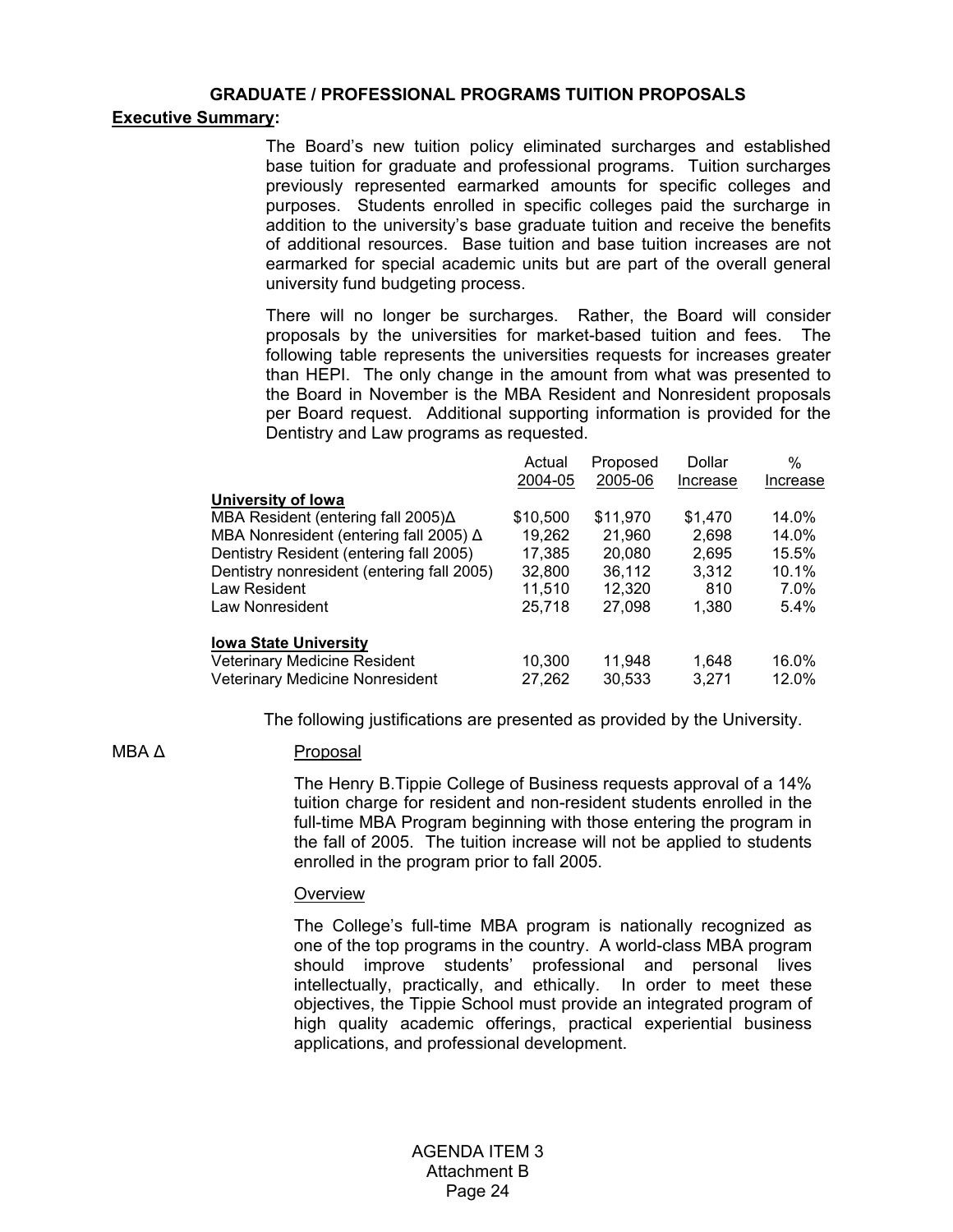This funding will allow the Tippie School of Management to implement a substantial curriculum revision that builds on our high quality academic training and adds dedicated professional development and integrated experiential learning opportunities. These additions have been cited by recruiters as important to MBA skill development and graduate marketability.

## Uses of Tuition Funds

Specifically, the additional tuition is required to launch significant modifications required by the new full-time MBA curriculum. The additional tuition will generate approximately \$190,000, net of student financial aid, on an annual basis when all students are subject to the additional tuition. Approximately 70% of the additional tuition needed will be generated by non-resident tuition, the remaining 30% by resident tuition. (Note: the full-time MBA program is a 2-year program with approximately 75 students entering per year.) Funds will be allocated to the following major curricular initiatives:

- 1. Development and delivery of skill-building professional development experiences in areas including business communication, ethical and moral direction, competitive preparation, team management, and community involvement.
- 2. Development and faculty oversight of applied learning opportunities in consulting, marketing, finance, and operations.

MBA recruiters seek graduates with exceptional technical and problem solving skills. Our existing curriculum develops these needed skills well. Recently, employers have cited a growing need for students to have better communication skills, "people" skills, and applied problem solving skills learned by means of experiential activities. Funding would allow the development and implementation of offerings that provide skill development in these areas.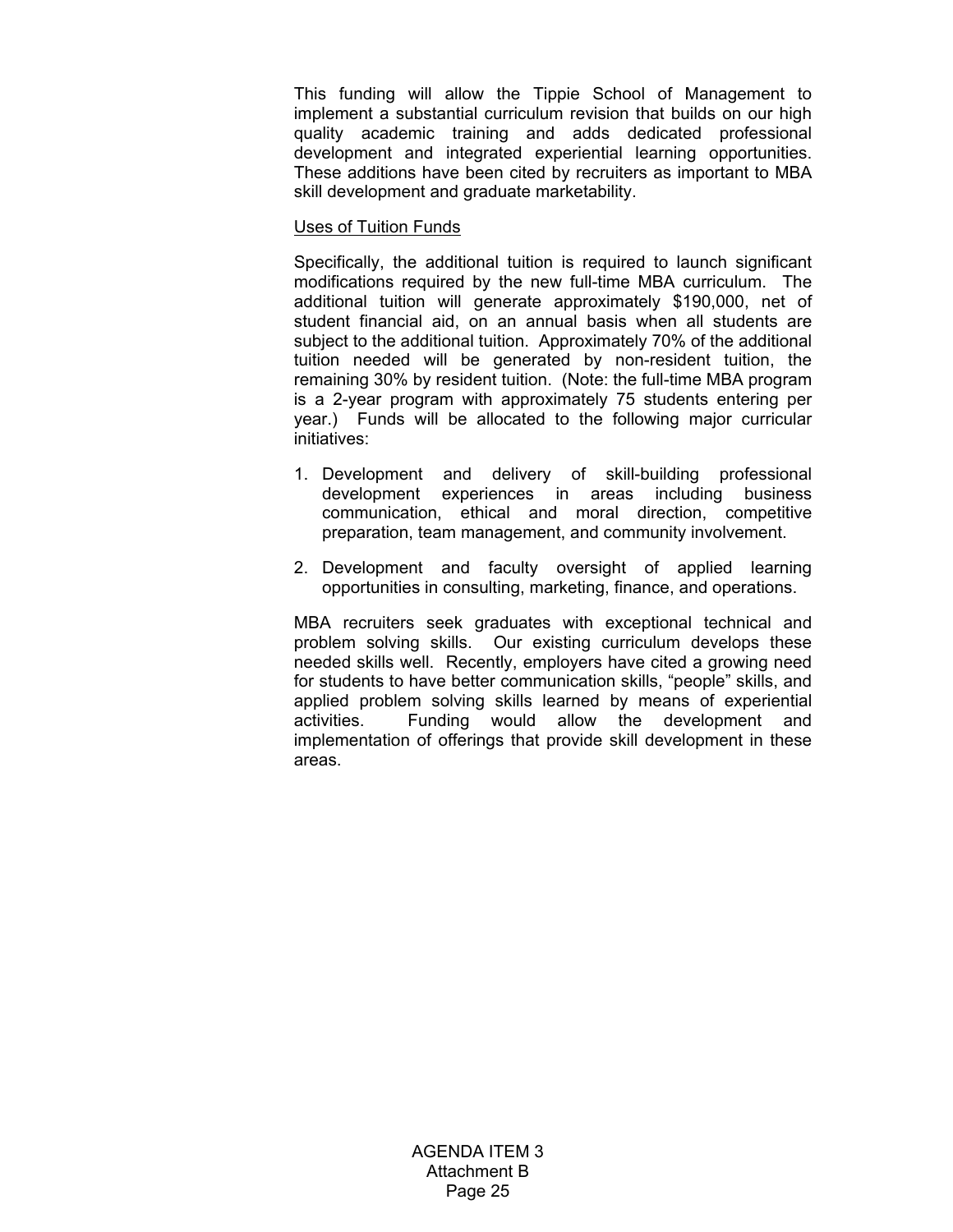# Comparative Tuition and Fees

An analysis of Big-10 MBA programs indicates that University of Iowa full-time MBA tuition and fees are currently the lowest in the Big-10 for nonresidents and second lowest in the Big-10 for residents. Even with the proposed increase, tuition and fees for the full-time MBA program will remain the lowest for nonresidents and second lowest for residents.

|                | 2004-05 MBA Tuition & Fees<br><b>Big-10 Publics</b> |        |  |  |  |  |
|----------------|-----------------------------------------------------|--------|--|--|--|--|
|                | <b>Non-Resident</b><br><b>Resident</b>              |        |  |  |  |  |
| Michigan       | 29,961                                              | 34,961 |  |  |  |  |
| Minnesota      | 22,072                                              | 30,452 |  |  |  |  |
| Illinois       | 17,218                                              | 24,718 |  |  |  |  |
| Michigan State | 17,012                                              | 23,512 |  |  |  |  |
| Ohio State     | 15,555                                              | 27,438 |  |  |  |  |
| Penn State     | 14,948                                              | 25,244 |  |  |  |  |
| Indiana        | 13,775                                              | 26,844 |  |  |  |  |
| Purdue         | 13,372                                              | 26,488 |  |  |  |  |
| <b>IOWA</b>    | 11,194                                              | 19,956 |  |  |  |  |
| Wisconsin      | 9,776                                               | 25,214 |  |  |  |  |

 The following table represents the tuition and fees for the Boardapproved peer institutions. The University of Iowa is the third lowest for residents and the second lowest for nonresidents.

|                | 2004-05 MBA Tuition & Fees<br><b>AAU Public Institutions</b> |                     |  |  |  |
|----------------|--------------------------------------------------------------|---------------------|--|--|--|
|                |                                                              |                     |  |  |  |
|                | <b>Resident</b>                                              | <b>Non-Resident</b> |  |  |  |
| Michigan       | 29,961                                                       | 34,961              |  |  |  |
| Minnesota      | 22,072                                                       | 30,452              |  |  |  |
| <b>UCLA</b>    | 21,584                                                       | 33,829              |  |  |  |
| North Carolina | 17,713                                                       | 33,137              |  |  |  |
| Illinois       | 17,218                                                       | 24,718              |  |  |  |
| Ohio State     | 15,555                                                       | 27,438              |  |  |  |
| Arizona        | 13,847                                                       | 22,827              |  |  |  |
| Indiana        | 13,775                                                       | 26,844              |  |  |  |
| <b>IOWA</b>    | 11,194                                                       | 19,956              |  |  |  |
| Wisconsin      | 9,776                                                        | 25,214              |  |  |  |
| Texas          | 6,997                                                        | 19,597              |  |  |  |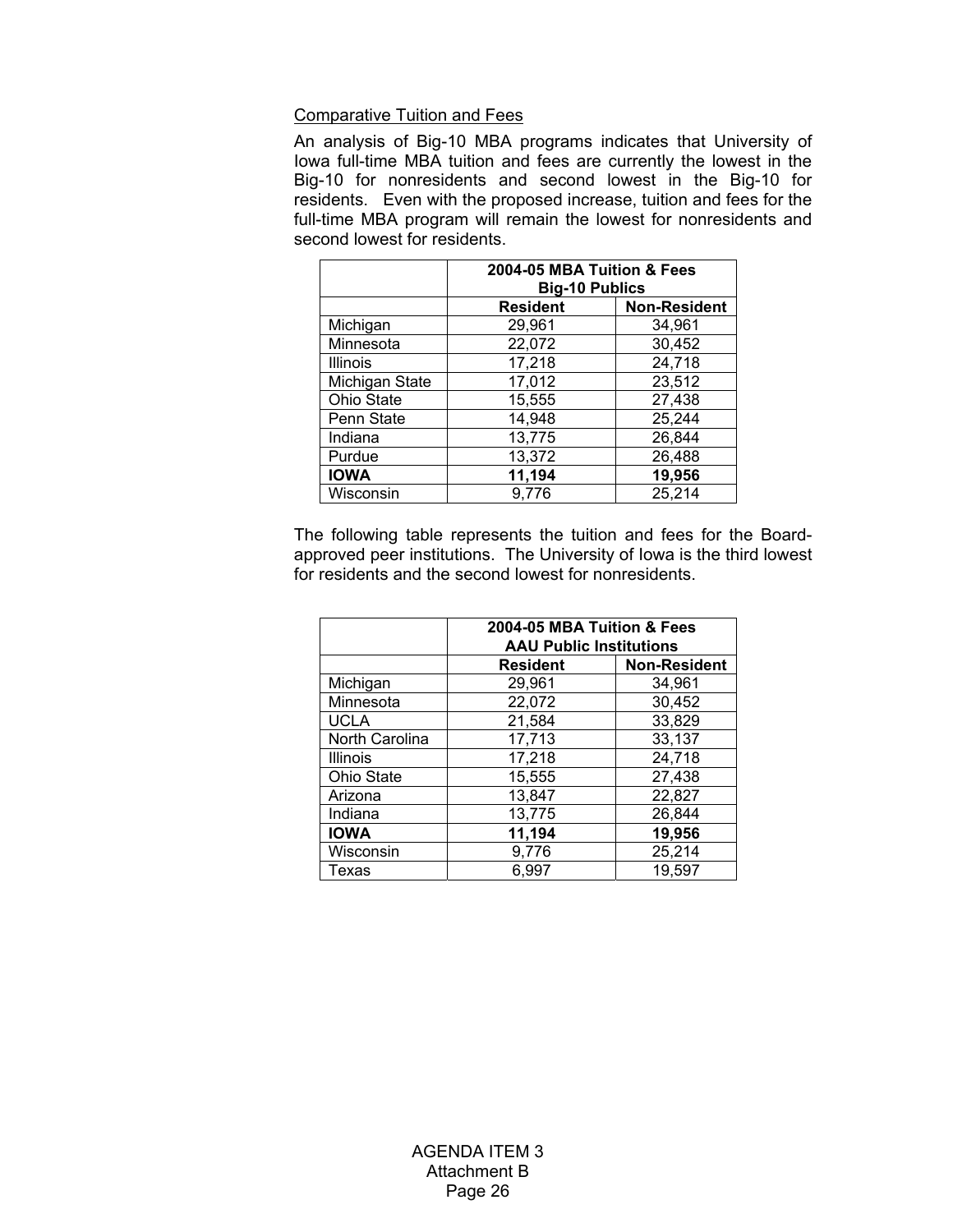#### Dentistry Justification / Additional Information ∆

The College recommends a \$2,000 (two thousand dollar) increase for in-state and out-of-state students. The percentage increase is thus lower for out-of-state students. Our rationale includes:

- 1. Out-of-state tuition is in the range for out-of-state students for peer state institutions and approaches the tuition for private institutions, and
- 2. The College seeks quality and diversity in our relatively small (about 18 students) out-of-state annual student contingent. While out-of-state students make up a relatively small percentage (about 25%) of our students, we would be an importantly different kind of school without these students. We need to remain competitive for the very best of this cohort. Out-of-state students add quality (average GPA is over a 3.8) and diversity since Iowa has a small minority population. Some states (Minnesota for example) allow in-state tuition for out-of-state students after one year of dental school.

It may not be possible to prove the decisive factors in a student's decision in choosing a dental school, but it seems logical that cost will play a major role. From many perspectives, Iowa is in the top tier of dental schools, and we believe we offer a great value for the cost. We hope to keep ours a top school for students from Iowa and outside and see our small out-of-state contingent as important in doing so. We hope this can be resolved and hope this issue will not endanger the overall tuition supplement proposal.

# Academic Program

The College of Dentistry at the University of Iowa offers one of the finest dental education programs in the world. The college is in the top rank by almost any measure. The Doctor of Dental Surgery (D.D.S.) is a four-year degree program. For the first two years, course work integrates the basic sciences with preclinical and clinical disciplines. The second year includes additional patienttreatment experiences in the dental clinics. Third-year students rotate through a series of eight clinical disciplines. Fourth-year students are involved in the delivery of comprehensive dental care that simulates private dental practice. The D.D.S. program prepares professionals to serve the oral health needs of the citizens of Iowa and of the nation. No further residency training or education is required.

# Proposal

The College proposes a new \$2,000 tuition charge for first year dental students entering in the fall of 2005. This increase is not expected to impact enrollment. The new resident tuition will remain near the median of our peers.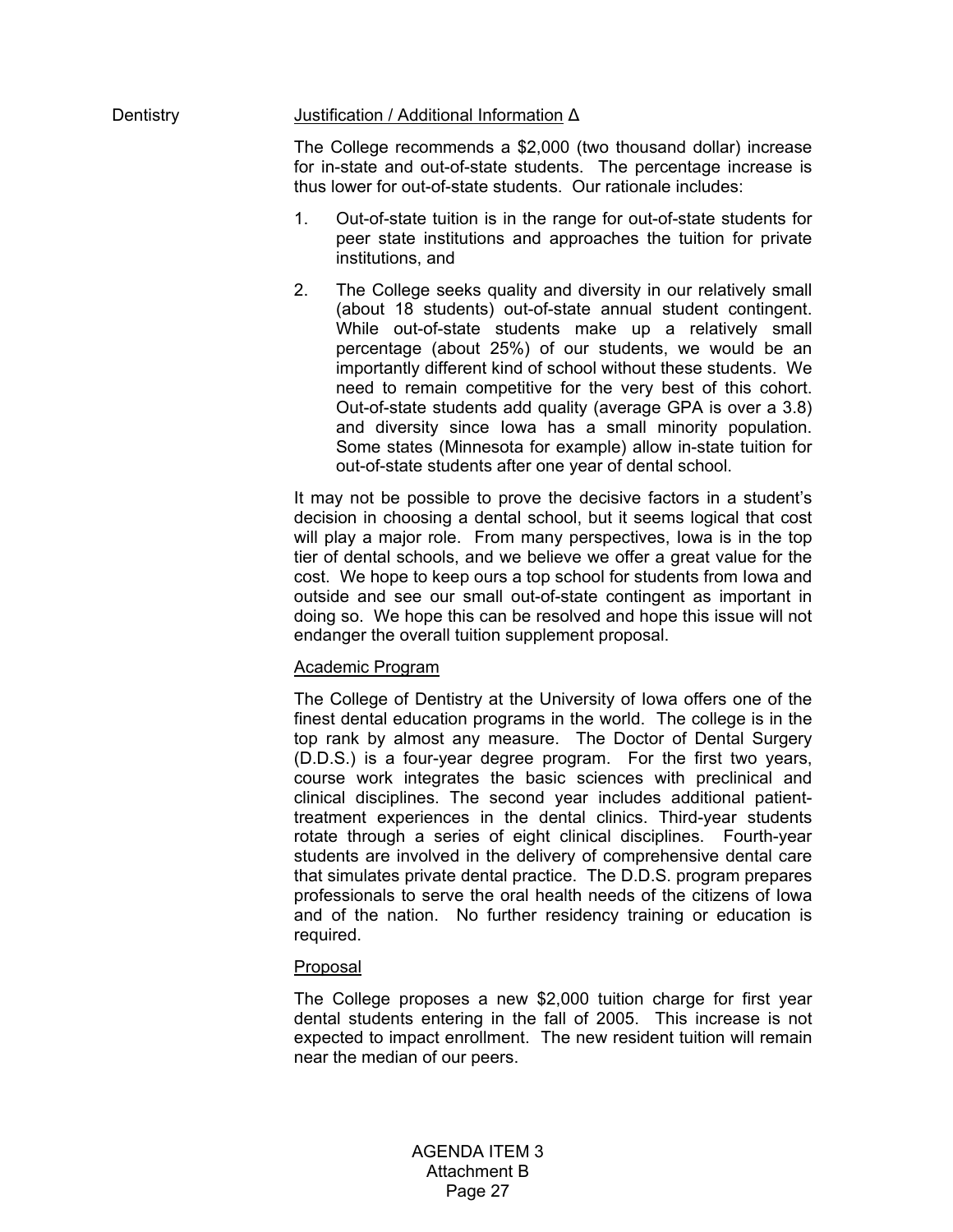| <b>Current Tuition</b> |                         |              |
|------------------------|-------------------------|--------------|
|                        | 2004-05                 | 2004-05      |
|                        | <b>Resident Tuition</b> | Non-resident |
| Tuition                |                         |              |
| Enrolled 2002 and 2003 | \$16,384                | \$31,800     |
| Enrolled 2004          | \$17,384                | \$32,800     |
|                        |                         |              |

Additional Revenue

(When fully applied to all entering classes – entering classes of 2005 through 2008)

| <b>Proposed Addition</b> | \$2,000   |
|--------------------------|-----------|
| Number of Students       | 304       |
| <b>Total Revenue</b>     | \$608,000 |

#### Uses of New Revenue

Faculty recruitment and retention, curriculum changes, technological needs and an aging facility require additional funding to maintain the excellent reputation of the College. The following briefly describes the need for these funds.

1. Problem-Based Learning (PBL) has recently been incorporated into the dental curriculum to enhance critical thinking. PBL is characterized by being case-centered and small group oriented. The goal is for students to apply basic didactic information they have recently learned to patient cases. The College recognizes the need to have faculty members with expertise to develop and lead this very important part of the curriculum.

 2. Requirements for enhancement in teaching in the area of Oral Maxillofacial Radiology and the national move to digital imaging require the addition of a faculty member who is board certified or eligible in this field. As this technology makes rapid advances, students must be kept current to ensure they are prepared as they graduate to treat patients.

3. Dental education requires students to perform irreversible procedures for patients. Students have no residency requirement upon graduation, allowing them to go directly into practice. It is imperative that students are closely supervised so they receive a quality education while ensuring the safety of the patient. The College is in need of additional faculty lines to improve the faculty to student ratio in the clinical disciplines.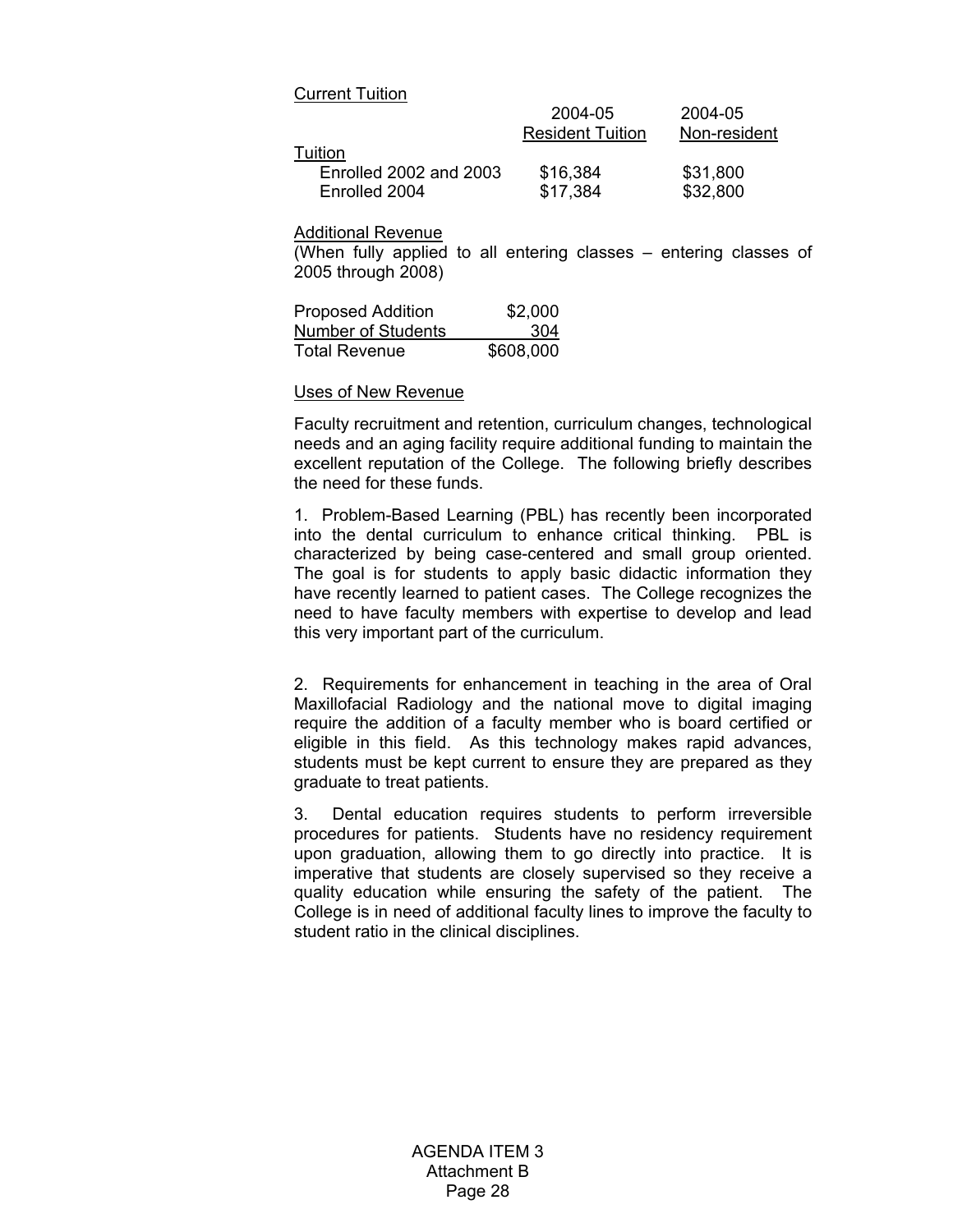4. Faculty recruitment and retention has and will continue to be a challenge. In the last few months, five faculty have left for other opportunities, another five have announced retirement and one faculty tragically lost his battle with heart disease. These eleven openings represent ten percent of the College's faculty complement. Nationally, academic dentistry is facing a critical shortage of dental scholars. This is in part due to the attractive financial potential that private practice allows and the resultant rising chasm between private remuneration and academic salaries. This, coupled with the recent cuts in state support, has not allowed the College to provide salary increases to even remotely keep pace with private sector advances. The College needs a recurring stream of funding to facilitate faculty recruitment and retention.

5. Finally, the Dental Science Building was built 31 years ago. While it is structurally sound, the teaching clinics are becoming dated and in need of significant upgrading. In addition, it will be necessary to incorporate new technology chairside.

| <b>Amount</b> | Category                | <b>Description</b>                                                                        |
|---------------|-------------------------|-------------------------------------------------------------------------------------------|
| \$97,280      | Student Aid             | Set Aside for Student Financial Aid                                                       |
| \$410,720     | <b>Faculty Salaries</b> | Support for PBL, Radiology, Procedurally intense<br>areas, Recruitment and Retention Pool |
| \$100,000     | <b>General Expense</b>  | <b>Teaching Clinic Updates</b>                                                            |
| \$608,000     | Total                   |                                                                                           |

## Peer Data

Tuition and Mandatory Fee Comparisons – 2004-05 Academic Year

|                 | <b>Resident</b>           | Non-resident              |
|-----------------|---------------------------|---------------------------|
|                 | <b>Tuition &amp; Fees</b> | <b>Tuition &amp; Fees</b> |
| <b>UCLA</b>     | 20,488                    | 32,733                    |
| <b>Illinois</b> | 18,558                    | 47,544                    |
| Indiana         | 18,112                    | 40,642                    |
| <b>IOWA</b>     | 18,080                    | 33,494                    |
| Michigan        | 20,139                    | 34,325                    |
| Minnesota       | 19,228                    | 31,258                    |
| North Carolina  | 10,932                    | 29,614                    |
| Ohio State      | 18,405                    | 42,807                    |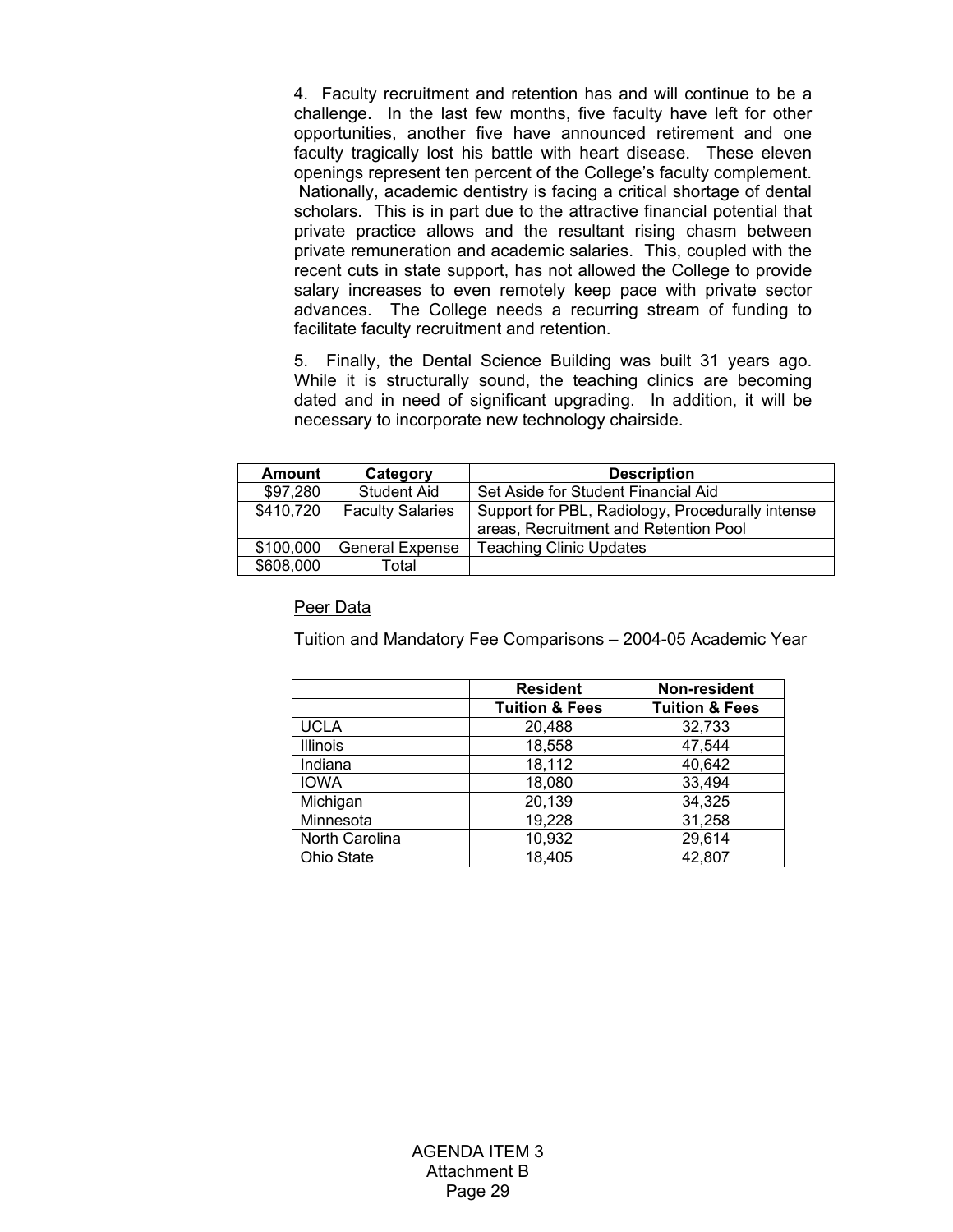#### Law Justification / Additional Information ∆

At its meeting last week the Board of Regents tentatively approved the College of Law's FY06 supplemental tuition proposal. The Board asked, however, why the College of Law, like other units on campus, proposed to increase tuition and fees by a lower percentage for nonresident students than for residents. We responded that this has been done routinely for many years in order to avoid pricing ourselves out of the market for the best nonresident students, who are important to the quality and reputation of the law school. The Board was interested in seeing evidence in support of that claim.

Many factors affect a student's decision about where to attend law school. Undoubtedly the level of tuition is one of them. It would be impossible to measure with precision the marginal effect of higher tuition and fees on an admitted student's decision whether to enroll in a given law school. We believe, however, that the following facts strongly support the proposal of the College of Law for FY06 tuition and fees.

The College of Law offers excellent value for the tuition and fees it charges, particularly given its place among the top tier of law schools in the U.S. Our tuition for Iowa residents has traditionally been at or below the median of our peer group. It is important to keep resident tuition low in order to provide Iowa students and their families with high quality, affordable legal education.

As is true for other state law schools, our nonresident tuition is substantially higher. It should be, of course, given the contribution of general education funds to support the College of Law. For two reasons, however, it is important that nonresident tuition be kept within reasonable bounds.

First, as a matter of equity, the margin between resident and nonresident tuition should not become too great. Iowa is the only law school in our peer group whose FY05 nonresident tuition is more than double its resident tuition. Widening the gap still farther risks creating an impression, among nonresident applicants and others, that we are taking unfair advantage of our nonresidents. In addition, on the basis of the dollar amount of nonresident tuition, we are concerned about losing our competitive edge in the market for high quality, nonresident students.

These students are vital for both the reputation of the school and the quality of the educational experience we provide. Not only do their ranks include many of our brightest students, but they bring into our community individuals from a wide range of backgrounds and experience that enrich our community.

Evidence that our nonresident tuition rates are at or near the margin is found in the nonresident tuition levels of our peer schools. Iowa is generally at or below the median of our peer group – a place we need to continue to occupy.

AGENDA ITEM 3 Attachment B Page 30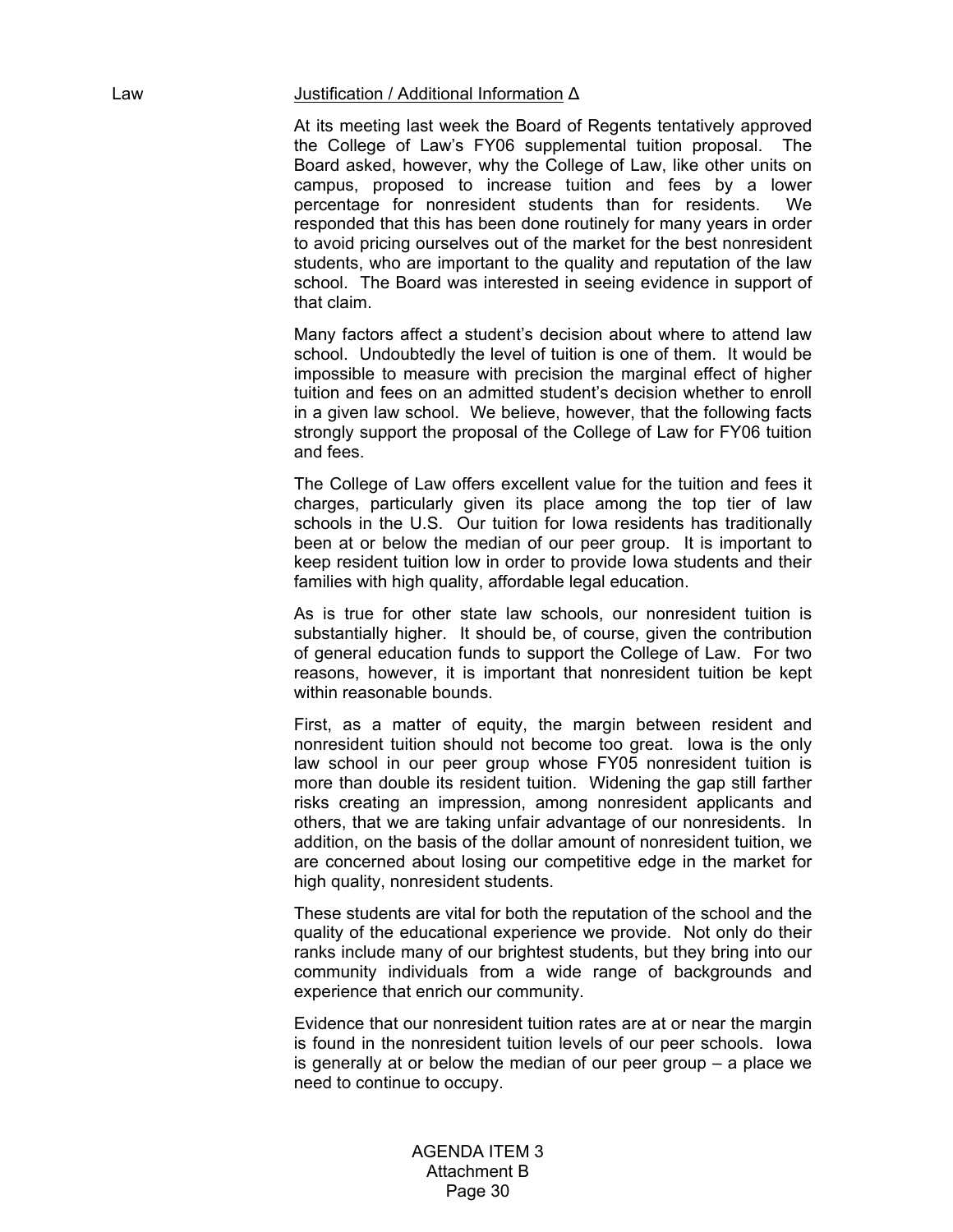The tuition-setting decisions of the peer group almost uniformly reflect the same pattern as ours: when tuition and fees are raised, the percentage increase is greater for residents than for non resident students. This data strongly supports the conclusion that the market for nonresident students is price sensitive at current margins. Were Iowa to apply tuition and fee increases, equal in percentage terms, to residents and non-residents, we would quickly find ourselves in a seriously non-competitive posture.

Students have expressed support for the additions for computing and student support discussed in the request. They also understand the reasons for distinguishing between resident and nonresident students. They do, however, seem to have some concerns about becoming noncompetitive for our nonresident students.

#### Academic Program

The College of Law offers a three-year academic program for students seeking a Juris Doctorate (J.D.) degree. In the first year students complete a set of required courses which explore fundamental legal concepts. During the year students are under close supervision of full-time faculty and learn how to analyze facts, construct legal arguments, conduct research, and perform a variety of legal writing tasks. For the second and third years students plan their own course of study from many specialties within the legal profession. During these two years students may follow professional interests and focus on a particular specialization, write for one or more student-edited law journals, pursue joint degrees in law-related graduate programs, or obtain a wide exposure to the legal landscape. In addition to the J.D. degree, the College of Law offers an LL.M. degree with a focus on international and comparative law.

Each year the College of Law admits about 15 students to pursue studies in international and comparative law leading to the LL.M. degree.

#### Proposal

The College proposes an additional tuition charge of \$350 for all resident and non-residents students. The net revenues derived from the additional tuition would be applied to initiatives within the College's strategic plan, programs that will directly benefit law students by improving the intensity and quality of the educational services and professional opportunities available to them.

Current Tuition (mandatory fees not included in these figures)

 2004-05 2004-05 Resident Tuition Non-resident Tuition \$11,510 \$25,718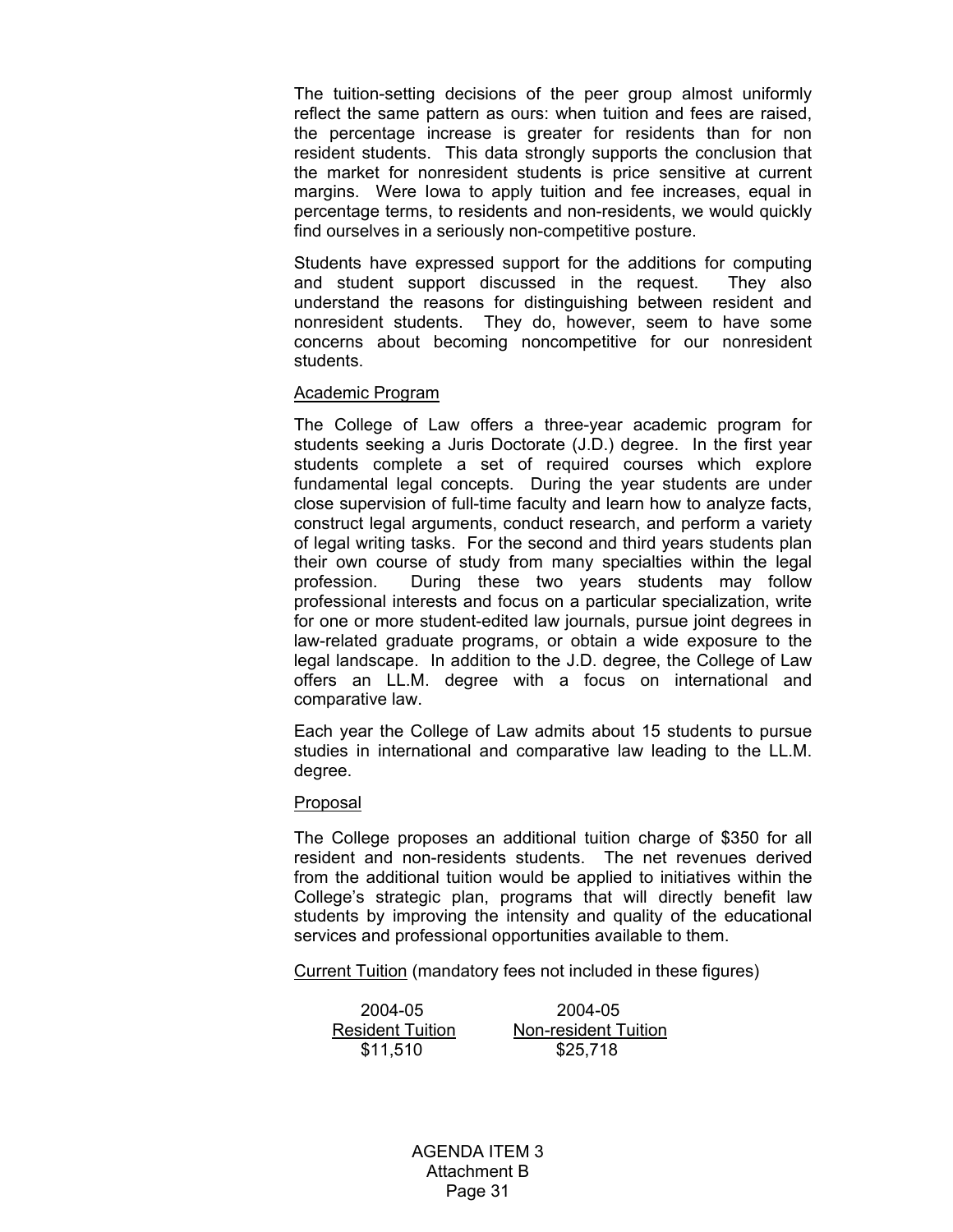#### Uses of New Revenue

### Additional Recurring Funding for Writing Center

The Writing Resource Center is one of the College's most ambitious and innovative student support services. The Center provides a fulltime staff of professional writing instructors to work individually with students in the full range of writing projects undertaken by law students during their three years of legal study. Over 80% of the students avail themselves of the Center's service at some point during their law school careers. The Center has recurring funding to support only 2/3 of its regular staff, who are typically graduate assistants pursuing MA's in English or MFA's in the Writer's Workshop. This funding was originally scheduled to take effect as part of the FY 2005 additional tuition allocation, but budget reductions required a reallocation away from the intended purpose to other higher priority student needs. The cost to provide additional permanent funding for essential Writing Center staff is estimated at \$60,000.

#### Increased Funding for Law Research Assistant Positions

The College employs a large number of  $2^{nd}$  and  $3^{rd}$  year law students as RA's to assist the faculty in their research and to supervise lawyer skill-training exercises in student-run co-curricular programs. The total annual payroll cost of this student work force is around \$300,000. These positions traditionally have been funded on a year-to-year basis through reallocation of unused faculty and P&S salary funds. Because of budget reductions, these funding sources no longer exist, so this new funding will be allocated to create additional recurring support for these student RA positions. A start was made in this funding in FY 2004 when \$50,000 in additional tuition earnings was allocated for this purpose. Estimated cost to expand this recurring funding is \$75,000.

#### New Funding for Support Staff Student Co-Curricular Programs

This new funding will provide a full-time clerk/secretary to serve the credit-granting student co-curricular programs that currently have no secretarial support, as well as meet the occasional secretarial needs of other student organizations. Two major co-curricular programs have half time secretaries to support their academic work, but three other similar programs do not have such support, and none of the College's fifteen extra-curricular organizations have any secretarial support. It is proposed to provide recurring funding for a half time Secretary II position to provide this needed secretarial support. This project was a proposed use of funds from additional FY 2004 tuition, but was not funded because budget reductions required the funds to be reallocated to support higher studentrelated priorities. Estimated cost is \$40,000.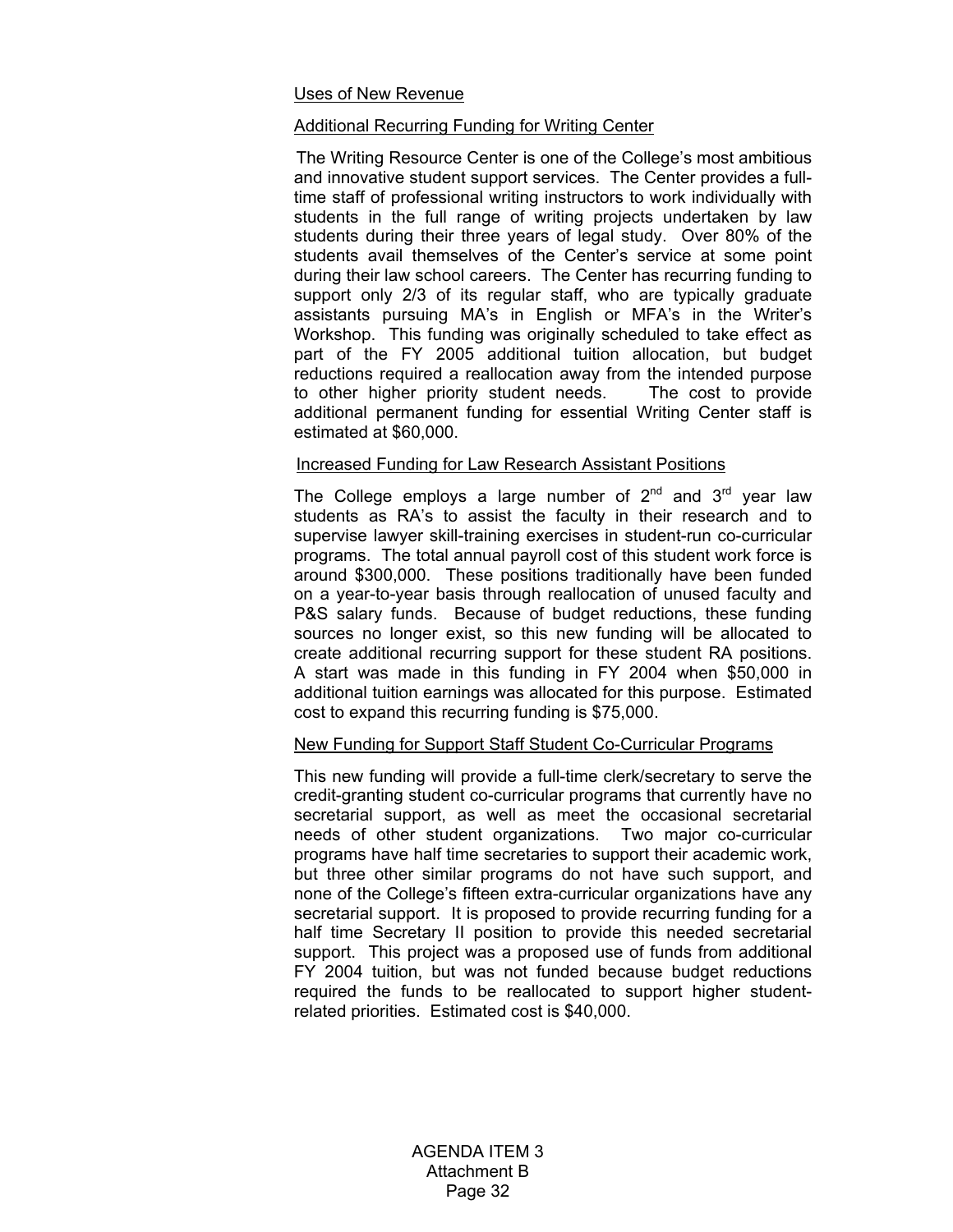#### New Permanent Funding for Student Computers

The College's seven student-run co-curricular programs and fifteen extracurricular organizations require a substantial amount of reliable computer equipment (word processors, scanners and printers) to perform their functions properly. The useful life of this hardware in student use is three years. This allocation of recurring funding will create a steady source of funds to acquire and replace computer equipment needed to support student programs. Estimated cost is \$25,000 per year.

| <b>Amount</b> | Category                           | <b>Description</b>                          |
|---------------|------------------------------------|---------------------------------------------|
| \$40,000      | <b>Student Aid</b>                 | Set Aside for Student Financial Aid         |
| \$60,000      | <b>P&amp;S Salaries</b>            | <b>Writing Center staff</b>                 |
| \$75,000      | <b>Graduate Assistant Salaries</b> | <b>Research Assistant Positions</b>         |
| \$40,000      | <b>P&amp;S or Merit Salaries</b>   | <b>Staff Support Co-curricular Programs</b> |
| \$25,000      | <b>General Expense</b>             | <b>Student Computing</b>                    |
| \$240,000     | Total                              |                                             |

#### Peer Data

Tuition and Mandatory Fee Comparisons – 2004-05 Academic Year

|                 | <b>Resident</b>           | Non-resident              |
|-----------------|---------------------------|---------------------------|
|                 | <b>Tuition &amp; Fees</b> | <b>Tuition &amp; Fees</b> |
| Arizona         | 12,597                    | 21,577                    |
| <b>UCLA</b>     | 20,923                    | 33,168                    |
| <b>Illinois</b> | 15,926                    | 28,262                    |
| Indiana         | 13,146                    | 25,975                    |
| <b>IOWA</b>     | 12,348                    | 26,556                    |
| Michigan        | 28,137                    | 33,137                    |
| Minnesota       | 18,448                    | 28,542                    |
| North Carolina  | 11,119                    | 23,037                    |
| Ohio State      | 14,405                    | 27,237                    |
| Texas           | 12,523                    | 23,731                    |
| Wisconsin       | 10,734                    | 26,952                    |

The following justifications were provided by Iowa State University.

**Veterinary** Medicine

#### Proposal:

The College of Veterinary Medicine requests an alternative to the HEPI-based tuition increase for resident and non-resident veterinary students. The College proposes a 12% per year addition to the HEPI-based tuition increase for resident veterinary students for the period FY06 through FY09. For non-resident students, an 8% addition to the HEPI-based increase is proposed for FY06-FY07 and a 5% addition to the HEPI-based tuition increase is proposed for FY08-FY09. The tuition generated with HEPI-based rate increases is expected to generate \$1,480,030 and the revenue from the addition to the HEPI increase is expected to generate \$2,957,376. (See attachment A) At least 15% of gross tuition revenue generated by CVM students will be set aside for student financial aid.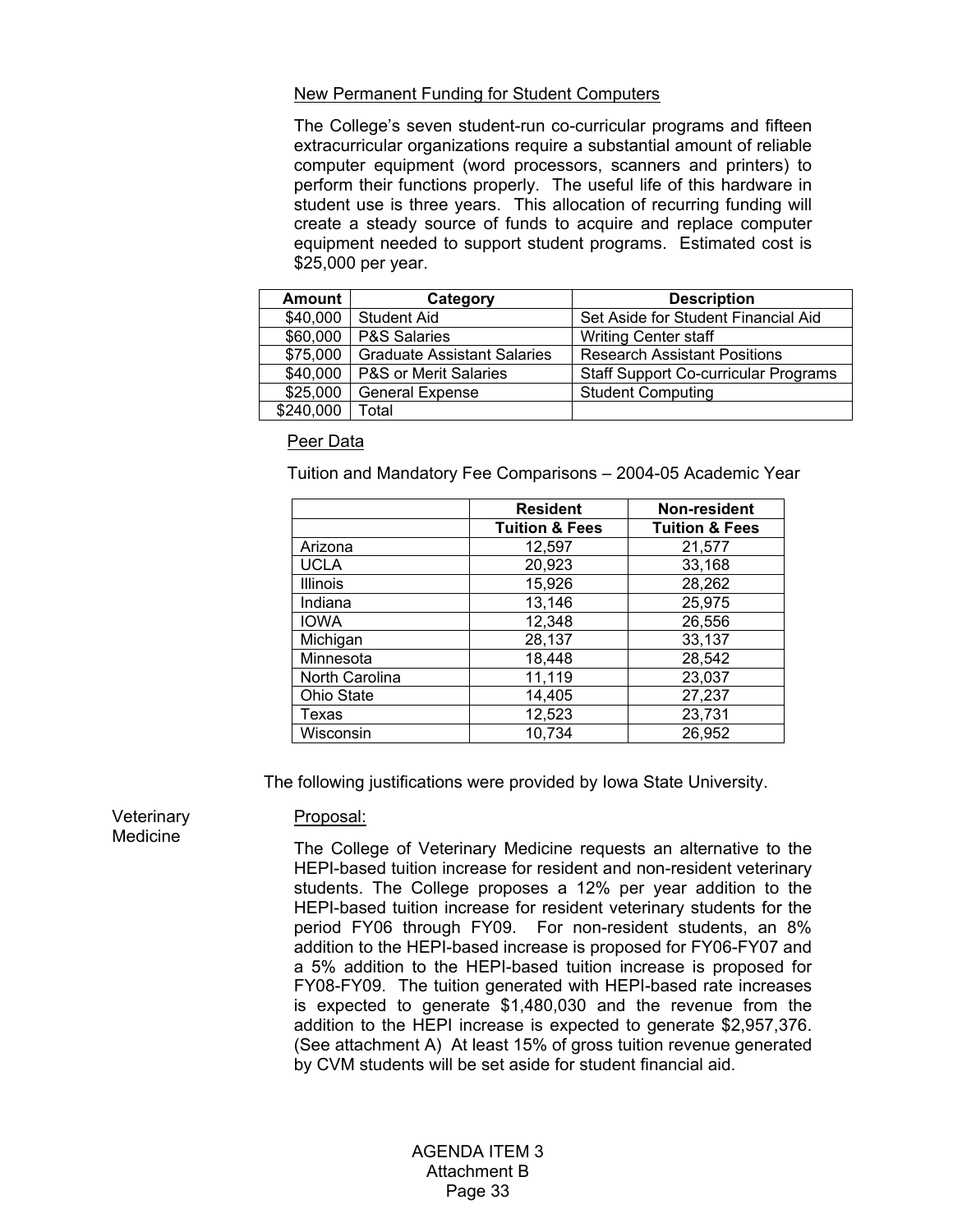# Background:

The Iowa State University College of Veterinary Medicine (CVM) is the oldest public college of veterinary medicine in the United States. It has an illustrious history and many accomplishments including:

- educating some of the finest practicing veterinarians in the country,
- making significant research contributions that have led to the eradication of devastating diseases that threatened livestock and the agriculture economy, and
- providing service to the citizens of Iowa (and beyond) through its nationally renowned veterinary diagnostic lab and veterinary teaching hospital.

 The College has been highly regarded for its ability to produce graduates and faculty that matriculated to other veterinary schools, "seeding" them with high quality faculty and administrators.

A recent US News and World Report published results of a survey that ranked 20 of the nation's 27 veterinary schools. The College of Veterinary Medicine ranked 17 out of those 20 schools. The facilities are old, out-dated and in need of renovation and attracting high-quality faculty is becoming more challenging. We are perceived by many as a sound school that will provide an adequate veterinary education at a "bargain basement price". These are not the attributes and perceptions that will elevate our college to the top tier of veterinary institutions. To better meet the demands of modern veterinary education and change those perceptions additional resources are needed. State appropriations will not be adequate to address these changes. This tuition enhancement proposal will assist our college to improve our national ranking to the top ten within 5 years.

# Justification:

The addition to the HEPI-based tuition increase is proposed to address several issues within the College of Veterinary Medicine:

- Deficiencies in teaching and learning facilities recently cited in the American Veterinary Medical Association accreditation report that are beyond the scope of the current capital project.
- Curriculum enhancements required to meet the demands of modern veterinary education, including enhanced technologybased instruction and greater field experience
- Additional numbers of faculty, particularly board-certified veterinary specialists
- Modern equipment to support the teaching and research activities of the faculty and students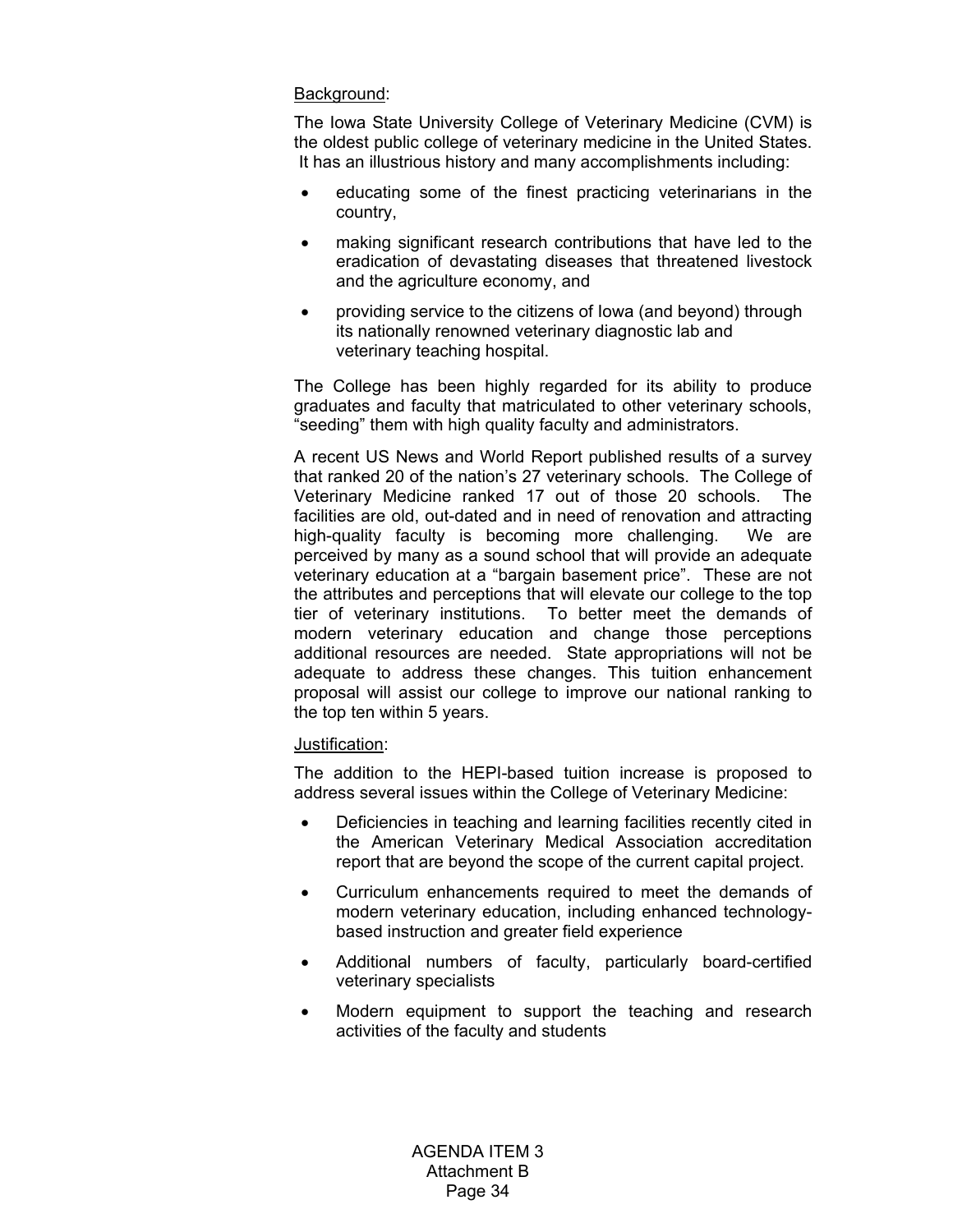The College of Veterinary Medicine was recently placed on limited accreditation by the Council of Education of the American Veterinary Medical Association. The AVMA cited deficiencies in the facilities for the teaching hospital and diagnostic lab and several key academic departments. Some of the most serious deficiencies in facilities will be addressed with a major project for renovation and addition for the teaching hospital and diagnostic lab. However, that project will do little to correct other facility needs for the College, including contemporary learning environments. In addition, the veterinary complex is unique in that it is a stand-alone unit separate from the main campus and thus must provide students with adequate study/learning space. Currently, there is inadequate space to meet these challenges

 The college is currently providing a traditional curriculum sufficient to meet the minimum standards for AVMA accreditation. Additional resources would expand the College's ability to develop the contemporary curriculum required of a premier institution. In order to be competitive for educational and employment opportunities upon graduation, our students must perform well on national examinations. The North American Veterinary Licensing Examination (NAVLE) is a national benchmark for U.S. veterinary schools and colleges. A higher than expected percentage of our students do not pass the NAVLE. It is anticipated that the enhancement of our teaching programs will better prepare our students for the NAVLE with the expected outcome to be 100% of our students passing.

The continually changing profession requires state-of-the-art information technology facilities, equipment and support personnel to improve the curriculum. Currently the college is positioned to make major educational advances by developing computer simulations for veterinary students. These instruments can be used for teaching and also be modified for use as assessment tools.

 Another improvement needed to the curriculum is better exposure to clinical cases for students. This is particularly critical for us in the area of production animal medicine. Because of our location and biosecurity issues, very few food animals are brought to the veterinary teaching hospital. Even though students have the opportunity to work with livestock herds in the College of Agriculture's Department of Animal Science, there are few nonuniversity opportunities for exposing students to production animal cases in the immediate geographic area. The College must begin to explore satellite facilities located near high concentrations of livestock. Several industry groups are willing to partner with us in this educational process but we need additional staffing, facilities, housing, information technology and current expenses to realize this opportunity.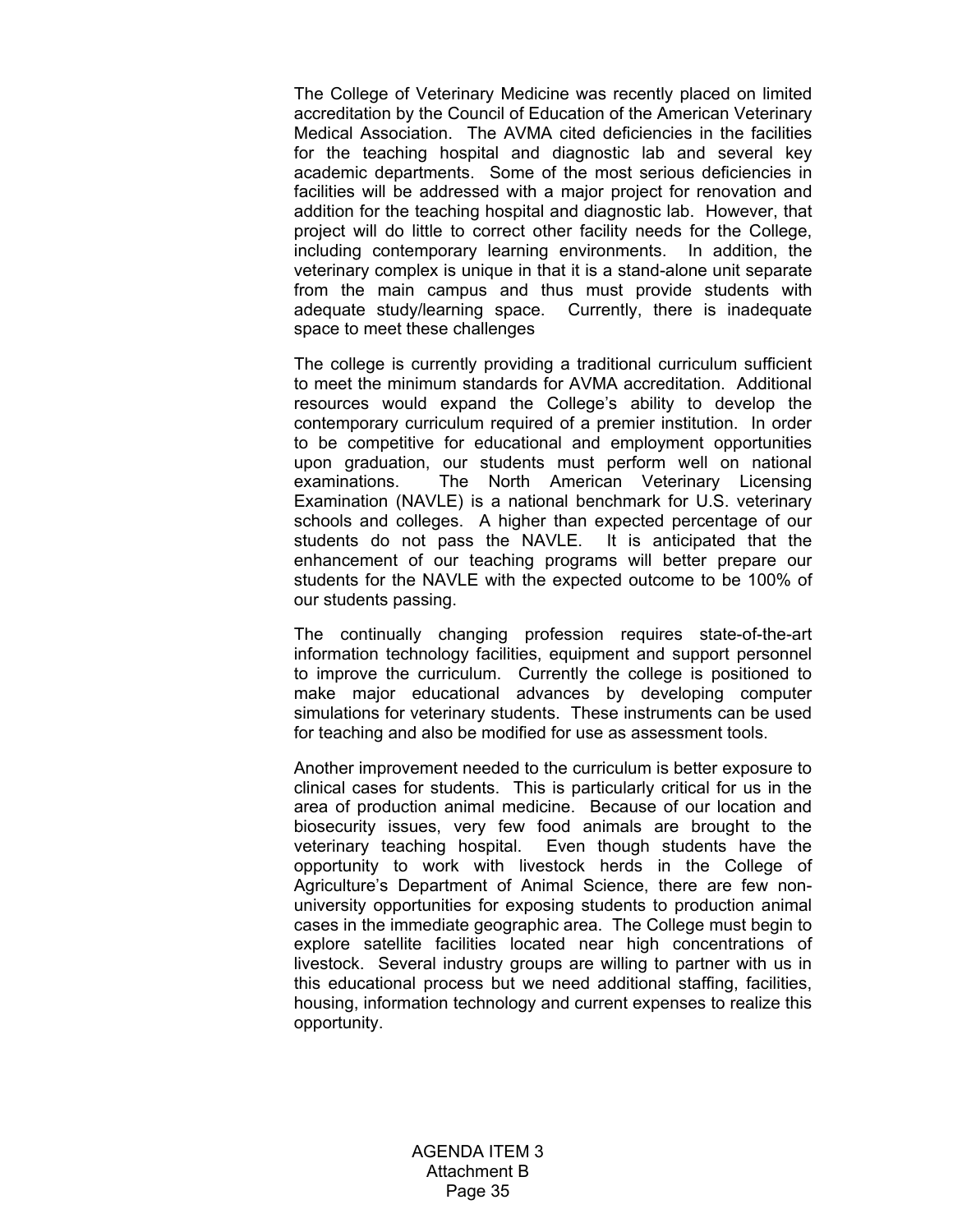Not only must we maintain quality in traditional areas, we must enhance our efforts in various medical and surgical specialties, public health, biosecurity, food safety, exotic animal medicine, food supply veterinary medicine, zoonotic diseases, information technology and management information systems, and epidemiology. The recent accreditation report commented on the insufficient number of faculty positions in clinical disciplines to address teaching needs. Like other colleges of veterinary medicine, ISU also has an increased demand for faculty members who are board-certified veterinary specialists and there are specific needs for increased faculty to integrate cellular and molecular biology into the curriculum.

 There is an urgent need for modern equipment in the college and particularly the teaching hospital. A few examples will illustrate the need. The dissection tables in veterinary anatomy were purchased in 1971. The large animal surgery table in the teaching hospital is over 50 years old and was moved from the Stange Clinic on main campus to the present site. The equine surgery induction areas are hazardous and antiquated and the surgical facilities are minimally adequate. Although improvements have been made in imaging equipment, ISU-CVM is considerably behind many of its sister institutions with respect to available imaging equipment. This equipment is very expensive with single items costing anywhere from \$100,000 to over \$1 million. Similar arguments can be made for other modern diagnostic equipment in the veterinary teaching hospital.

#### Student Acceptance of a Tuition Increase:

The proposed tuition increase should not affect the College's ability to recruit veterinary students. This past year the college received 85 qualified applications for 65 resident positions and 416 qualified applications for 40 non-resident seats. According to the AAVMC comparative data survey, ISU-CVM tuition rates have been in the lower one-third of all veterinary colleges for the past five years (See attachment B**).** For FY05, resident tuition and fee rates for Veterinary Colleges in the Midwest including Universities of Minnesota, Ohio, Wisconsin, Illinois and Missouri range from \$14,420 to \$16,740. In comparison, FY05 resident tuition and fees at Iowa State's College of Veterinary Medicine are only \$10,986. These colleges have steadily increased tuition rates over the past five years and there is no indication this trend will change. By FY09, it is expected that our tuition rates will be comparable to the rates of our peer institutions.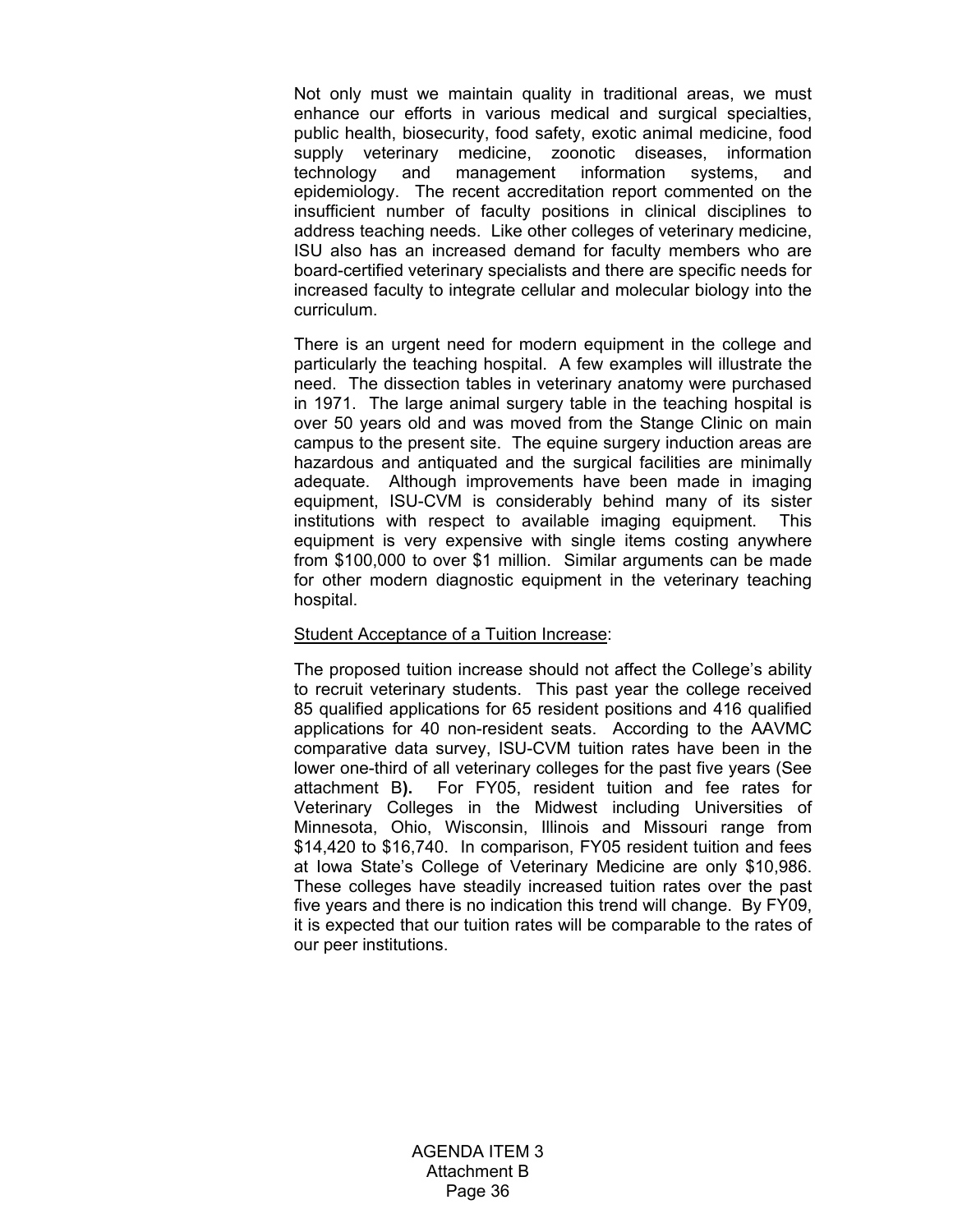Additionally, ISU-CVM ranks second from the bottom among the peer 11 institutions in terms of the mean level of student indebtedness (\$62,088 for 2004). This level of indebtedness ranges from \$8,000 to \$16,000 less than that of students at sister institutions in immediately surrounding states. Starting salaries and projected lifetime income of veterinarians help justify increasing investment in veterinary education. In summary, even with the proposed tuition increases, the proposed ISU-CVM tuition rates would remain competitive.

 The college administration has already begun efforts to involve students in discussion of tuition increases. Periodic brown bag lunches and focus group sessions are being held to explain how tuition increases will enhance the quality of the veterinary education that students receive. To date, students have not voiced major concerns and we will continue to seek their input.

## Expected Outcomes

Increased tuition revenues would result in the following outcomes:

- Improved quality of veterinary education, research and service that will enhance Iowa's competitiveness in our global society.
- Improved national ranking of the college to the top 10 in 5 years.
- Enhanced quality of a contemporary veterinary curriculum
- Modernize student learning environments and student areas
- Attract and retain high quality faculty
- Improved college assessment programs
- Goal 100% pass rate on NAVLE
- Increased opportunities for CVM graduates

# Projected Uses of Tuition Revenue

Increased tuition revenue to CVM would be allocated to the following identified areas:

- Faculty positions
- Renovation of Classrooms and Student Learning Areas
- Improved IT Services including Software and Clinic Simulations for Student Training
- Equipment for Educational Purposes including Educational Models, Imaging and Diagnostic Equipment
- Satellite Learning Sites (Production Medicine Herd Health & Shelter Medicine)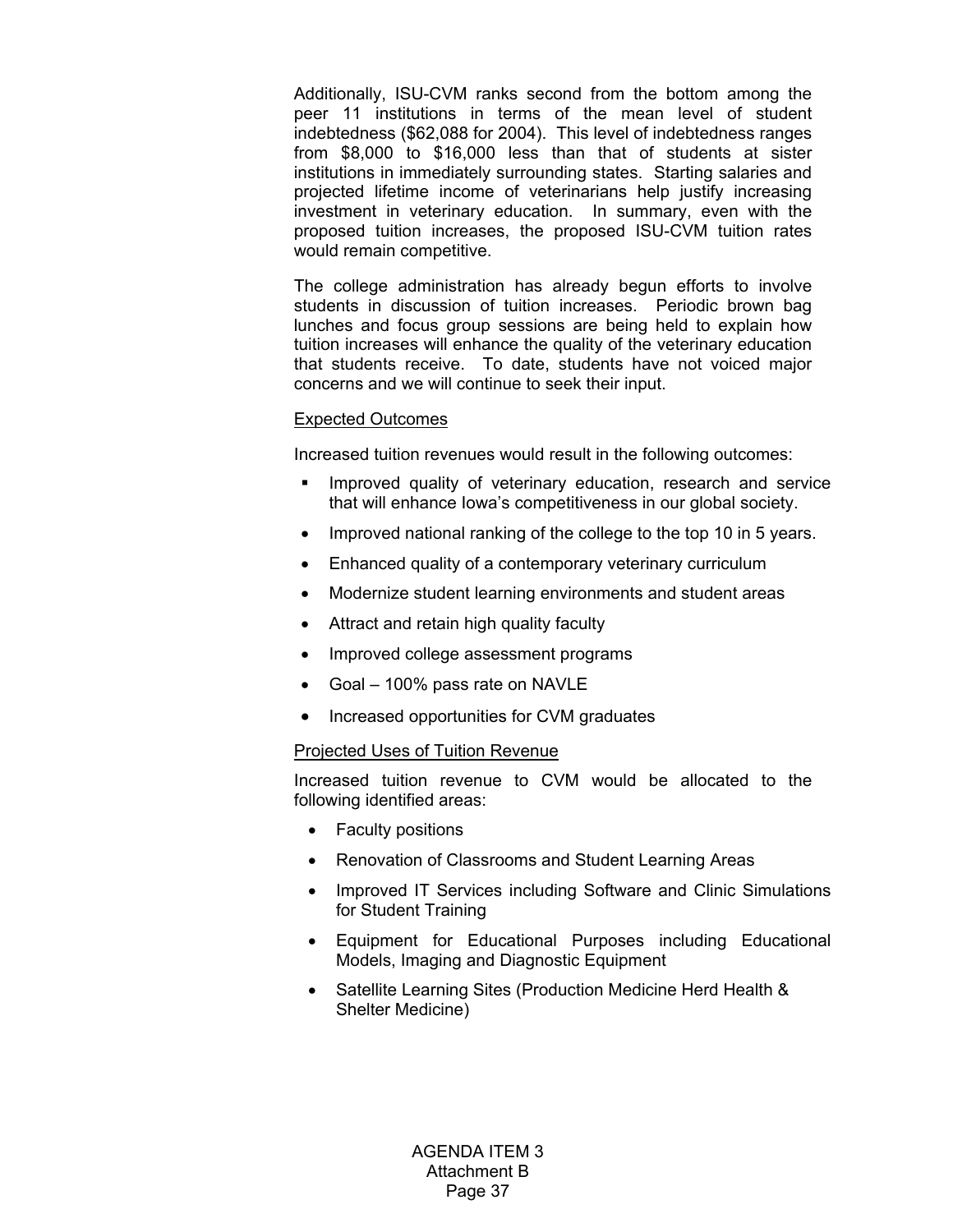### **MANDATORY FEES**

#### **Executive Summary:**

 Mandatory fees provide a distinct resource to respond to the specific needs of students. The following table shows the proposed mandatory fees and the increases in the fees for the 2005-06 academic year at the Regent universities.

| Summary | SUI <sup>*</sup><br>ISU* | Actual<br>2004-05<br>\$694<br>724 | Initial<br>Proposal<br>2005-06<br>\$759<br>744 | Revised<br>Proposal<br>2005-06<br>\$722<br>744 | Dollar<br>Increase<br>\$28<br>20 | Percentage<br>Increase<br>4.0%<br>2.8% |
|---------|--------------------------|-----------------------------------|------------------------------------------------|------------------------------------------------|----------------------------------|----------------------------------------|
| Δ       | UNI**                    | 685                               | 776                                            | 712                                            | 27                               | 3.9%                                   |

\* Computer fees vary by program at SUI and ISU.

\*\* Includes final year of redirection of designated tuition to mandatory fees.

 The initial proposals resulted in increases greater than inflation at the University of Iowa and the University of Northern Iowa. The Board Office asked the universities to revise the requests so that the total tuition and mandatory fees would align with the Board's transformational plan and increase for undergraduate resident students only by the 4% HEPI amount.

∆ If the Regent institutions do not receive increased appropriations of \$40 million as requested, the Regent universities will be able to submit additional requests for tuition and fees at a later date.

> The following table shows a five year history and the current proposal of mandatory fees and designated tuition for undergraduate students.

| <b>Mandatory Fees</b> |          |        |                              |                          |                     |                  | <b>Designated Tuition</b>   |                 |                    |                                       |                              |                              |       |                 |
|-----------------------|----------|--------|------------------------------|--------------------------|---------------------|------------------|-----------------------------|-----------------|--------------------|---------------------------------------|------------------------------|------------------------------|-------|-----------------|
| <b>YEAR</b>           | Computer | Health | Health<br>Facility           | Student<br>Activities    | Student<br>Services | Student<br>Union | Consol-<br>idated<br>Health | <b>Building</b> | Career<br>Services | <b>Total All</b><br>Mandatory<br>Fees | Student<br><b>Activities</b> | Student<br>Services Building |       | Desig.<br>Total |
| Isui                  |          |        |                              |                          |                     |                  |                             |                 |                    |                                       |                              |                              |       |                 |
| 2000-01               | 110      | 102    | 10                           | 35                       | 41                  |                  |                             |                 | ۰.                 | 298                                   | $\overline{\phantom{a}}$     | 20.00                        | 81.64 | 101.64          |
| 2001-02               | 135      | 107    | 10                           | 35                       | 41                  | 58               | 20                          |                 | ۰                  | 406                                   |                              | $\overline{\phantom{a}}$     | 87.64 | 87.64           |
| 2002-03               | 180      | 142    | 10                           | 37                       | 49                  | 81               |                             |                 | ٠                  | 499                                   |                              | $\overline{\phantom{a}}$     | 89.04 | 89.04           |
| 2003-04               | 188      | 159    | 10                           | 39                       | 51                  | 85               | $\overline{\phantom{a}}$    | 119             |                    | 651                                   |                              |                              |       |                 |
| 2004-05               | 206      | 166    | 10                           | 51                       | 53                  | 89               | ٠                           | 119             |                    | 694                                   |                              |                              |       |                 |
| 2005-06*              | 215      | 172    | 10                           | 53                       | 55                  | 92               |                             | 119             | 6                  | 722                                   |                              |                              |       |                 |
| <b>ISU</b>            |          |        |                              |                          |                     |                  |                             |                 |                    |                                       |                              |                              |       |                 |
| 2000-01               | 108      | 102    | 16                           |                          |                     |                  |                             |                 | ۰                  | 226                                   | 55.28                        | 158.00                       | 67.96 | 281.24          |
| 2001-02               | 144      | 110    | 16                           | 56                       |                     |                  |                             |                 | ۰                  | 326                                   | $\overline{\phantom{a}}$     | 167.00                       | 75.22 | 242.22          |
| 2002-03               | 180      | 130    | 16                           | 57                       | 35                  |                  |                             |                 | ۰                  | 418                                   | ٠                            | 174.64                       | 75.22 | 249.86          |
| 2003-04               | 188      | 160    | 16                           | 57                       | 159                 |                  |                             | 106             | ۰                  | 686                                   |                              |                              |       |                 |
| 2004-05               | 196      | 170    | 16                           | 57                       | 179                 |                  |                             | 106             | ۰                  | 724                                   |                              |                              |       |                 |
| 2005-06*              | 204      | 170    | 16                           | 60                       | 188                 |                  | ٠                           | 106             | ۰                  | 744                                   |                              |                              | ۰     |                 |
| luni                  |          |        |                              |                          |                     |                  |                             |                 |                    |                                       |                              |                              |       |                 |
| 2000-01               | 122      | 102    | $\qquad \qquad \blacksquare$ |                          |                     |                  |                             |                 | ۰.                 | 224                                   | 100.10                       | $\overline{\phantom{a}}$     | 87.30 | 187.40          |
| 2001-02               | 126      | 106    | ۰                            |                          | 92                  |                  |                             |                 | ٠                  | 324                                   | 94.00                        | $\overline{\phantom{a}}$     | 53.30 | 147.30          |
| 2002-03               | 140      | 112    | ۰                            | $\overline{\phantom{a}}$ | 173.50              |                  |                             |                 | ٠                  | 425.50                                | 76.90                        | $\overline{\phantom{a}}$     | 90.30 | 167.20          |
| 2003-04               | 150      | 116    | 26                           | ۰                        | 102                 |                  |                             | 180             | ۰                  | 574                                   |                              | $\overline{\phantom{a}}$     | 90.00 | 90.00           |
| 2004-05               | 165      | 124    | 26                           |                          | 190                 |                  |                             | 180             | ٠                  | 685                                   |                              |                              |       |                 |
| 2005-06*A             | 116      | 144    | 32                           |                          | 222                 |                  |                             | 198             | ٠                  | 712                                   |                              |                              |       |                 |

SUI The University of Iowa's proposal for the 2005-06 academic year includes an overall increase of 4 0% and:

# AGENDA ITEM 3 Attachment C Page 38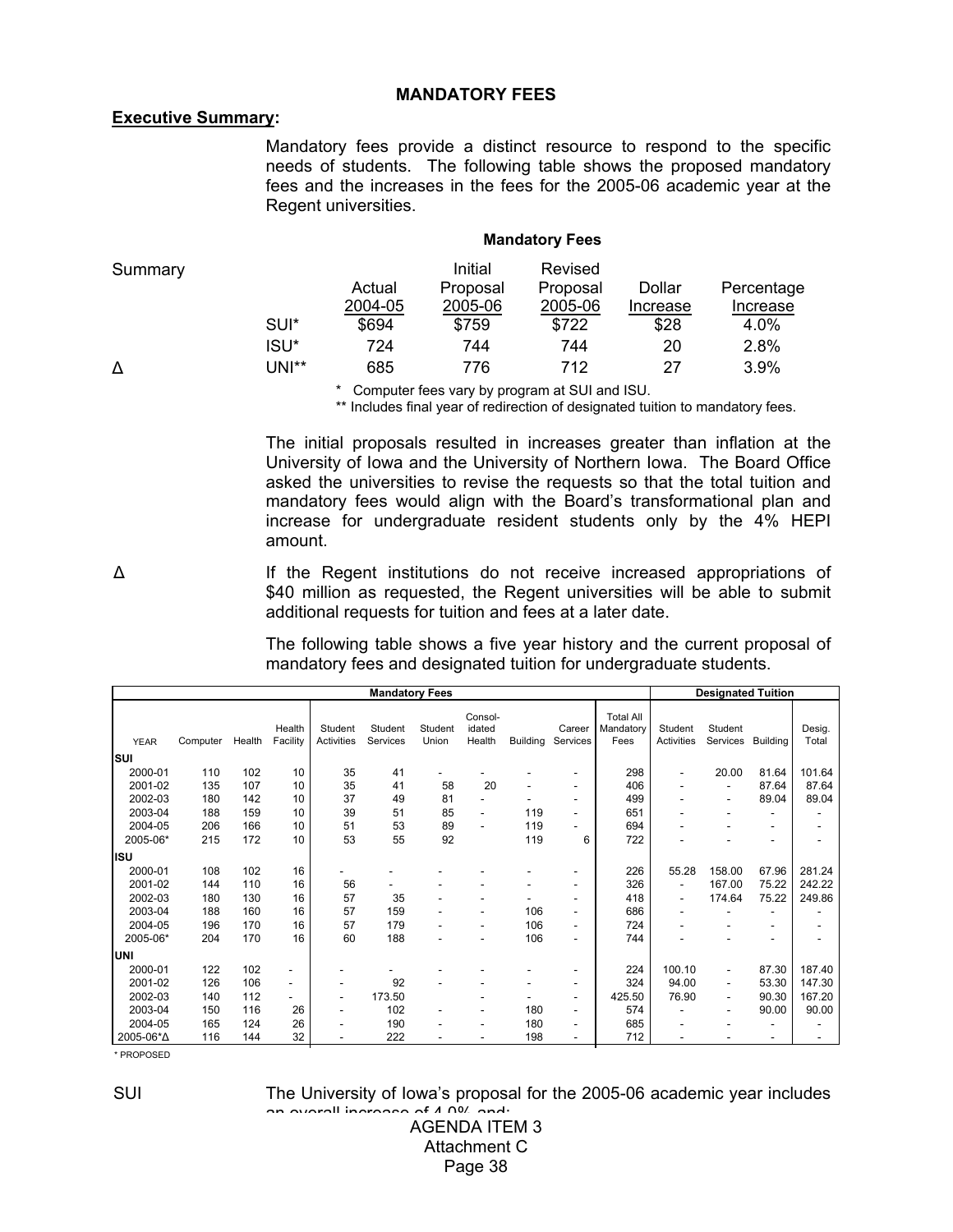an overall increase of 4.0% and:

- Two new fees:
	- Computer Fee Pharmacy of \$488 which represents an increase of \$282 (136.9%) over the basic computer fee.
	- Career Services Fee of \$6 for undergraduate students only. Currently, the University has a variety of miscellaneous fees for career services that will remain intact. (See page 50 for listing) The University proposes that the full career services fee of \$70 be implemented over a three-year period.
- Sizeable increases in computer fees for:
	- $\circ$  Law students of \$40 (11.4%)
	- o Public Health MS and PhD students of \$177 (52.4%).
- Inflationary increases for the general computer, health, student activities, student services, student union fees, and computer fees for business undergraduate and engineering students.
- No increase in the health facility and building fees.

In September 2004, the Board received the report on the Master Plan for Student Services which includes improvements to the Iowa Memorial Union, construction of an East Campus Recreational Facility and Improvements to the Field House (Agenda Item 18, page 18). The Board had previously granted the University permission to proceed with Improvements to the Memorial Union. The Board will receive the Master Plan report and is being asked to approve the Phase I program statement at the November meeting. The building fee for the Phase I improvements has been previously approved by the Board. Based upon information provided to the Board in September, building fees for the Phase II Memorial Union improvements and other student services projects are projected to increase by \$33 in 2006-07, \$28 in 2007-08, \$40 in 2008-09, and a \$66 in 2009-10.

- ISU Iowa State University's proposal for the 2005-06 academic year includes an overall increase of 2.8% and:
	- Modest increases in:
		- Student Activities fee increase of \$3 (5.3%) to meet increased requests to support student activities.
		- Student services fee increase of \$9 (5.0%) including the CyRide bus and Recreation Services.
	- Inflationary increases for all computer fees.
	- No increase in the health, health facility, or building fees.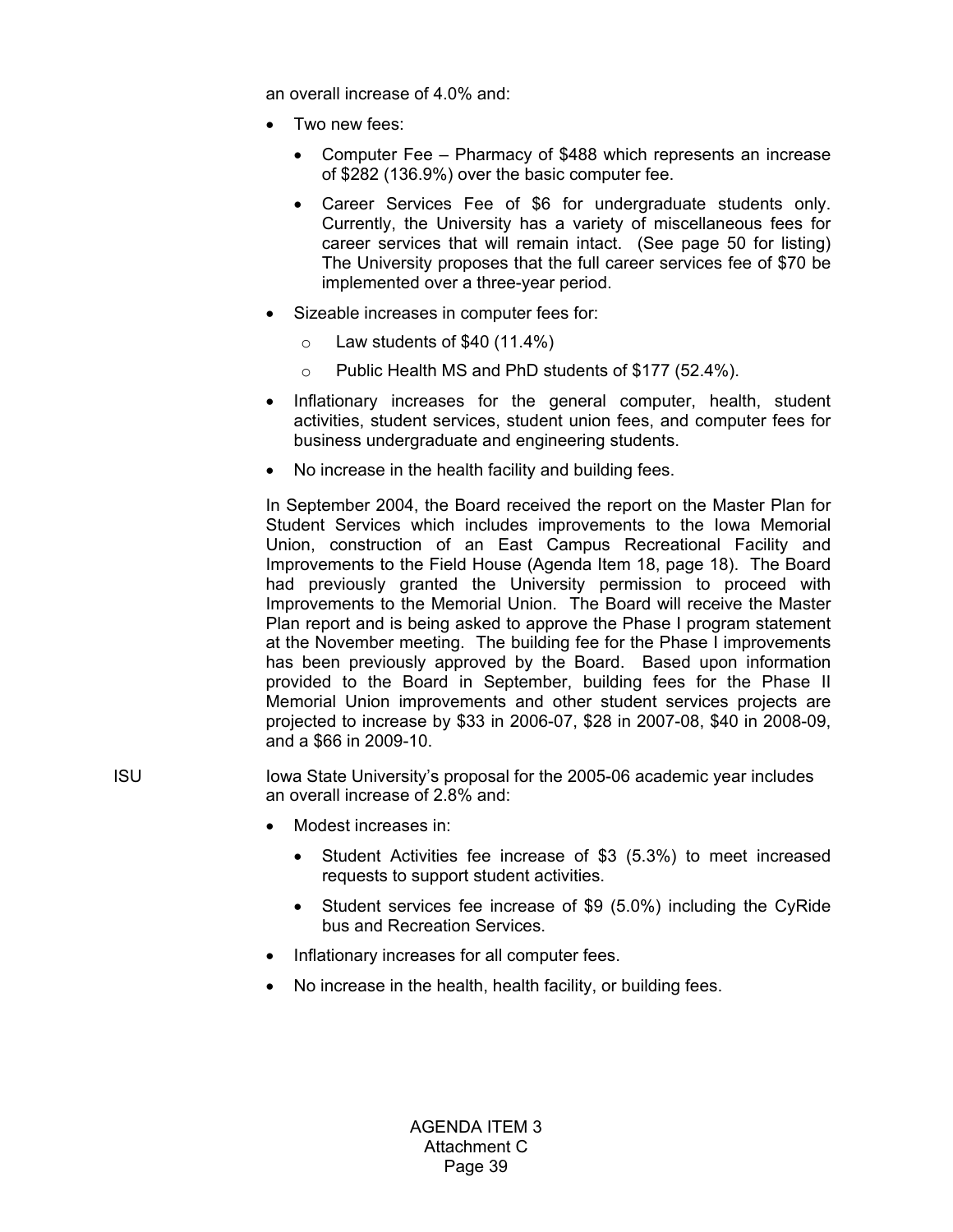- UNI ∆ The University of Northern Iowa's proposal for the 2005-06 academic year includes:
	- A decrease of \$49 (29.7%) in the computer fee from \$165 to \$116. The proposal presented in November maintained the \$165 fee.
	- Increases in:
		- Health fee of \$20 (16.1%) from \$124 to \$144. The proposal presented in November increased the fee by \$4.
		- Health Facility Fee of \$6 (23.1%) from \$26 to \$32 which is the same as presented in November.
		- Student Services fee of \$32 (16.8%) from \$190 to \$222. The proposal presented in November maintained the \$190 fee.
		- Building Fee of \$18 (10.0%) from \$180 to \$198 which is the same as presented in November.

 The University is facing challenges due to lower enrollment and the change in methodology for collecting fees from designated tuition to mandatory fees which have negatively impacted revenues. Therefore, the increases in the health facility fee and the building fee are necessary to meet the coverage required by bond covenants.

#### **Background:**

Mandatory Fees History During the early 1990's, the Regents approved three types of mandatory fees, which were in addition to tuition - health fees, computer fees, and health facility fees. Mandatory fees provide a distinct resource to respond to the specific needs of students.

> The student health fee was approved for FY 1991, after several months of study. This fee eliminated the existing voluntary health fee and created a mandatory student health fee to benefit all students.

> The computer fee was initiated in the fall of 1990 for FY 1992. The institutions were charging numerous, miscellaneous computer fees for courses/programs. The Board consolidated these miscellaneous computer fees into a comprehensive fee to improve computer education and access for all students.

> The health facility fee, initiated at ISU for FY 1994, applied the fee to debt service obligations on a bond sale that funded the relocation and improvements of facilities for the Student Health Service. This was followed by fees to support improvements to student health facilities.

Student Fee **Committee** During the 1992 General Assembly, legislation was enacted giving students the authority to participate in the allocation decisions for student fees. Per Iowa Code §262.34B, a student fee committee at each university, composed of five students and five university employees, is required to make recommendations for the student fee allocations to the university president by April 15 for the subsequent academic year. The university president then makes a recommendation to the Board and the Board makes the final decision on the allocations of student fees.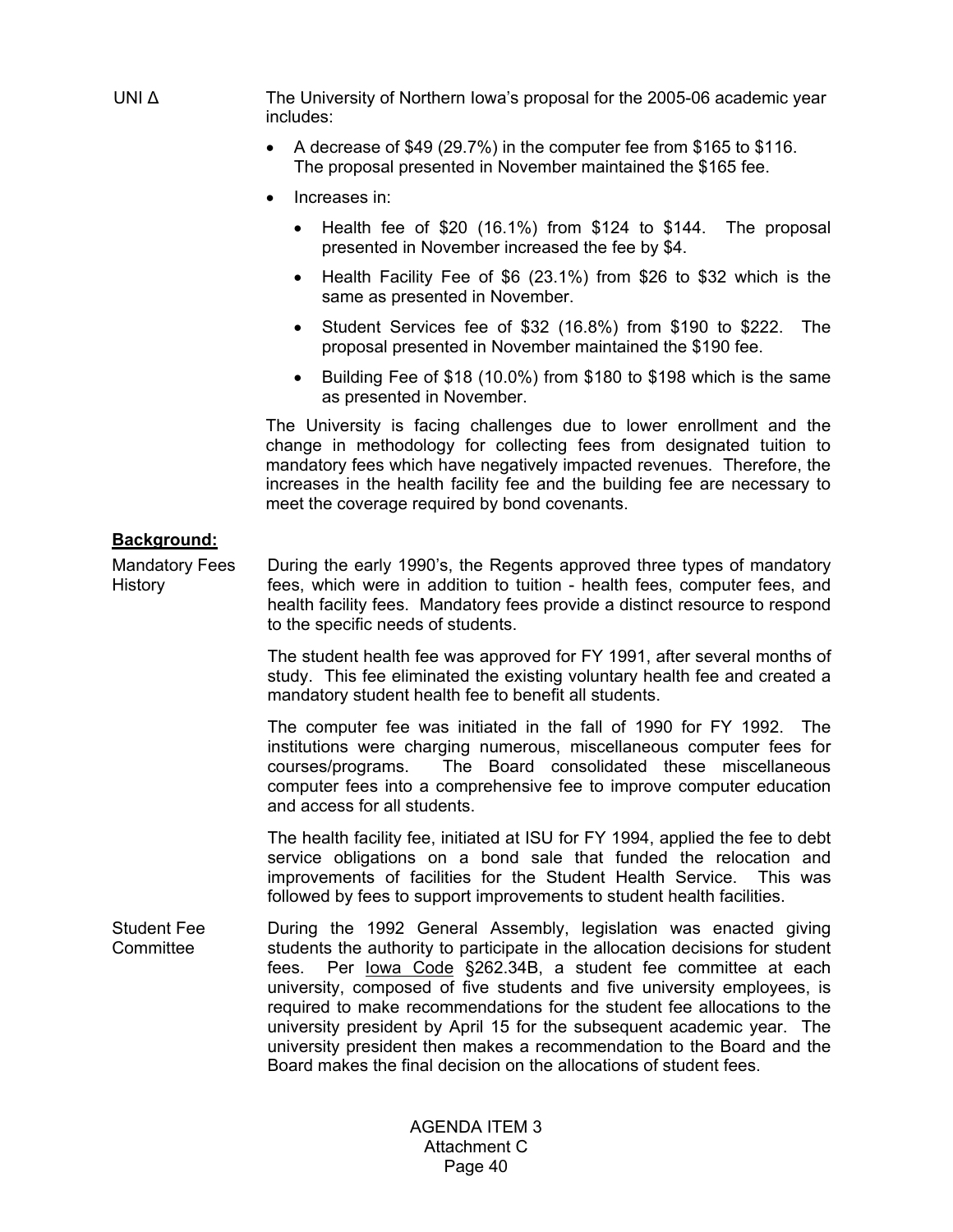Redirect of Tuition to Mandatory Fees In October 1999, the Board made a fundamental change in the structure of tuition and fees, approving a request of the University of Iowa to establish new mandatory fees for certain student activities and student services rather than using designated tuition revenues. The change took tuition revenues that had been designated historically for student activities and student services, and established them as separate and distinct mandatory fees. In October 2000, the Board made a similar redirection of tuition to new mandatory fees for ISU and UNI so that an additional portion of tuition

**Continued** Student Involvement In approving this redirection to mandatory fees, the Board required the universities to return to the Board for specific approval of any increase in fees and to:

revenues could be utilized for academic programs.

- Consult with students regarding the proposed expenditures of the tuition revenues released by redirection of tuition to fees.
- Report to the Board on revenues and expenditures for all tuition and fees generated by the proposal (including the disposition of unallocated funds).
- Address the applicability of mandatory fees for part-time students, offcampus students, and summer session students.

Elimination of Designated-Tuition Fees

In November 2002, the Board directed the universities to phase out all allocations of tuition and establish them as mandatory fees, simplifying student fees. Designated-tuition is now completely eliminated.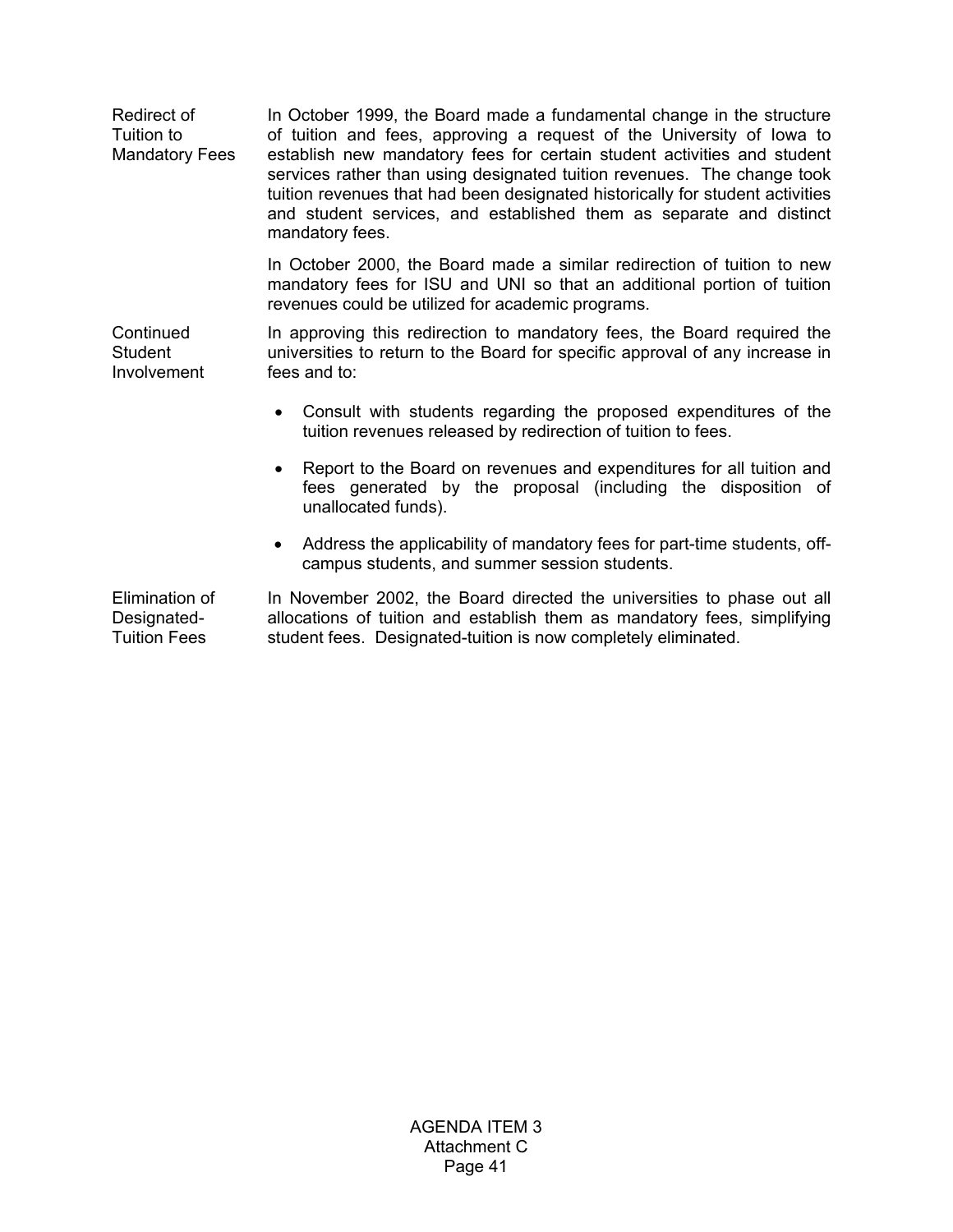## **University of Iowa**

|                         | <b>Mandatory Fees</b> |                   |            |           |            |  |  |  |
|-------------------------|-----------------------|-------------------|------------|-----------|------------|--|--|--|
|                         | 2004-05               | 2005-06 Proposals |            |           |            |  |  |  |
|                         |                       | Initial           | Revised    | \$        | $\%$       |  |  |  |
|                         | Actual                | Proposal          | Proposal   | Increase  | Increase   |  |  |  |
| Computer*               | \$206                 | \$215             | \$215      | \$9       | 4.4%       |  |  |  |
| Health                  | 166                   | 189               | 172        | 6         | 3.6%       |  |  |  |
| <b>Health Facility</b>  | 10                    | 10                | 10         | 0         | 0.0%       |  |  |  |
| Student Activities      | 51                    | 53                | 53         | 2         | 3.9%       |  |  |  |
| <b>Student Services</b> | 53                    | 55                | 55         | 2         | 3.8%       |  |  |  |
| Career Services**       |                       | 25                | 6          | 6         | <b>New</b> |  |  |  |
| Student Union           | 89                    | 93                | 92         | 3         | 3.4%       |  |  |  |
| <b>Building Fee</b>     | <u> 119</u>           | <u> 119</u>       | <u>119</u> | <u>_0</u> | 0.0%       |  |  |  |
| TOTAL                   | \$694                 | \$759             | \$722      | -28<br>\$ | 4.0%       |  |  |  |

• Computer fees for students in Business, Engineering, Law, Public Health MS and PhD are higher than the proposed computer fees. The proposed 2005-06 computer fee for Pharmacy students is higher as well.

• \*\*Undergraduate students only

 The University of Iowa is proposing a 4.0% total increase in mandatory fees for the 2005-06 academic year, increasing from \$694 to \$722 per fulltime student.

In addition, the University is proposing several increases in computer fees as illustrated in the following table:

| Computer |                                      | Actual  | Proposed |     | Increase      |
|----------|--------------------------------------|---------|----------|-----|---------------|
|          |                                      | 2004-05 | 2005-06  | \$  | $\frac{0}{0}$ |
|          | All students except Business, Law,   |         |          |     |               |
|          | <b>Engineering and Public Health</b> | \$206   | \$215    | \$9 | $4.4\%$       |
|          | Law students                         | 350     | 390      | 40  | 11.4%         |
|          | Business undergraduate students      | 440     | 458      | 18  | 4.1%          |
|          | <b>Engineering students</b>          | 490     | 510      | 20  | 4.1%          |
|          | Pharmacy                             | 206     | 488      | 282 | 136.9%        |
|          | Public Health MS and PhD students    | 338     | 515      | 177 | 52.4%         |

The following justifications are presented as provided by the University.

The use of technology and access to electronic information resources is a vital component of the University's curriculum. A valued source of funds to support student access is the Student Computing Fee, supplementing collegiate and departmental budgets. This has been true for several years but is becoming more critical as the utilization of instructional technology and its support increases, and as demand for new forms of access to technology grows.

In FY 2006, the two major factors will be: 1) inflation in costs of licenses and support staff, and 2) upgrades to our web-based course management systems and a set of specific initiatives selected from student priorities. Examples of selected initiatives are: improved course management systems, continuation of the Microsoft Campus Agreement for students, improvements in the Instructional

> AGENDA ITEM 3 Attachment C Page 42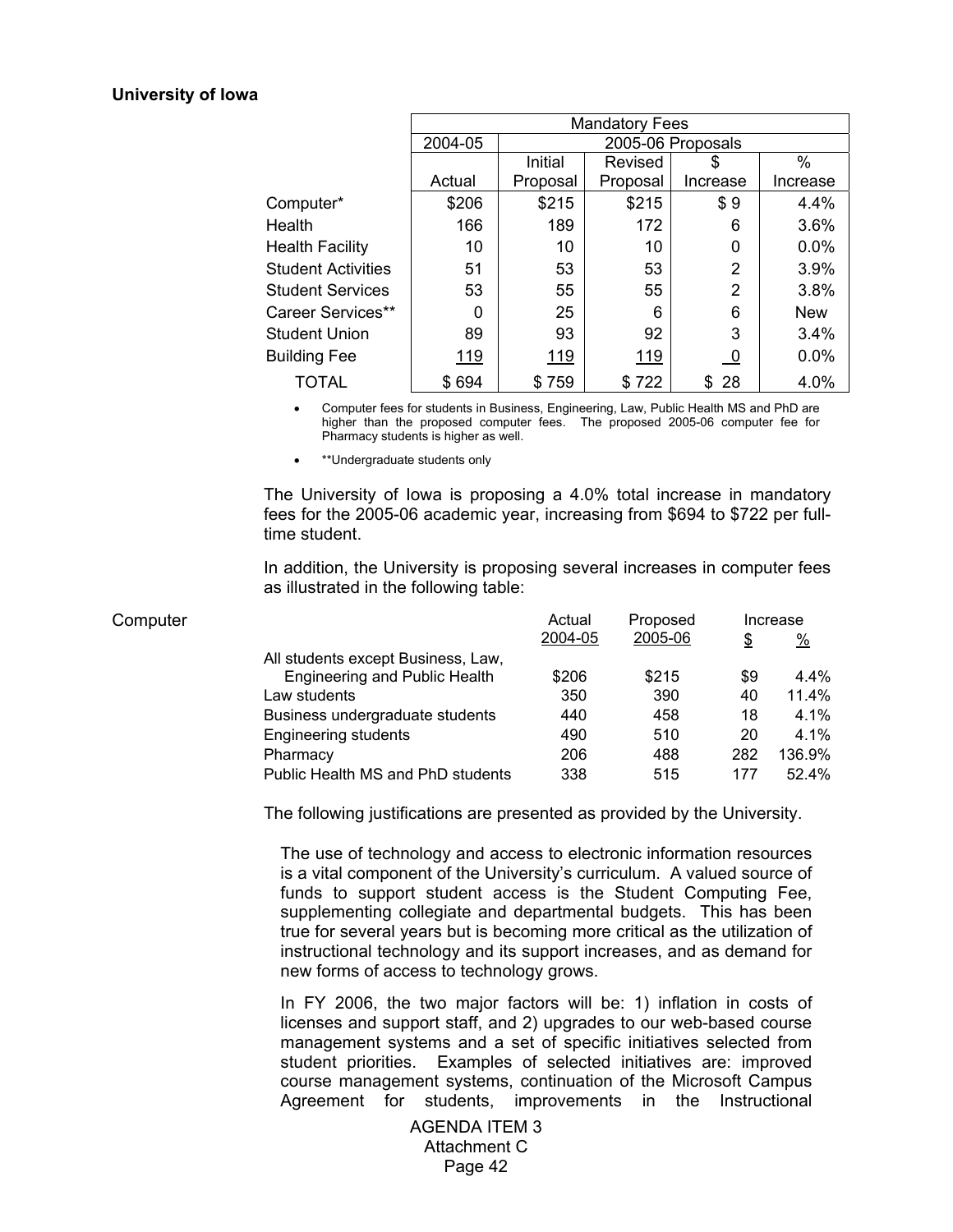Technology Centers for student use, and help desk support for students.

The method of distributing funds to colleges after providing for central services has worked well. Each college is asked to support the common central information technology infrastructure in a pro-rata manner. The central infrastructure includes the general student computing labs, technology classrooms, student help desk, and offcampus Internet access. Finally, colleges share in the support costs for the new campus wide initiatives and projects that benefit all students.

The colleges will continue the procedure of including students in the decision making process of how the funds are allocated, and the oversight of computer fees spending will occur through a Universitywide faculty/student advisory committee. At the end of the fiscal year, each college, as well as the departments providing central infrastructure, prepare a report detailing how the student computing fees were spent. These reports are shared with the University President, Provost, Student Computer Fee Advisory Committee, and Deans, as well as others on campus.

 The University of Iowa recommends an increase in the General Computer Fee in two components. The broad categories are: 1) cost inflation and 2) improvements in the software and support staff for webbased instruction and specific, student-focused projects that can be shared by all colleges and instructional faculty. On an annual basis, the general fee would increase from \$206 to \$215. In addition, the College of Law has requested an increase from \$350 to \$390, the College of Business from \$440 to \$458, the College of Engineering from \$490 to \$510, and the College of Public Health from \$338 to \$515. Also, the College of Pharmacy is requesting a premium fee of \$488. The amount of new annual revenue generated for student computer needs would be approximately \$397,000.

#### General Fee

The increase in the General Computer Fee is necessary to fund cost inflation and to support the increasing use of computer and computerrelated technology by all students and faculty. New computing infrastructure and collegiate support staff are required to support new forms of digital assets and substantial improvements in the course management systems used by many teaching faculty from every discipline.

#### College of Engineering

The College of Engineering proposes to increase their Computing Fee from \$490 to \$510 per year.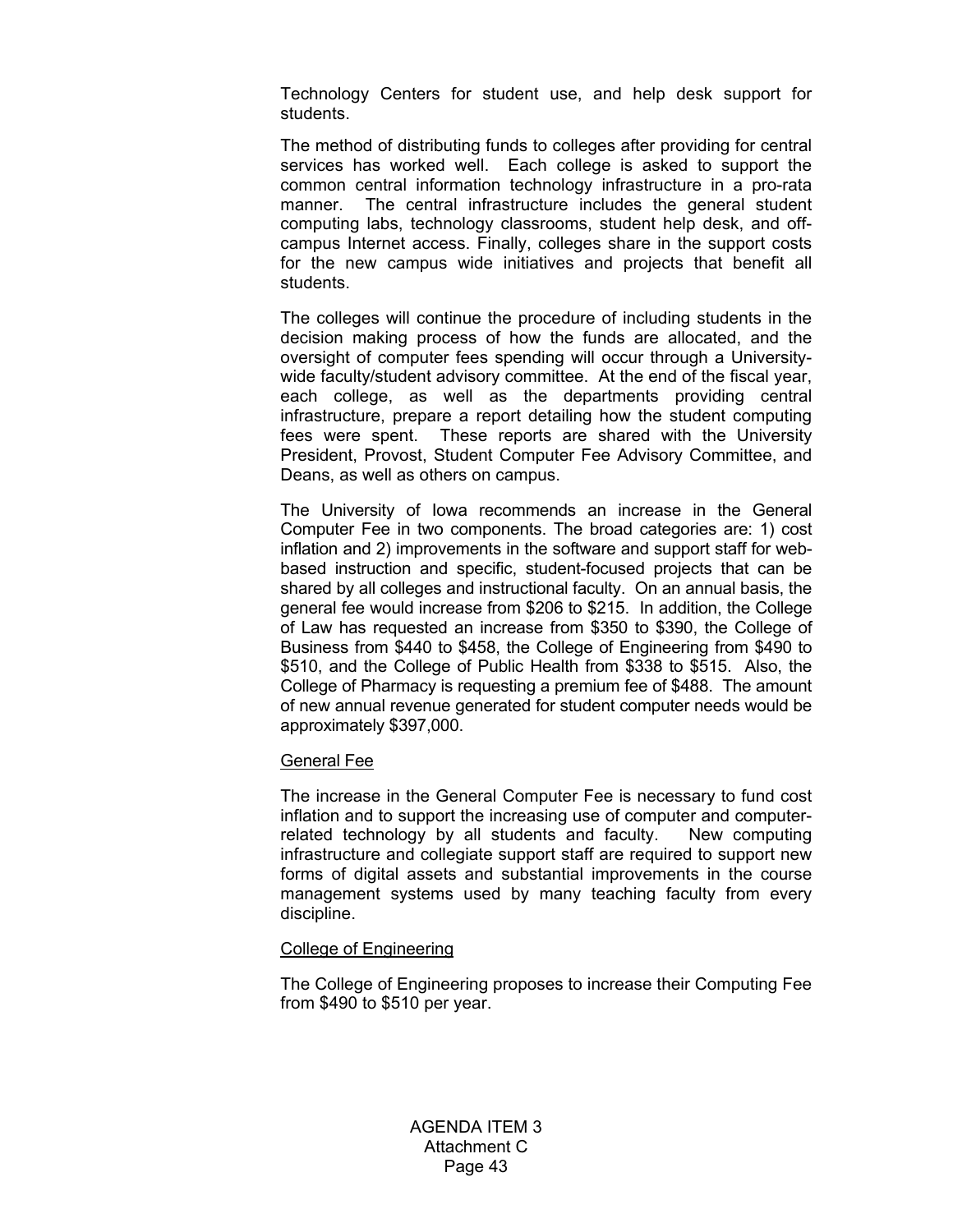### College of Law

The College of Law proposes an increase from \$350 to \$390. This increase is needed to finance the College's continuing commitments to student-accessible databases, for both cost increases and new resources, and to replace public/student access computer terminals. More than half the increase will result in the purchase of essential new computer databases. The College has identified several such databases such as the Bureau of National Affairs (BNA) that are essential resources for the patrons of the Law Library. In addition, the College will accumulate funds to systematically replace 13 on-line public access computers with which students access *InfoHawk* and other university-wide data bases.

#### College of Business

The College of Business proposes to increase their Computing Fee from \$440 to \$458 per year.

#### College of Public Health

The College of Public Health (CPH) proposes to increase their Computing Fee from \$338 to \$515 per year for MS and PhD students only.

The College currently has student computing facilities located in General Hospital, Westlawn, and the Institute for Rural and Environmental Health. The College supports five separate computer laboratories with 110 computers dedicated to student use: two primary student laboratories in General Hospital and separate laboratories for Health Management and Policy, Biostatistics, and Occupational and Environmental Health.

The student lab workstations are generally designed for high-end statistical applications. These applications include SAS, SPLUS, Mathematica, SPSS, EndNote, Arcview, Fortran and C/C++ compilers, and Nquery. The CPH also supports RedHat Linux operating system on many of our workstations, which is not available or supported in any ITC. Much of the software on the Linux network is open source and therefore free, however CPH resources are needed for maintaining, upgrading, and supporting it. This software includes R, xlispstat, g-gobi, and latex. The College also supports its own classrooms, thereby providing laptops and desktop projectors for class lectures and presentations. The funds will be used to help support the student computer labs through purchase of hardware, software, and to maintain the necessary local area network software and hardware.

The projected College of Public Health student computing annual operating budget is \$220,000. This figure includes \$104,700 for hardware with a life of three years, \$34,260 for software (including costs of special statistical software for Windows and Linux platforms), \$8,770 for miscellaneous expendable supplies, and \$72,270 for personnel costs associated with student computing. The percentage of these costs attributed to the MS and PhD students is at least 60% or \$132,000.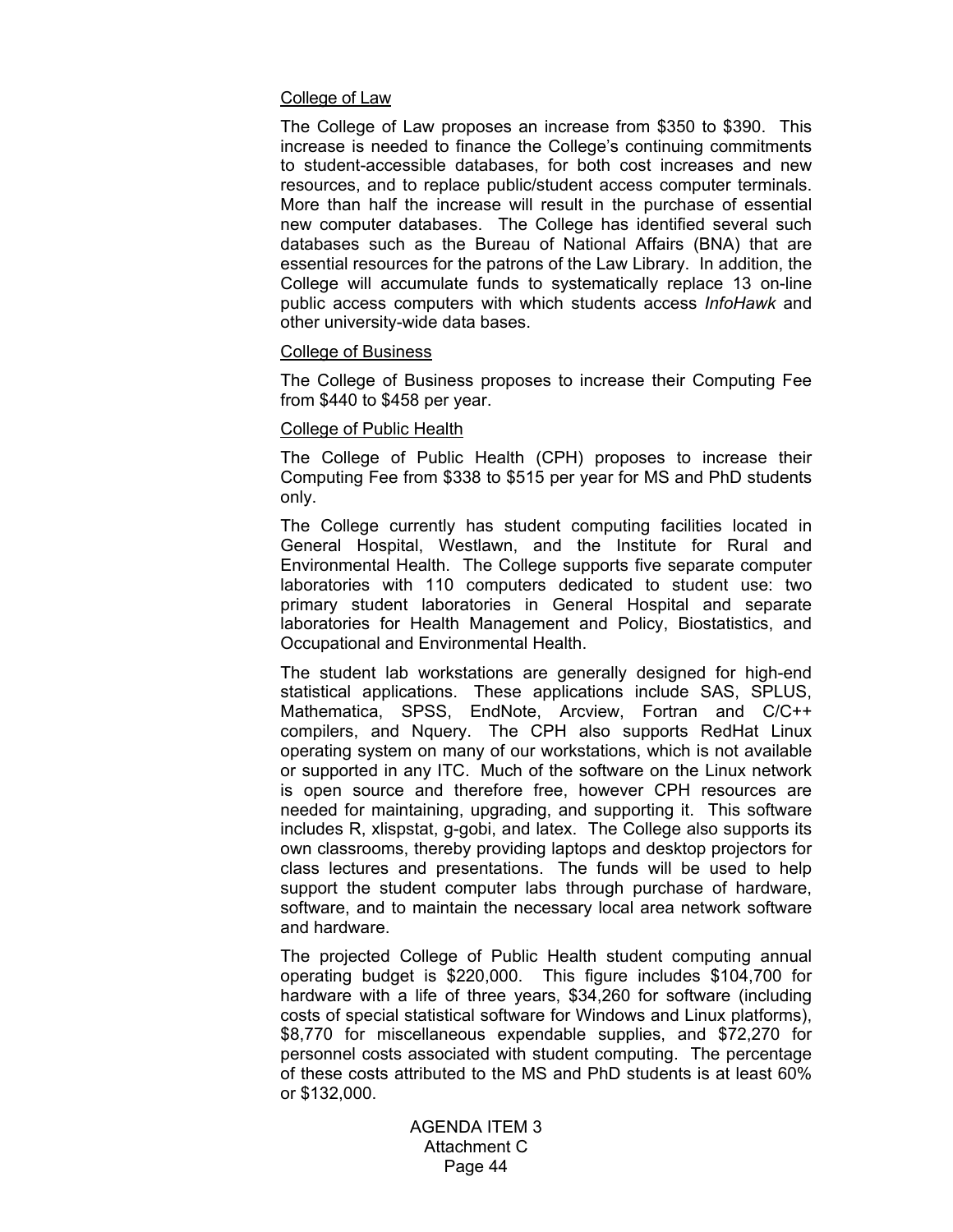The College will assess student reaction during the fall semester 2004. It is not anticipated that there will be any significant student concern related to the addition of this computer fee.

The CPH proposes that 80% of the funds be used to support ongoing, routine student computing and that 20% be used for special hardware or software requests to be decided by the College of Public Health Computing and Informatics Committee. Funds not used for special requests will be used for routine student computing support.

#### College of Pharmacy

This is the College of Pharmacy's first request for a premium student computer fee. In addition to supporting current services provided, this increase would help fund the purchase of online reference services and databases. These support services include electronic reference access that would include Clinical Pharmacology Online, IDIS, MICROMEDEX Healthcare Series, Clinical Reference Library both on the web and 18 licenses for PDA's, OVID database suite, eFACTS, ePocrates, and Tarascon. In addition to reference services, user support for wireless laptop computers, classroom equipment and personal computer equipment would continue to be provided.

If each student were to purchase these databases independently, the total cost would be approximately \$1,215 per year (excluding OVID which is a suite of databases unaffordable for a single subscriber.)

All students in the program will benefit from this proposal. Students in the didactic portion of the curriculum will use the resources to support coursework as well as Introductory Practice Experience off-campus encounters. The final-year students benefit by using the resources while on Advance Practice Experience rotations. Access to these web and PDA resources enhances the level of drug information capabilities of our students at each rotation site. This allows better health care for the citizens of Iowa our students serve while on rotation.

Project implementation will be administered by the College of Pharmacy Information Technology office (hardware) and the Learning Resource Center (databases). Acquisition, implementation, instruction, and support will be provided without any added staff costs.

This project will be evaluated yearly by the IT Office, Office of Academic Affairs, and the Pharmacy Practice Laboratory coordinator to ensure that students are receiving thorough experience with the hardware and software databases. The hardware is placed on a three-year refresh cycle and databases are evaluated yearly for viability as instructional and resource tools.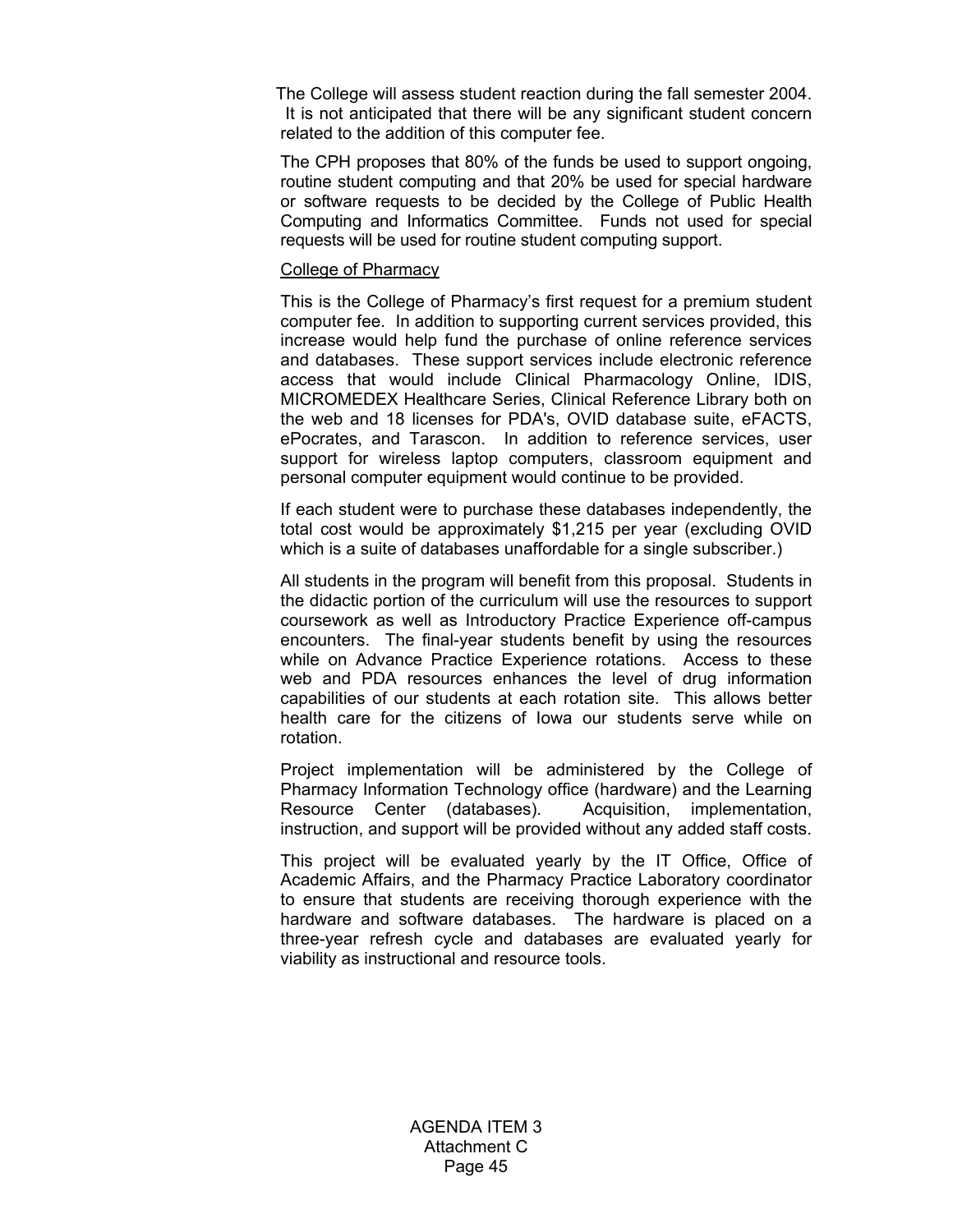The University has provided information on the allocations of funds as illustrated in the following tables.

## **Allocation of FY 2004 Funds**

|                                                     | Fee   | Amount      |
|-----------------------------------------------------|-------|-------------|
| <b>College of Business</b>                          | \$420 | \$580,200   |
| <b>College of Engineering</b>                       | \$480 | \$495,000   |
| College of Law                                      | \$330 | \$230,000   |
| <b>College of Pharmacy</b>                          | \$188 | \$42,900    |
| <b>Other Collegiate Allocations</b>                 | \$188 | \$1,374,300 |
| Provost's Innovative Awards                         |       | \$95,666    |
| Web and file services                               |       | \$71,680    |
| Centrally funded software                           |       | \$401,315   |
| <b>Remote Access</b>                                |       | \$200,000   |
| Course management software & initiatives            |       | \$154,824   |
| Misc - Other                                        |       | \$19,709    |
| Infrastructure – Site Licenses, ITCs, support staff |       | \$1,521,000 |
|                                                     |       | \$5,186,594 |

# **Planned Allocation of FY 2005 Funds**

|                                                  | Fee   | Amount           |
|--------------------------------------------------|-------|------------------|
| <b>College of Business</b>                       | \$440 | \$607,800        |
| <b>College of Engineering</b>                    | \$490 | \$505,300        |
| College of Law                                   | \$350 | \$245,000        |
| <b>College of Public Health</b>                  | \$338 | \$30,000         |
| <b>College of Pharmacy</b>                       | \$206 | \$47,000         |
| <b>Other Collegiate Allocations</b>              | \$206 | \$1,492,200      |
| Course management software & initiatives         |       | \$373,000        |
| Innovations in teaching with technology          |       | \$100,000        |
| Web-instruction support staff                    |       | \$89,000         |
| Libraries                                        |       | \$75,000         |
| Remote Access/Wireless Support                   |       | $\sqrt{240,000}$ |
| Centrally funded software                        |       | \$421,000        |
| Infrastructure - Site Licenses, ITCs, Classrooms |       | \$1,378,500      |
| <b>TOTAL</b>                                     |       | \$5,603,800      |

# **Proposed Allocation of FY 2006 Funds**

|                                                  | Fee   | Amount      |
|--------------------------------------------------|-------|-------------|
| <b>College of Business</b>                       | \$458 | \$633,400   |
| <b>College of Engineering</b>                    | \$510 | \$513,300   |
| College of Law                                   | \$390 | \$275,000   |
| <b>College of Public Health</b>                  | \$515 | \$43,700    |
| <b>College of Pharmacy</b>                       | \$488 | \$113,300   |
| <b>Other Collegiate Allocations</b>              | \$215 | \$1,562,500 |
| Course management software & initiatives         |       | \$473,000   |
| <b>Wireless Networking</b>                       |       | \$30,000    |
| Innovations in teaching with technology          |       | \$100,000   |
| Web-instruction support staff                    |       | \$93,000    |
| Misc - Other                                     |       | \$26,500    |
| <b>Web Based Student Information Access</b>      |       | \$40,000    |
| Digital Library                                  |       | \$40,000    |
| Remote Access/Wireless Support                   |       | \$240,000   |
| Centrally funded software                        |       | \$460,000   |
| Infrastructure – Site Licenses, ITCs, Classrooms |       | \$1,357,500 |
| <b>TOTAL</b>                                     |       | \$6,001,200 |

# AGENDA ITEM 3 Attachment C Page 46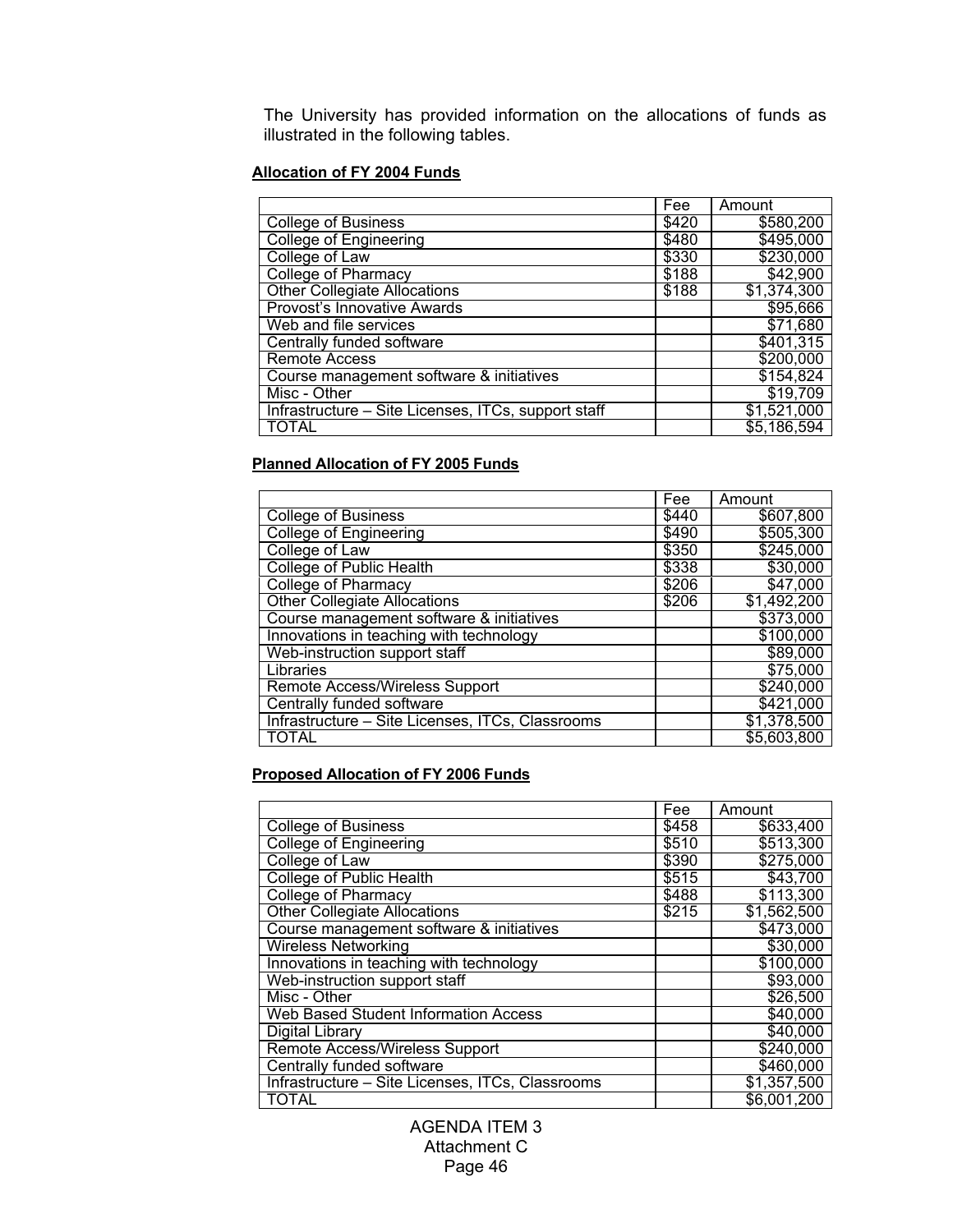Health The University proposes an inflationary increase of \$6 in the Student Health Service fee to a level of \$172 per academic year. No change in the Student Health facility fee is proposed.

> The Student Health Service is a clinic for students attending the University of Iowa. The clinic provides a full range of primary health care services with a heavy emphasis on disease prevention and health education. Gynecology and psychiatry services are also provided. Providing health care to students presents special staffing challenges and facility requirements because of the definitive ebb and flow of patient visits related to the academic calendar. Student Health Service physicians serve as primary care providers for UIGRADCare, the University sponsored insurance for graduate and professional students. The Student Health Service and its laboratory are accredited by the **Joint Commission on Accreditation of Healthcare Organizations.** The Student Health Service has a history of positive patient satisfaction and, in addition, throughout recent years, has had a strong and supportive Student Health Advisory Committee.

> Student Health Service revenues for FY 2004 totaled \$ 5,687,708. The consolidated health fee provided 72% of the income and fee for services provided 20%. The remaining source of funds was provided from University allocations for campus-wide programs. Campus-wide programs include the immunization surveillance program, the health education program, and the alcohol and other drug abuse prevention program. In addition, campus-wide responses are occasionally necessary when the well-being of the entire student body may be threatened by the occurrence of a case of active tuberculosis or meningococcal meningitis.

Revenue and expense summaries are as follows:

|                                                                  | <b>ACTUAL</b>                     | <b>PROJECTED</b>                  |                                   |  |
|------------------------------------------------------------------|-----------------------------------|-----------------------------------|-----------------------------------|--|
|                                                                  | FY 2004                           | FY 2005                           | FY 2006                           |  |
| Revenues                                                         | \$5,687,708                       | \$5,667,984                       | \$5,849,431                       |  |
| Salary and Wages<br><b>General Expense</b><br>Bond Debt Service* | 3,876,685<br>1,124,793<br>353,363 | 4,205,635<br>1,131,747<br>353,375 | 4,300,778<br>1,176,480<br>366,630 |  |
| Total<br>Operating Net*                                          | \$5,354,841<br>\$332,867          | \$5,690,757<br>(\$22,773)         | \$5,843,888<br>\$5,543            |  |

\*Debt service on \$3.8 million revenue bond sale in February 1997 to fund Student Health Service relocation and improvements to Westlawn. The operating balances will be carried forward to supplement revenues to provide enhanced services for students and to assist in the conversion to an electronic medical records system.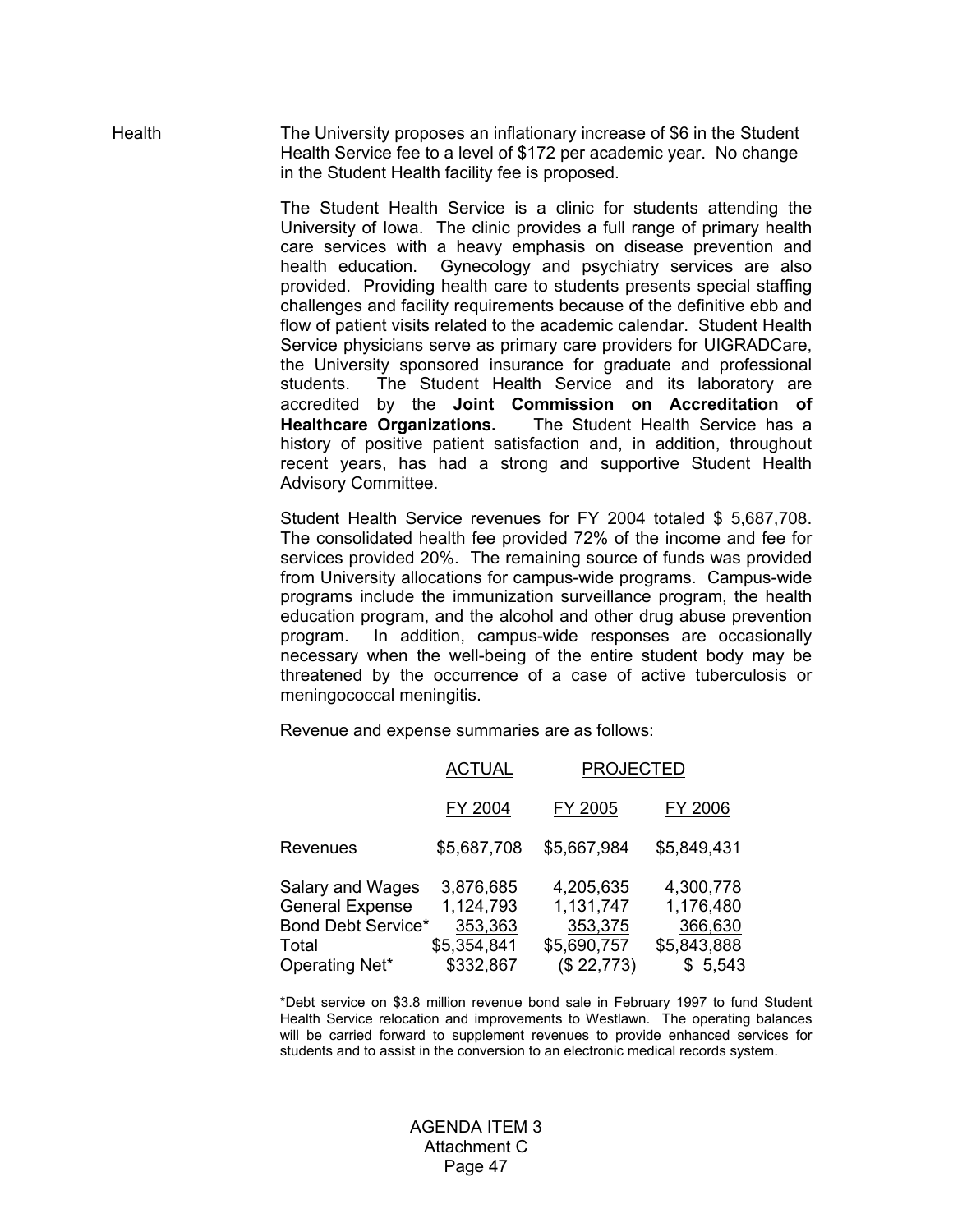The staff consists of 11 physicians, 1 physician assistant, 12 RNs, 1 LPN, 2 MAs, 1 NA, 1 laboratory technologist, 1 dietitian, 2 health educators, 1 certified substance abuse counselor, 1 fitness specialist, 3 other professional and scientific staff, 1 program associate for the Stepping Up Project, and 17 support staff. Three graduate assistants work with the health educators, one graduate assistant works with the tuberculosis prevention program and 10 students work as part time clerical assistants. This results in an entire staff of 69 people but just 55.70 FTE's. All third year pediatric residents are required to spend a one-month rotation (on a part-time basis) at the Student Health Service. The Student Health Service also serves as a training site for first year medical students and for students in the athletic training program.

 All physicians and physician assistants are credentialed through the Clinical Staff Office of UIHC (which is the same office that credentials UIHC staff and faculty). Nine of the eleven physicians are board certified. All but two newly hired nurses are certified in college health, three are masters prepared, three are bachelors prepared, and the rest are diploma prepared.

 All students who pay the health fee may have an unlimited number of office visits at no charge. Psychiatric visits and health education programs are also free. Services that require payment include such things as physicals, laboratory tests, immunizations, allergy shots, minor surgery, pap smears, and some substance abuse programs.

 Patient visits to the Student Health Service totaled 38,110 during 2003-04. 2,728 students were referred to other medical units. The business office filed 6,689 insurance claims and the Student Health Service laboratory performed 8,162 procedures. Extended hours are available on Monday and Thursday evenings.

 Health Iowa is the educational branch of the Student Health Service, and during 2003-04 Health Iowa workshops and consultations reached 23,203 students. Topics covered in these workshops included fitness, nutrition, weight management, stress management, sexual health, and substance abuse prevention and treatment.

 Diagnoses are divided into non-disease and disease categories. The majority of the non-disease diagnoses fall under three categories. These include 17,323 medical screenings and examinations, 6,913 immunizations; and 2,745 receiving health advice, education, and instruction. The most common disease diagnoses were for diseases of the respiratory system  $-7,440$ ; symptoms and ill-defined conditions  $-6.610$ ; mental disorders  $-6.359$ ; genito-urinary diseases  $-3.408$ ; followed by infectious and parasitic diseases – 2,894; diseases of the nervous system and sense organs – 2,494; diseases of the skin – 2,344; musculoskeletal diseases and conditions– 2,290; and injuries – 1,591.

Health Facility The University does not propose changes to the health facility fee.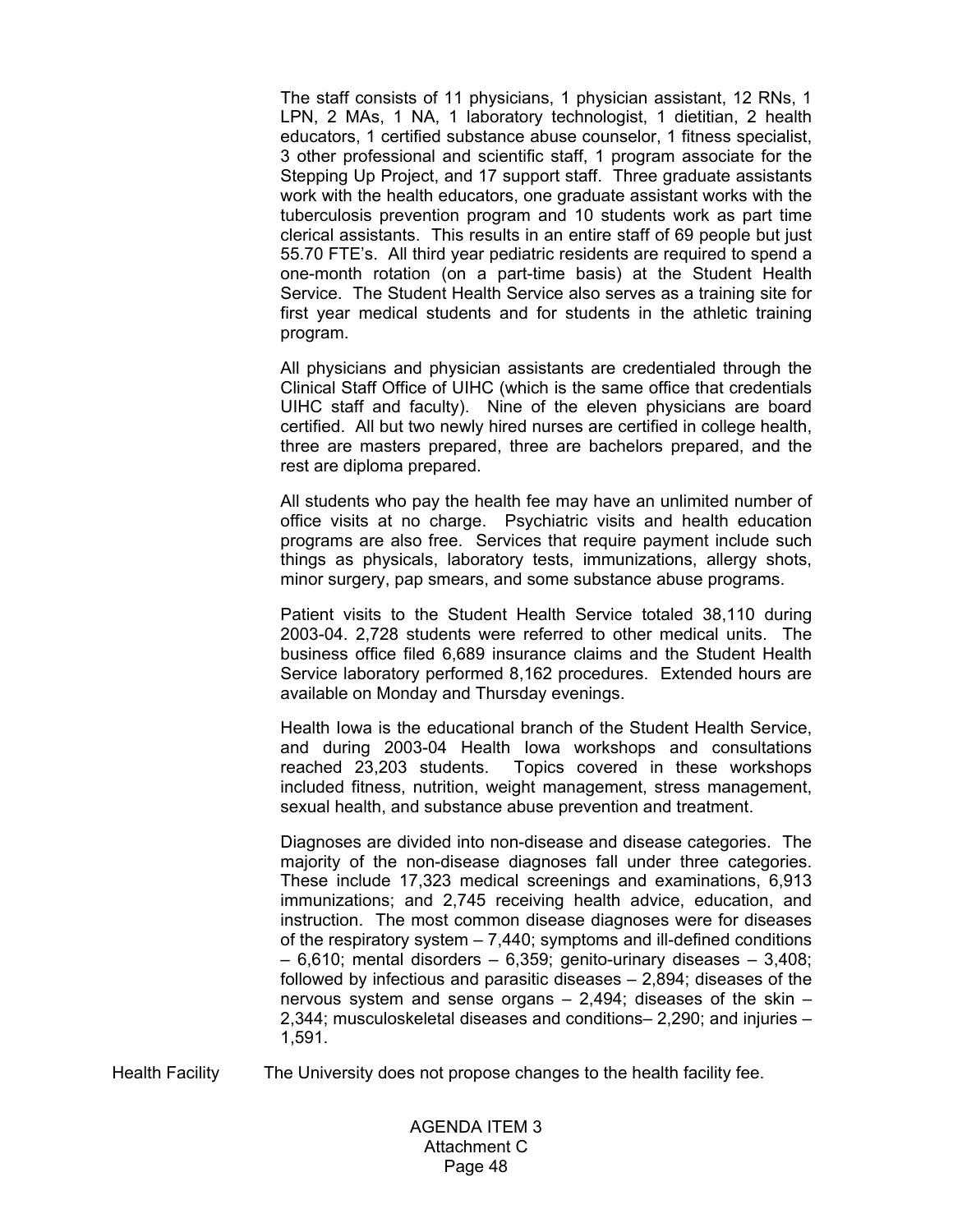- Student Activities The University proposes a \$2 inflationary increase (3.9%) in the student activities fee. Consultation with University of Iowa Student Government leaders about the use of fee revenues will continue throughout the fall semester.
- Student Services The University proposes a \$2 inflationary increase (3.8%) in the student services fee. This fee supports CAMBUS, the *Daily Iowan*, and recreational services. Consultation with University of Iowa Student Government leaders about the use of fee revenues will continue throughout the fall semester.
- Student Union The University proposes a \$4 increase (4.5%) in the student union fee. This fee supports the operations of the Iowa Memorial Union (IMU), which is an integral part of student life. Consultation with University of Iowa Student Government leaders about the use of fee revenues will continue throughout the fall semester.
- Building Fee The University does not propose changes to the building fee.
- Career Services Request Summary

The University of Iowa proposes the initiation of a new mandatory career services fee for undergraduates. The University proposes phasing the fee in over three years. In FY 2006, the fee would be set at \$6 per year. Incremental adjustments would be requested to increase the fee to \$70 per year at the end of the three-year phase in. Proceeds from the fee would be used to improve existing student career planning services and expand efforts to place current students in internships, residencies, and jobs in Iowa, as well as with non-Iowa employers.

#### Background

During the past decade, three separate career placement centers— Business and Liberal Arts Placement, Cooperative Education, and Engineering Placement—merged to become the comprehensive University of Iowa Career Center, which provides services to over 20,000 undergraduate students. The services of the Center are available to all students in the participating colleges, beginning with their first year on campus, and continuing throughout their years as alumni. The Career Center provides the following services to students: Career Exploration; Interest Assessments; Career Library Resources and Employer Information; Full-Time and Summer Job Listings: Internships, Cooperative Education, and Undergraduate Scholar Assistantship (USA-IA) Program; On-campus Interviews using Employment Expo. Mock Interviewing; Resume and Cover Letter Assistance; Interviewing Skills Preparation; Job Search Strategies; Career-related Programs and Workshops; and the Iowa Advantage Portfolio Program.

AGENDA ITEM 3 Students and their parents have noted that career planning and placement services are of increasing importance to them. Universities around the country have bolstered their career programs to attract and retain the students they work so hard to recruit. Employers seek out and continue to recruit at institutions that have developed professional career planning programs. The University of

Attachment C Page 49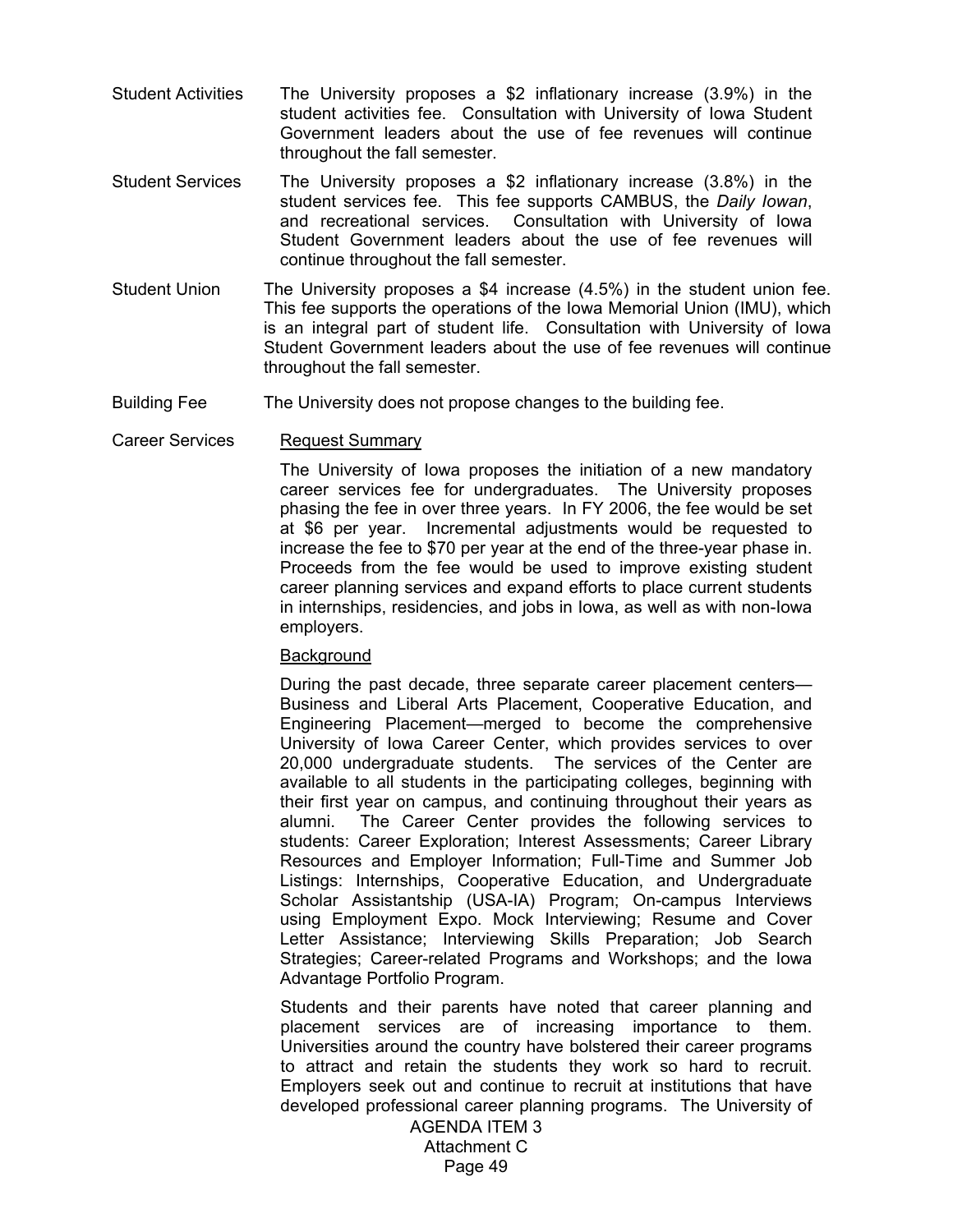Iowa's Career Center has the opportunity to become an outstanding resource for Iowa students and employers who seek quality employees. The new Pomerantz Center, with completion planned for 2005, will provide the setting and the facilities for an outstanding career services program. The location of the Pomerantz Center, at the heart of the campus, signals the importance of the functions it houses.

 Currently, the Career Center operations are supported through general fund budget allocations and other revenues it collects from miscellaneous fees. Recent general fund budget reductions and reallocations have had a negative impact on existing Career Center services and impaired the Career Center's ability to undertake new initiatives. New resources are needed to more fully develop career planning and placement activities for undergraduate students.

Mandatory student fees have been implemented at a number of institutions as a way to pay for program enhancements. The staff from the Career Center has conducted numerous focus groups, group discussions and individual meetings with students to discuss Career Center fees. The results of those discussions show that students dislike the current system of paying miscellaneous fees for service and would prefer and support a comprehensive mandatory fee. A comprehensive fee will encourage them to take advantage of all of the services the Career Center has to offer, both during their years on campus and after they graduate and become alumni.

| <b>UNIVERSITY</b>     | <b>MISC FEES</b>           |
|-----------------------|----------------------------|
| <b>UCLA</b>           | 75.00/yr alum              |
|                       | 60.00/resume review        |
|                       | 475.00/alumni counseling   |
| U of Wisconsin        | 15.00/on-campus interviews |
|                       | 20.00/eng                  |
| U of Illinois         | 20.00/on-campus interviews |
| U of Minnesota        | 30.00/on-campus interviews |
| North Carolina U      | 65.00/alumni               |
| Ohio State U          | 25.00/registration         |
|                       |                            |
| <b>UNIVERSITY</b>     | <b>MANDATORY FEES</b>      |
| U of Arizona          | 15.00                      |
| Penn State U          | 15.00/yr                   |
|                       | $40.00 -$ one time fee     |
| U of Illinois         | 25.00/yr                   |
| Colorado State U      | 84.50/yr                   |
| U of Colorado         | 23.00 - business students  |
|                       | 7.00 - all students        |
| U of Utah             | 70.00 split by depts.      |
| Akron U               | 2.00/credit hr             |
| U of Texas            | 2.00/credit hr             |
| San Francisco State U | 14.00/semester             |

CAREER FEES AT OTHER INSTITUTIONS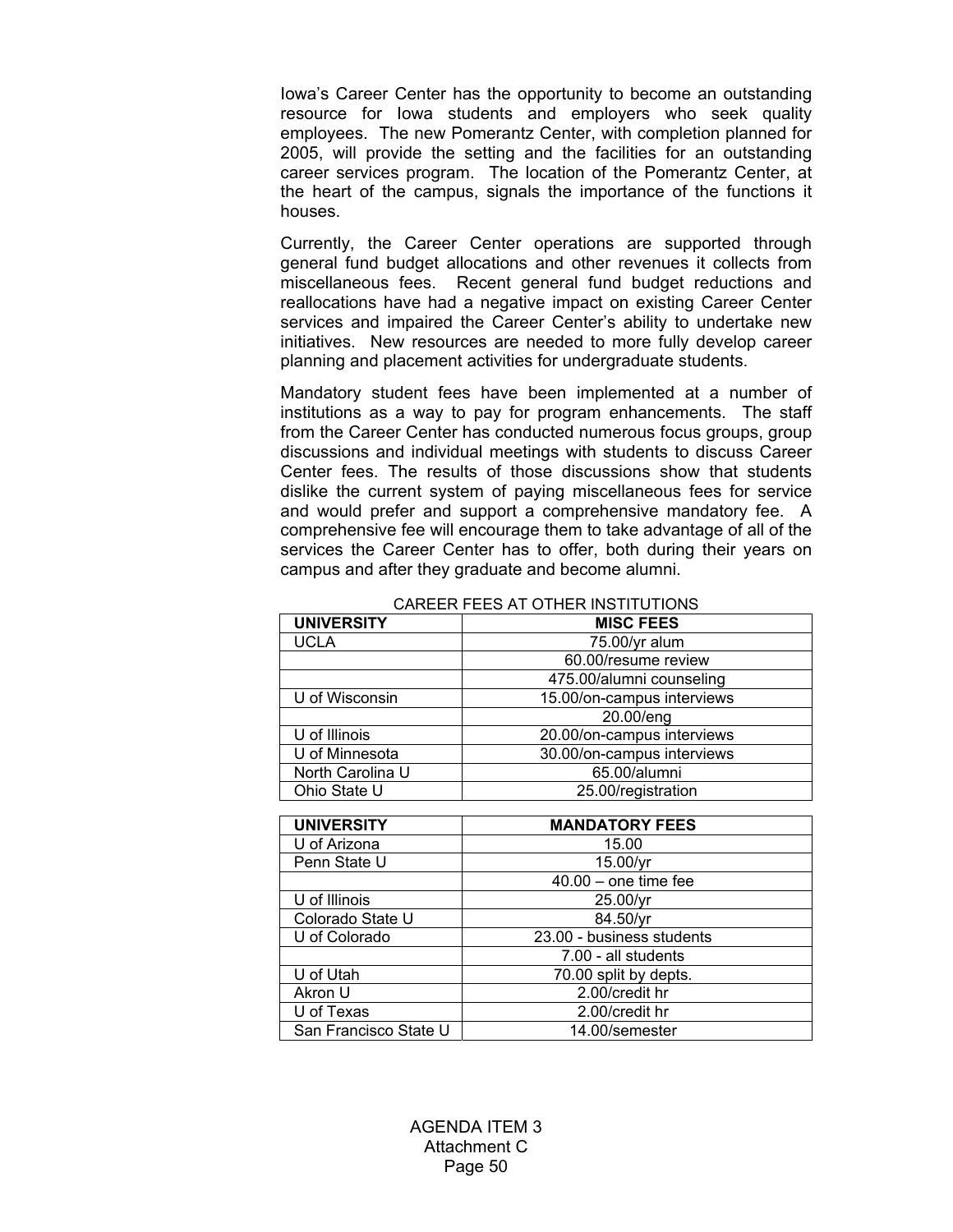#### Program

The fee revenue resulting from this proposal will help Career Center meet the expectations of students and parents by providing additional staff and funds to support the career development plan. Program enhancements are planned in the following areas: "Consider Iowa" and Executive in Residence Programs; experiential opportunities such as internships, volunteerism, community service and service learning; specialized networking opportunities for students and employers; and, increased marketing efforts. Details about the enhancements are included below.

The "Consider Iowa" program educates University of Iowa students about career opportunities in the state and region by hosting forums that concentrate on a particular industry sector such as life sciences, advanced manufacturing, or information solutions. Students can also enroll in a one-credit-hour course that includes trips to various corporations. The goal of the course is to let students know about the first-class employment opportunities in Iowa. Also included in the "Consider Iowa" program is the "Joint Internship Program" that connects University of Iowa students with emerging Iowa businesses of 500 or fewer employees by providing the opportunity for students to work as paid interns. The program provides one-half of the funding for the intern's salary with the balance furnished by the employer. The "Consider Iowa" Executive in Residence Program will bring outstanding alumni executives from the area to The University of Iowa campus to meet with students and faculty groups. Over the course of two days, the executive will teach courses in a particular discipline, meet with faculty and administrators, and hold discussion forums with students.

 Community service, volunteerism and service learning are parts of a new programming initiative called "Civic Engagement." These programs will harness the energy of University of Iowa students to benefit the local area and provide them with opportunities for service and experience.

#### Budget

It is anticipated that the new fee will generate approximately \$114,000 in new revenue in FY06. The new fee revenue will be used to increase the number of professional staff, provide for administrative expenses, support new marketing efforts, and expand programming initiatives for students. Specifically, the budget breakdown is as follows:

| <b>Item</b>                           | <b>Amount</b> |
|---------------------------------------|---------------|
| Staff Salaries (4 positions)          | \$60,000      |
| <b>Staff Fringe</b>                   | 20,000        |
| <b>General Administrative Expense</b> | 5,000         |
| <b>Increased Marketing Efforts</b>    | 14,000        |
| New Programmatic Initiatives          | 15,000        |
| Total                                 | \$114,000     |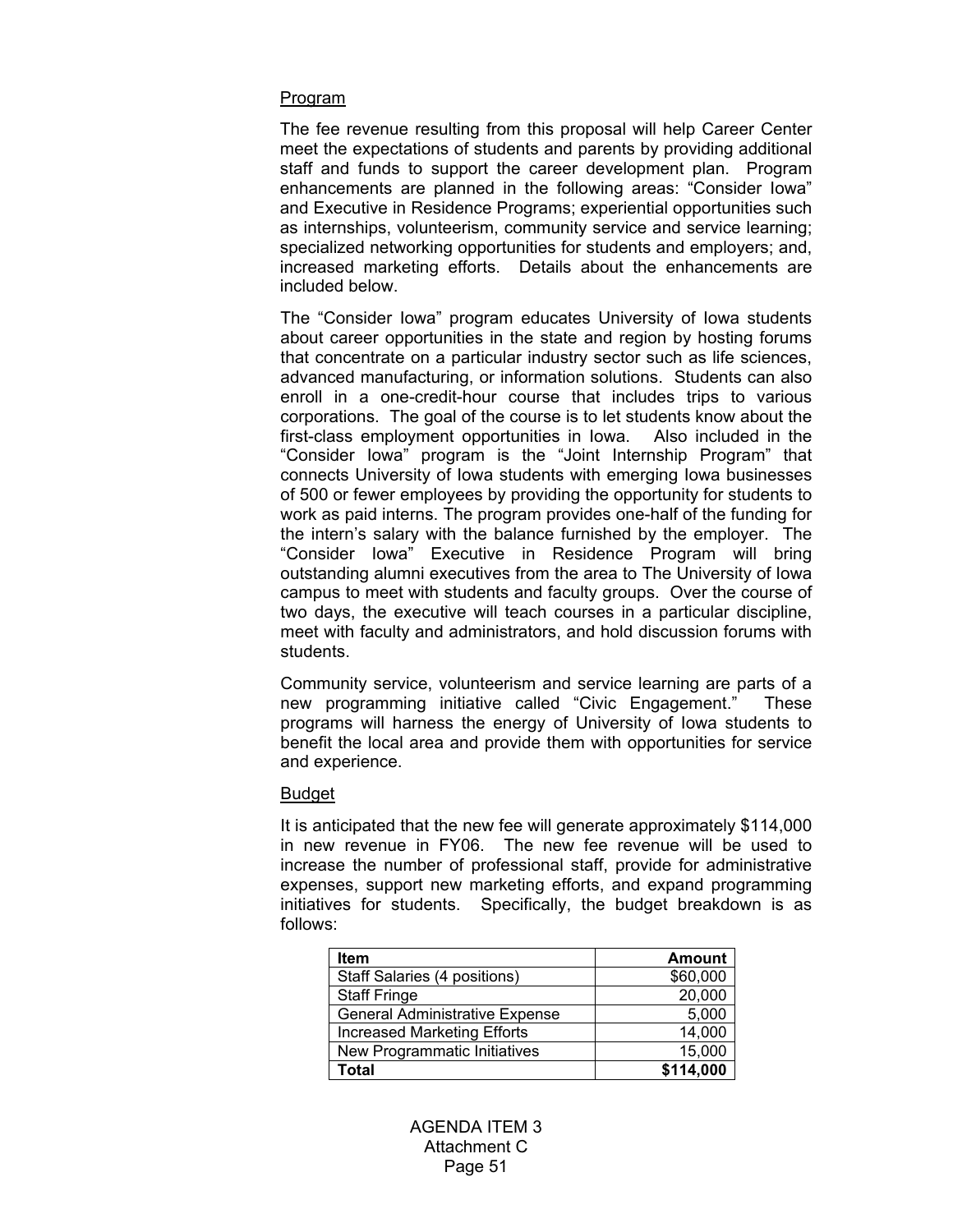The most important need in the Career Center is staffing. Currently, the University of Iowa's student to career service staff ratio is the highest (worst) in the Big Ten at 1,686 students per Career Center staffer.

#### Funded Internships

Internship opportunities abound for students all across the country and internationally. Unfortunately, many UI students are at a disadvantage due to the cost of housing, transportation and other costs. Therefore, by providing stipend support for these students, many doors will be opened for enhancing career preparation. Students would be required to apply and compete for established funds in a wide variety of career areas. (See also "Consider Iowa" and "Civic Engagement" above.)

#### Des Moines Center

As an enhancement to the Consider Iowa program, a "Des Moines Center" is envisioned to be an extension of the Pomerantz Center on the UI campus. Students could be based in Des Moines to continue summer internships in the fall or to begin spring internships that would continue into the summer. Our students have for years been at a disadvantage with employers in our state's capital and many employers have expressed a desire for such a program that would give them access to our student interns.

#### Develop Small to Mid-sized Employer Market

Iowa is increasingly disadvantaged by the lack of a significant number of major Iowa-based, large corporations. This phenomena is enhanced by the fact that many large corporations are cutting back on campus visits and the majority of job growth is in smaller organizations. The Career Center has a plan to address this issue by specifically marketing our graduates to small and mid-sized firms and companies in Iowa, who will not routinely visit campus, but who do have needs for a high-quality work force. The insurance industry, which has a very large number of smaller firms, is a case in point. Career Center professionals must begin building relationships around the state, and they need to directly address the needs of smaller Iowa companies. This challenge requires more staffing, and it requires a new and aggressive form of placement model.

#### The Need for More Career Fairs

Each year the Career Center hosts two large Career Fairs. In order to accommodate all the employers, given our limited space, we must hold additional and industry specific Career Fairs. Later this year we will co-sponsor and host the Corridor Career Fair. In addition, the Career Center will host an average of five Career Fairs per year. These extra Career Fairs will focus on the health field, non-profit organizations and Government and Internships organizations.

#### Executive in Residence

AGENDA ITEM 3 Attachment C Page 52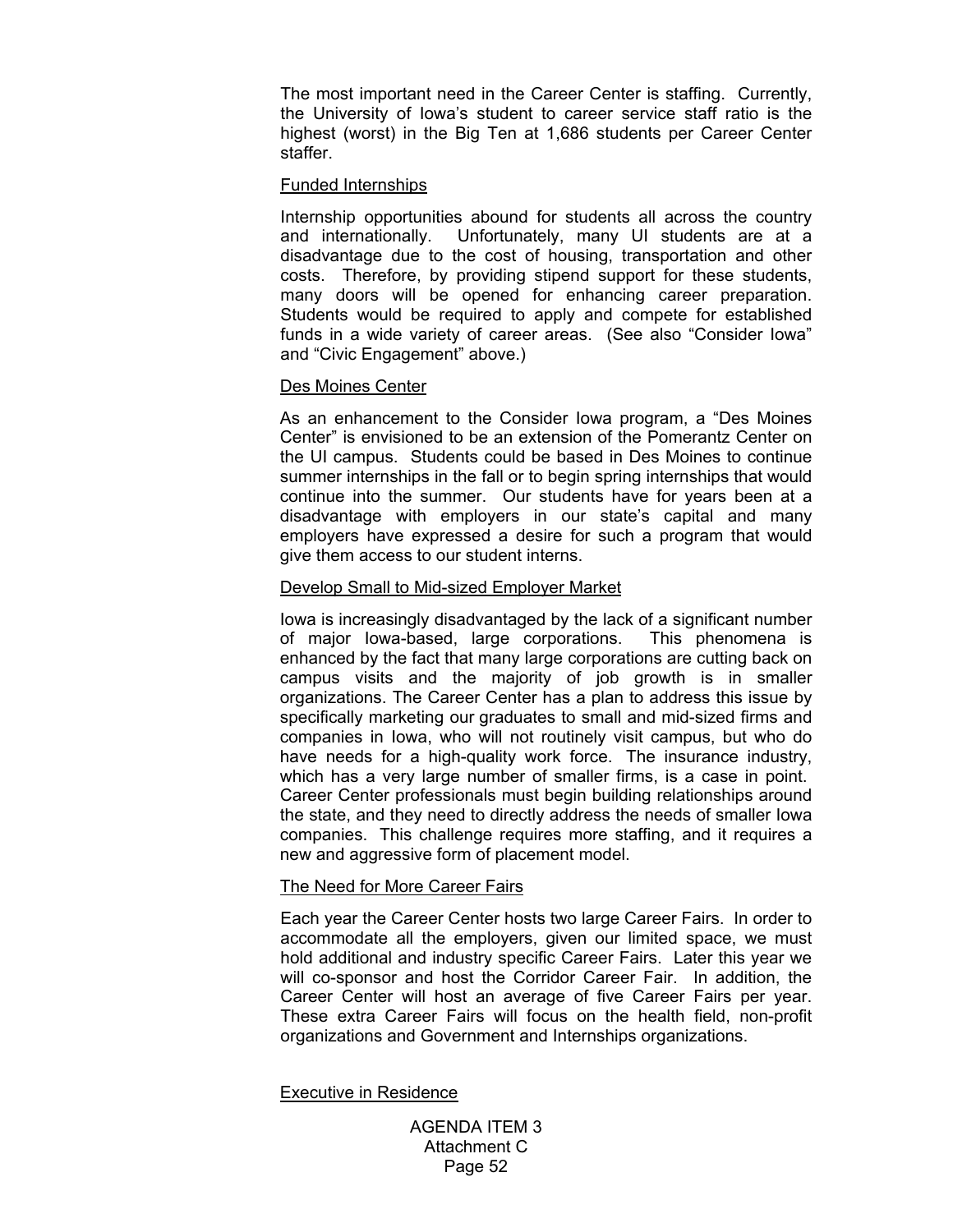In an effort to connect students with successful alumni/ae the Executive in Residence Program will bring executives from around the United States to interact with students and faculty. Executives will spend 1-2 days on campus meeting students, giving colloquia, meeting appropriate University executives and interacting with students in the classroom.

#### Alumni/ae Connection

Alumni/ae are an outstanding resource for students. The Career Center will initiate contact and build relationships with alumni/ae groups and select individuals around Iowa and the Midwest in an effort to solicit support for our students in the area of employment and internships.

#### Chicago Connection

Many University of Iowa students are from the Chicago area. Steps have been taken to develop a plan that would create a University of Iowa Career Center presence in the Chicago area. Special emphasis would be put on developing relationships with local corporations and alumni connections.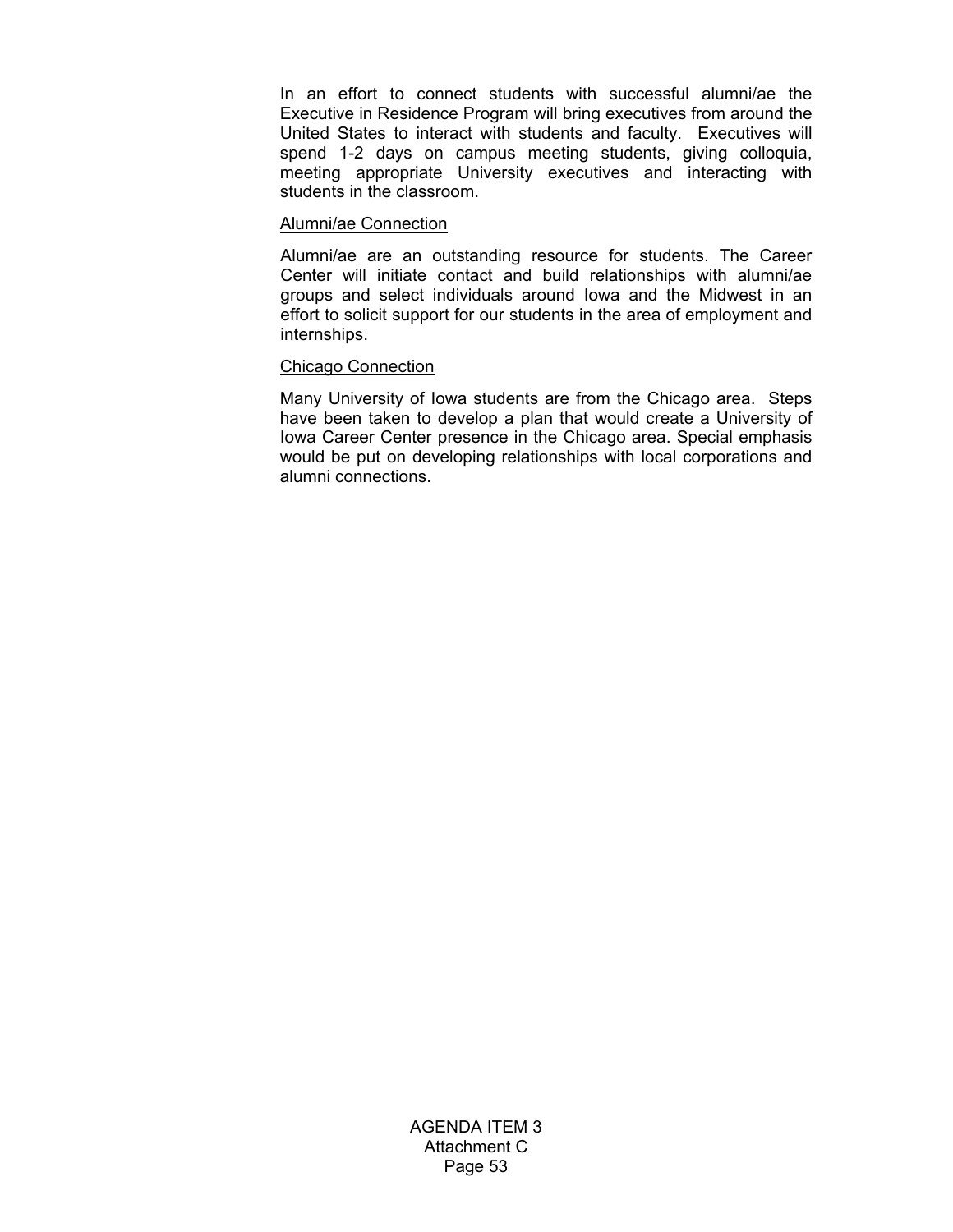Additional Information

The following information, excerpted from the April 2004 Board materials, is presented for the Board's information.

|                                                                                                          | SUI     |         |              |  |  |
|----------------------------------------------------------------------------------------------------------|---------|---------|--------------|--|--|
| <b>Non-Tuition-Related Fees &amp; Miscellaneous Charges</b><br>(Excerts from April 2004 Board Materials) | FY 2004 | FY 2005 | %<br>Change  |  |  |
| <b>Course Delivery Fees</b>                                                                              |         |         |              |  |  |
| Agriculture Videotape Lecture (per credit)                                                               |         |         |              |  |  |
| MBA Courses (per credit)                                                                                 | \$85    | \$0     | $-100.0%$    |  |  |
| RN to BSN completion program                                                                             | \$60    | \$0     | $-100.0%$    |  |  |
| Off-campus MPH degree (per credit)                                                                       | \$0     | \$60    | <b>NEW</b>   |  |  |
| <b>Career Service Fees</b>                                                                               |         |         |              |  |  |
| Academic Year (per semester)                                                                             | \$50    | \$50    | $0.0\%$      |  |  |
| <b>Summer Session</b>                                                                                    | \$25    | \$25    | 0.0%         |  |  |
| <b>Placement Services Fees (General)</b>                                                                 |         |         |              |  |  |
| One Set of Credentials (inactive applicant)                                                              | \$5     | \$5     | 0.0%         |  |  |
| <b>Registration Fee</b>                                                                                  | \$10    | \$10    | 0.0%         |  |  |
| Ten Additional Sets of Credentials                                                                       | \$10    | \$10    | 0.0%         |  |  |
| <b>Vacancy Lists</b>                                                                                     | \$15    | \$15    | 0.0%         |  |  |
| College of Education e-Portfolio (per selected course)                                                   | \$20    | \$20    | 0.0%         |  |  |
| <b>Placement Services Fees (By College)</b>                                                              |         |         |              |  |  |
| <b>Business &amp; Liberal Arts</b>                                                                       |         |         |              |  |  |
| Campus Interview Sign-up                                                                                 | \$12    | \$12    | 0.0%         |  |  |
| Job Bulletin -- Student (3 months)                                                                       | \$6     | \$6     | 0.0%         |  |  |
| Job Bulletin -- Student (6 months)                                                                       | \$12    | \$12    | 0.0%         |  |  |
| Job Bulletin -- Alumni (3 months)                                                                        | \$12    | \$12    | 0.0%         |  |  |
| Job Bulletin -- Alumni (6 months)                                                                        | \$25    | \$25    | 0.0%         |  |  |
| Reference File -- Alumni                                                                                 | \$20    | \$20    | 0.0%         |  |  |
| Reference File -- Student                                                                                | \$12    | \$12    | 0.0%         |  |  |
| <b>Student Resume Fee</b>                                                                                | \$20    | \$20    | 0.0%         |  |  |
| Nursing                                                                                                  |         |         |              |  |  |
| Campus Interview Sign-up                                                                                 | \$12    | \$12    | 0.0%         |  |  |
| Job Bulletin -- Student (3 months)                                                                       | \$6     | \$6     | 0.0%         |  |  |
| Job Bulletin -- Student (6 months)                                                                       | \$12    | \$12    | 0.0%         |  |  |
| Job Bulletin -- Alumni (3 months)                                                                        | \$12    | \$12    | 0.0%         |  |  |
| Job Bulletin -- Alumni (6 months)<br>Reference File -- Alumni                                            | \$25    | \$25    | 0.0%         |  |  |
| Reference File -- Student                                                                                | \$20    | \$20    | 0.0%<br>0.0% |  |  |
| <b>Student Resume Fee</b>                                                                                | \$12    | \$12    |              |  |  |
|                                                                                                          | \$20    | \$20    | 0.0%         |  |  |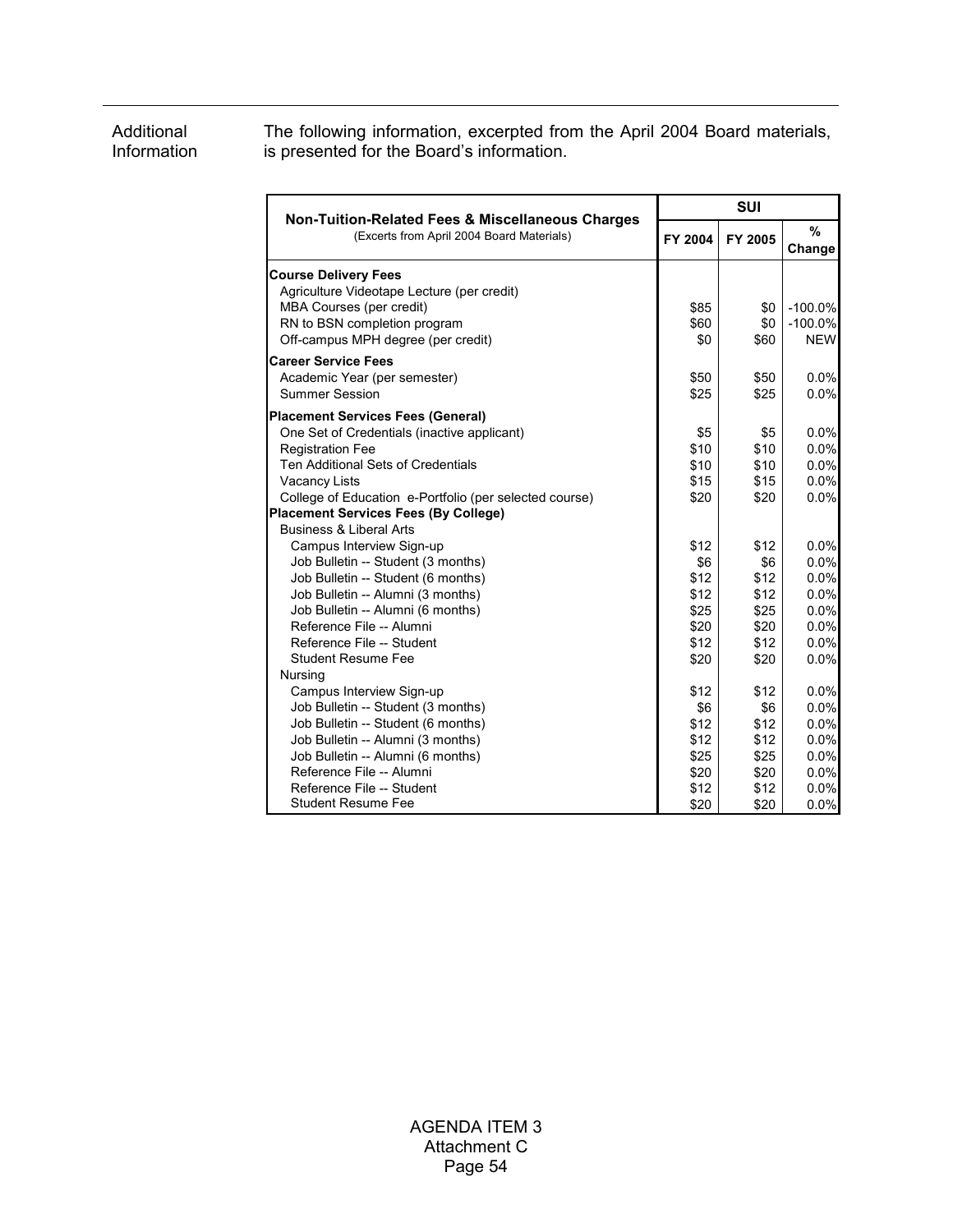## **Iowa State University**

|                           | <b>Mandatory Fees</b> |                   |                          |          |  |  |
|---------------------------|-----------------------|-------------------|--------------------------|----------|--|--|
|                           | 2004-05               | 2005-06 Proposals |                          |          |  |  |
|                           |                       |                   |                          |          |  |  |
|                           | Actual                | Proposed          | Increase                 | Increase |  |  |
| Computer*                 | \$196                 | \$204             | \$8                      | 4.1%     |  |  |
| Health                    | 170                   | 170               | 0                        | 0.0%     |  |  |
| <b>Health Facility</b>    | 16                    | 16                | 0                        | 0.0%     |  |  |
| <b>Student Activities</b> | 57                    | 60                | 3                        | 5.3%     |  |  |
| <b>Student Services</b>   | 179                   | 188               | 9                        | 5.0%     |  |  |
| <b>Building Fee</b>       | <u>106</u>            | <u>106</u>        | $\overline{\phantom{0}}$ | 0.0%     |  |  |
| <b>TOTAL</b>              | \$724                 | \$744             | -20<br>S                 | 2.8%     |  |  |

\* Computer fees for students in Computer Science, Engineering, and Management Information Systems are higher than the above proposed computer fees.

Student Fee **Committee** The proposed recommendations are presented as recommended at the Special Student Fee Committee meeting held September 21, 2004.

| Computer |                                                                                                                       | Actual  | Proposed | Increase |               |  |
|----------|-----------------------------------------------------------------------------------------------------------------------|---------|----------|----------|---------------|--|
|          |                                                                                                                       | 2004-05 | 2005-06  | \$       | $\frac{9}{6}$ |  |
|          | All undergraduate students except<br>Computer Science & Management<br>Information Systems and Engineering<br>students | \$196   | \$204    | \$8      | 4.1%          |  |
|          | Computer Science & Management<br>Information Systems students                                                         | \$334   | \$347    | \$13     | $3.9\%$       |  |
|          | Engineering students                                                                                                  | \$420   | \$437    | \$17     | 4.0%          |  |
|          | Graduate students (at 80% of<br>undergrad rate)                                                                       | \$156   | \$162    | \$6      | 3.8%          |  |

Iowa State University proposes inflationary increases in all categories of computer fees.

Health The University does not propose changes to the health fee.

Health Facility The University does not propose changes to the health facility fee.

- Student Activities Student activities have not had a fee increase for three years. The recommended \$3 (5.3%) increase in slightly above the HEPI forecast for the current year. The funds would address inflationary cost increases, lower enrollment and increasing requests to support student activities.
- Student Services The University proposes an increase of \$9 (5.0%) in its student services fee. This includes a \$6 increase for the CyRide bus for inflationary cost increases and negotiated salary increases and \$3 for Recreation Services to meet increased demands, inflationary increases, and wage increases. Even with the increase for CyRide, the transit system will need to reduce services by \$150,000.
- Building Fee The University does not propose changes to the building fee.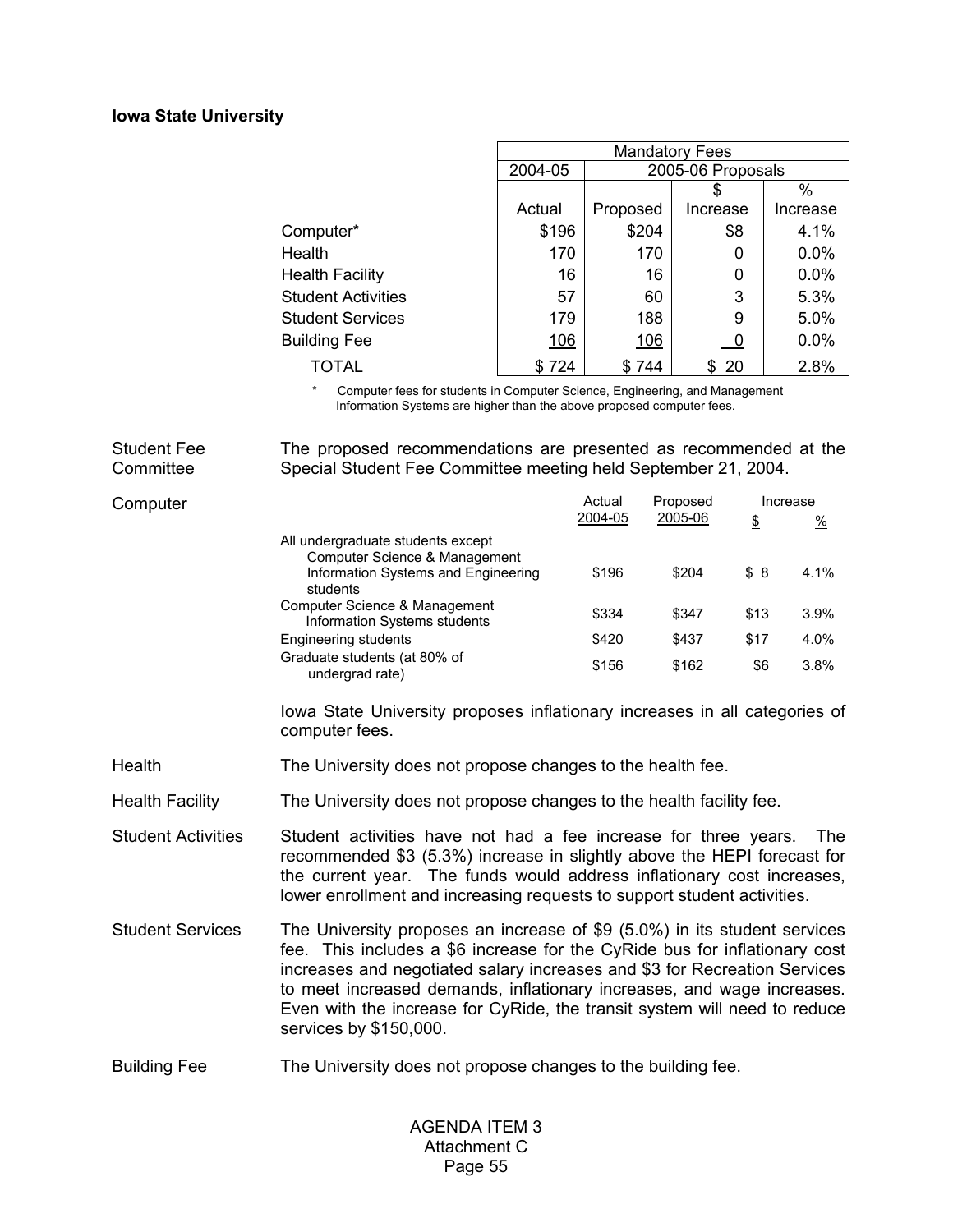## **University of Northern Iowa**

|                           |            | <b>Mandatory Fees</b> |            |                   |            |            |
|---------------------------|------------|-----------------------|------------|-------------------|------------|------------|
|                           |            | 2004-05               |            | 2005-06 Proposals |            |            |
|                           |            | Initial               | November   | Revised           | \$         | $\%$       |
|                           | Actual     | Proposal              | Proposal   | Proposal          | Increase   | Increase   |
| Computer $\Delta$         | \$165      | \$180                 | \$165      | \$116             | (49)<br>\$ | $(29.7)\%$ |
| Health $\Delta$           | 124        | 144                   | 128        | 144               | 20         | 16.1%      |
| <b>Health Facility</b>    | 26         | 32                    | 32         | 32                | 6          | 23.1%      |
| Student Services $\Delta$ | 190        | 222                   | 190        | 222               | 32         | 16.8%      |
| <b>Building Fee</b>       | <u>180</u> | <u>198</u>            | <u>198</u> | <u>198</u>        | <u>_18</u> | 10.0%      |
| ΤΟΤΑΙ Δ                   | \$685      | \$776                 | \$713      | \$712             | \$ 27      | 3.9 %      |

Modified from November ∆ The University of Northern Iowa is proposing a 3.9% increase in mandatory fees for the 2005-06 academic year, increasing from \$685 to \$712 per full-time student.

The following justifications are presented as provided by the University.

- Computer ∆ The student leaders have suggested that the necessary increases be focused on the Health, Health Facility, Student Services and Building Fees and reduce the Computer Fee \$49, from \$165 to \$116. This fits their contention that computer needs are most closely aligned with the general fund as an academic requirement. If additional general fund dollars are acquired, the difference between what is needed and this proposal (\$64) will come from those funds. If additional state funds are not allocated, UNI will be allowed to come forward for an additional fee increase.
- Health  $\Delta$  The health fee assures students of convenient access to health professionals who are specialists in college health and who understand the unique needs and characteristics of college students. University Health Services professionals understand and share in the educational mission of the university, helping students establish healthy lifestyles and responsible preventive practices, and educating them to become wise consumers of health related products and services.

The health fee supports university medical services, which include general medicine, gynecology and women's services, physical exams, immunizations, allergy injections, TB testing, pharmacy, laboratory, x-ray, and consultation for foreign travel. The fee also supports campus health promotion, mental health counseling, sexual abuse services, and substance abuse services.

 The health fee is proposed to increase \$20 (16.1%) annually for FY 2006, from \$124 to \$144. This increase will cover the costs associated with new services that are necessary to meet legal and legislative requirements in the healthcare industry by moving medical records to an electronic medical record system. A new computer support system is needed to affect this change. This will enable the university to monitor and track immunization records as required by 2004 legislation. It will also allow the

> AGENDA ITEM 3 Attachment C Page 56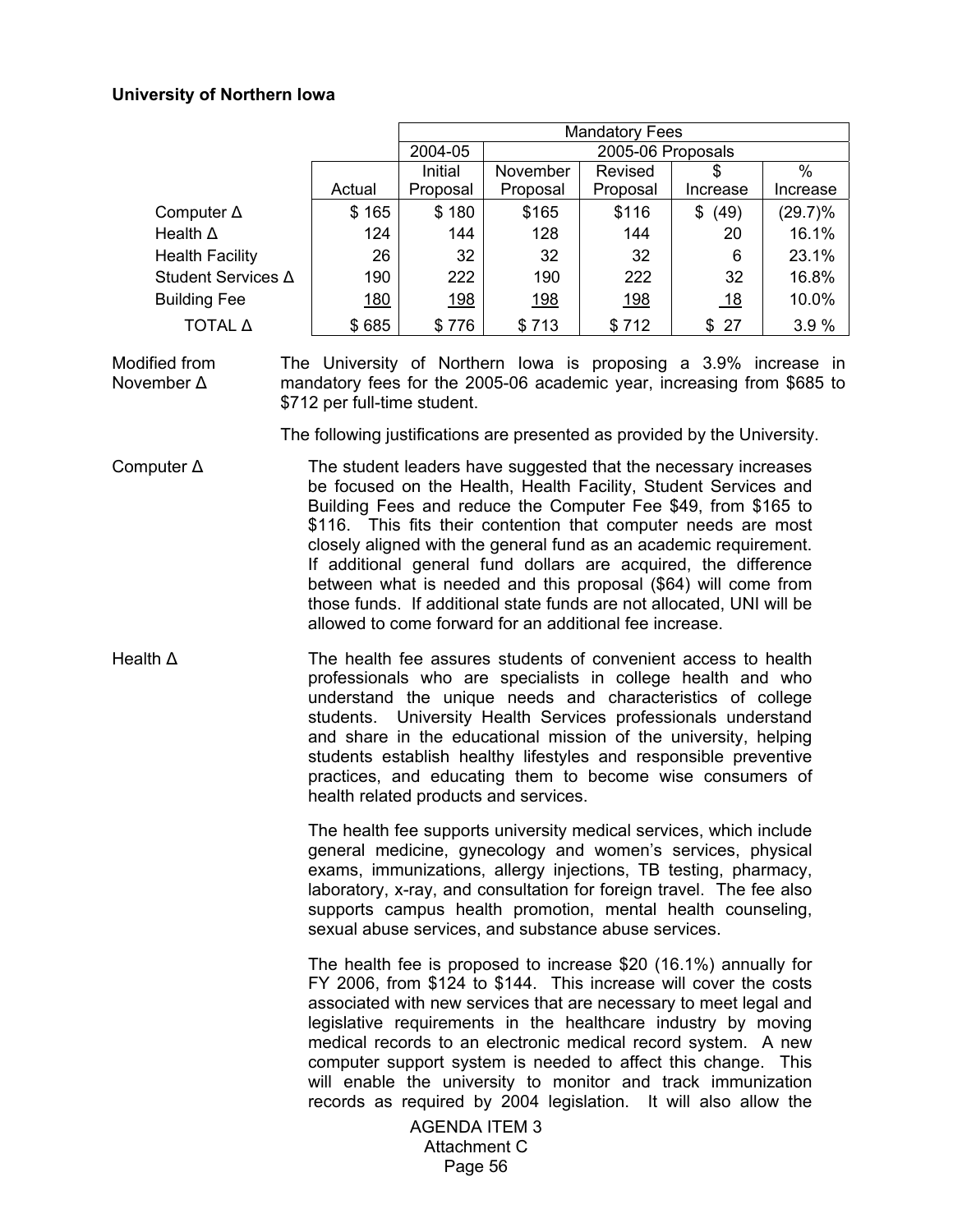university to implement an on-site accounts receivable service that is legally required for the practice of electronically filing insurance claims.

Health Facility ∆ The health facility fee finances a building project to repair, renovate and add space to the current Student Health Center. These enhancements will provide better access to services, improve patient privacy and confidentiality, and provide space for coordinated health, counseling, and wellness services.

> This fee is proposed to increase by \$6 (23.1%), from \$26 to \$32 per full-time student in FY 2006. The increase is necessary to meet bonded indebtedness. Prorating the fees based on fulltime/part-time student status has created a shortfall in the sinking fund. Original calculations made for this debt were based on a collection rate of 100% for all students. Fees are now prorated for part-time students.

Student Services ∆ The student services fee is proposed to increase from \$190 to \$222 in FY 2006, an increase of \$32 (16.8%). Students on the fee committee felt an increase was needed to ensure program quality. The students' willingness to support an increased fee represents a compromise between severe across-the-board cuts and the wants and needs of the activities and services supported by the fee.

> The student services fee provides funding for designated student activities and services. Northern Iowa Student Government administers a portion of this fee to support a variety of student organizations. Other activities and services supported by this fee include homecoming, childcare, athletics, academics, fine arts and cultural activities, multicultural education, wellness and recreation, family weekend activities, and the panther shuttle bus.

Building Fee ∆ The building fee provides the revenue stream to meet the bonding requirements for the renovation and expansion of Maucker Union. It also is used to finance the debt service for the repair of the UNI-Dome roof.

> This fee is proposed to increase \$18 (10%), from \$180 to \$198 per full-time student in FY 2006. A change in the way these fees are collected as they were pulled from designated tuition to mandatory fees has created a shortfall in the sinking funds. Headcount was used as a multiplier when the fees were part of tuition, but FTE is used when calculating revenue for mandatory fees. The calculation variance has created a shortfall. This fee increase is necessary to meet the requirements of the bond covenants.

Summer ∆ The University charges 75% of the academic semester fees to summer school students.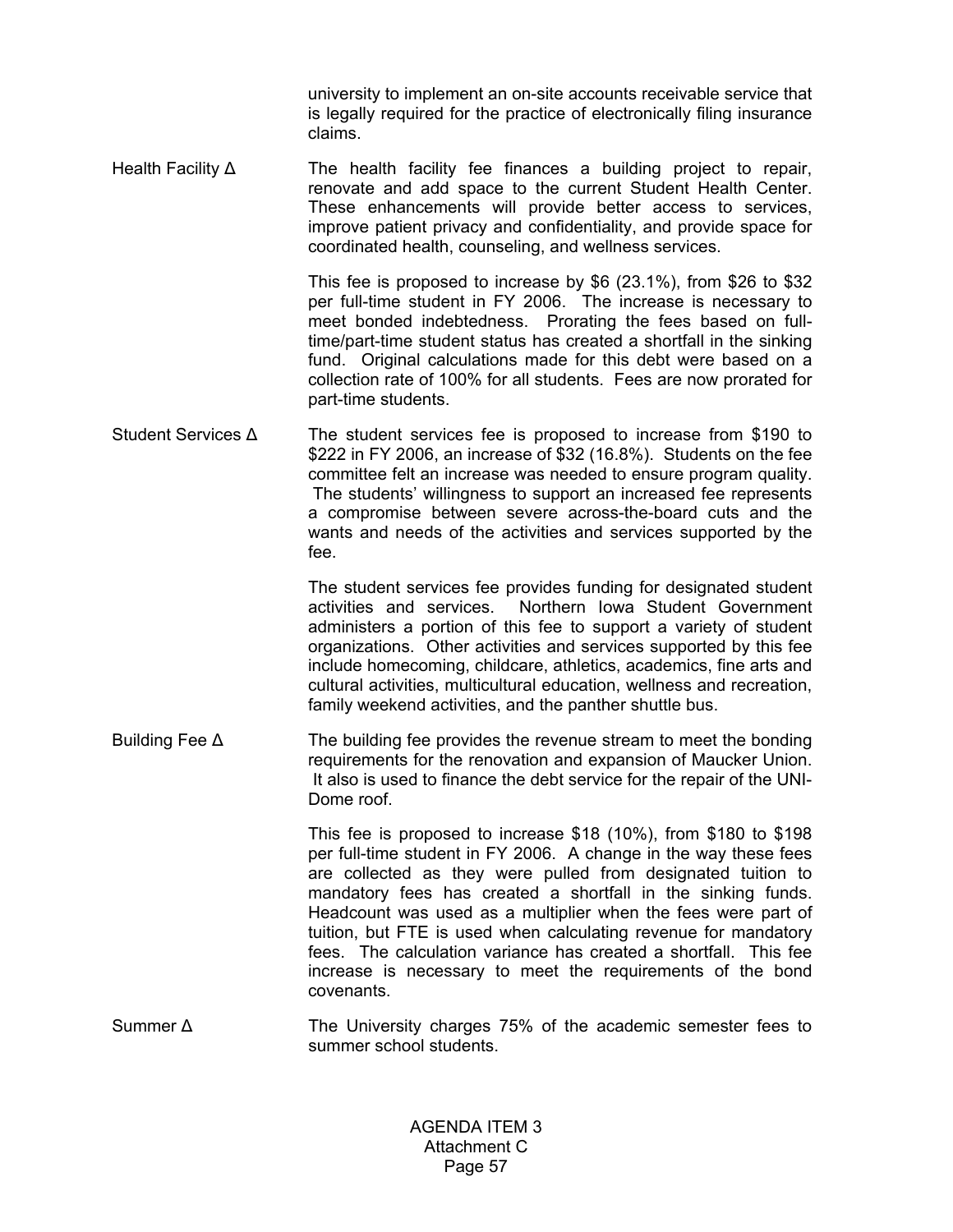# **TUITION-RELATED MISCELLANEOUS CHARGES**

Requirement The Regent Policy Manual specifies that Board approval is required for: • All new institutional or college wide fees. • All institutional or college wide fees over \$1 per semester and all department fees over \$10 per semester. These fees do not include course fees for payment for materials used, fees that represent returnable deposits, fees assessed for damage or breakage by individual students, and fees assessed to pay for services external to the university. Review and approval of miscellaneous fees and charges is consistent with the Board's strategic plan to provide effective stewardship of institutional resources while advocating for resources needed to provide access to educational, research, and service opportunities. Types of Miscellaneous Fees Miscellaneous fees and charges include both tuition-related and nontuition-related charges. In each category, students pay only the miscellaneous fees and charges that apply to them; these charges vary depending on each student's program, needs, and interests. Non-tuition related charges are presented to the Board in the spring of the year. Tuition-Related Tuition-related fees include items such as continuing education courses and workshops. These fees are adjusted commensurate with the increase in tuition. University of Iowa Proposal The University of Iowa has requested the following regarding tuitionrelated charges: • Inclusion of the Executive MBA program amounts in the tuition-related miscellaneous fees. The program charges are fixed for the two years that participants are in the program. The University proposes a 9.3% increase in program charges. • Currently, a \$60 course delivery fee is charged for Masters of Public Health off-campus students in the College of Public Health. The proposal includes two components: • Combine the Board-approved (April 2004) miscellaneous nontuition-related off-campus delivery charges of \$60 per credit hour for Masters of Public Health students with the tuition-related miscellaneous fee per credit hour charge (at the estimated 4% increase) for a combined Extension Course/Continuing Education charge per credit hour for Masters of Public Health students of \$493. In addition, the proposal would add the \$60 course delivery charge to all off-campus students, undergraduate, graduate students (masters or PhD) and professional masters students (Masters of Health Administration), as detailed on the following table. • The \$60 non-tuition-related miscellaneous charge would be eliminated during the spring discussion of those fees and charges.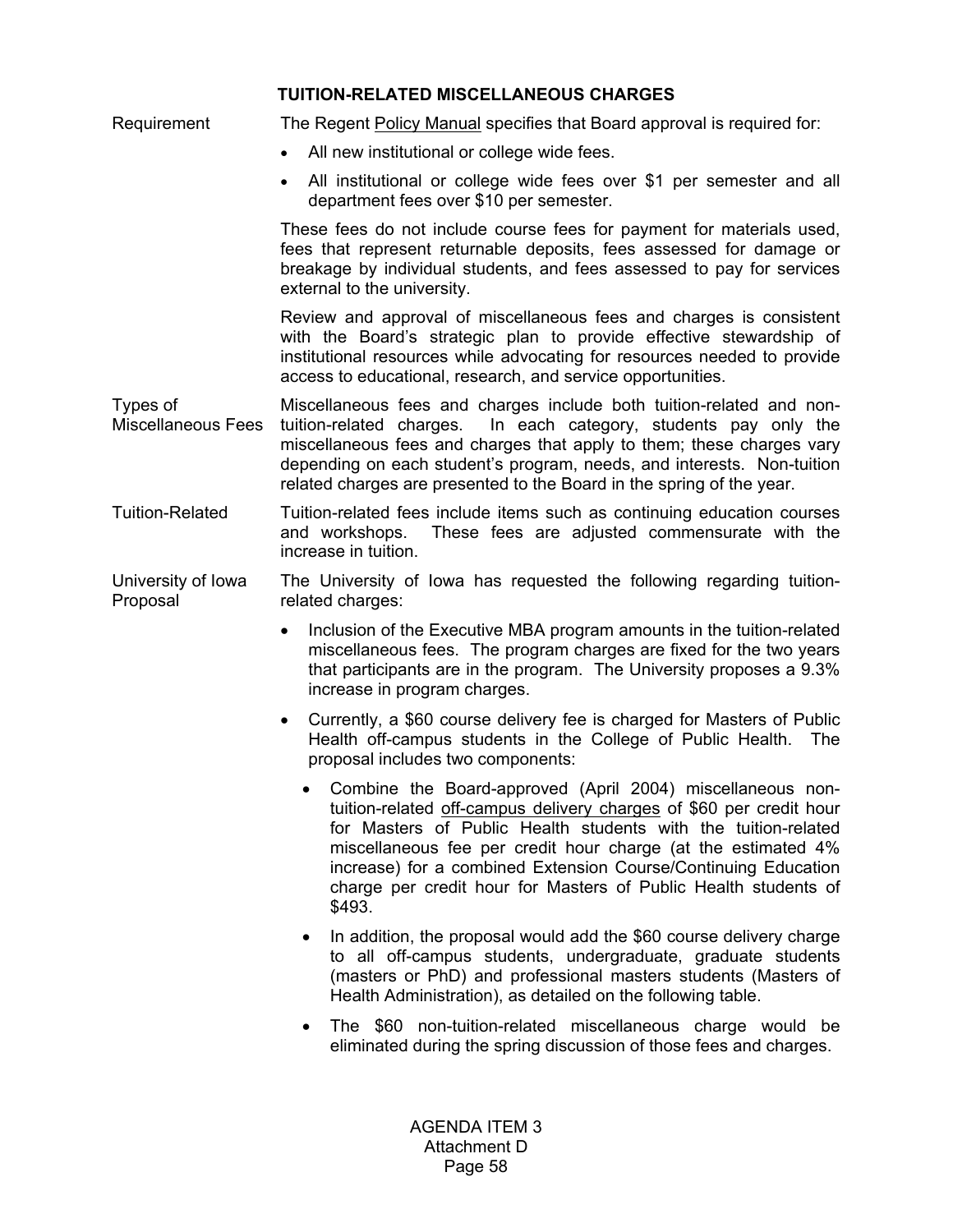| <b>TUITION-RELATED MISCELLANEOUS CHARGES</b><br>ACTUAL FY 2005 and PROPOSED FY 2006 |          |                    |       |                         |                       |       |       |                             |       |
|-------------------------------------------------------------------------------------|----------|--------------------|-------|-------------------------|-----------------------|-------|-------|-----------------------------|-------|
|                                                                                     |          |                    |       |                         |                       |       |       |                             |       |
|                                                                                     |          | University of Iowa |       |                         | Iowa State University |       |       | University of Northern Iowa |       |
| <b>Tuition-Related Miscellaneous Charges</b>                                        | FY 2005  | Propsd<br>FY 2006  |       | % Chg   FY 2005 FY 2006 | Propsd                | % Chg |       | Propsd<br>FY 2005 FY 2006   | % Chg |
| Correspondence Study (per semester hour)                                            |          |                    |       |                         |                       |       | \$153 | \$159                       | 3.9%  |
| Extension Courses/Continuing Education (per credit hour)                            |          |                    |       |                         |                       |       |       |                             |       |
| Undergraduate                                                                       | \$196    | \$204              | 4.1%  | \$196                   | \$204                 | 4.1%  | \$196 | \$204                       | 4.1%  |
| Graduate                                                                            | \$305    | \$318              | 4.3%  | \$305                   | \$318                 | 4.3%  | \$305 | \$318                       | 4.3%  |
| <b>MBA Program</b>                                                                  | \$425    | \$442              | 4.0%  | \$397                   | \$413                 | 4.0%  | \$397 | \$413                       | 4.0%  |
| Executive MBA Program (entering fall 2004) annual total                             | \$43,000 | \$43,000           | 0.0%  |                         |                       |       |       |                             |       |
| Executive MBA Program (entering fall 2005) annual total                             | \$43,000 | \$47,000           | 9.3%  |                         |                       |       |       |                             |       |
| RN to BSN Program* (off campus only)                                                | \$256    | \$266              | 3.9%  |                         |                       |       |       |                             |       |
| College of Public Health (off campus only)                                          |          |                    |       |                         |                       |       |       |                             |       |
| Undergraduate                                                                       | \$196    | \$264              | 34.7% |                         |                       |       |       |                             |       |
| Graduate and Other Public Health MS and PhD                                         | \$305    | \$378              | 23.9% |                         |                       |       |       |                             |       |
| Master of Health Administration                                                     | \$472    | \$550              | 16.5% |                         |                       |       |       |                             |       |
| Master of Public Health                                                             | \$416    | \$493              | 18.5% |                         |                       |       |       |                             |       |
| Hospital Certificate Technology Programs (per year)                                 | \$754    | \$785              | 4.1%  |                         |                       |       |       |                             |       |
| Lakeside Lab (5 weeks)                                                              |          |                    |       |                         |                       |       |       |                             |       |
| Undergraduate (per credit hour)                                                     | \$196    | \$204              | 4.1%  | \$196                   | \$204                 | 4.1%  | \$196 | \$204                       | 4.1%  |
| Graduate (per credit hour)                                                          | \$305    | \$318              | 4.3%  | \$305                   | \$318                 | 4.3%  | \$305 | \$318                       | 4.3%  |
| Law -- Special 10 Week Summer Session                                               |          |                    |       |                         |                       |       |       |                             |       |
| Resident                                                                            | \$3,843  | \$4,112            | 7.0%  |                         |                       |       |       |                             |       |
| Nonresident                                                                         | \$8.573  | \$9,036            | 5.4%  |                         |                       |       |       |                             |       |
| Open Credit (per project)                                                           |          |                    |       |                         |                       |       | \$394 | \$410                       | 4.1%  |
| Workshops/Telecourses (per semester hour)                                           |          |                    |       |                         |                       |       |       |                             |       |
| Undergraduate                                                                       | \$196    | \$204              | 4.1%  | \$196                   | \$204                 | 4.1%  | \$196 | \$204                       | 4.1%  |
| Graduate                                                                            | \$305    | \$318              | 4.3%  | \$305                   | \$318                 | 4.3%  | \$305 | \$318                       | 4.3%  |

\* The undergraduate extension course charge of \$196 per credit hour was combined with the Board-approved miscellaneous delivery of \$60 per credit hour for FY 2005. The separate \$60 miscellaneous course delivery fee was eliminated.

University of Iowa Proposals

The University of Iowa submitted the following for its Executive MBA Program:

**MBA Executive Academic Program** 

The Executive MBA program at the Tippie College of Business is an intensive general management program for mid to senior level working professionals. It integrates study groups and an international seminar to enhance global business knowledge and leadership skills over a foursemester time period.

The University of Iowa has been offering an Executive MBA in various forms since 1976. The cost of this program has historically been a combination of tuition and special fees needed to offset the higher cost of providing an Executive style program. These programs have served over 600 students from over 50 regional companies. Typically, employers, not the students, pay all of the program costs in 4 installments. The average age of the Executive MBA student is 37 years. S/he has had average work experience of 14 years.

The tuition component of the program fee has been set at the on-campus, full-time, MBA program level. The additional fees are then set to recover our costs. These extra costs arise from the full-services provided, including all books and materials; technology; all meals (and hotel during residency weeks); graduation banquet; extra compensation for faculty salaries, travel and course design; international trip, etc. It is important to note that these programs are priced to cover all program, faculty and overhead costs—they are not subsidized by state or other University funds. A similar process is used for determining the program cost for the College's International Executive programs, ensuring all faculty and overheard costs are covered. In general, the price for these international programs is lower because almost all upfront financial risk is borne by our partners in these programs and because they are responsible for marketing and operational expenses.

> AGENDA ITEM 3 Attachment D Page 59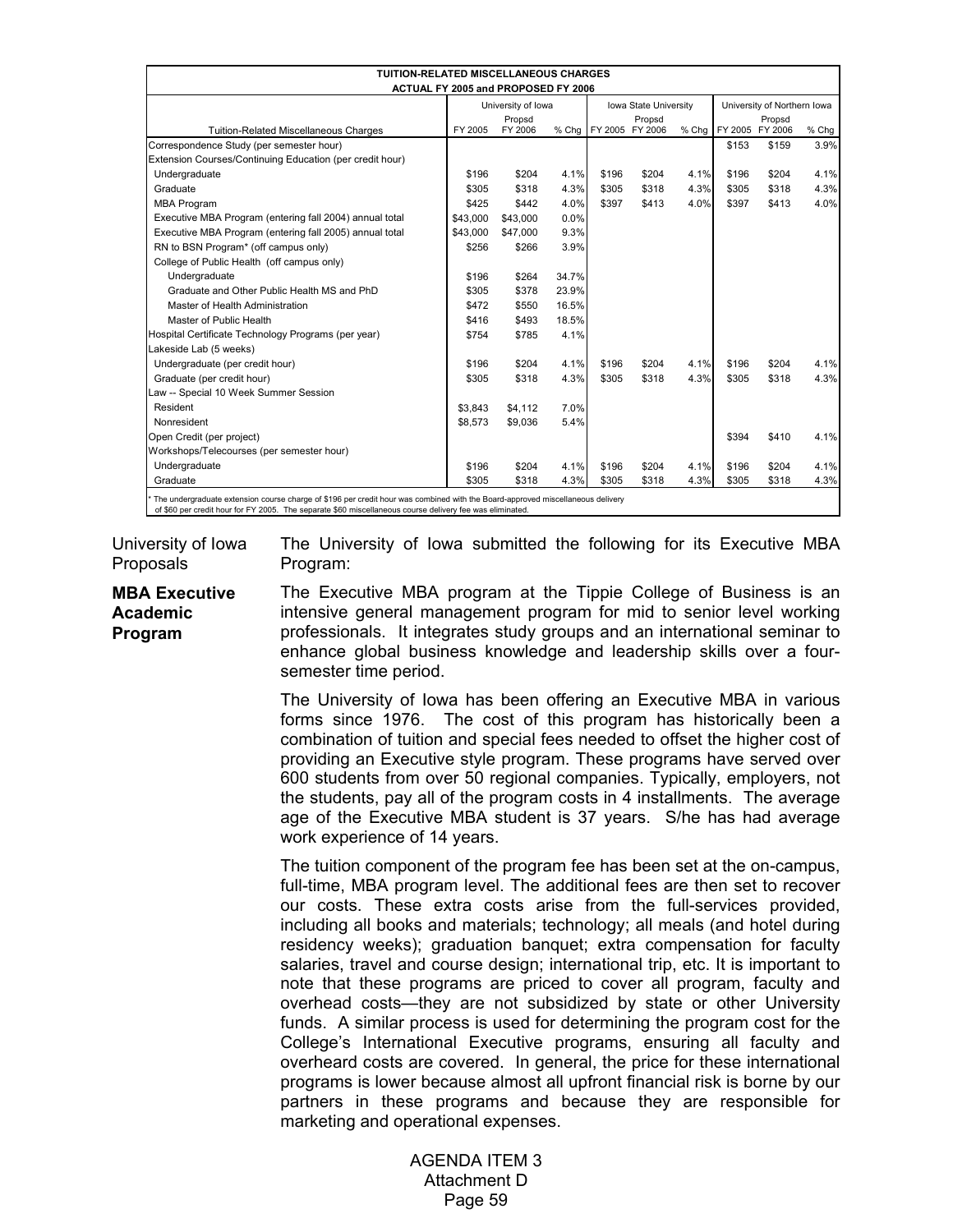Proposal The College requests approval of a tuition and fee total of \$23,500 for each year of the two-year program, yielding a total program cost of \$47,000. This amount assumes the current full-time MBA tuition inflated by 4% each year and yearly fees each year of \$12,362. For students entering in the Fall 2005, the College intends that this amount be fixed for both years they are in the program. This reflects an increase of approximately 10% over the 2004 program cost (\$43,000).

Table 1: Fee structure for EMBA program

|                      | Entering<br>Cohort | Yearlv<br>Tuition | Yearlv<br>Fees | Yearlv<br>Total | Total<br>Program<br>Cost |
|----------------------|--------------------|-------------------|----------------|-----------------|--------------------------|
| <b>Executive MBA</b> | <b>Fall 2005</b>   | \$11,138          | \$12.362       | \$23,500        | \$47,000                 |

Peer Data Table 2 provides information on the price for current (Fall 2004) Exec programs offered by our peers. As can be seen, our proposed program cost would still be the lowest among our peer group (an informal survey suggests most of the peer programs are planning to increase their program price).

Table 2: Comparison of Exec MBA Program Cost, Fall 2004

| Program                      | <b>Total Program Cost</b> |
|------------------------------|---------------------------|
|                              | \$100,000                 |
| University of Michigan       |                           |
| University of Illinois       | \$72,000                  |
| University of Notre Dame     | \$71,500                  |
| University of Minnesota      | \$67,500                  |
| Michigan State University    | \$65,500                  |
| <b>Purdue University</b>     | \$53,000                  |
| University of Wisconsin      | \$50,000                  |
| <b>Ohio State University</b> | \$58,000                  |
| University of Iowa           | \$43.000                  |

**College of Public Health – Off-Campus Program**

This proposal would establish off-campus tuition rates for all students enrolled in distance education courses provided by the College of Public Health (CPH) beginning with the 2005-06 academic year. The College proposes to establish the tuition for off-campus CPH offerings at the equivalent on-campus rate for undergraduates, graduate students (masters or PhD) and professional masters students (Master of Public Health – MPA and Master of Health Administration – MHA), plus a \$60 distance learning charge for each, the rationale for which is below. Currently, the \$60 fee is assessed to only to MPH students per Board action in April 2004.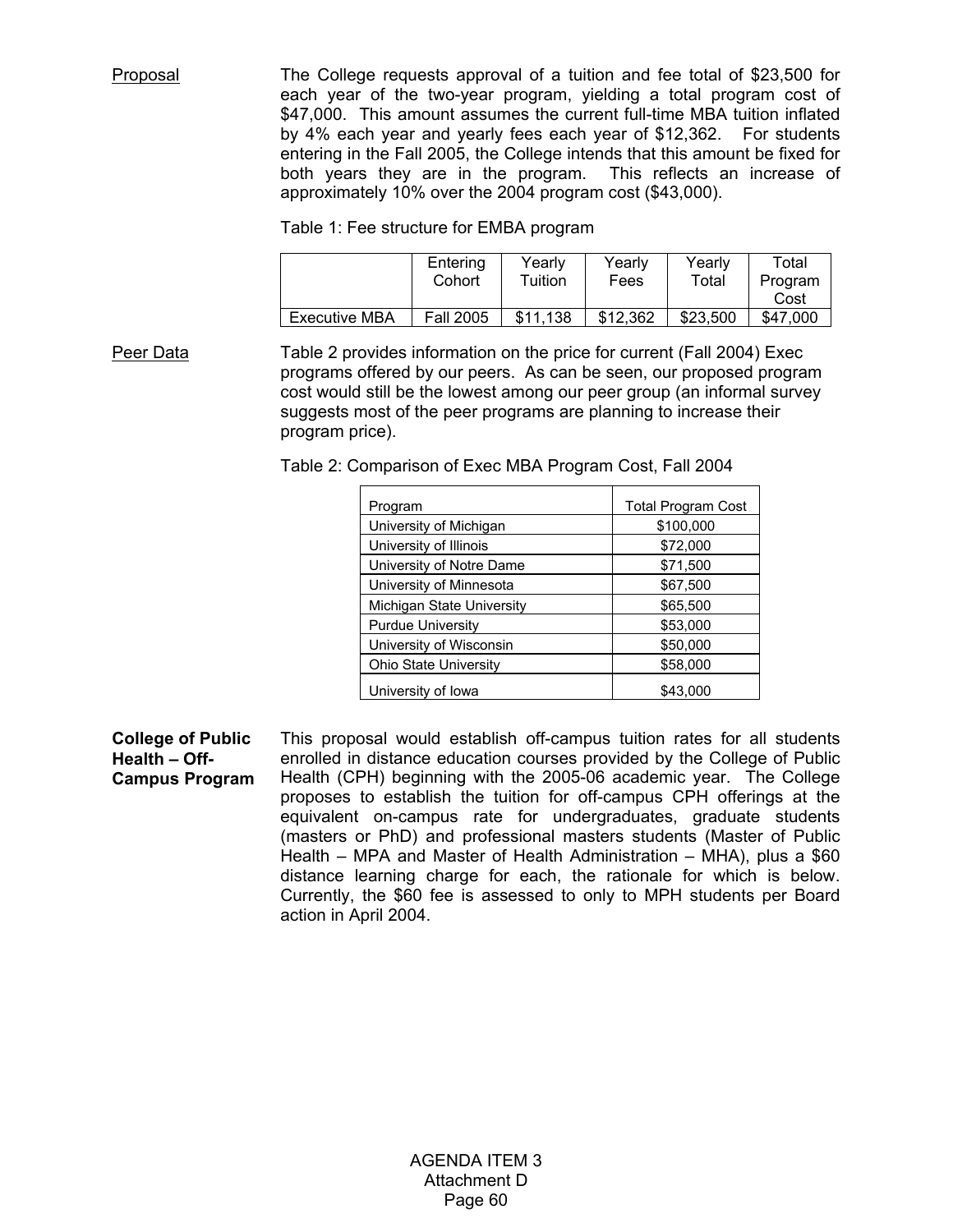The College of Public Health is committed to working with the public health workforce in Iowa and surrounding states. There is a need to design, develop, and offer several courses via distance learning. These courses include core MPH courses, courses for certificate programs, and courses related to two funded projects in the College of Public Health: the Upper Midwest Center for Public Health Preparedness, funded by the Centers for Disease Control and Prevention, and the Upper Midwest Public Health Training Center funded by the Health Resources Services Administration. With the expansion of the MPH, dual degrees with the MPH, joint degrees with Iowa State and the University of Northern Iowa, the need to provide courses for public health workforce development in our region, and the likelihood that we will offer a distance education MPH in the future, there must be a commitment to providing the resources to deliver instruction via distance learning using the ICN, polycom technology, the internet, or combinations of these.

We will need to assign faculty or find faculty from other institutions to design, develop, and deliver these courses. This will often take faculty from other critical assignments that must be covered. In addition, technical support will need to be provided and tools purchased to produce appropriate learning materials.

Because there is a greater need to stay in communication with a distance learner, there is a greater cost for conducting a distance education course. A distance learning fee will allow the College of Public Health to provide much needed technology and administrative support that is unique to distance learning. Distance learners require a great deal of information in multiple ways. Because of that, the fee will mainly cover administrative and material cost. But the Technical Support component of the fee might be the most important part of the proposed budget. Without appropriate and timely support of both the educator and learner, effective and efficient delivery of instruction cannot take place.

There is a great need to focus on the development of structurally sound distance learning courses. Our present staff of instructional designers is limited by the lack of computer hardware and software. There is also a need for increased training. Workshops and online chat rooms are planned to increase a greater awareness of develop coursework with the distance learner in mind.

Revenue generated by this distance learning fee will be used in three areas: course development, administrative costs, and technical support.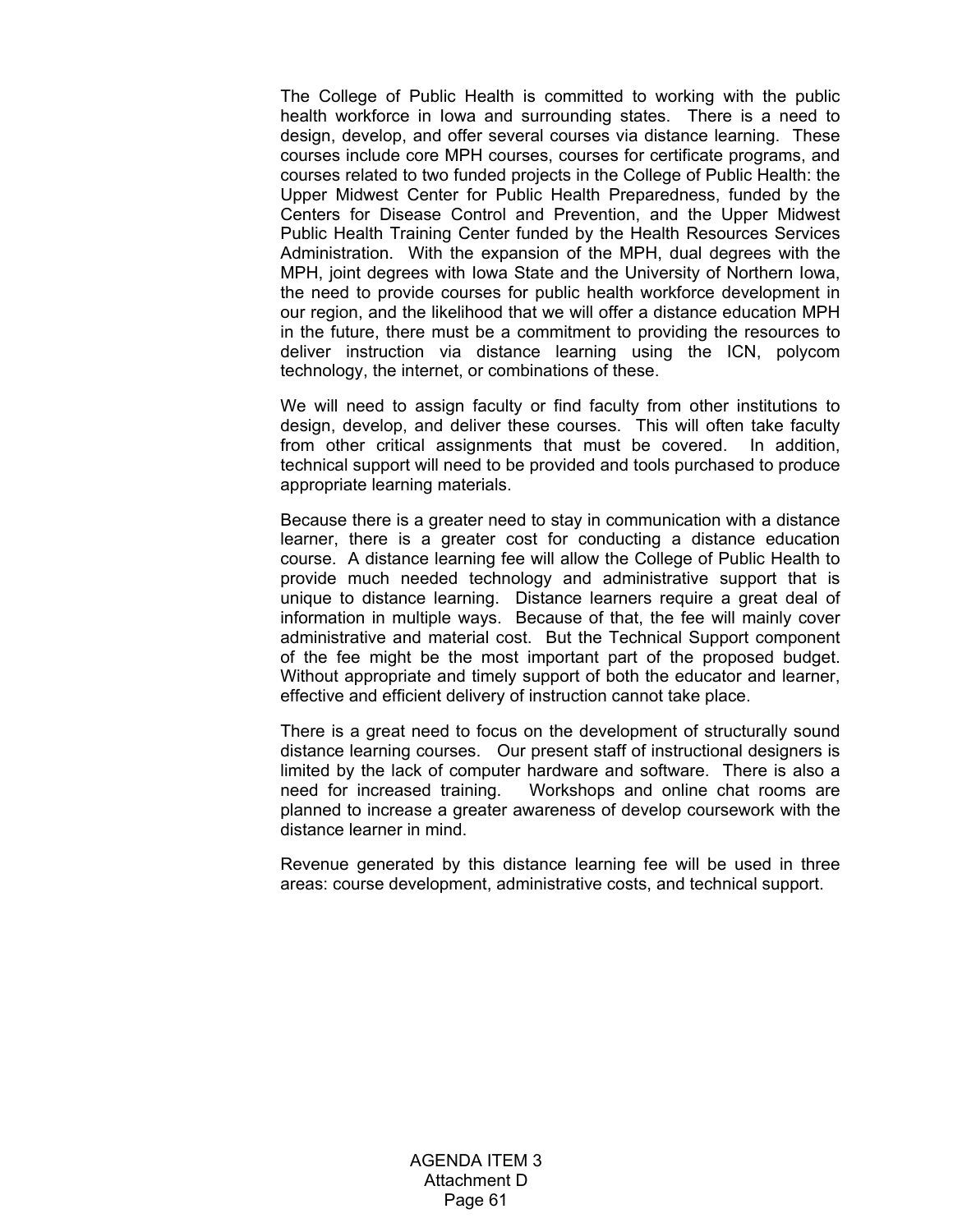Course Development \$30 of the proposed \$60 fee will be used for course development and delivery including:

- Course design and production
- Interactive CD syllabus
- Course delivery including faculty remuneration
- Student webspace

The development of distance learning coursework and delivery strategies is an expensive and time-consuming process. Funding faculty and support personnel time is critical for the design, development, and delivery of distance learning coursework.

In addition, distance learning requires a great deal of traditional and nontraditional communication between the educator and learner. Learners sometimes feel as though they are alone and required to fend for themselves during the learning process. That is why successful distance educators have learned to package a great deal of the course work and information in one place. Many of the questions the distance learner might have can be answered with several clicks of the learner's mouse. Coursework can be organized in a way that is easy to follow and can be discussed using communication tools such as the phone or e-mail when things cannot be shown visually.

Content burned on a CD Rom has been one of the easiest ways to achieve the goal of common communication. Currently the College of Public Health has a single CD burner dedicated to collegiate courses that burns one CD at a time. With increased enrollments, there has been discussion regarding moving towards more CD syllabi. In order to accomplish this, the College of Public Health needs to purchase a CD burner that can burn multiple CDs at once.

Student web space will also be provided to our distance learners. This space will be used for personal academic websites or space to store assignments or data. This space will reside on a server dedicated solely for distance education students.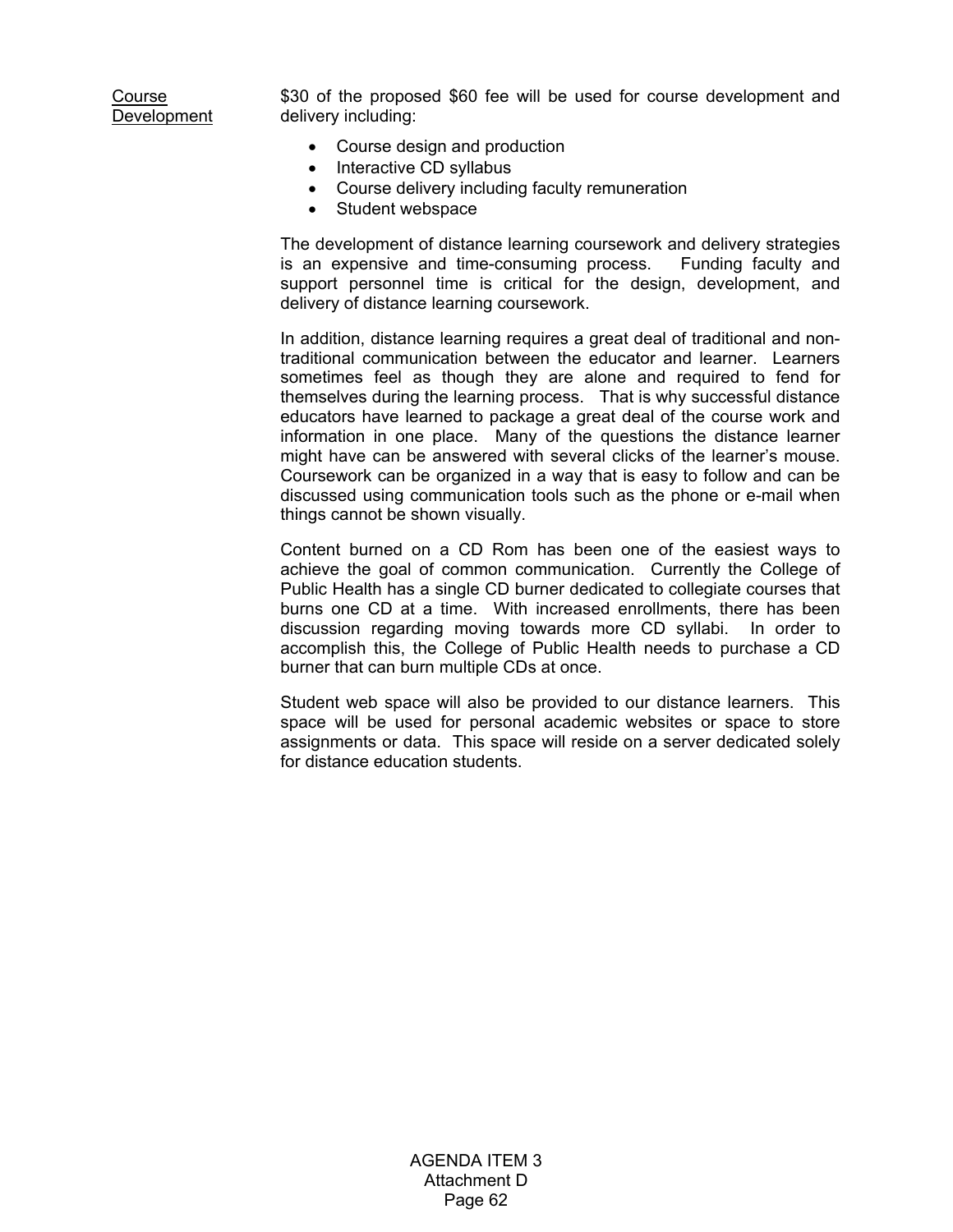# **PART-TIME TUITION AND MANDATORY FEES ∆**

Board Policy The Regent Policy Manual §8.02A directs that residents and nonresidents be charged the same tuition for 0 to 4 credit hours. A flat rate is charged to students taking 0 to 2 credit hours, with charges for 3 and 4 credits progressively higher but remaining the same for resident and nonresident students.

> Resident and nonresident rates are different for 5 through 12 credit hours, with the rate differential based on full-time tuition rates.

> The intent of the policy is to encourage enrollment at the Regent universities on a part-time basis for individuals new to Iowa while they establish Iowa residency. Nonresidents in states bordering Iowa are encouraged to take Regent courses at the cooperative, graduate study centers, which are located in the Quad Cities, Sioux City, and Council Bluffs.

> Undergraduate part-time tuition and mandatory fees are based on 12 credit hours, while graduate part-time rates are based on 9 credit hours.

- The proposed 2005-06 part-time tuition rates for resident and nonresident undergraduate and graduate courses at the three universities are consistent with the recommended tuition rates and are detailed on the following pages.
- The proposed mandatory fees for part-time students as well as summer semesters are assessed differently among the universities. Each university's proposed allocation of mandatory fees on a per credit hour basis is detailed after the part-time tuition tables.
- The following table summarizes the proposed tuition and mandatory fees charges per credit hour by university.

|           |                | <b>SUI</b> |              |            | <b>ISU</b>  |              | UNI        |             |              |  |
|-----------|----------------|------------|--------------|------------|-------------|--------------|------------|-------------|--------------|--|
|           |                | Mand.      |              |            | Mand.       |              |            | Mand.       |              |  |
|           | <b>Tuition</b> | Fees       | <b>Total</b> | Tuition    | <b>Fees</b> | <b>Total</b> | Tuition    | <b>Fees</b> | <b>Total</b> |  |
| 12+ hours | \$2,445.00     | \$361.00   | \$2,806.00   | \$2,445.00 | \$372.00    | \$2,817.00   | \$2,445.00 | \$356.00    | \$2,801.00   |  |
| 11 hours  | 2,244.00       | 295.00     | 2,539.00     | 2,244.00   | 302.25      | 2,546.25     | 2,244.00   | 313.75      | 2,557.75     |  |
| 10 hours  | 2,040.00       | 295.00     | 2,335.00     | 2,040.00   | 302.25      | 2,342.25     | 2,040.00   | 313.75      | 2,353.75     |  |
| 9 hours   | 1,836.00       | 295.00     | 2,131.00     | 1,836.00   | 302.25      | 2,138.25     | 1,836.00   | 313.75      | 2,149.75     |  |
| 8 hours   | 1,632.00       | 295.00     | 1,927.00     | 1,632.00   | 302.25      | 1,934.25     | 1,632.00   | 271.50      | 1,903.50     |  |
| 7 hours   | 1,428.00       | 295.00     | 1,723.00     | 1,428.00   | 302.25      | 1,730.25     | 1,428.00   | 271.50      | 1,699.50     |  |
| 6 hours   | 1,224.00       | 295.00     | 1,519.00     | 1,224.00   | 302.25      | 1,526.25     | 1,224.00   | 271.50      | 1,495.50     |  |
| 5 hours   | 1,020.00       | 226.00     | 1,246.00     | 1,020.00   | 232.50      | 1,252.50     | 1,020.00   | 229.25      | 1,249.25     |  |
| 4 hours   | 816.00         | 135.00     | 951.00       | 816.00     | 147.50      | 963.50       | 816.00     | 99.75       | 915.75       |  |
| 3 hours   | 612.00         | 135.00     | 747.00       | 612.00     | 147.50      | 759.50       | 612.00     | 99.75       | 711.75       |  |
| 0-2 hours | 408.00         | 135.00     | 543.00       | 408.00     | 147.50      | 555.50       | 408.00     | 99.75       | 507.75       |  |

#### **Proposed Undergraduate Per Hour Resident Tuition and Mandatory Fees Rates Academic Year 2005-06**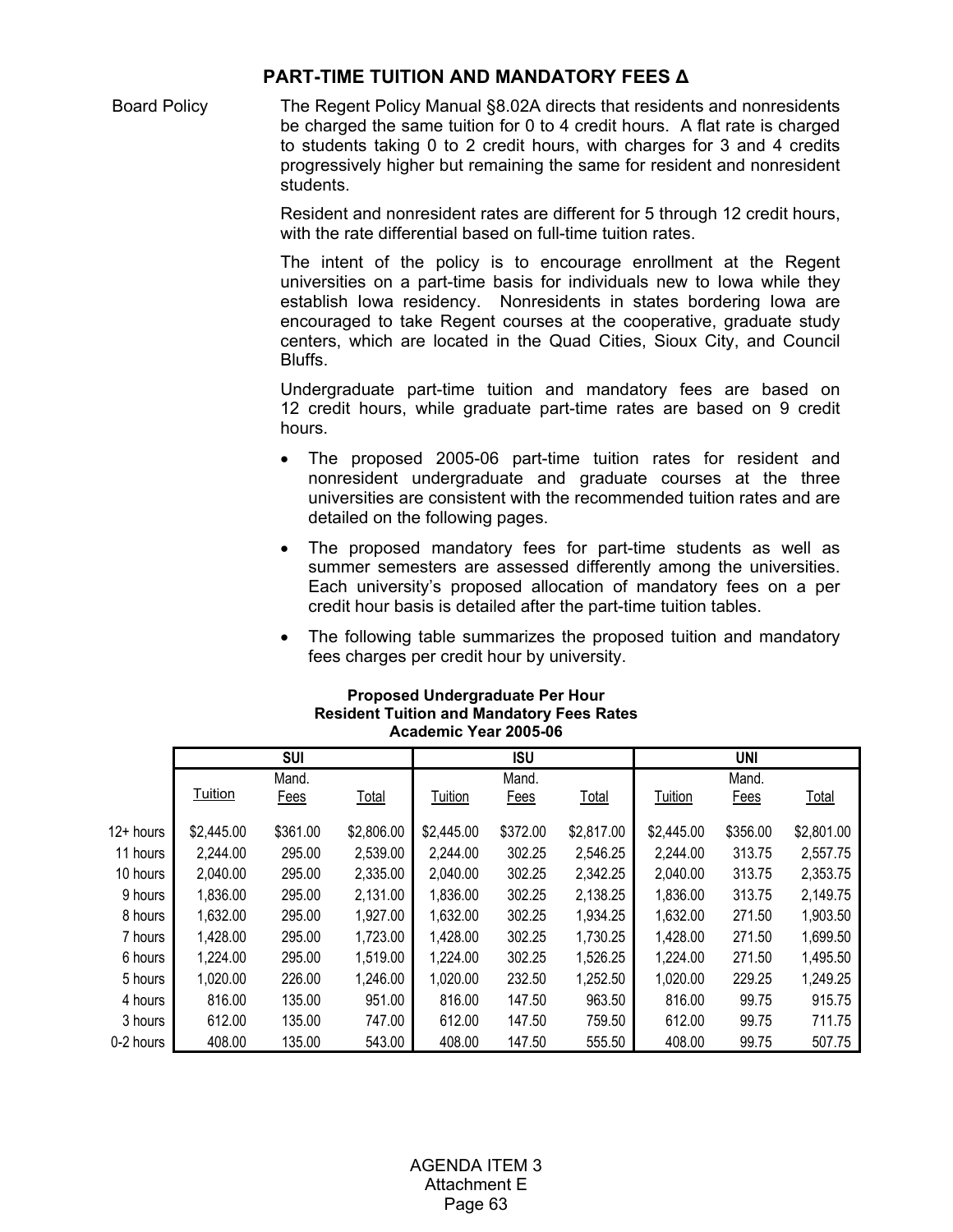#### Board of Regents, State of Iowa Part-Time Tuition Rates Academic Year 2005-06 (Effective Summer 2005)

|                                         |         |         |                |         |         | Semester Hours |         |          |         |         |         |
|-----------------------------------------|---------|---------|----------------|---------|---------|----------------|---------|----------|---------|---------|---------|
|                                         | $0 - 2$ | 3       | $\overline{4}$ | 5       | 6       | 7              | 8       | 9        | 10      | 11      | 12      |
| <b>UNIVERSITY OF IOWA</b>               |         |         |                |         |         |                |         |          |         |         |         |
| Undergraduate                           |         |         |                |         |         |                |         |          |         |         |         |
| Resident                                | \$408   | \$612   | \$816          | \$1,020 | \$1,224 | \$1,428        | \$1,632 | \$1,836  | \$2,040 | \$2,244 | \$2,445 |
| Nonresident                             | \$408   | \$612   | \$816          | \$3,395 | \$4,074 | \$4,753        | \$5,432 | \$6,111  | \$6,790 | \$7,469 | \$8,138 |
| Graduate                                |         |         |                |         |         |                |         |          |         |         |         |
| Resident                                | \$636   | \$954   | \$1,272        | \$1,590 | \$1,908 | \$2,226        | \$2,544 | \$2,854  |         |         |         |
| Nonresident                             | \$636   | \$954   | \$1,272        | \$4,615 | \$5,538 | \$6,461        | \$7,384 | \$8,306  |         |         |         |
| Master of Accountancy                   |         |         |                |         |         |                |         |          |         |         |         |
| Resident                                | \$1,028 | \$1,542 | \$2,056        | \$2,570 | \$3,084 | \$3,598        | \$4,112 | \$4,619  |         |         |         |
| Nonresident                             | \$1,028 | \$1,542 | \$2,056        | \$5,590 | \$6,708 | \$7,826        | \$8,944 | \$10,054 |         |         |         |
| Master of Information System            |         |         |                |         |         |                |         |          |         |         |         |
| Resident                                | \$904   | \$1,356 | \$1,808        | \$2,260 | \$2,712 | \$3,164        | \$3,616 | \$4,065  |         |         |         |
| Nonresident                             | \$904   | \$1,356 | \$1,808        | \$5,280 | \$6,336 | \$7,392        | \$8,448 | \$9,500  |         |         |         |
| Master of Physical Therapy              |         |         |                |         |         |                |         |          |         |         |         |
| Resident                                | \$976   | \$1,464 | \$1,952        | \$2,440 | \$2,928 | \$3,416        | \$3,904 | \$4,388  |         |         |         |
| Nonresident                             | \$976   | \$1,464 | \$1,952        | \$5,325 | \$6,390 | \$7,455        | \$8,520 | \$9,585  |         |         |         |
| Master of Nursing & Healthcare Practice |         |         |                |         |         |                |         |          |         |         |         |
| Resident                                | \$948   | \$1,422 | \$1,896        | \$2,370 | \$2,844 | \$3,318        | \$3,792 | \$4,258  |         |         |         |
| Nonresident                             | \$948   | \$1,422 | \$1,896        | \$5,395 | \$6,474 | \$7,553        | \$8,632 | \$9,710  |         |         |         |
| Master of Science - Nursing             |         |         |                |         |         |                |         |          |         |         |         |
| Resident                                | \$948   | \$1,422 | \$1,896        | \$2,370 | \$2,844 | \$3,318        | \$3,792 | \$4,258  |         |         |         |
| Nonresident                             | \$948   | \$1,422 | \$1,896        | \$5,395 | \$6,474 | \$7,553        | \$8,632 | \$9,710  |         |         |         |
| Master of Health Administration         |         |         |                |         |         |                |         |          |         |         |         |
| Resident                                | \$982   | \$1,473 | \$1,964        | \$2,455 | \$2,946 | \$3,437        | \$3,928 | \$4,414  |         |         |         |
| Nonresident                             | \$982   | \$1,473 | \$1,964        | \$5,485 | \$6,582 | \$7,679        | \$8,776 | \$9,866  |         |         |         |
| Master of Public Health                 |         |         |                |         |         |                |         |          |         |         |         |
| Resident                                | \$866   | \$1,299 | \$1,732        | \$2,165 | \$2,598 | \$3,031        | \$3,464 | \$3,894  |         |         |         |
| Nonresident                             | \$866   | \$1,299 | \$1,732        | \$5,195 | \$6,234 | \$7,273        | \$8,312 | \$9,346  |         |         |         |
| <b>MBA</b>                              |         |         |                |         |         |                |         |          |         |         |         |
| Resident                                | \$1,214 | \$1,821 | \$2,428        | \$3,035 | \$3,642 | \$4,249        | \$4,856 | \$5,460  |         |         |         |
| Nonresident                             | \$1,214 | \$1,821 | \$2,428        | \$5,565 | \$6,678 | \$7,791        | \$8,904 | \$10,016 |         |         |         |
| MBA (entering fall 2005)                |         |         |                |         |         |                |         |          |         |         |         |
| Resident                                | \$1,330 | \$1,995 | \$2,660        | \$3,325 | \$3,990 | \$4,655        | \$5,320 | \$5,985  |         |         |         |
| Nonresident                             | \$1,330 | \$1,995 | \$2,660        | \$6,100 | \$7,320 | \$8,540        | \$9,760 | \$10,980 |         |         |         |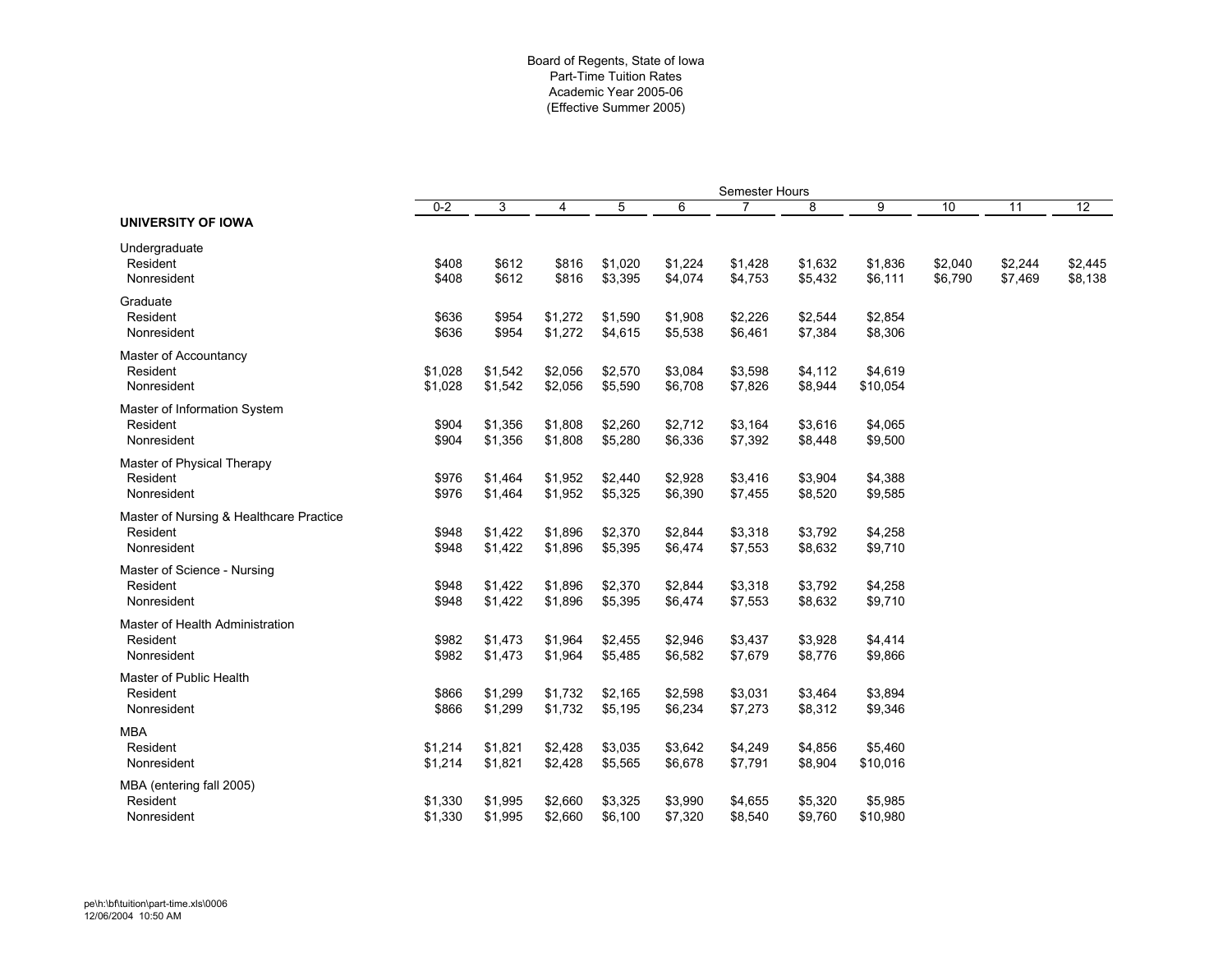#### Board of Regents, State of Iowa Part-Time Tuition Rates Academic Year 2005-06 (Effective Summer 2005)

|                                       |         |         |                |         |         | Semester Hours |          |          |          |          |          |
|---------------------------------------|---------|---------|----------------|---------|---------|----------------|----------|----------|----------|----------|----------|
|                                       | $0 - 2$ | 3       | $\overline{4}$ | 5       | 6       | 7              | 8        | 9        | 10       | 11       | 12       |
| Dentistry (entering fall 2002 & 2003) |         |         |                |         |         |                |          |          |          |          |          |
| Resident                              | \$1,420 | \$2,130 | \$2,840        | \$3,550 | \$4,260 | \$4,970        | \$5,680  | \$6,390  | \$7,100  | \$7,810  | \$8,520  |
| Nonresident                           | \$1,420 | \$2,130 | \$2,840        | \$6,895 | \$8,274 | \$9,653        | \$11,032 | \$12,411 | \$13,790 | \$15,169 | \$16,537 |
| Dentistry (entering fall 2004)        |         |         |                |         |         |                |          |          |          |          |          |
| Resident                              | \$1,508 | \$2,262 | \$3,016        | \$3,770 | \$4,524 | \$5,278        | \$6,032  | \$6,786  | \$7,540  | \$8,294  | \$9,040  |
| Nonresident                           | \$1,508 | \$2,262 | \$3,016        | \$7,110 | \$8,532 | \$9,954        | \$11,376 | \$12,798 | \$14,220 | \$15,642 | \$17,056 |
| Dentistry (entering fall 2005)        |         |         |                |         |         |                |          |          |          |          |          |
| Resident                              | \$1,674 | \$2,511 | \$3,348        | \$4,185 | \$5,022 | \$5,859        | \$6,696  | \$7,533  | \$8,370  | \$9,207  | \$10,040 |
| Nonresident                           | \$1.674 | \$2,511 | \$3,348        | \$7,525 | \$9,030 | \$10,535       | \$12,040 | \$13,545 | \$15,050 | \$16,555 | \$18,056 |
| Law                                   |         |         |                |         |         |                |          |          |          |          |          |
| Resident                              | \$1,028 | \$1,542 | \$2,056        | \$2,570 | \$3,084 | \$3,598        | \$4,112  | \$4,626  | \$5,140  | \$5,654  | \$6,160  |
| Nonresident                           | \$1,028 | \$1,542 | \$2,056        | \$5,650 | \$6,780 | \$7,910        | \$9,040  | \$10,170 | \$11,300 | \$12,430 | \$13,549 |
| Medicine                              |         |         |                |         |         |                |          |          |          |          |          |
| Resident                              | \$1,586 | \$2,379 | \$3,172        | \$3,965 | \$4,758 | \$5,551        | \$6,344  | \$7,137  | \$7,930  | \$8,723  | \$9,510  |
| Nonresident                           | \$1,586 | \$2,379 | \$3,172        | \$7,965 | \$9,558 | \$11,151       | \$12,744 | \$14,337 | \$15,930 | \$17,523 | \$19,113 |
| Pharm.D                               |         |         |                |         |         |                |          |          |          |          |          |
| Resident                              | \$1,018 | \$1,527 | \$2,036        | \$2,545 | \$3,054 | \$3,563        | \$4,072  | \$4,581  | \$5,090  | \$5,599  | \$6,099  |
| Nonresident                           | \$1,018 | \$1,527 | \$2,036        | \$5,610 | \$6,732 | \$7,854        | \$8,976  | \$10,098 | \$11,220 | \$12,342 | \$13,459 |
| <b>IOWA STATE UNIVERSITY*</b>         |         |         |                |         |         |                |          |          |          |          |          |
| Undergraduate                         |         |         |                |         |         |                |          |          |          |          |          |
| Resident                              | \$408   | \$612   | \$816          | \$1,020 | \$1,224 | \$1,428        | \$1,632  | \$1,836  | \$2,040  | \$2,244  | \$2,445  |
| Nonresident                           | \$408   | \$612   | \$816          | \$3,125 | \$3,750 | \$4,375        | \$5,000  | \$5,625  | \$6,250  | \$6,875  | \$7,490  |
| Graduate                              |         |         |                |         |         |                |          |          |          |          |          |
| Resident                              | \$636   | \$954   | \$1,272        | \$1,590 | \$1,908 | \$2,226        | \$2,544  | \$2,854  |          |          |          |
| Nonresident                           | \$636   | \$954   | \$1,272        | \$4,370 | \$5,244 | \$6,118        | \$6,992  | \$7,860  |          |          |          |
| Veterinary Medicine                   |         |         |                |         |         |                |          |          |          |          |          |
| Resident                              | \$996   | \$1,494 | \$1,992        | \$2,490 | \$2,988 | \$3,486        | \$3,984  | \$4,482  | \$4,980  | \$5,478  | \$5,974  |
| Nonresident                           | \$996   | \$1,494 | \$1,992        | \$6,365 | \$7,638 | \$8,911        | \$10,184 | \$11,457 | \$12,730 | \$14,003 | \$15,267 |
|                                       |         |         |                |         |         |                |          |          |          |          |          |

\* 0 Credit Courses--ISU will assess based on contact hours with a maximum assessment equal to 3 credit hours. R Credit Courses--ISU will assess at the minimum fee if that is all that is being taken.

#### **UNIVERSITY OF NORTHERN IOWA**

|                      | \$612 |         |         |         |         |         |         |         |         |         |
|----------------------|-------|---------|---------|---------|---------|---------|---------|---------|---------|---------|
| \$408<br>Resident    |       | \$816   | \$1.020 | \$1.224 | \$1.428 | \$1.632 | \$1.836 | \$2.040 | \$2.244 | \$2,445 |
| \$408<br>Nonresident | \$612 | \$816   | \$2.605 | \$3,126 | \$3,647 | \$4.168 | \$4.689 | \$5,210 | \$5,731 | \$6,251 |
| Graduate             |       |         |         |         |         |         |         |         |         |         |
| \$636<br>Resident    | \$954 | \$1.272 | \$1.590 | \$1.908 | \$2.226 | \$2.544 | \$2.854 |         |         |         |
| \$636<br>Nonresident | \$954 | \$1.272 | \$3.760 | \$4,512 | \$5.264 | \$6.016 | \$6.766 |         |         |         |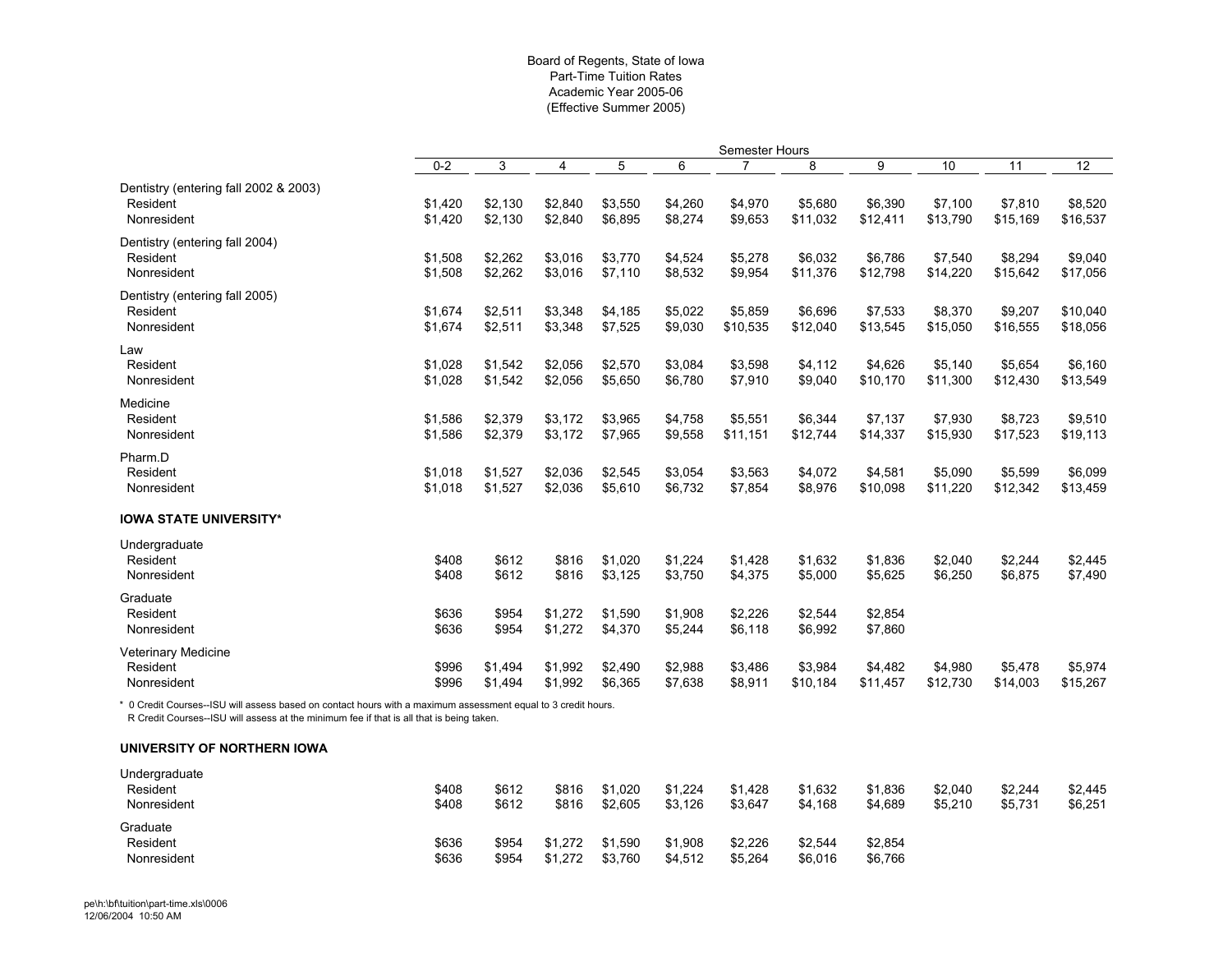#### **University of Iowa** Student health and health facility fees would be fully assessed for all students taking 5 or more hours per semester. These fees are not assessed for students taking less than 5 hours per semester.

 The other mandatory fees for undergraduate students would be assessed at 75% of the full semester rates for 6 through 11 credit hours and at 50% for less than 6 hours. For graduate students, those taking 4 through 8 hours would be assessed at 75% of the full semester rates while those taking less than 4 hours would be assessed at 50%. The allocation of the variable computer fees for students in Business, Law, Engineering, Public Health, and Medicine, would be assessed similarly.

For summer school, mandatory fees would be assessed at 50% of the full-time semester rate.

|             | <b>undergraduate</b> |          |                          |             |                 |         |                 |          |          |  |  |
|-------------|----------------------|----------|--------------------------|-------------|-----------------|---------|-----------------|----------|----------|--|--|
|             | Basic                |          | Health                   | Student     | Student         | Student |                 | Career   |          |  |  |
|             | Computer             | Health   | Facility                 | Activities  | <b>Services</b> | Union   | <b>Building</b> | Services | Total    |  |  |
| Annual      | \$215.00             | \$172.00 | \$10.00                  | 53.00<br>\$ | 55.00<br>\$     | \$92.00 | \$119.00        | 6.00     | \$722.00 |  |  |
| Semester    | 107.50               | 86.00    | 5.00                     | 26.50       | 27.50           | 46.00   | 59.50           | 3.00     | 361.00   |  |  |
| $12+$ hours | 107.50               | 86.00    | 5.00                     | 26.50       | 27.50           | 46.00   | 59.50           | 3.00     | 361.00   |  |  |
| 11 hours    | 80.75                | 86.00    | 5.00                     | 20.00       | 20.75           | 34.50   | 44.75           | 2.25     | 294.00   |  |  |
| 10 hours    | 80.75                | 86.00    | 5.00                     | 20.00       | 20.75           | 34.50   | 44.75           | 2.25     | 294.00   |  |  |
| 9 hours     | 80.75                | 86.00    | 5.00                     | 20.00       | 20.75           | 34.50   | 44.75           | 2.25     | 294.00   |  |  |
| 8 hours     | 80.75                | 86.00    | 5.00                     | 20.00       | 20.75           | 34.50   | 44.75           | 2.25     | 294.00   |  |  |
| 7 hours     | 80.75                | 86.00    | 5.00                     | 20.00       | 20.75           | 34.50   | 44.75           | 2.25     | 294.00   |  |  |
| 6 hours     | 80.75                | 86.00    | 5.00                     | 20.00       | 20.75           | 34.50   | 44.75           | 2.25     | 294.00   |  |  |
| 5 hours     | 53.75                | 86.00    | 5.00                     | 13.25       | 13.75           | 23.00   | 29.75           | 1.50     | 226.00   |  |  |
| 4 hours     | 53.75                |          |                          | 13.25       | 13.75           | 23.00   | 29.75           | 1.50     | 135.00   |  |  |
| 3 hours     | 53.75                |          | $\blacksquare$           | 13.25       | 13.75           | 23.00   | 29.75           | 1.50     | 135.00   |  |  |
| 0-2 hours   | 53.75                |          | $\overline{\phantom{a}}$ | 13.25       | 13.75           | 23.00   | 29.75           | 1.50     | 135.00   |  |  |

#### **University of Iowa 2005-06 Proposed Mandatory Fees Undergraduate**

#### **University of Iowa**

#### **2005-06 Proposed Mandatory Fees**

|            | <b>Graduate</b> |                          |          |            |                 |         |                 |          |  |  |  |  |
|------------|-----------------|--------------------------|----------|------------|-----------------|---------|-----------------|----------|--|--|--|--|
|            | Basic           |                          | Health   | Student    | Student         | Student | <b>Building</b> |          |  |  |  |  |
|            | Computer        | Health                   | Facility | Activities | <b>Services</b> | Union   | Fee             | Total    |  |  |  |  |
| Annual     | \$215.00        | \$172.00                 | \$10.00  | \$53.00    | \$55.00         | \$92.00 | \$119.00        | \$716.00 |  |  |  |  |
| Semester   | 107.50          | 86.00                    | 5.00     | 26.50      | 27.50           | 46.00   | 59.50           | 358.00   |  |  |  |  |
| $9+$ hours | 107.50          | 86.00                    | 5.00     | 26.50      | 27.50           | 46.00   | 59.50           | 358.00   |  |  |  |  |
| 8 hours    | 80.75           | 86.00                    | 5.00     | 20.00      | 20.75           | 34.50   | 44.75           | 291.75   |  |  |  |  |
| 7 hours    | 80.75           | 86.00                    | 5.00     | 20.00      | 20.75           | 34.50   | 44.75           | 291.75   |  |  |  |  |
| 6 hours    | 80.75           | 86.00                    | 5.00     | 20.00      | 20.75           | 34.50   | 44.75           | 291.75   |  |  |  |  |
| 5 hours    | 80.75           | 86.00                    | 5.00     | 20.00      | 20.75           | 34.50   | 44.75           | 291.75   |  |  |  |  |
| 4 hours    | 80.75           |                          |          | 20.00      | 20.75           | 34.50   | 44.75           | 200.75   |  |  |  |  |
| 3 hours    | 53.75           | $\overline{\phantom{0}}$ | ٠        | 13.25      | 13.75           | 23.00   | 29.75           | 133.50   |  |  |  |  |
| 0-2 hours  | 53.75           |                          | -        | 13.25      | 13.75           | 23.00   | 29.75           | 133.50   |  |  |  |  |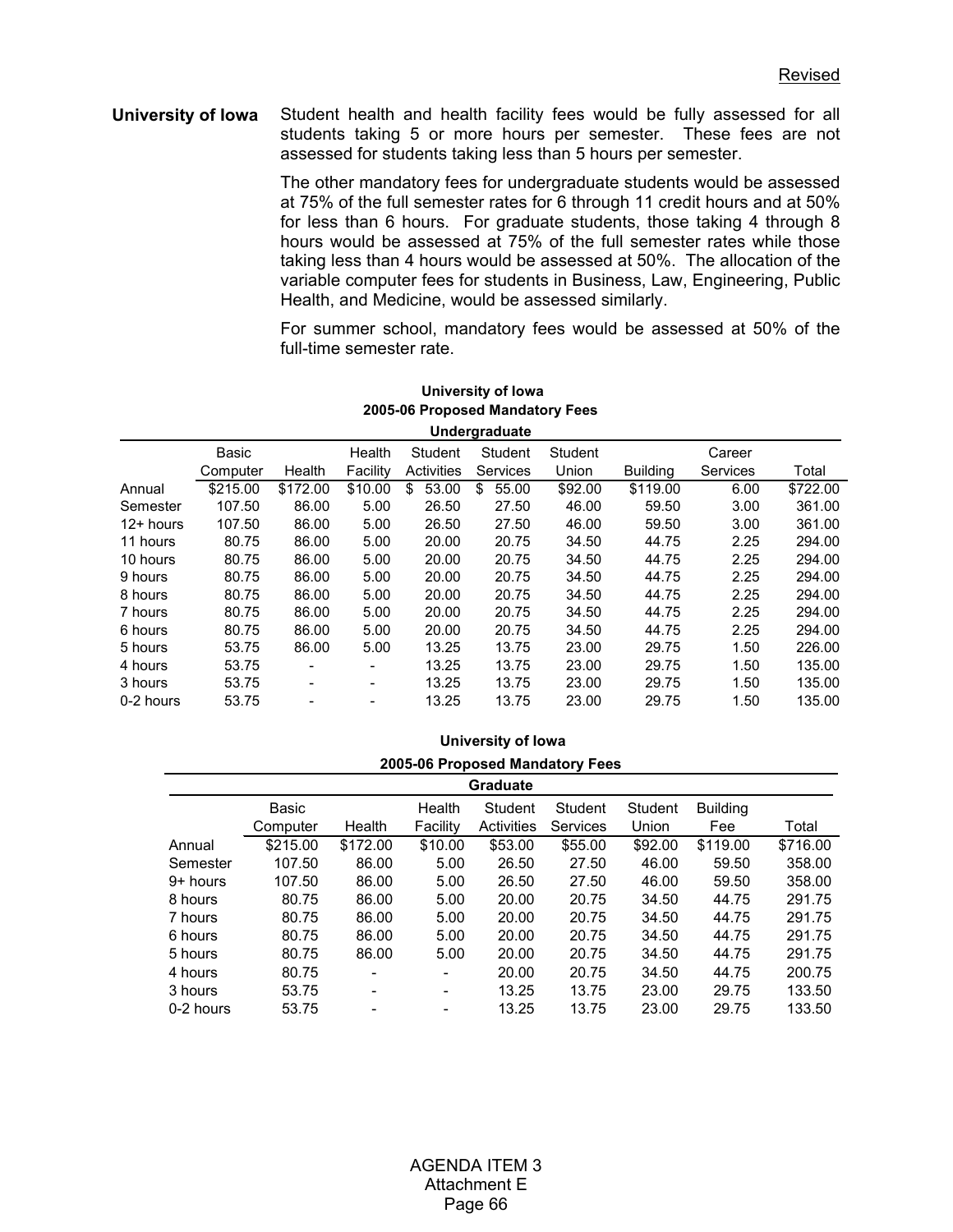**Iowa State University** Iowa State University offers some courses for 0.5 credit hours. Total credit hours are rounded up to the nearest integer for all tuition and fee assessment purposes.

> Student health fees would be fully assessed to all students taking 5 or more credit hours per semester. These fees would not be assessed for students taking less than 5 credit hours per semester. Health facility fees would be assessed at the full semester rate to all students regardless of the number of credit hours taken.

> The other mandatory fees for undergraduate students would be assessed at 75% of the full semester rates for 6 through 11 credit hours and at 50% for less than 6 hours. For graduate students, those taking 5 through 8 hours would be assessed at 75% of the full semester rates while those taking less than 6 hours would be assessed at 50%. The allocation of computer fees for students in engineering, computer science, and management information systems will be similarly.

> For summer school students, computer fee assessments would be the same as the fall/spring per credit rate. Other mandatory fees will be assessed at the fall/spring per credit rate with the exception that the maximum assessment for summer is half of the fall/spring maximum rate.

|               | 2005-06 Proposed Mandatory Fees |          |          |            |          |                 |          |  |  |  |  |  |
|---------------|---------------------------------|----------|----------|------------|----------|-----------------|----------|--|--|--|--|--|
| Undergraduate |                                 |          |          |            |          |                 |          |  |  |  |  |  |
|               | <b>Basic</b>                    |          | Health   | Student    | Student  | <b>Building</b> |          |  |  |  |  |  |
|               | Computer                        | Health   | Facility | Activities | Services | Fee             | Total    |  |  |  |  |  |
| Annual        | \$204.00                        | \$170.00 | \$16.00  | \$60.00    | \$188.00 | \$106.00        | \$744.00 |  |  |  |  |  |
| Semester      | 102.00                          | 85.00    | 8.00     | 30.00      | 94.00    | 53.00           | 372.00   |  |  |  |  |  |
| $12+$ hours   | 102.00                          | 85.00    | 8.00     | 30.00      | 94.00    | 53.00           | 372.00   |  |  |  |  |  |
| 11 hours      | 76.50                           | 85.00    | 8.00     | 22.50      | 70.50    | 39.75           | 302.25   |  |  |  |  |  |
| 10 hours      | 76.50                           | 85.00    | 8.00     | 22.50      | 70.50    | 39.75           | 302.25   |  |  |  |  |  |
| 9 hours       | 76.50                           | 85.00    | 8.00     | 22.50      | 70.50    | 39.75           | 302.25   |  |  |  |  |  |
| 8 hours       | 76.50                           | 85.00    | 8.00     | 22.50      | 70.50    | 39.75           | 302.25   |  |  |  |  |  |
| 7 hours       | 76.50                           | 85.00    | 8.00     | 22.50      | 70.50    | 39.75           | 302.25   |  |  |  |  |  |
| 6 hours       | 76.50                           | 85.00    | 8.00     | 22.50      | 70.50    | 39.75           | 302.25   |  |  |  |  |  |
| 5 hours       | 51.00                           | 85.00    | 8.00     | 15.00      | 47.00    | 26.50           | 232.50   |  |  |  |  |  |
| 4 hours       | 51.00                           |          | 8.00     | 15.00      | 47.00    | 26.50           | 147.50   |  |  |  |  |  |
| 3 hours       | 51.00                           |          | 8.00     | 15.00      | 47.00    | 26.50           | 147.50   |  |  |  |  |  |
| 0-2 hours     | 51.00                           |          | 8.00     | 15.00      | 47.00    | 26.50           | 147.50   |  |  |  |  |  |

**Iowa State University**

**Iowa State University**

**2005-06 Proposed Mandatory Fees** 

|            | Graduate |          |          |            |          |                 |          |  |  |  |  |  |
|------------|----------|----------|----------|------------|----------|-----------------|----------|--|--|--|--|--|
|            | Basic    |          | Health   | Student    | Student  | <b>Building</b> |          |  |  |  |  |  |
|            | Computer | Health   | Facility | Activities | Services | Fee             | Total    |  |  |  |  |  |
| Annual     | \$162.00 | \$170.00 | \$16.00  | \$60.00    | \$188.00 | \$106.00        | \$702.00 |  |  |  |  |  |
| Semester   | 81.00    | 85.00    | 8.00     | 30.00      | 94.00    | 53.00           | 351.00   |  |  |  |  |  |
| $9+$ hours | 81.00    | 85.00    | 8.00     | 30.00      | 94.00    | 53.00           | 351.00   |  |  |  |  |  |
| 8 hours    | 60.75    | 85.00    | 8.00     | 22.50      | 70.50    | 39.75           | 286.50   |  |  |  |  |  |
| 7 hours    | 60.75    | 85.00    | 8.00     | 22.50      | 70.50    | 39.75           | 286.50   |  |  |  |  |  |
| 6 hours    | 60.75    | 85.00    | 8.00     | 22.50      | 70.50    | 39.75           | 286.50   |  |  |  |  |  |
| 5 hours    | 60.75    | 85.00    | 8.00     | 22.50      | 70.50    | 39.75           | 286.50   |  |  |  |  |  |
| 4 hours    | 40.50    |          | 8.00     | 15.00      | 47.00    | 26.50           | 137.00   |  |  |  |  |  |
| 3 hours    | 40.50    | ۰        | 8.00     | 15.00      | 47.00    | 26.50           | 137.00   |  |  |  |  |  |
| 0-2 hours  | 40.50    |          | 8.00     | 15.00      | 47.00    | 26.50           | 137.00   |  |  |  |  |  |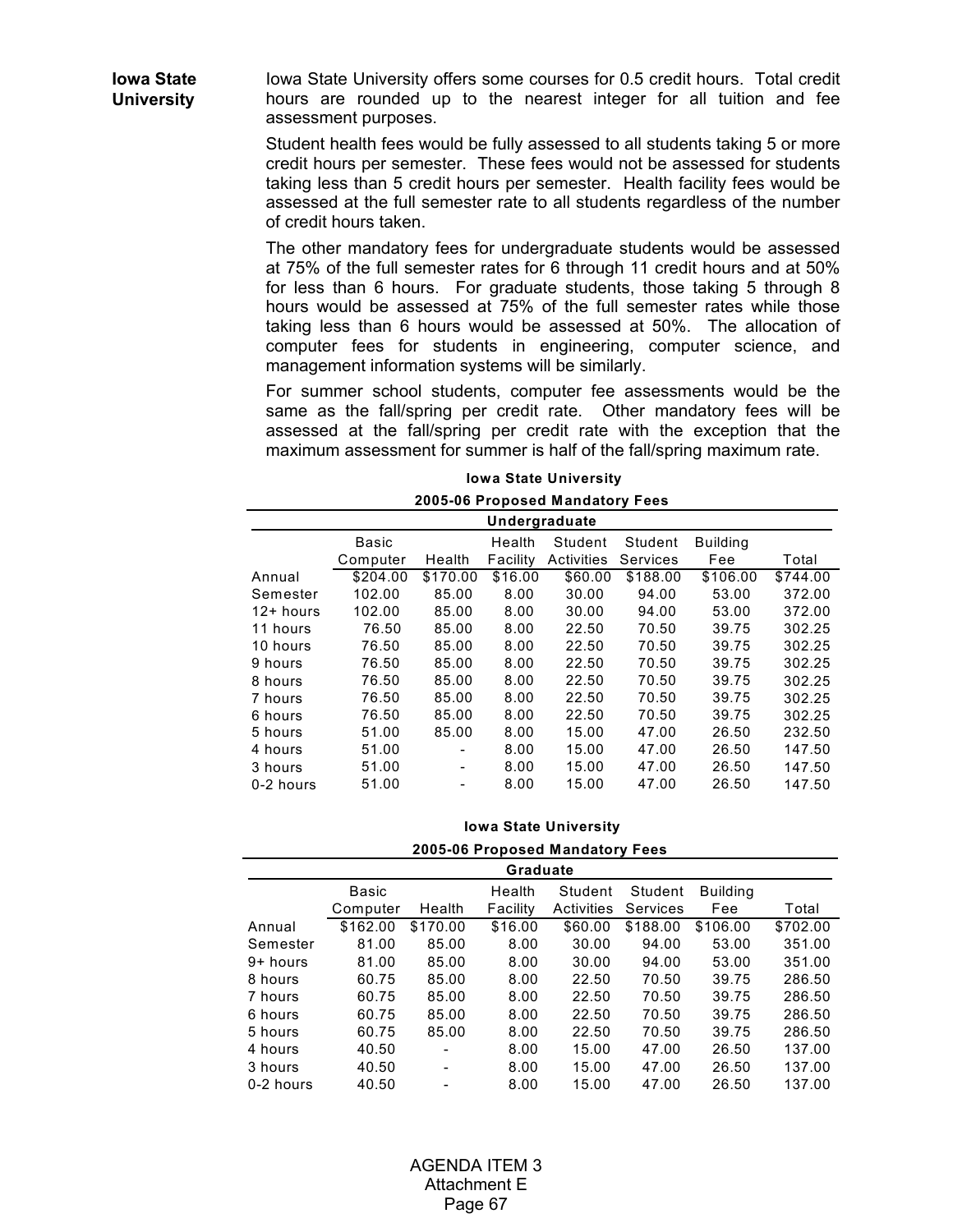**University of Northern Iowa** The student health fees would be fully assessed to all students taking 5 or more hours per semester. Health facility fees would be assessed at the full semester rate to all students regardless of the number of credit hours taken.

> Building fees would be assessed at the full rate to all students taking 5 or more credit hours per semester and at half the rate for those students taking less than 5 credit hours.

> The other mandatory fees would be assessed at 75% of the full semester tuition and mandatory fees rates for 9 through 11 credit hours, at 50% for 6 through 8 hours, and at 25% for less than 6 hours. For graduate students, those taking 7 and 8 hours would be assessed at 75%, 5 and 6 hours at 50%, and for those taking less than 5 hours would be assessed at 25%.

Summer The University charges 75% of the academic semester fees to summer school students.

| University of Northern Iowa     |  |  |
|---------------------------------|--|--|
| 2005-06 Proposed Mandatory Fees |  |  |

|           | Undergraduate |          |          |                 |                 |          |  |  |  |  |  |  |
|-----------|---------------|----------|----------|-----------------|-----------------|----------|--|--|--|--|--|--|
|           | <b>Basic</b>  |          | Health   | Student         | <b>Building</b> | Resident |  |  |  |  |  |  |
|           | Computer      | Health   | Facility | <b>Services</b> | Fee             | Total    |  |  |  |  |  |  |
| Annual    | \$116.00      | \$144.00 | \$32.00  | \$222.00        | \$198.00        | \$712.00 |  |  |  |  |  |  |
| Semester  | 58.00         | 72.00    | 16.00    | 111.00          | 99.00           | 356.00   |  |  |  |  |  |  |
| 12+ hours | 58.00         | 72.00    | 16.00    | 111.00          | 99.00           | 356.00   |  |  |  |  |  |  |
| 11 hours  | 43.50         | 72.00    | 16.00    | 83.25           | 99.00           | 313.75   |  |  |  |  |  |  |
| 10 hours  | 43.50         | 72.00    | 16.00    | 83.25           | 99.00           | 313.75   |  |  |  |  |  |  |
| 9 hours   | 43.50         | 72.00    | 16.00    | 83.25           | 99.00           | 313.75   |  |  |  |  |  |  |
| 8 hours   | 29.00         | 72.00    | 16.00    | 55.50           | 99.00           | 271.50   |  |  |  |  |  |  |
| 7 hours   | 29.00         | 72.00    | 16.00    | 55.50           | 99.00           | 271.50   |  |  |  |  |  |  |
| 6 hours   | 29.00         | 72.00    | 16.00    | 55.50           | 99.00           | 271.50   |  |  |  |  |  |  |
| 5 hours   | 14.50         | 72.00    | 16.00    | 27.75           | 99.00           | 229.25   |  |  |  |  |  |  |
| 4 hours   | 14.50         |          | 8.00     | 27.75           | 49.50           | 99.75    |  |  |  |  |  |  |
| 3 hours   | 14.50         |          | 8.00     | 27.75           | 49.50           | 99.75    |  |  |  |  |  |  |
| 0-2 hours | 14.50         |          | 8.00     | 27.75           | 49.50           | 99.75    |  |  |  |  |  |  |

|                 |                                        | University of Northern Iowa |          |          |                 |          |  |  |  |  |  |  |
|-----------------|----------------------------------------|-----------------------------|----------|----------|-----------------|----------|--|--|--|--|--|--|
|                 | <b>2005-06 Proposed Mandatory Fees</b> |                             |          |          |                 |          |  |  |  |  |  |  |
| <b>Graduate</b> |                                        |                             |          |          |                 |          |  |  |  |  |  |  |
|                 | Basic                                  |                             | Health   | Student  | <b>Building</b> |          |  |  |  |  |  |  |
|                 | Computer                               | Health                      | Facility | Services | Fee             | Total    |  |  |  |  |  |  |
| Annual          | \$116.00                               | \$144.00                    | \$32.00  | \$222.00 | \$198.00        | \$712.00 |  |  |  |  |  |  |
| Semester        | 58.00                                  | 72.00                       | 16.00    | 111.00   | 99.00           | 356.00   |  |  |  |  |  |  |
| 9+ hours        | 58.00                                  | 72.00                       | 16.00    | 111.00   | 99.00           | 356.00   |  |  |  |  |  |  |
| 8 hours         | 43.50                                  | 72.00                       | 16.00    | 83.25    | 99.00           | 313.75   |  |  |  |  |  |  |
| 7 hours         | 43.50                                  | 72.00                       | 16.00    | 83.25    | 99.00           | 313.75   |  |  |  |  |  |  |
| 6 hours         | 29.00                                  | 72.00                       | 16.00    | 55.50    | 99.00           | 271.50   |  |  |  |  |  |  |
| 5 hours         | 29.00                                  | 72.00                       | 16.00    | 55.50    | 99.00           | 271.50   |  |  |  |  |  |  |
| 4 hours         | 14.50                                  |                             | 8.00     | 27.75    | 49.50           | 99.75    |  |  |  |  |  |  |
| 3 hours         | 14.50                                  |                             | 8.00     | 27.75    | 49.50           | 99.75    |  |  |  |  |  |  |
| 0-2 hours       | 14.50                                  |                             | 8.00     | 27.75    | 49.50           | 99.75    |  |  |  |  |  |  |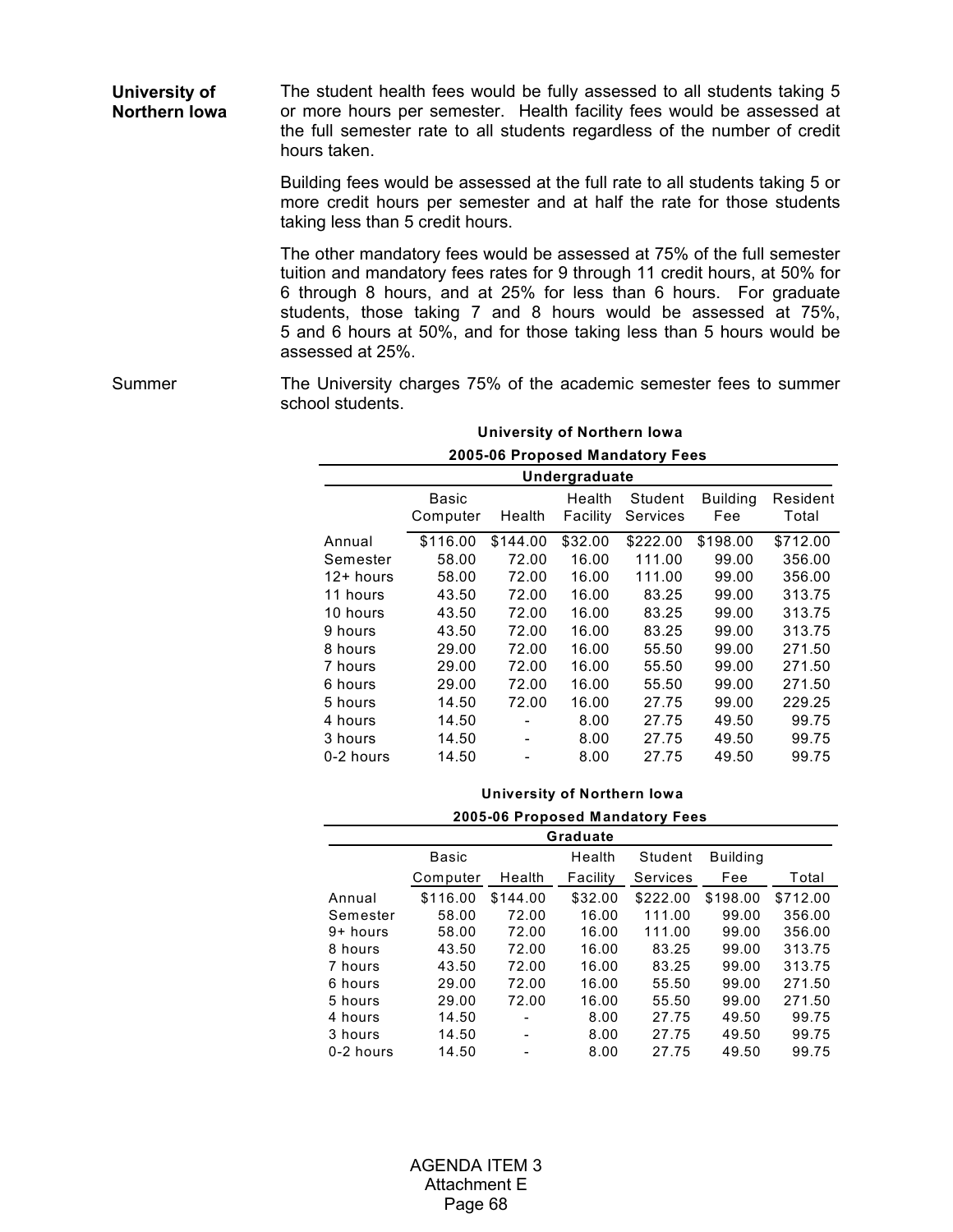|                                |                                                                                      | <b>TUITION</b>          |                             |                       |                           |                              | <b>MANDATORY FEES</b>      |              |                                      |                        |                   |                                      |                                         |                                  |
|--------------------------------|--------------------------------------------------------------------------------------|-------------------------|-----------------------------|-----------------------|---------------------------|------------------------------|----------------------------|--------------|--------------------------------------|------------------------|-------------------|--------------------------------------|-----------------------------------------|----------------------------------|
|                                |                                                                                      |                         |                             |                       |                           |                              |                            |              |                                      |                        |                   |                                      | <b>TOTALS</b>                           |                                  |
|                                |                                                                                      |                         |                             |                       |                           |                              |                            | Student      |                                      | Career                 | Total             |                                      | % Increase<br>in Tuition &<br>Mandatory | Total Dollar                     |
|                                |                                                                                      | Base                    | Computer<br>£ee             | Health<br>Fee         | Health<br>Facility<br>Fee | Student<br>Activities<br>Fee | Student<br>Services<br>Fee | Union<br>Fee | <b>Building</b><br>Fee               | <b>Services</b><br>Fee | Mandatory<br>Fees | Tuition &<br>Mandatory<br>Fees       |                                         | Increase In<br>Tuition &<br>Fees |
|                                | UNIVERSITY OF IOWA                                                                   |                         |                             |                       |                           |                              |                            |              |                                      |                        |                   |                                      |                                         |                                  |
|                                | <b>Undergraduate Resident</b>                                                        | 4,890<br>ŧθ             | 215<br>မာ                   | $\frac{172}{2}$<br>မှ | မာ                        | မာ                           | Ø                          | မာ           | $\frac{9}{119}$<br>$\leftrightarrow$ | ٥                      | 722<br>မာ         | 5,612<br>↮                           |                                         | ↮                                |
|                                | <b>Undergraduate Resident - Business</b>                                             | 4,890                   | 458                         | $\overline{172}$      | 히ㅎ                        | នៅន $ $                      |                            |              | $\frac{1}{1}$                        | ဖ                      | 965               | 5,855                                | $\frac{4.0\%}{4.0\%}$                   |                                  |
|                                | Undergraduate Resident - Engineering                                                 | 4,890                   | $\frac{1}{5}$               | 172                   | $\frac{1}{2}$             | 53                           |                            |              | $\frac{1}{1}$                        | $\circ$                | 60 <sub>1</sub>   | 5,907                                | 4.0%                                    |                                  |
|                                | Undergraduate Nonresident                                                            | 16,276                  | $\overline{215}$            | 172                   | $\frac{1}{2}$             | $\mathbb{S}$                 |                            |              | 119                                  | $\boldsymbol{\omega}$  | $\overline{72}$   | 16,998                               | 5.9%                                    | 950                              |
|                                | <b>Undergraduate Nonresident - Business</b>                                          | 16,276                  | 458                         | 172                   | $\overline{a}$            | S3                           |                            |              | 119                                  |                        | $\overline{965}$  | 17,241                               | 5.9%                                    | 959                              |
|                                | Undergraduate Nonresident - Engineering                                              | 16,276                  | 510                         | $\overline{12}$       | ∣≘                        | $\boldsymbol{53}$            |                            |              | $\frac{611}{2}$                      | ပေါ့                   | 1,017             | 17,293                               | 5.9%                                    |                                  |
|                                | Graduate Resident                                                                    | 5,708                   | 215                         | 172                   | $\overline{e}$            | $\overline{3}$               |                            |              | 119                                  |                        | $\overline{716}$  | 6,424                                | 3.9%                                    | 242                              |
|                                | Graduate Resident - Engineering                                                      | 5,708                   | 510                         | $\frac{172}{2}$       | ¦e                        | $\mathbb{S}^1$               |                            |              | 119                                  |                        | 1,011             | 6,719                                | 3.9%                                    |                                  |
|                                | <b>Graduate Nonresident</b>                                                          | 16,612                  | $\overline{215}$            | $\overline{172}$      | ¦≘                        |                              |                            |              | 119                                  |                        | 716               |                                      | 4.0%                                    | 662                              |
|                                | Graduate Nonresident - Engineering                                                   | 16,612                  | $\frac{5}{215}$             | 172                   | ¦ē                        | ន ន                          |                            |              | 119                                  |                        | 1,011             | $\frac{17,328}{17,623}$              | 4.0%                                    | 5                                |
|                                | <b>Master of Accountancy Resident</b>                                                | 9,238                   |                             | 172                   | ∣≘                        |                              |                            |              | $\frac{1}{1}$                        |                        | 716               | 9,954                                | 3.9%                                    |                                  |
|                                | Master of Accountancy Nonresident                                                    | 20,108                  | 215                         | 172                   | ٥,                        |                              |                            |              | 119                                  |                        | 716               | 20,824                               | 4.0%                                    |                                  |
|                                | Master of Information System Resident                                                | 8,130                   | ᆌ레                          | 172                   | $\frac{1}{2}$             |                              |                            |              | 119                                  |                        | 716               | 8,846                                | 3.9%                                    | 336                              |
|                                | Master of Information System Nonresident                                             | 19,000                  |                             | 172                   | ∣ุื่≘                     |                              |                            |              | 119                                  |                        | 716               | 19,716                               | 4.0%                                    | $\overline{54}$                  |
|                                | <b>Master of Physical Therapy Resident</b><br>Master of Physical Therapy Nonresident | 8,776                   |                             | 172                   | ļē                        |                              |                            |              | 119                                  |                        | 716               | 9,492                                | 3.9%                                    | 360                              |
|                                |                                                                                      | 19,170                  |                             | 172                   | ļā                        |                              |                            |              | $\frac{1}{1}$                        |                        | 716               | 19,886                               | 4.0%                                    | 760                              |
| <b>Attachment E</b><br>Page 69 | Master of Nursing and Healthcare Practice Resident<br><b>AGENDA</b>                  | $\frac{8,516}{19,420}$  | 215<br>215<br>215<br>215    | 172                   | ុី                        |                              |                            |              | 119                                  |                        | 716               | 9,232                                | 3.9%                                    | 350                              |
|                                | Master of Nursing and Healthcare Practice Nonresident                                |                         |                             | 172                   | 의의                        |                              |                            |              | 119                                  |                        | 716               | 20,136                               | 4.0%                                    | $\frac{0.7}{0}$                  |
|                                | Master of Science - Nursing Resident                                                 | 8,516                   |                             | 172                   |                           |                              |                            |              | 119                                  |                        |                   | 9,232                                |                                         | 350                              |
|                                | Master of Science - Nursing Nonresident                                              | 19,420                  | $\frac{215}{ }$             | $\frac{172}{2}$       | lal                       |                              |                            |              | $\frac{9}{17}$                       |                        | $\frac{16}{17}$   | 20,136                               |                                         | $\overline{770}$                 |
|                                | Master of Health Administration Resident<br>$\overline{EM3}$                         | 8,828                   | $\frac{15}{215}$            | 172                   | 의                         |                              |                            |              | 119                                  |                        | $\frac{16}{16}$   | 9,544                                |                                         |                                  |
|                                | <b>Master of Health Administration Nonresident</b>                                   | 19,732                  | $\overline{215}$            | 172                   | ∣≃                        |                              |                            |              | $\frac{1}{2}$                        |                        | 716               | 20,448                               |                                         | $\frac{362}{782}$                |
|                                | Master of Public Health Resident                                                     | 7,788                   | 215                         | 172                   | e                         |                              |                            |              | $\frac{9}{1}$                        |                        | $\frac{1}{7}$     | $\frac{8,504}{19,408}$               |                                         |                                  |
|                                | Master of Public Health Nonresident                                                  | 18,692                  | 215                         | 172                   | $\vert \mathsf{O} \vert$  |                              |                            |              | $\frac{9}{1}$                        |                        | $\frac{1}{716}$   |                                      |                                         | $\frac{322}{742}$                |
|                                | Other Public Health MS and PhD Resident                                              | 5,708                   | 515                         | 172                   | ļ5                        |                              |                            |              | $\overline{119}$                     |                        | 1,016             | 6,724                                | 6.5%                                    | 410                              |
|                                | Other Public Health MS and PhD Nonresident                                           | 16,612                  | $\frac{5}{15}$              | 172                   | ¦≑                        |                              |                            |              | $\frac{1}{1}$                        |                        | 1,016             | 17,628                               | 4.9%                                    | $\frac{80}{30}$                  |
|                                | <b>MBA Resident</b>                                                                  | 10,920                  | $\frac{15}{2}$              | 172                   | β                         |                              |                            |              | $\frac{1}{1}$                        |                        | $\frac{3}{7}$     | 11,636                               | ಹೆ<br> ಸ                                | $\frac{4}{3}$                    |
|                                | MBA Resident (entering fall 2005)                                                    | 11,970                  | 215                         | 172                   | ¦e                        |                              |                            |              | 119                                  |                        | $\frac{1}{716}$   | 12,686                               | 13.3%                                   |                                  |
|                                | <b>MBA Nonresident</b>                                                               | 20,032                  | $\overline{215}$            |                       | $\overline{\phantom{0}}$  |                              |                            |              | $\frac{1}{1}$                        |                        | 716               | 20,748                               | 4.0%                                    | 792                              |
|                                | MBA Nonresident (entering fall 2005                                                  | 21,960                  | $\overline{215}$            |                       | ٥,                        |                              |                            |              | $\frac{1}{10}$                       |                        | 716               | 22,676                               | $13.6\%$                                | 2.720                            |
|                                | 2003)<br>Dentistry Resident (entering fall 2002                                      | 17,040                  | 215                         |                       | ې                         |                              |                            | ଖଖଖଖଖଖଖ      | 119                                  |                        | $\frac{37}{16}$   | 17,756                               | $4.0\%$                                 | 678                              |
|                                | Dentistry Resident (entering fall 2004)                                              | 18,080                  | 215                         | 172                   | $\overline{a}$            |                              |                            |              | $\frac{1}{10}$                       |                        | 716               | 18,796                               | 4.0%                                    | $\frac{1}{717}$                  |
|                                | Dentistry Resident (entering fall 2005)                                              | 20,080                  | 215                         | 172                   | $\frac{1}{2}$             |                              |                            |              | $\frac{9}{10}$                       |                        | $\frac{1}{716}$   | 20,796                               | 15.0%                                   | 2,717                            |
|                                | Dentistry Nonresident (entering fall 2002 & 2003)                                    |                         | 215                         | 172                   | ő                         |                              |                            |              | 119                                  |                        | 1e<br>71e         | 33,790                               | 4.0%                                    | 1,296                            |
|                                | Dentistry Nonresident (entering fall 2004)                                           |                         | 215                         | 172                   | $\overline{10}$           |                              |                            | ଖ ଖ ଖ        | $\frac{9}{11}$                       |                        | $\frac{1}{716}$   | 34,828                               | $4.0\%$                                 | 1,334                            |
|                                | Dentistry Nonresident (entering fail 2005)                                           | $\frac{33.074}{39.112}$ | 215                         | 172                   | ē                         |                              |                            |              | 119                                  |                        | 716               | 36,828                               | 10.0%                                   | 3,334                            |
|                                | Law Resident                                                                         | 12,320                  | $\overline{\phantom{0}390}$ | 172                   | $\overline{a}$            |                              |                            |              | 119                                  |                        |                   | 13.211                               | 7.0%                                    | 863                              |
|                                | Law Nonresident                                                                      | 27,098                  | la<br>အျ                    | 172                   | $\overline{0}$            | ကြိုး                        | ြင်း                       | 읽읽           | 119                                  |                        | $\frac{25}{8}$    | 27,989                               | 64%                                     | $\frac{1}{433}$                  |
|                                | Medicine Resident                                                                    | 19,020                  | 215                         |                       | $\overline{ }$            |                              |                            |              | $\frac{1}{1}$                        |                        | 716               | 19,736                               |                                         | 754                              |
|                                | Medicine Nonresident                                                                 | 38,226                  | 215                         | 172                   | ő                         | នៅនៅន                        | នៅនៅនាន                    | ၶ ೫ ೫ ೫      | 119                                  |                        |                   |                                      | $\frac{4.0\%}{4.0\%}$                   | $\frac{1}{92}$                   |
|                                | Pham. D. Resident                                                                    | 12,198                  | 488                         | $\overline{172}$      | ă                         |                              |                            |              |                                      |                        | 686               | $\frac{36}{36}$<br>$\frac{342}{187}$ | $\frac{6.2%}{5.0%}$                     | $\frac{18}{25}$                  |
|                                | Pham. D. Nonresident                                                                 | 26.918                  |                             | 172                   | $\overline{e}$            |                              |                            |              | $\frac{1}{19}$                       |                        | lg                |                                      |                                         |                                  |

Board of Regents<br>Proposed Tuition and Mandatory Fees<br>Academic Year 2005-06

pe\n:\bf\tuition\02-03info\06 calculations.xls<br>12/1/2004 8:38 AM